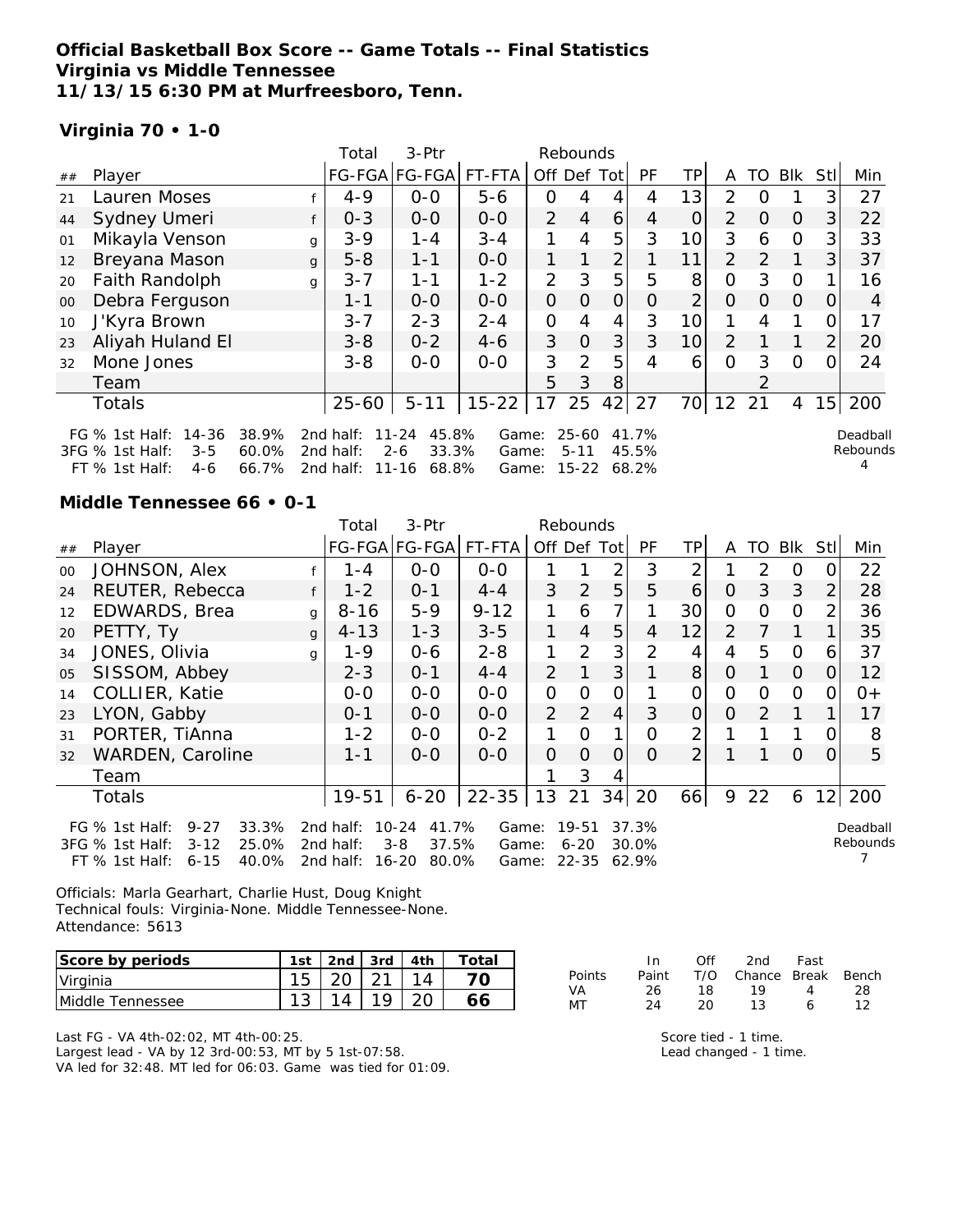## **Official Basketball Box Score -- Game Totals -- Final Statistics Norfolk State vs Virginia 11/16/15 7 p.m. at JPJ Arena, Charlottesville, Va.**

**Norfolk State 50 • 0-2**

|    |                                                                                                                      |              | Total                               | 3-Ptr                                                       |                         |                | Rebounds                         |                |                         |                 |                |          |                |                |                      |
|----|----------------------------------------------------------------------------------------------------------------------|--------------|-------------------------------------|-------------------------------------------------------------|-------------------------|----------------|----------------------------------|----------------|-------------------------|-----------------|----------------|----------|----------------|----------------|----------------------|
| ## | Player                                                                                                               |              |                                     | FG-FGA FG-FGA                                               | FT-FTA                  |                | Off Def Tot                      |                | <b>PF</b>               | TP              | A              | TO       | <b>BIK</b>     | StII           | Min                  |
| 21 | ROBERTS, Kayla                                                                                                       |              | $6 - 19$                            | $2 - 5$                                                     | $0 - 0$                 | $\mathcal{P}$  | 3                                | 5              | 4                       | 14              |                | 8        |                | 3              | 27                   |
| 25 | BESLOW, Siobhan                                                                                                      | f            | $5 - 10$                            | $0 - 0$                                                     | $1 - 2$                 | 14             | 1                                | 15             | $\overline{2}$          | 11              | 0              | 2        | 1              | 0              | 33                   |
| 03 | LAWRENCE, Koryn                                                                                                      | g            | $3 - 9$                             | $0 - 1$                                                     | $0 - 0$                 | $\overline{2}$ | 3                                | 5              | 5                       | 6               | $\overline{2}$ | 4        | 3              | 0              | 32                   |
| 14 | DANIELS, Brehanna                                                                                                    | $\mathbf{q}$ | $2 - 10$                            | $0 - 2$                                                     | $0 - 0$                 | $\overline{2}$ |                                  | 3              | 0                       | 4               |                | $\Omega$ | $\Omega$       |                | 21                   |
| 20 | DOBY, Ashante                                                                                                        | q            | $0 - 8$                             | $0 - 4$                                                     | $0-0$                   | $\overline{O}$ |                                  |                |                         | 0               | $\Omega$       | 3        | $\Omega$       |                | 23                   |
| 02 | HANNAH, Yazmen                                                                                                       |              | $1 - 5$                             | $O - 4$                                                     | $1 - 2$                 | 0              | 3                                | 3              |                         | 3 <sup>1</sup>  | 1              | 3        | $\Omega$       | $\overline{2}$ | 20                   |
| 11 | HARPER, Dominique                                                                                                    |              | $3 - 5$                             | $O-O$                                                       | $3 - 3$                 | $\overline{O}$ | $\overline{2}$                   | $\overline{2}$ | $\overline{O}$          | 9               | 2              |          | $\Omega$       | 0              | 18                   |
| 13 | LONG, Alexys                                                                                                         |              | $0 - 5$                             | $0 - 1$                                                     | $1 - 2$                 | 0              |                                  |                | O                       |                 |                |          | $\overline{O}$ | 0              |                      |
| 32 | TANNER, Shayla                                                                                                       |              | $1 - 3$                             | $0 - 0$                                                     | $0-0$                   | 1              | 2                                | 3              | 3                       | 2               | $\Omega$       |          | $\Omega$       | 0              | 11                   |
| 40 | SPICER, Ronesia                                                                                                      |              | $0 - 3$                             | $0 - 0$                                                     | $0 - 0$                 | 1              | $\Omega$                         |                |                         | $\Omega$        | $\Omega$       | $\Omega$ | $\Omega$       | $\Omega$       | 8                    |
|    | Team                                                                                                                 |              |                                     |                                                             |                         | 5              | 2                                |                |                         |                 |                |          |                |                |                      |
|    | Totals                                                                                                               |              | $21 - 77$                           | $2 - 17$                                                    | $6 - 9$                 | 27             | 19                               | 46             | 17                      | 50 <sup>1</sup> | 8              | 23       | 5              | $\overline{7}$ | 200                  |
|    | $11 - 35$<br>31.4%<br>FG $%$ 1st Half:<br>3FG % 1st Half:<br>14.3%<br>$1 - 7$<br>0.0%<br>$FT$ % 1st Half:<br>$0 - 0$ |              | 2nd half:<br>2nd half:<br>2nd half: | 23.8%<br>$10 - 42$<br>10.0%<br>$1 - 10$<br>66.7%<br>$6 - 9$ | Game:<br>Game:<br>Game: |                | $21 - 77$<br>$2 - 17$<br>$6 - 9$ |                | 27.3%<br>11.8%<br>66.7% |                 |                |          |                |                | Deadball<br>Rebounds |

## **Virginia 86 • 2-0**

|                                         |                                                                           | Total    | $3-Ptr$                             |                                            |                         |                                                    |                |                                    |                                              |                |    |                |      |                      |
|-----------------------------------------|---------------------------------------------------------------------------|----------|-------------------------------------|--------------------------------------------|-------------------------|----------------------------------------------------|----------------|------------------------------------|----------------------------------------------|----------------|----|----------------|------|----------------------|
| Player                                  |                                                                           |          |                                     |                                            |                         |                                                    |                | <b>PF</b>                          | ΤP                                           | A              | TO | Blk            | Stll | Min                  |
| Lauren Moses                            |                                                                           | $5 - 10$ | $0-0$                               | $2 - 2$                                    | 4                       | 3                                                  | 7              | 2                                  | 12                                           |                |    | O              |      | 18                   |
| Sydney Umeri                            | f                                                                         | $0 - 2$  | $0-0$                               | $0 - 0$                                    | 0                       |                                                    | 1              |                                    | $\overline{O}$                               | $\Omega$       |    | $\overline{O}$ | 0    | 21                   |
| Mikayla Venson                          | g                                                                         | 4-11     | $2 - 7$                             | $0-0$                                      | $\overline{O}$          | 2                                                  | $\overline{2}$ |                                    | 10                                           | $\overline{2}$ |    | $\Omega$       | 4    | 28                   |
| Breyana Mason                           | g                                                                         | $5 - 7$  | $0 - 1$                             | $0 - 1$                                    | 0                       | 3                                                  | 3              |                                    | 10                                           | 3              | 2  | $\overline{O}$ | 2    | 27                   |
| Faith Randolph                          | q                                                                         | $6 - 9$  | $2 - 4$                             | $3 - 4$                                    | $\overline{2}$          | 5                                                  | 7 <sub>1</sub> | $\Omega$                           | 17                                           | 4              | 3  |                |      | 17                   |
| Debra Ferguson                          |                                                                           | 1-3      | $0 - 0$                             | $2 - 2$                                    | 0                       | 3                                                  | 3              | 2                                  | $\overline{4}$                               | $\Omega$       |    |                | O    | 10                   |
| Jae'Lisa Allen                          |                                                                           | $0 - 2$  | $0-0$                               | $0-0$                                      | 1                       | O                                                  | 1              | 2                                  | $\overline{0}$                               | $\mathcal{O}$  |    | $\Omega$       |      |                      |
| J'Kyra Brown                            |                                                                           | $4-6$    | $1 - 2$                             | $2 - 2$                                    | 0                       | $\overline{2}$                                     | $\overline{2}$ | 3                                  | 11                                           | 3              | 3  | $\overline{O}$ | O    | 21                   |
| <b>Emily Battle</b>                     |                                                                           | 1-1      | $0-0$                               | $0-0$                                      | 0                       |                                                    | 1              | Ω                                  | 2                                            | 0              | 0  | $\overline{O}$ |      | 2                    |
| Aliyah Huland El                        |                                                                           | $4 - 10$ | $0 - 3$                             | $2 - 3$                                    | 1                       |                                                    | $\overline{2}$ | 3                                  | 10                                           | $\overline{2}$ | 2  | 3              | 3    | 25                   |
| Mone Jones                              |                                                                           | $3 - 3$  | $0 - 0$                             | $4 - 6$                                    | $\overline{2}$          | 4                                                  | 6              |                                    | 10 <sup>1</sup>                              | 1              | 3  | 2              | 2    | 24                   |
| Team                                    |                                                                           |          |                                     |                                            | 3                       | 6                                                  | 9              |                                    |                                              |                |    |                |      |                      |
| Totals                                  |                                                                           |          | $5 - 17$                            | $15 - 20$                                  | 13                      | 31                                                 |                | 16                                 | 86                                           | 16             | 18 | 7              | 14   | 200                  |
| $18 - 35$<br>51.4%<br>$4 - 13$<br>30.8% |                                                                           |          |                                     |                                            |                         |                                                    |                |                                    |                                              |                |    |                |      | Deadball<br>Rebounds |
|                                         | FG $%$ 1st Half:<br>3FG % 1st Half:<br>71.4%<br>FT % 1st Half:<br>$5 - 7$ |          | 2nd half:<br>2nd half:<br>2nd half: | 33-64<br>$15 - 29$<br>$1 - 4$<br>$10 - 13$ | 51.7%<br>25.0%<br>76.9% | FG-FGA FG-FGA  FT-FTA  <br>Game:<br>Game:<br>Game: | $5 - 17$       | Rebounds<br>$33 - 64$<br>$15 - 20$ | Off Def Tot<br>44<br>51.6%<br>29.4%<br>75.0% |                |    |                |      |                      |

Officials: Denise Brooks, Luis Gonzalez, Rashan Michel Technical fouls: Norfolk State-None. Virginia-None. Attendance:

| Score by periods     | 1st      |     | 2nd $\sqrt{3}$ rd $\sqrt{4}$ th | Total |
|----------------------|----------|-----|---------------------------------|-------|
| <b>Norfolk State</b> |          | 14  |                                 |       |
| Virginia             | $\Omega$ | 1 Q |                                 |       |

Last FG - NSUW 4th-00:29, VA 4th-00:41.

Largest lead - NSUW None, VA by 38 4th-00:41.

NSUW led for 00:00. VA led for 39:41. Game was tied for 00:19.

|        | In.   | Off | 2nd                    | Fast |    |
|--------|-------|-----|------------------------|------|----|
| Points | Paint |     | T/O Chance Break Bench |      |    |
| NSUW   | 26    | 10  | o                      | 8    | 15 |
| VA     | 48.   | 35  | 18                     | 14   | 37 |

Score tied - 0 times. Lead changed - 0 times.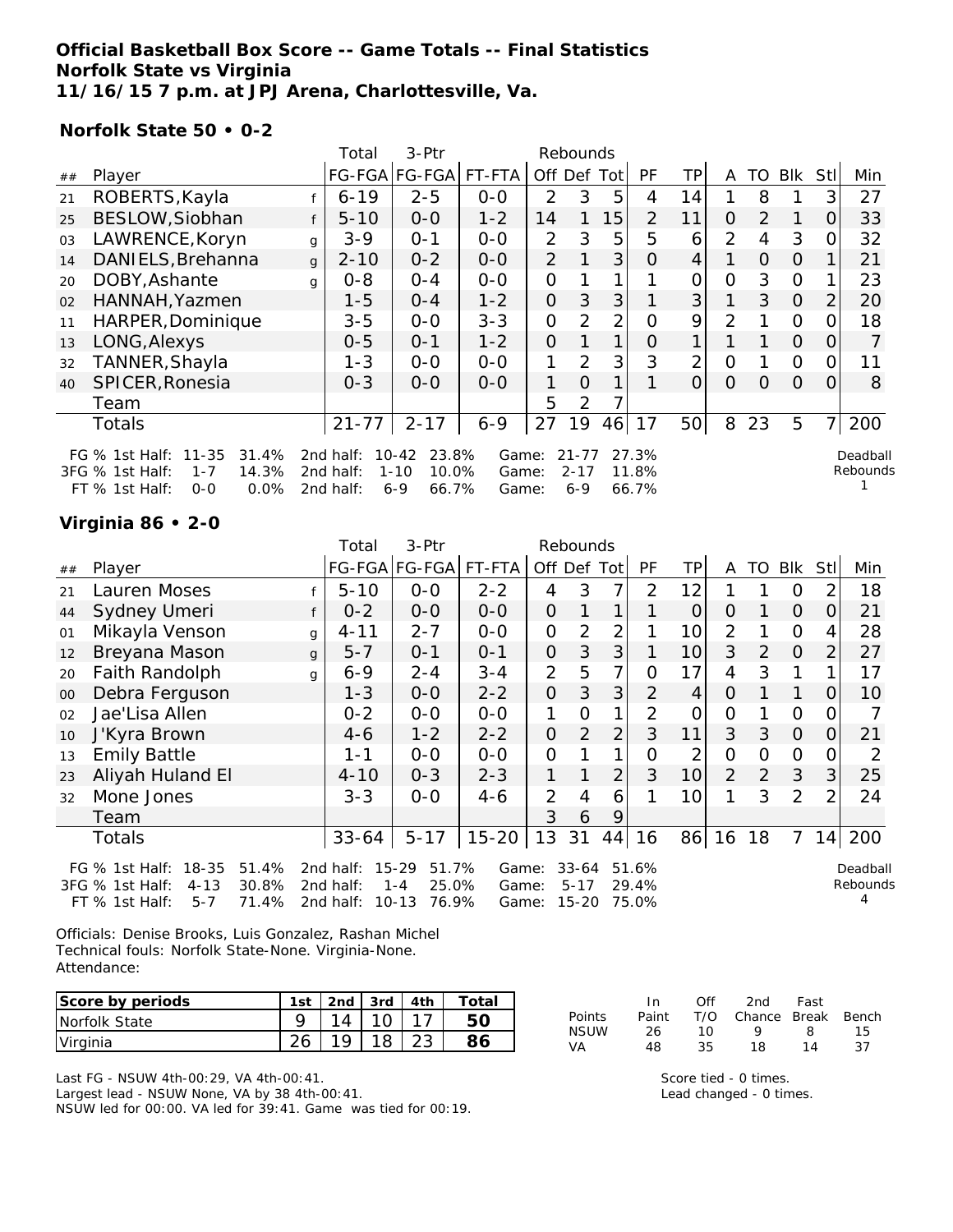**Official Basketball Box Score -- Game Totals -- Final Statistics Virginia vs Auburn 11/19/15 6:00 pm at Auburn Arena -- Auburn, Ala.**

## **Virginia 69 • 3-0**

|    |                                                                                                           |   | Total                               | 3-Ptr                                                     |                         |                | Rebounds                       |                |                         |                 |                |                |          |          |                             |
|----|-----------------------------------------------------------------------------------------------------------|---|-------------------------------------|-----------------------------------------------------------|-------------------------|----------------|--------------------------------|----------------|-------------------------|-----------------|----------------|----------------|----------|----------|-----------------------------|
| ## | Player                                                                                                    |   | FG-FGA FG-FGA                       |                                                           | FT-FTA                  | Off Def Tot    |                                |                | PF                      | ΤP              | A              | TO             | Blk      | Stl      | Min                         |
| 21 | Lauren Moses                                                                                              |   | $2 - 7$                             | $0 - 0$                                                   | $4 - 4$                 | $\mathcal{P}$  | 4                              | 6              | 4                       | 8               |                | 3              | 0        | 3        | 22                          |
| 44 | Sydney Umeri                                                                                              |   | $0 - 1$                             | $0-0$                                                     | $0-0$                   | $\overline{2}$ | $\overline{4}$                 | 6              | 5                       | $\overline{O}$  |                |                | $\Omega$ | 0        | 22                          |
| 01 | Mikayla Venson                                                                                            | g | $5 - 14$                            | $2 - 7$                                                   | $2 - 3$                 | O              |                                |                |                         | 14              |                | $\Omega$       | $\Omega$ |          | 31                          |
| 12 | Breyana Mason                                                                                             | g | $3 - 7$                             | $0 - 2$                                                   | $0-0$                   | $\overline{O}$ |                                | 1 <sub>1</sub> |                         | 6               | $\overline{2}$ |                | $\Omega$ | 3        | 33                          |
| 20 | Faith Randolph                                                                                            | g | $5 - 13$                            | $2 - 5$                                                   | $3 - 5$                 | 1              | 5                              | 6              |                         | 15 <sub>1</sub> | 4              | $\mathcal{P}$  | $\Omega$ |          | 33                          |
| 10 | J'Kyra Brown                                                                                              |   | $0 - 2$                             | $0 - 1$                                                   | $4 - 4$                 | 1              | $\overline{2}$                 | 3 <sub>l</sub> | 0                       | 4               | $\overline{2}$ | $\Omega$       | $\Omega$ | $\Omega$ | 13                          |
| 23 | Aliyah Huland El                                                                                          |   | $6 - 15$                            | $1 - 8$                                                   | $7 - 8$                 | 2              | 3                              | 5              | 4                       | 20              | 2              | 4              |          | 3        | 31                          |
| 32 | Mone Jones                                                                                                |   | $1 - 4$                             | $0 - 0$                                                   | $0 - 0$                 | 3              | $\overline{O}$                 | 3 <sup>1</sup> | 3                       | $\overline{2}$  | $\Omega$       | $\overline{2}$ |          |          | 15                          |
|    | Team                                                                                                      |   |                                     |                                                           |                         | 3              | 5                              | 8              |                         |                 |                |                |          |          |                             |
|    | Totals                                                                                                    |   | $22 - 63$                           | $5 - 23$                                                  | $20 - 24$               | 14             | 25                             | 39             | 19                      | 69              | 13             | 13             | 2        | 14       | 200                         |
|    | FG % 1st Half: 13-29<br>44.8%<br>$3FG \% 1st Half:$<br>36.4%<br>$4 - 11$<br>73.3%<br>FT % 1st Half: 11-15 |   | 2nd half:<br>2nd half:<br>2nd half: | $9 - 34$<br>26.5%<br>$1 - 12$<br>8.3%<br>$9 - 9$<br>100.0 | Game:<br>Game:<br>Game: |                | $22 - 63$<br>$5 - 23$<br>20-24 |                | 34.9%<br>21.7%<br>83.3% |                 |                |                |          |          | Deadball<br>Rebounds<br>2,1 |

## **Auburn 52 • 2-1**

|    |                                                                                                                |              | Total                               | 3-Ptr                                                     |                         |                | Rebounds                          |                |                         |                |                |               |            |                |                             |
|----|----------------------------------------------------------------------------------------------------------------|--------------|-------------------------------------|-----------------------------------------------------------|-------------------------|----------------|-----------------------------------|----------------|-------------------------|----------------|----------------|---------------|------------|----------------|-----------------------------|
| ## | Player                                                                                                         |              |                                     | FG-FGA FG-FGA                                             | FT-FTA                  | Off Def Tot    |                                   |                | PF                      | <b>TP</b>      | A              | TO.           | <b>Blk</b> | Stll           | Min                         |
| 15 | Jones, Jazmine                                                                                                 |              | $3 - 3$                             | $O-O$                                                     | $1 - 2$                 | 2              | 2                                 | 4              | 3                       | 7              | $\Omega$       | 4             | 0          | $\overline{2}$ | 17                          |
| 44 | Tanner, Tra'Cee                                                                                                | $\mathsf{C}$ | $3 - 7$                             | $0 - 0$                                                   | $0 - 0$                 | 6              | 3                                 | 9              | 2                       | 6              | $\Omega$       | 1             | 2          | $\overline{2}$ | 24                          |
| 10 | Montgomery, Brandy                                                                                             | g            | $3 - 12$                            | $1 - 3$                                                   | $1 - 2$                 | 1              | 2                                 | 3              | 0                       | 8              |                | 3             | $\Omega$   | 0              | 35                          |
| 13 | Frerking, Katie                                                                                                | $\mathbf{q}$ | $2 - 7$                             | $1 - 3$                                                   | $3 - 4$                 | $\overline{O}$ | 5                                 | 5              |                         | 8 <sup>1</sup> | $\overline{2}$ |               | 2          | 0              | 31                          |
| 40 | Dieng, Khady                                                                                                   | g            | 1 - 4                               | $0 - 2$                                                   | $1 - 2$                 | 1              | 6                                 | 7              | 3                       | 3              |                | 2             | $\Omega$   |                | 20                          |
| 03 | Sanders, Erica                                                                                                 |              | $0 - 1$                             | $0 - 1$                                                   | $O-O$                   | $\overline{O}$ | $\overline{O}$                    | 0              | $\overline{2}$          | $\Omega$       | $\Omega$       | $\mathcal{P}$ | $\Omega$   | $\Omega$       | 17                          |
| 12 | Garvin, Jonika                                                                                                 |              | $2 - 5$                             | $O - 1$                                                   | $0-0$                   | $\overline{O}$ | 2                                 | $\overline{2}$ | 3                       | 4              | $\Omega$       | 0             | 1          | 0              | 11                          |
| 23 | Jones, Jessica                                                                                                 |              | $0 - 1$                             | $O-O$                                                     | $0 - 0$                 | $\overline{O}$ |                                   | 1              | $\Omega$                | $\overline{O}$ | $\Omega$       |               |            |                | 8                           |
| 33 | McKay, Janiah                                                                                                  |              | $7 - 18$                            | $0 - 3$                                                   | $2 - 5$                 | 1              | 3                                 | 4              |                         | 16             | 0              | 5             | O          | $\Omega$       | 29                          |
| 35 | Capers, Cabriana                                                                                               |              | $O - 3$                             | $0-0$                                                     | $0 - 0$                 | $\overline{2}$ |                                   | 3              | 3                       | $\overline{O}$ |                |               | $\Omega$   | 1.             | 8                           |
|    | Team                                                                                                           |              |                                     |                                                           |                         | $\mathcal{P}$  | 3                                 | 5              |                         |                |                |               |            |                |                             |
|    | Totals                                                                                                         |              | $21 - 61$                           | $2 - 13$                                                  | $8 - 15$                | 15             | 28                                | 43             | 18                      | 52             | 5              | 20            | 6          | 7              | 200                         |
|    | 29.6%<br>FG % 1st Half:<br>$8 - 27$<br>3FG % 1st Half:<br>22.2%<br>$2 - 9$<br>66.7%<br>FT % 1st Half:<br>$4-6$ |              | 2nd half:<br>2nd half:<br>2nd half: | $13 - 34$<br>38.2%<br>0.0%<br>$0 - 4$<br>$4 - 9$<br>44.4% | Game:<br>Game:<br>Game: |                | $21 - 61$<br>$2 - 13$<br>$8 - 15$ |                | 34.4%<br>15.4%<br>53.3% |                |                |               |            |                | Deadball<br>Rebounds<br>6,1 |

Officials: Eric Brewton, Dawn Marsh, Ed Sidlasky Technical fouls: Virginia-None. Auburn-None. Attendance: 1675

| Score by periods | 1st | 2 <sub>nd</sub> | 3rd | 4th | Total |
|------------------|-----|-----------------|-----|-----|-------|
| Virginia         |     |                 |     |     |       |
| <b>Auburn</b>    |     |                 |     |     |       |

|        | In.   | ∩ff | 2nd                    | Fast |    |
|--------|-------|-----|------------------------|------|----|
| Points | Paint |     | T/O Chance Break Bench |      |    |
| VA     | 30.   | 24  | 12 10                  |      | 26 |
| AU     | 38.   | 16. | 16.                    | 10   | 20 |

Last FG - VA 4th-00:17, AU 4th-00:54. Largest lead - VA by 23 4th-07:33, AU by 4 1st-06:45. VA led for 31:42. AU led for 05:42. Game was tied for 02:36. Score tied - 2 times. Lead changed - 1 time.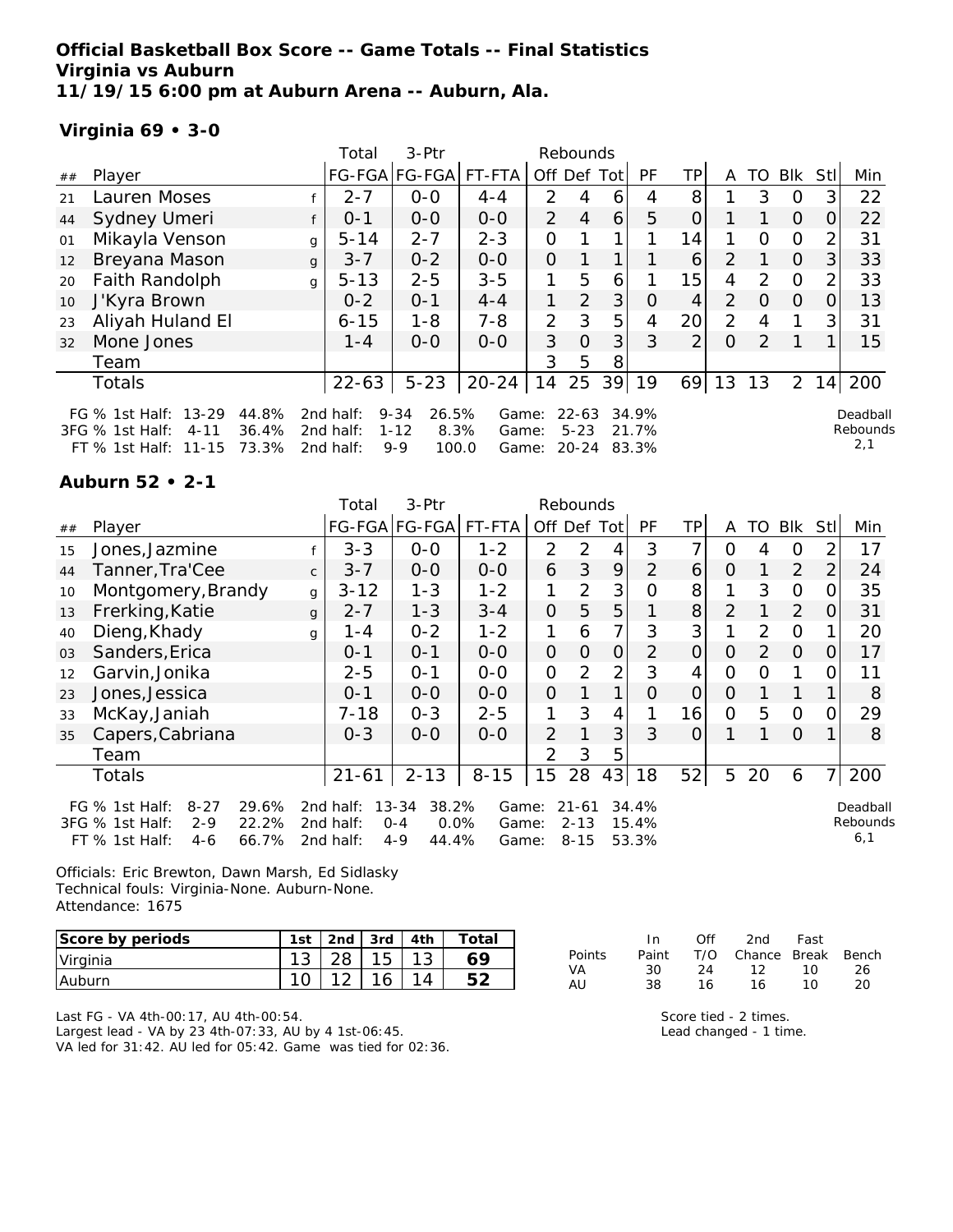## **Official Basketball Box Score -- Game Totals -- Final Statistics Longwood vs Virginia 11/22/15 2 p.m. at JPJ Arena, Charlottesville, Va.**

#### **Longwood 46 • 0-3**

|    |                                                                                                                     |              | 3-Ptr<br>Total<br>Rebounds          |                                                           |                         |                |                                   |                |                         |                 |                |                |                |          |                      |
|----|---------------------------------------------------------------------------------------------------------------------|--------------|-------------------------------------|-----------------------------------------------------------|-------------------------|----------------|-----------------------------------|----------------|-------------------------|-----------------|----------------|----------------|----------------|----------|----------------------|
| ## | Player                                                                                                              |              |                                     | FG-FGA FG-FGA FT-FTA                                      |                         | Off Def        |                                   | Tot            | PF                      | ТP              | A              | TO             | Blk            | Stll     | Min                  |
| 02 | ROBBINS, Brenna                                                                                                     |              | $O - 4$                             | $O - 4$                                                   | $O-O$                   | 0              | 2                                 | $\overline{2}$ | 0                       | 0               | 2              |                | O              |          | 26                   |
| 32 | GILLIAM, Eboni                                                                                                      | f            | $2 - 6$                             | $0 - 0$                                                   | $2 - 3$                 | 1              | 6                                 | $\overline{7}$ | 0                       | 6               | O              |                |                | 0        | 24                   |
| 03 | BROWN, Daeisha                                                                                                      | $\mathsf{q}$ | $3 - 8$                             | $0 - 1$                                                   | $0 - 0$                 | $\overline{2}$ | O                                 | $\overline{2}$ | 3                       | 6               |                | 4              | $\overline{O}$ |          | 19                   |
| 10 | ELLIS, Micaela                                                                                                      | g            | $0 - 3$                             | $0 - 2$                                                   | $0 - 0$                 | 0              |                                   | 1              |                         | $\overline{O}$  |                |                | $\overline{O}$ | 0        | 23                   |
| 20 | SKERSICK, Kyndal                                                                                                    | $\mathsf{q}$ | 4-11                                | $2 - 5$                                                   | $2 - 2$                 | 3              | 2                                 | 5              | 4                       | 12              | 0              | 3              | $\overline{O}$ | O        | 24                   |
| 00 | JONES, Kemari                                                                                                       |              | $0 - 1$                             | $O-O$                                                     | $2 - 4$                 | 0              |                                   | 1              |                         | $\overline{2}$  | 0              | $\Omega$       | $\overline{0}$ | 0        | 9                    |
| 04 | WILLIAMS, Raven                                                                                                     |              | $2 - 4$                             | $1 - 3$                                                   | $0 - 0$                 | 0              | 3                                 | 3              | 0                       | 5               |                | 3              | $\overline{O}$ | O        | 22                   |
| 15 | JONES, Ashlee                                                                                                       |              | $2 - 5$                             | $0 - 2$                                                   | $0 - 1$                 | 0              | $\Omega$                          | $\overline{O}$ | $\Omega$                | $\vert 4 \vert$ | $\Omega$       | $\Omega$       | 1              |          | 10                   |
| 21 | REAGAN, Jaclyn                                                                                                      |              | $0 - 0$                             | $0 - 0$                                                   | $0 - 0$                 | 0              |                                   | 1              | $\Omega$                | $\overline{O}$  | 0              | $\Omega$       | $\Omega$       |          | 4                    |
| 23 | CHILDRESS, Autumn                                                                                                   |              | $1 - 5$                             | $0 - 1$                                                   | $0 - 0$                 | 1              |                                   | $\overline{2}$ | 3                       | $\overline{2}$  |                |                | $\Omega$       |          | 12                   |
| 25 | HEADEN, Deborah                                                                                                     |              | 3-6                                 | $1 - 2$                                                   | $0 - 0$                 | $\overline{O}$ | $\Omega$                          | $\Omega$       | 2                       | 7               | $\overline{O}$ | $\overline{4}$ | $\mathbf{O}$   |          | 17                   |
| 30 | SPRADLIN, Kate                                                                                                      |              | $0 - 0$                             | $0 - 0$                                                   | $2 - 2$                 | 0              | $\Omega$                          | $\Omega$       |                         | $\overline{2}$  | $\Omega$       | $\Omega$       | $\Omega$       | $\Omega$ | 10                   |
|    | Team                                                                                                                |              |                                     |                                                           |                         | 2              |                                   | 3              |                         |                 |                |                |                |          |                      |
|    | Totals                                                                                                              |              | $17 - 53$                           | $4 - 20$                                                  | $8 - 12$                | 9              | 18                                | 27             | 15                      | 46              | 6              | 18             | 2              | 3        | 200                  |
|    | $9 - 28$<br>32.1%<br>FG $%$ 1st Half:<br>$3 - 12$<br>25.0%<br>3FG % 1st Half:<br>FT % 1st Half:<br>$2 - 3$<br>66.7% |              | 2nd half:<br>2nd half:<br>2nd half: | $8 - 25$<br>32.0%<br>$1 - 8$<br>12.5%<br>$6 - 9$<br>66.7% | Game:<br>Game:<br>Game: |                | $17 - 53$<br>$4 - 20$<br>$8 - 12$ |                | 32.1%<br>20.0%<br>66.7% |                 |                |                |                |          | Deadball<br>Rebounds |

#### **Virginia 81 • 4-0**

|        |                                                                                                  |   | 3-Ptr<br>Total<br>Rebounds |                                        |                |                |                       |               |                |                |                |          |               |                 |                      |
|--------|--------------------------------------------------------------------------------------------------|---|----------------------------|----------------------------------------|----------------|----------------|-----------------------|---------------|----------------|----------------|----------------|----------|---------------|-----------------|----------------------|
| ##     | Player                                                                                           |   |                            | FG-FGA FG-FGA                          | FT-FTA         |                | Off Def Tot           |               | PF             | TP             | A              | TO       | Blk           | Stl             | Min                  |
| 21     | Lauren Moses                                                                                     |   | $3 - 7$                    | $0-0$                                  | $O-O$          | 5              | 4                     | 9             | 2              | 6              | 2              | O        | $\Omega$      | 3               | 19                   |
| 44     | Sydney Umeri                                                                                     |   | $1 - 4$                    | $O-O$                                  | $O-O$          | 1              | 2                     | 3             |                | 2              |                |          | 1             | $\overline{2}$  | 21                   |
| 01     | Mikayla Venson                                                                                   | g | $3 - 10$                   | $0 - 3$                                | $6 - 8$        |                |                       | 2             | $\overline{2}$ | 12             | 3              | Ο        | $\mathcal{O}$ | 3               | 21                   |
| 12     | Breyana Mason                                                                                    | g | $7 - 11$                   | $O-O$                                  | $O-O$          | $\overline{2}$ | $\overline{4}$        | 6             | $\Omega$       | 14             | 1              | 2        | $\Omega$      | 0               | 26                   |
| 20     | Faith Randolph                                                                                   | g | $5 - 8$                    | $0 - 2$                                | $4 - 4$        | 1              | 7                     | 8             |                | 14             | 3              |          | 1             |                 | 27                   |
| $00\,$ | Debra Ferguson                                                                                   |   | $1 - 2$                    | $0-0$                                  | $O-O$          | 1              | $\overline{O}$        | 1             | 4              | $\overline{2}$ | O              |          | $\mathbf{1}$  | 0               | 11                   |
| 02     | Jae'Lisa Allen                                                                                   |   | $0 - 1$                    | $O-O$                                  | $O-O$          | $\overline{O}$ | $\Omega$              | $\mathcal{O}$ |                | $\overline{O}$ | $\overline{O}$ | $\Omega$ | $\Omega$      |                 | 3                    |
| 10     | J'Kyra Brown                                                                                     |   | $2 - 10$                   | $0 - 5$                                | $O-O$          | 1              | $\overline{4}$        | 5             | $\Omega$       | 4              | 2              |          | $\Omega$      | O               | 17                   |
| 13     | <b>Emily Battle</b>                                                                              |   | $0-0$                      | $0-0$                                  | $0-0$          | $\overline{O}$ | O                     | 0             | O              | O              | O              | Ο        | $\mathcal{O}$ |                 |                      |
| 23     | Aliyah Huland El                                                                                 |   | $9 - 14$                   | $2 - 5$                                | $O-O$          | 3              | $\overline{4}$        | 7             | $\overline{O}$ | 20             | 2              |          | 1             | $\overline{2}$  | 28                   |
| 32     | Mone Jones                                                                                       |   | $2 - 4$                    | $0-0$                                  | $3 - 4$        | 3              | 3                     | 6             |                | ᄀ              |                | 2        | $\Omega$      | Ω               | 26                   |
|        | Team                                                                                             |   |                            |                                        |                | 3              |                       | 4             |                |                |                |          |               |                 |                      |
|        | Totals                                                                                           |   | $33 - 71$                  | $2 - 15$                               | $13 - 16$      | 21             | 30                    | 51            | 12             | 81             | 15             | 9        | 4             | 10 <sup>1</sup> | 200                  |
|        | 48.8%<br>FG $%$ 1st Half:<br>$20 - 41$<br>14.3%<br>3FG % 1st Half:<br>$1 - 7$                    |   | 2nd half:<br>2nd half:     | $13 - 30$<br>43.3%<br>$1 - 8$<br>12.5% | Game:<br>Game: |                | $33 - 71$<br>$2 - 15$ |               | 46.5%<br>13.3% |                |                |          |               |                 | Deadball<br>Rebounds |
|        | 100.0<br>11-14<br>78.6%<br>$13 - 16$<br>FT % 1st Half:<br>$2 - 2$<br>2nd half:<br>81.3%<br>Game: |   |                            |                                        |                |                |                       |               |                |                |                |          |               |                 |                      |

Officials: Joe Cunningham, Lawson Newton, Brandon Enterline Technical fouls: Longwood-None. Virginia-None. Attendance: 3616

| Score by periods | 1st         | 2 <sub>nd</sub> | 3rd    | Totar |
|------------------|-------------|-----------------|--------|-------|
| Longwood         | $\sim$<br>- | $\sim$          |        |       |
| Virginia         | 1 O         |                 | $\sim$ |       |

Points Paint T/O Chance Break Bench LWU 22 5 3 2 22 VA 38 25 21 6 33

Last FG - LWU 4th-02:58, VA 4th-00:14. Largest lead - LWU None, VA by 39 4th-05:10. LWU led for 00:00. VA led for 38:43. Game was tied for 01:09.

Score tied - 0 times. Lead changed - 0 times.

In Off 2nd Fast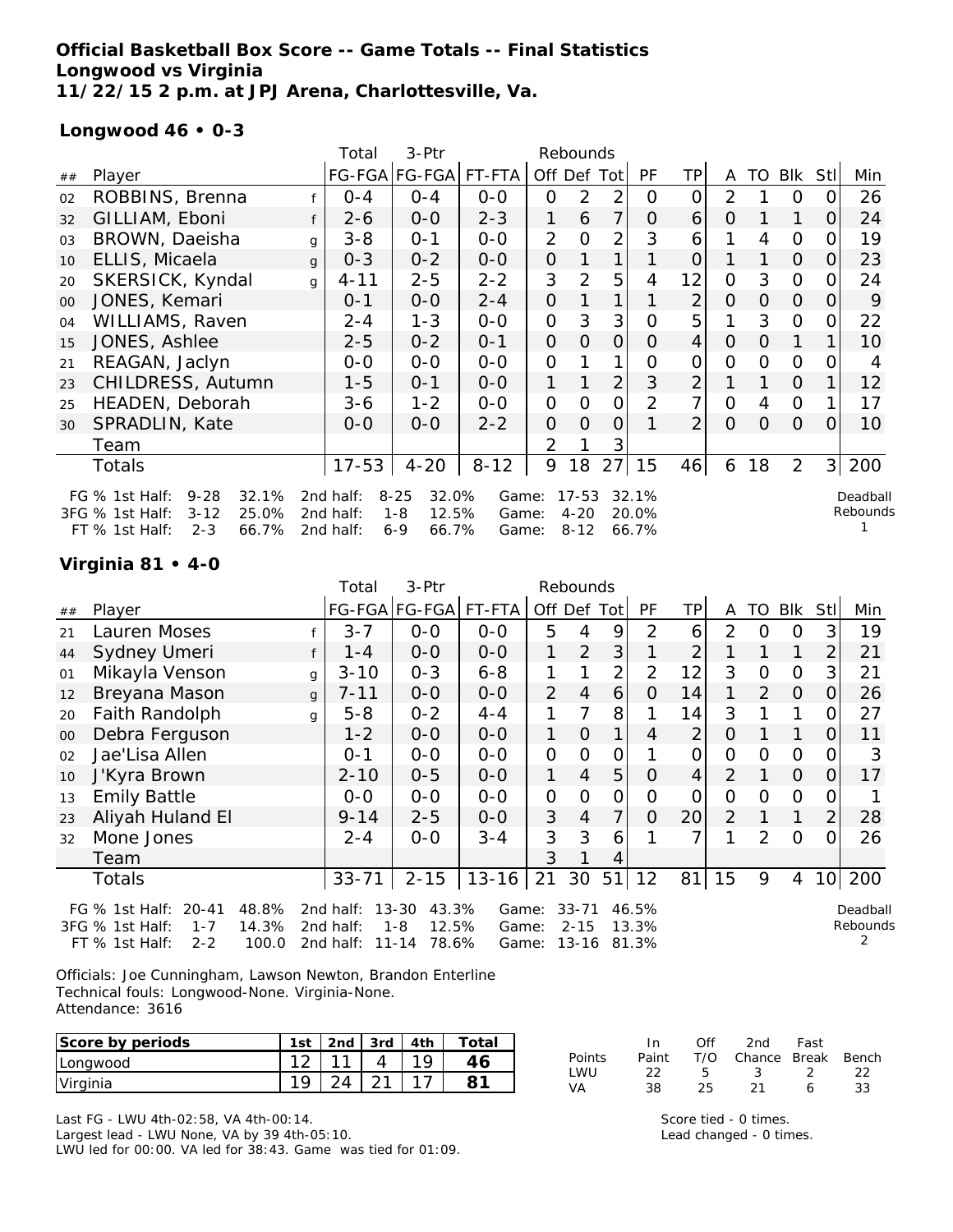**Official Basketball Box Score -- Game Totals -- Final Statistics Virginia vs Green Bay 11/26/15 2:00 p.m.AST at St. Thomas, U.S. Virgin Islands**

#### **Virginia 68 • 4-0**

|    |                                                                                            |                         | 3-Ptr<br>Total<br>Rebounds          |                                                          |                         |                |                                |                |                         |                |                |               |                |          |                             |
|----|--------------------------------------------------------------------------------------------|-------------------------|-------------------------------------|----------------------------------------------------------|-------------------------|----------------|--------------------------------|----------------|-------------------------|----------------|----------------|---------------|----------------|----------|-----------------------------|
| ## | Player                                                                                     |                         |                                     | FG-FGA FG-FGA  FT-FTA                                    |                         | Off Def Tot    |                                |                | PF                      | ΤP             | A              | TO            | Blk            | Stl      | Min                         |
| 21 | Lauren Moses                                                                               |                         | $1 - 7$                             | $0 - 0$                                                  | $1 - 2$                 | 3              | 5                              | 8              | 4                       | 3 <sup>1</sup> | $\mathcal{P}$  | $\mathcal{P}$ | $\Omega$       |          | 27                          |
| 44 | Sydney Umeri                                                                               |                         | $1 - 2$                             | $0-0$                                                    | $0 - 0$                 | $\overline{2}$ | 3                              | 5              | $\overline{4}$          | $\overline{2}$ | 0              |               |                | $\Omega$ | 18                          |
| 01 | Mikayla Venson                                                                             |                         | $7 - 13$<br>g                       | $3 - 8$                                                  | $8 - 8$                 | 0              | 4                              | 4              |                         | 25             | $\overline{2}$ | 4             | $\Omega$       |          | 38                          |
| 12 | Breyana Mason                                                                              |                         | $5 - 7$<br>g                        | $0 - 1$                                                  | $6 - 6$                 | 1              | 1                              | $\overline{2}$ |                         | 16             |                | 2             | $\Omega$       | 5        | 40                          |
| 20 | Faith Randolph                                                                             |                         | $6 - 9$<br>g                        | $1 - 3$                                                  | $2 - 2$                 | 0              | 3                              | 3 <sub>l</sub> | 3                       | 15             |                | $\mathcal{P}$ | $\Omega$       |          | 34                          |
| 10 | J'Kyra Brown                                                                               |                         | $0 - 2$                             | $0 - 1$                                                  | $2 - 2$                 | 0              | O                              | $\overline{O}$ | 2                       | $\overline{2}$ | 0              |               | $\Omega$       | 0        | 12                          |
| 23 | Aliyah Huland El                                                                           |                         | 1-6                                 | $0 - 3$                                                  | $3 - 4$                 | 0              |                                |                |                         | 5              | 0              |               | $\Omega$       |          | 16                          |
| 32 | Mone Jones                                                                                 |                         | $0 - 1$                             | $0 - 0$                                                  | $0 - 0$                 | 0              | $\Omega$                       | 0              | 4                       | $\overline{O}$ | $\overline{2}$ | $\mathcal{P}$ |                |          | 15                          |
|    | Team                                                                                       |                         |                                     |                                                          |                         | $\mathcal{P}$  |                                | 3              |                         |                |                |               |                |          |                             |
|    | Totals                                                                                     |                         | $21 - 47$                           | $4 - 16$                                                 | $22 - 24$               | 8              | 18                             | 26             | 20                      | 68             | 8              | 16            | $\overline{2}$ | 8        | 200                         |
|    | FG $%$ 1st Half:<br>$9 - 24$<br>3FG % 1st Half:<br>$3 - 10$<br>$6 - 8$<br>$FT$ % 1st Half: | 37.5%<br>30.0%<br>75.0% | 2nd half:<br>2nd half:<br>2nd half: | $12 - 23$<br>52.2%<br>16.7%<br>$1 - 6$<br>100.0<br>16-16 | Game:<br>Game:<br>Game: |                | $21 - 47$<br>$4 - 16$<br>22-24 |                | 44.7%<br>25.0%<br>91.7% |                |                |               |                |          | Deadball<br>Rebounds<br>2,2 |

#### **Green Bay 59 • 2-1**

|    |                                                                                                               |              | Total                               | 3-Ptr<br>Rebounds                                        |                         |                |                            |                 |                         |                |          |                |              |      |                      |
|----|---------------------------------------------------------------------------------------------------------------|--------------|-------------------------------------|----------------------------------------------------------|-------------------------|----------------|----------------------------|-----------------|-------------------------|----------------|----------|----------------|--------------|------|----------------------|
| ## | Player                                                                                                        |              |                                     | FG-FGA FG-FGA                                            | FT-FTA                  | Off Def Tot    |                            |                 | <b>PF</b>               | TPI            | A        |                | TO BIK       | StII | Min                  |
| 33 | WEITZER, Lexi                                                                                                 |              | $3 - 4$                             | $0-0$                                                    | $0 - 2$                 | $\Omega$       | 2                          | 2               | 3                       | 6              |          | O              |              |      | 20                   |
| 02 | BUCK, Tesha                                                                                                   | $\alpha$     | $7 - 11$                            | $5 - 8$                                                  | $5 - 6$                 | $\Omega$       | 3                          | 3               |                         | 24             |          | $\overline{4}$ | $\Omega$     |      | 37                   |
| 04 | LUKAN, Kaili                                                                                                  | g            | $3-9$                               | $O - 1$                                                  | $3 - 4$                 |                | 4                          | 5               | 3                       | 9              | 3        | 5              | $\Omega$     |      | 38                   |
| 10 | KRAKER, Mehryn                                                                                                | $\mathbf{q}$ | $3 - 7$                             | $1 - 4$                                                  | $1 - 2$                 | 1              | $\Omega$                   | 1               | 3                       | 8              | $\Omega$ |                | $\Omega$     |      | 19                   |
| 24 | LeCLAIRE, Allie                                                                                               | g            | $2 - 11$                            | $0 - 4$                                                  | $3 - 4$                 | $\overline{2}$ | $\Omega$                   | 2               | 3                       |                | 6        | 4              | $\mathbf{O}$ | O.   | 32                   |
| 01 | WELLNITZ, Jen                                                                                                 |              | $1 - 2$                             | $0 - 1$                                                  | $0 - 0$                 | $\Omega$       |                            | 1               | 4                       | $\overline{2}$ |          |                | $\Omega$     | 0    | 9                    |
| 21 | LINDSTROM, Jessica                                                                                            |              | $1 - 3$                             | $0 - 0$                                                  | $1 - 2$                 | 4              | 6                          | 10              | 2                       | 3              | 0        | 3              | $\Omega$     | 0    | 27                   |
| 44 | MONKE, Mariah                                                                                                 |              | $0 - 0$                             | $0-0$                                                    | $O-O$                   | 1              | $\Omega$                   | 1               | 3                       | O              | $\Omega$ | 2              | $\Omega$     | O    | 10                   |
| 55 | TERRY, Sam                                                                                                    |              | $0 - 2$                             | $O - 1$                                                  | $0 - 0$                 | $\Omega$       | $\Omega$                   | 0               |                         | 0              | $\Omega$ | Ω              | $\Omega$     | 0    | 8                    |
|    | Team                                                                                                          |              |                                     |                                                          |                         | 3              | 2                          | 5               |                         |                |          | $\mathcal{P}$  |              |      |                      |
|    | <b>Totals</b>                                                                                                 |              | $20 - 49$                           | $6 - 19$                                                 | $13 - 20$               | 12             | 18                         | 30 <sup>1</sup> | 23                      | 59             | 12       | 22             |              |      | 3 200                |
|    | FG % 1st Half: 12-24<br>50.0%<br>3FG % 1st Half:<br>44.4%<br>$4 - 9$<br>72.7%<br>FT $%$ 1st Half:<br>$8 - 11$ |              | 2nd half:<br>2nd half:<br>2nd half: | $8 - 25$<br>32.0%<br>$2 - 10$<br>20.0%<br>$5-9$<br>55.6% | Game:<br>Game:<br>Game: |                | 20-49<br>$6 - 19$<br>13-20 |                 | 40.8%<br>31.6%<br>65.0% |                |          |                |              |      | Deadball<br>Rebounds |

Officials: Dee Kanter, Geraldine Smith, Ryan Durham Technical fouls: Virginia-None. Green Bay-None. Attendance: 2015 Paradise Jam Women's Basketball Tournament. Island Division

| Score by periods | 1st | 2nd | i 3rd L | 4th | Total |
|------------------|-----|-----|---------|-----|-------|
| Virginia         |     |     |         |     |       |
| Green Bay        |     |     |         |     |       |

Last FG - VA 4th-02:03, GB 4th-00:43. Largest lead - VA by 13 4th-02:03, GB by 14 2nd-07:38. VA led for 12:59. GB led for 25:08. Game was tied for 01:53.

|        | In. | Off | 2nd                          | Fast          |    |
|--------|-----|-----|------------------------------|---------------|----|
| Points |     |     | Paint T/O Chance Break Bench |               |    |
| VA     | 8.  | 1 O | 6                            | $\mathcal{L}$ |    |
| GB     | 24  | 1 O | 1 O                          | ь             | г, |

Score tied - 3 times. Lead changed - 2 times.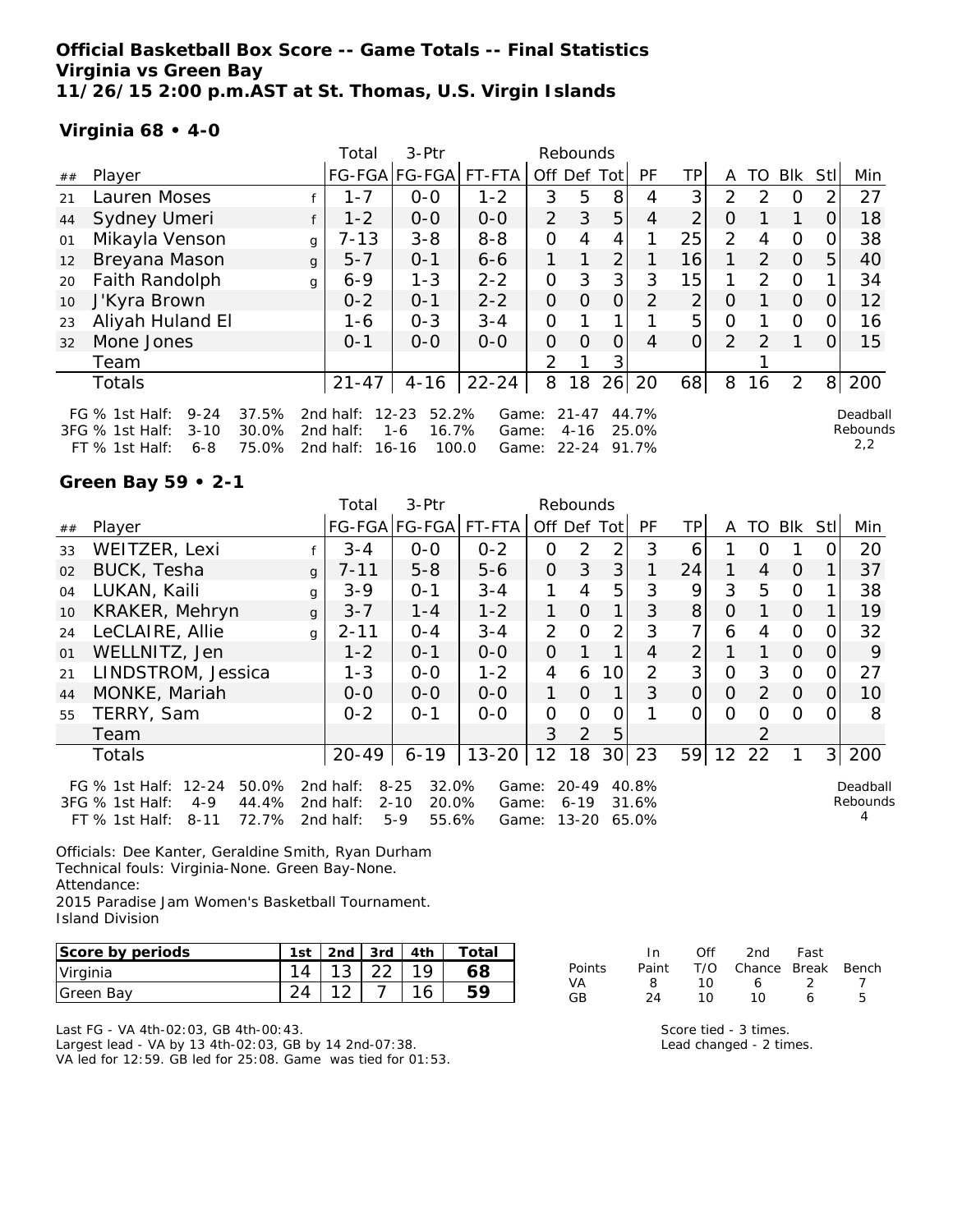**Official Basketball Box Score -- Game Totals -- Final Statistics Rutgers vs Virginia 11/27/15 4:15 p.m.AST at St. Thomas, U.S. Virgin Islands**

#### **Rutgers 60 • 4-2**

|                |                                                                                                                        |              | 3-Ptr<br>Total<br>Rebounds          |                                                              |                         |                |                                   |                |                         |                 |          |               |               |                |                      |
|----------------|------------------------------------------------------------------------------------------------------------------------|--------------|-------------------------------------|--------------------------------------------------------------|-------------------------|----------------|-----------------------------------|----------------|-------------------------|-----------------|----------|---------------|---------------|----------------|----------------------|
| ##             | Player                                                                                                                 |              |                                     | FG-FGA FG-FGA                                                | FT-FTA                  | Off            | Def                               | Totl           | PF                      | TΡ              | A        | TO            | <b>Blk</b>    | <b>Stll</b>    | Min                  |
| 02             | COPPER, Kahleah                                                                                                        |              | $7 - 12$                            | $1 - 1$                                                      | $6 - 9$                 |                |                                   | 8              |                         | 21              | Ω        | 3             | $\mathcal{P}$ |                | 37                   |
| 43             | <b>BUTTS, Ariel</b>                                                                                                    | f            | $5 - 5$                             | $0 - 0$                                                      | $0 - 1$                 |                | 6                                 | $\overline{7}$ | 3                       | 10              | O        | 3             | $\Omega$      | O              | 19                   |
| 01             | HOLLIVAY, Rachael                                                                                                      | $\mathsf{C}$ | $2 - 3$                             | $0 - 0$                                                      | $2 - 2$                 | 2              | 3                                 | 5              | 4                       | 6               |          |               | 4             |                | 23                   |
| 03             | SCAIFE, Tyler                                                                                                          | $\mathbf{q}$ | $2 - 7$                             | $0 - 0$                                                      | $2 - 2$                 | 0              | 5                                 | 5              | $\Omega$                | $\vert 6 \vert$ | 4        | $\mathcal{P}$ | $\Omega$      |                | 38                   |
| 04             | CANTY, Briyona                                                                                                         | g            | $2 - 5$                             | $0 - 0$                                                      | $0 - 0$                 | $\mathbf{O}$   | 8                                 | 8              | 4                       | 4               | 6        | 5             | $\Omega$      | 3              | 35                   |
| 0 <sub>5</sub> | PARKER, Shrita                                                                                                         |              | $4 - 5$                             | $2 - 2$                                                      | $1 - 2$                 | $\Omega$       |                                   | 1              | 3                       | 11              | $\Omega$ | 0             | $\Omega$      |                | 29                   |
| 12             | SANDERS, Khadaizha                                                                                                     |              | $0 - 4$                             | $O - 1$                                                      | $2 - 2$                 | $\Omega$       |                                   | 1              | Ω                       | 2               |          |               | 0             |                | 13                   |
| 32             | <b>KEELING, Desiree</b>                                                                                                |              | $0 - 0$                             | $0-0$                                                        | $0 - 0$                 | $\overline{O}$ |                                   |                |                         | 0               | $\Omega$ |               | $\Omega$      | $\Omega$       | 3                    |
| 40             | HARRIS, Victoria                                                                                                       |              | $0 - 0$                             | $0 - 0$                                                      | $O-O$                   |                | $\Omega$                          | 1              | 3                       | 0               | 0        | Ω             | $\Omega$      |                | 3                    |
|                | Team                                                                                                                   |              |                                     |                                                              |                         | 0              |                                   |                |                         |                 |          | 3             |               |                |                      |
|                | Totals                                                                                                                 |              | $22 - 41$                           | $3 - 4$                                                      | $13 - 18$               | 5              | 33                                | 38             | 19                      | 60 l            | 12       | 19            | 6             | 5 <sub>l</sub> | 200                  |
|                | $12 - 24$<br>50.0%<br>FG $\%$ 1st Half:<br>3FG % 1st Half:<br>$2 - 2$<br>100.0<br>$FT$ % 1st Half:<br>$3 - 5$<br>60.0% |              | 2nd half:<br>2nd half:<br>2nd half: | $10 - 17$<br>58.8%<br>50.0%<br>$1 - 2$<br>$10 - 13$<br>76.9% | Game:<br>Game:<br>Game: |                | $22 - 41$<br>$3 - 4$<br>$13 - 18$ |                | 53.7%<br>75.0%<br>72.2% |                 |          |               |               |                | Deadball<br>Rebounds |

## **Virginia 48 • 5-1**

|    |                                                                                          |                         | Total<br>3-Ptr<br>Rebounds          |                                                            |                         |                |                            |                |                         |                |               |               |          |                |                           |
|----|------------------------------------------------------------------------------------------|-------------------------|-------------------------------------|------------------------------------------------------------|-------------------------|----------------|----------------------------|----------------|-------------------------|----------------|---------------|---------------|----------|----------------|---------------------------|
| ## | Player                                                                                   |                         |                                     | FG-FGA FG-FGA                                              | FT-FTA                  | Off Def Tot    |                            |                | <b>PF</b>               | TP             | A             | TO.           | Blk      | StII           | Min                       |
| 21 | Lauren Moses                                                                             |                         | $7 - 11$                            | $0-0$                                                      | $4 - 10$                | $\mathcal{P}$  | 5                          | 7              | 3                       | 18             | 0             |               |          | 2              | 37                        |
| 44 | Sydney Umeri                                                                             |                         | $2 - 6$                             | $0-0$                                                      | $2 - 2$                 | 1.             | 3                          | 4              | $\overline{2}$          | 6              |               |               | $\Omega$ | 0              | 25                        |
| 01 | Mikayla Venson                                                                           |                         | $4 - 18$<br>g                       | $2 - 9$                                                    | $0-0$                   | $\mathcal{O}$  | 2                          | $\overline{2}$ |                         | 10             | 2             | $\mathcal{P}$ |          | 0              | 36                        |
| 12 | Breyana Mason                                                                            |                         | $0 - 6$<br>g                        | $0 - 1$                                                    | $1 - 2$                 | 3              | 2                          | 5              | 3                       | 1              | $\mathcal{P}$ |               | $\Omega$ |                | 34                        |
| 20 | Faith Randolph                                                                           |                         | $2 - 8$<br>g                        | $1 - 3$                                                    | $0-0$                   | $\mathcal{O}$  | 3                          | 3              | 4                       | 5              | 2             | 0             | $\Omega$ | 0              | 25                        |
| 10 | J'Kyra Brown                                                                             |                         | $1 - 7$                             | $1 - 4$                                                    | $3 - 4$                 | $\overline{O}$ |                            | 1              | 3                       | 6              |               | $\mathcal{D}$ | $\Omega$ | $\Omega$       | 16                        |
| 23 | Aliyah Huland El                                                                         |                         | $0 - 2$                             | $0 - 2$                                                    | $0-0$                   | $\mathbf{O}$   | $\Omega$                   | 0              | $\Omega$                | $\overline{O}$ | 0             | 2             | $\Omega$ |                | 15                        |
| 32 | Mone Jones                                                                               |                         | $1 - 1$                             | $0 - 0$                                                    | $0-0$                   | 2              | $\Omega$                   | $\overline{2}$ | $\mathcal{P}$           | $\overline{2}$ | $\Omega$      | $\Omega$      | $\Omega$ |                | $12 \overline{ }$         |
|    | Team                                                                                     |                         |                                     |                                                            |                         | 3              |                            | 4              |                         |                |               |               |          |                |                           |
|    | <b>Totals</b>                                                                            |                         | $17 - 59$                           | $4 - 19$                                                   | $10-18$                 | 11             | 17                         | 28             | 18                      | 48             | 8             | 9             | 2        | 5 <sup>1</sup> | 200                       |
|    | FG $\%$ 1st Half:<br>10-28<br>3FG % 1st Half:<br>$2 - 10$<br>$FT$ % 1st Half:<br>$5 - 8$ | 35.7%<br>20.0%<br>62.5% | 2nd half:<br>2nd half:<br>2nd half: | 22.6%<br>$7 - 31$<br>$2 - 9$<br>22.2%<br>$5 - 10$<br>50.0% | Game:<br>Game:<br>Game: |                | 17-59<br>$4 - 19$<br>10-18 |                | 28.8%<br>21.1%<br>55.6% |                |               |               |          |                | Deadball<br>Rebounds<br>6 |

Officials: Fatou Cissoko-Stephens, Brandon Enterline, Barbra Smith Technical fouls: Rutgers-None. Virginia-None. Attendance: 2015 U.S. Virgin Islands Paradise Jam Women's Basketball Tournament.

ISLAND DIVISION PRESENTED BY BASKETBALL TRAVELERS

| Score by periods              | 1st | 2nd | 3rd | 4th            | Total |
|-------------------------------|-----|-----|-----|----------------|-------|
| Rutgers                       | 16  |     |     |                |       |
| <i><u><b>Uirginia</b></u></i> | 16  |     |     | $\overline{ }$ |       |

Last FG - RUT 4th-01:48, VA 4th-02:31. Largest lead - RUT by 13 4th-03:11, VA by 2 1st-00:41. RUT led for 33:21. VA led for 01:18. Game was tied for 05:16.

|        | In.   | ∩ff | 2nd -                  | Fast |    |
|--------|-------|-----|------------------------|------|----|
| Points | Paint |     | T/O Chance Break Bench |      |    |
| RUT    | 24    | я   | 5                      | 6    | 13 |
| VA     | 14    | 10  |                        |      |    |

Score tied - 5 times. Lead changed - 4 times.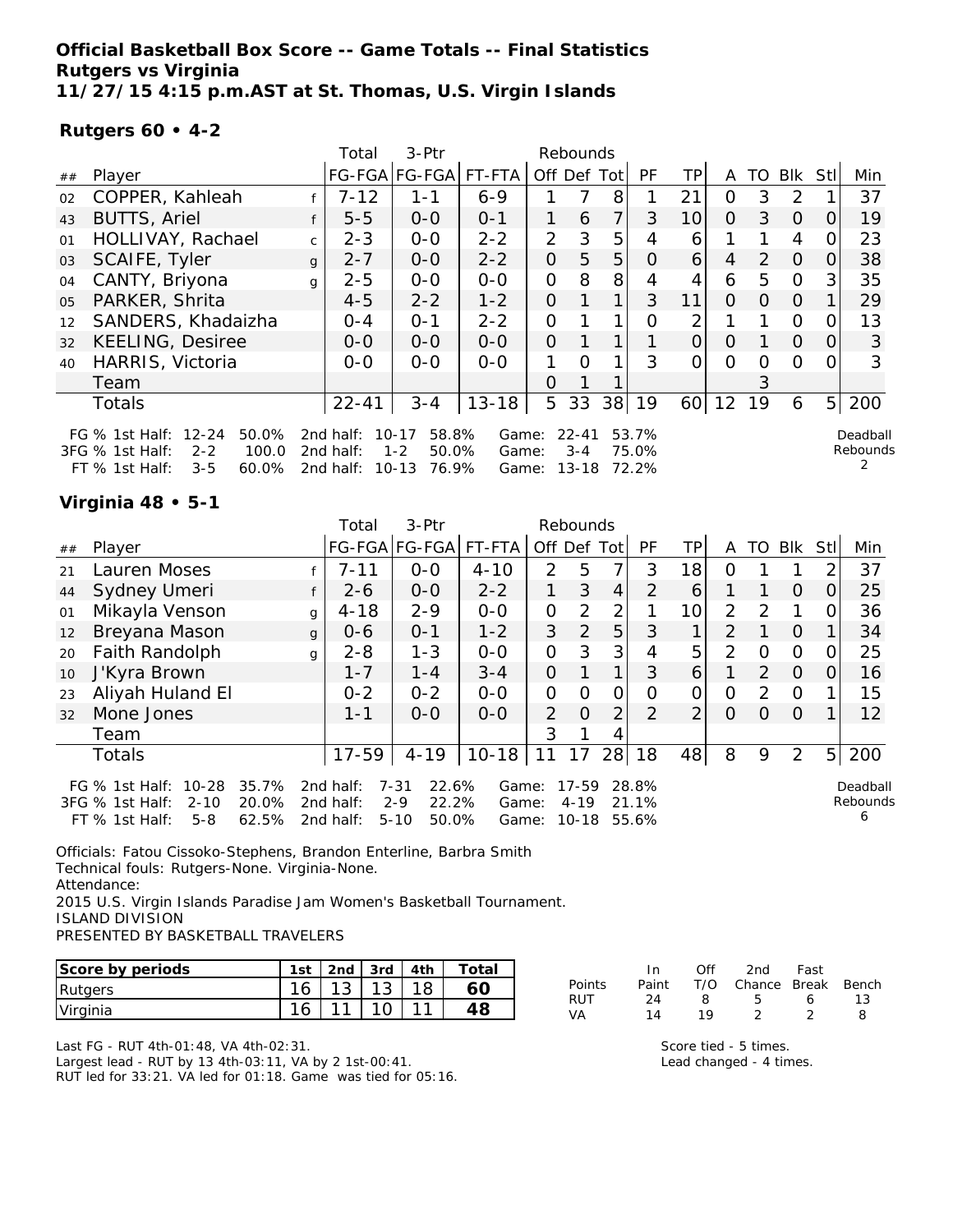**Official Basketball Box Score -- Game Totals -- Final Statistics Tulane vs Virginia 11/28/15 2:00 p.m.AST at St. Thomas, U.S. Virgin Islands**

#### **Tulane 67 • 4-3**

|                |                                                                                                                     |              | Total<br>3-Ptr<br>Rebounds          |                                                          |                         |                |                                    |                 |                         |                |          |               |                |                |                             |
|----------------|---------------------------------------------------------------------------------------------------------------------|--------------|-------------------------------------|----------------------------------------------------------|-------------------------|----------------|------------------------------------|-----------------|-------------------------|----------------|----------|---------------|----------------|----------------|-----------------------------|
| ##             | Player                                                                                                              |              |                                     | FG-FGA FG-FGA                                            | FT-FTA                  | Off            | Def                                | Tot             | <b>PF</b>               | TP.            | A        | TO            | <b>Blk</b>     | Stll           | Min                         |
| 30             | JONES, Tierra                                                                                                       |              | $3 - 5$                             | $0 - 0$                                                  | $6 - 6$                 |                | 2                                  | 3               | 4                       | 12             |          |               | Ο              |                | 28                          |
| 45             | DURU, Chinwe                                                                                                        | $\mathsf{C}$ | $3 - 4$                             | $0 - 0$                                                  | $2 - 3$                 | 4              | $\mathcal{P}$                      | 6               | 4                       | 8 <sup>1</sup> |          | $\mathcal{P}$ | $\overline{0}$ | 0              | 22                          |
| 03             | MORGAN, Kolby                                                                                                       | g            | 7-16                                | $4 - 8$                                                  | $3 - 4$                 | 2              | 3                                  | 5               | 2                       | 21             | 3        | 3             | 1              |                | 37                          |
| 11             | <b>VORPAHL, Leslie</b>                                                                                              | $\mathbf{q}$ | $3 - 9$                             | $1 - 5$                                                  | $0-0$                   | $\overline{O}$ | 8                                  | 8               | 3                       | 7              | 4        | 4             | $\Omega$       |                | 36                          |
| 33             | LATHAM, Courtnie                                                                                                    | q            | $2 - 8$                             | $0-0$                                                    | $1 - 2$                 |                | 3                                  | 4               |                         | 5              |          |               | $\Omega$       |                | 23                          |
| O <sub>1</sub> | HARDING, Shakira                                                                                                    |              | $0 - 0$                             | $0 - 0$                                                  | $0-0$                   | $\Omega$       | $\Omega$                           | $\overline{O}$  | $\Omega$                | $\overline{O}$ | $\Omega$ | $\Omega$      | $\Omega$       | $\Omega$       |                             |
| 14             | EMERY, Taylor                                                                                                       |              | $3 - 6$                             | $1 - 3$                                                  | $2 - 4$                 | O              | 3                                  | 3               | Ω                       | 9              | 4        |               |                |                | 25                          |
| 22             | SCHULTE, Meredith                                                                                                   |              | $0 - 0$                             | $0-0$                                                    | $0 - 0$                 | $\overline{2}$ | $\Omega$                           | $\overline{2}$  |                         | $\overline{O}$ | $\Omega$ |               | $\Omega$       | $\Omega$       | 6                           |
| 25             | WYATT, Harlyn                                                                                                       |              | $2 - 4$                             | $0 - 0$                                                  | $1 - 2$                 | $\overline{2}$ | 4                                  | 6               | $\mathcal{P}$           | 5              | Ω        | 3             | $\Omega$       |                | 22                          |
|                | Team                                                                                                                |              |                                     |                                                          |                         | Ο              |                                    |                 |                         |                |          |               |                |                |                             |
|                | Totals                                                                                                              |              | $23 - 52$                           | $6 - 16$                                                 | $15 - 21$               | 12 26          |                                    | 38 <sup>l</sup> | 17                      | 67             | 14       | 16            | 2              | 5 <sup>1</sup> | 200                         |
|                | $10 - 29$<br>34.5%<br>FG $%$ 1st Half:<br>3FG % 1st Half:<br>37.5%<br>$3 - 8$<br>FT % 1st Half:<br>$2 - 2$<br>100.0 |              | 2nd half:<br>2nd half:<br>2nd half: | $13 - 23$<br>56.5%<br>$3 - 8$<br>37.5%<br>68.4%<br>13-19 | Game:<br>Game:<br>Game: |                | $23 - 52$<br>$6 - 16$<br>$15 - 21$ |                 | 44.2%<br>37.5%<br>71.4% |                |          |               |                |                | Deadball<br>Rebounds<br>5,2 |

## **Virginia 62 • 5-2**

|    |                                                                                     |                         | Total                               | 3-Ptr                                                        |                         | Rebounds       |                                    |                |                         |                 |               |               |            |          |                      |
|----|-------------------------------------------------------------------------------------|-------------------------|-------------------------------------|--------------------------------------------------------------|-------------------------|----------------|------------------------------------|----------------|-------------------------|-----------------|---------------|---------------|------------|----------|----------------------|
| ## | Player                                                                              |                         |                                     | FG-FGA FG-FGA FT-FTA                                         |                         | Off Def        |                                    | Tot            | <b>PF</b>               | <b>TP</b>       | A             | TO            | <b>Blk</b> | Stll     | Min                  |
| 44 | Sydney Umeri                                                                        |                         | $2 - 3$                             | $0-0$                                                        | $0 - 0$                 |                | 3                                  | 4              | 4                       |                 | Ο             | 2             |            |          | 25                   |
| 01 | Mikayla Venson                                                                      | $\mathbf{q}$            | $2 - 7$                             | $1 - 4$                                                      | $0-0$                   | $\overline{O}$ | $\overline{4}$                     | $\overline{4}$ | 4                       | 5               |               | 1             | $\Omega$   |          | 30                   |
| 12 | Breyana Mason                                                                       | g                       | $2 - 9$                             | $2 - 5$                                                      | $3 - 5$                 | $\overline{O}$ | $\overline{2}$                     | 2              | $\overline{2}$          | 9               | 3             | O             | $\Omega$   |          | 31                   |
| 20 | Faith Randolph                                                                      | $\mathbf{q}$            | $6 - 20$                            | $1 - 5$                                                      | $5 - 5$                 | 0              |                                    | 1              | 0                       | 18              | $\mathcal{P}$ | $\Omega$      | $\Omega$   | $\left($ | 34                   |
| 21 | Lauren Moses                                                                        | g                       | $5 - 11$                            | $0-0$                                                        | $0-0$                   | 4              | $\Omega$                           | 4              | 5                       | 10 <sup>1</sup> | 2             | 4             | 1          |          | 26                   |
| 10 | J'Kyra Brown                                                                        |                         | $0 - 1$                             | $0 - 0$                                                      | $0 - 0$                 | $\Omega$       | $\Omega$                           | $\Omega$       | O                       | 0               |               |               | $\Omega$   | $\Omega$ | 5                    |
| 23 | Aliyah Huland El                                                                    |                         | $3 - 5$                             | $1 - 2$                                                      | $2 - 2$                 | 6              | 4                                  | 10             | 3                       | 9               | 1             | 3             | $\Omega$   |          | 25                   |
| 32 | Mone Jones                                                                          |                         | $2 - 7$                             | $0 - 1$                                                      | $3 - 4$                 |                |                                    | 2              | 3                       | 7               |               | $\mathcal{P}$ | $\Omega$   | 3        | 24                   |
|    | Team                                                                                |                         |                                     |                                                              |                         | $\mathcal{P}$  | 3                                  | 5              |                         |                 |               |               |            |          |                      |
|    | Totals                                                                              |                         | $22 - 63$                           | $5 - 17$                                                     | $13 - 16$               | 14             | 18                                 | 32             | 21                      | 62              | 11            | 14            | 2          |          | 200                  |
|    | FG % 1st Half:<br>$9 - 25$<br>3FG % 1st Half:<br>1-6<br>FT $%$ 1st Half:<br>$5 - 6$ | 36.0%<br>16.7%<br>83.3% | 2nd half:<br>2nd half:<br>2nd half: | $13 - 38$<br>34.2%<br>$4 - 11$<br>36.4%<br>$8 - 10$<br>80.0% | Game:<br>Game:<br>Game: |                | $22 - 63$<br>$5 - 17$<br>$13 - 16$ |                | 34.9%<br>29.4%<br>81.3% |                 |               |               |            |          | Deadball<br>Rebounds |

Officials: Barb Smith, Brian Garland, Missy Brooks Technical fouls: Tulane-None. Virginia-None. Attendance: 2015 U.S. Virgin Islands Paradise Jam Women's Basketball Tournament ISLAND DIVISION

Presented By Basketball Travelers

| Score by periods | 1st    | 2nd | 3rd | 4th | Total. |
|------------------|--------|-----|-----|-----|--------|
| tulane           | $\sim$ |     |     |     |        |
| Virginia         |        |     |     |     |        |

Last FG - TLN 4th-02:19, VA 4th-00:06. Largest lead - TLN by 11 1st-00:43, VA by 3 3rd-01:01. TLN led for 33:53. VA led for 03:08. Game was tied for 02:50.

|        | In.   | ∩ff | 2nd                    | Fast |    |
|--------|-------|-----|------------------------|------|----|
| Points | Paint |     | T/O Chance Break Bench |      |    |
| TI N   | 28.   | 1 O | 11                     | 8    | 14 |
| VA.    | 20.   | 20. | 13.                    | Ь    | 16 |

Score tied - 3 times. Lead changed - 4 times.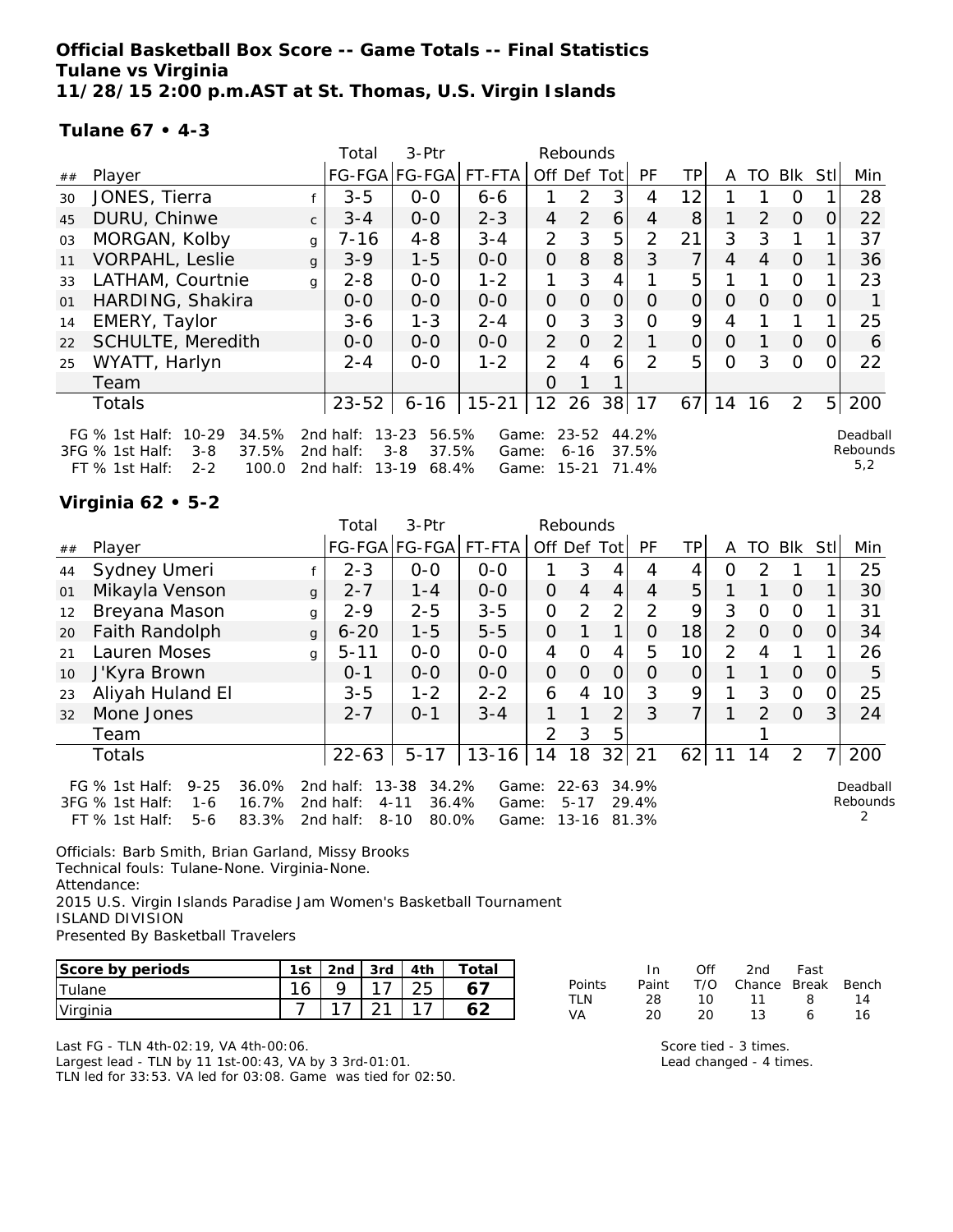**Official Basketball Box Score -- Game Totals -- Final Statistics IOWA vs Virginia 12/02/15 7 p.m. at JPJ Arena, Charlottesville, Va.**

#### **IOWA 85 • 7-1**

|    |                                                                                                                        |              | Total                               | 3-Ptr                                                         |                         |                | Rebounds                        |                |                         |           |                |                |                |                |                           |
|----|------------------------------------------------------------------------------------------------------------------------|--------------|-------------------------------------|---------------------------------------------------------------|-------------------------|----------------|---------------------------------|----------------|-------------------------|-----------|----------------|----------------|----------------|----------------|---------------------------|
| ## | Player                                                                                                                 |              |                                     | FG-FGA FG-FGA                                                 | FT-FTA                  | Off Def Tot    |                                 |                | <b>PF</b>               | <b>TP</b> | A              | TO             | Blk            | Stll           | Min                       |
| 04 | Coley, Chase                                                                                                           |              | $2 - 3$                             | $0-0$                                                         | $2 - 2$                 |                | 4                               | 5              | 3                       | 6         | 2              | $\mathcal{D}$  |                | 0              | 28                        |
| 25 | Peschel, Kali                                                                                                          |              | $2 - 10$                            | $2 - 7$                                                       | $O-O$                   | 1              | 6                               | 7              | 3                       | 6         | 3              | $\overline{4}$ |                |                | 27                        |
| 01 | Kastanek, Alexa                                                                                                        | g            | $8 - 11$                            | $4 - 7$                                                       | $2 - 2$                 | $\mathbf{O}$   | 0                               | 0              | 5                       | 22        | $\Omega$       | 0              | $\Omega$       | 2              | 21                        |
| 02 | Disterhoft, Ally                                                                                                       | $\mathbf{q}$ | $6 - 8$                             | $0 - 1$                                                       | $6 - 6$                 | $\overline{4}$ | 3                               | 7              |                         | 18        | $\overline{4}$ | 3              | $\Omega$       |                | 34                        |
| 15 | Jennings, Whitney                                                                                                      | g            | $2 - 7$                             | $1 - 3$                                                       | $2 - 4$                 | 1              |                                 | $\overline{2}$ |                         | ᄀ         | 4              | 2              | $\Omega$       | 2              | 28                        |
| 03 | Till, Claire                                                                                                           |              | $0 - 0$                             | $O-O$                                                         | $1 - 2$                 | $\overline{O}$ | $\overline{O}$                  | $\overline{O}$ | 0                       | 1         | $\Omega$       | 0              | $\overline{O}$ | O              | 2                         |
| 10 | Gustafson, Megan                                                                                                       |              | $1 - 3$                             | $0-0$                                                         | $0 - 1$                 | $\overline{2}$ | $\overline{2}$                  | 4              |                         | 2         | $\overline{O}$ |                | 5              | 0              | 11                        |
| 11 | Davis, Tania                                                                                                           |              | 4-6                                 | $1 - 2$                                                       | $3 - 4$                 | $\overline{O}$ |                                 | 1              | $\overline{2}$          | 12        | $\overline{2}$ | 2              | $\overline{O}$ | 0              | 19                        |
| 21 | Stewart, Hannah                                                                                                        |              | $0-0$                               | $0-0$                                                         | $0-0$                   | $\mathbf{O}$   | 0                               | $\mathcal{O}$  | $\Omega$                | O         | 0              | 0              | $\Omega$       | 0              | 2                         |
| 23 | Buttenham, Christina                                                                                                   |              | $2 - 5$                             | $2 - 4$                                                       | $0-0$                   | $\overline{O}$ | $\overline{2}$                  | $\overline{2}$ |                         | 6         |                | 2              | $\Omega$       |                | 13                        |
| 34 | Mohns, Carly                                                                                                           |              | $2 - 2$                             | $0 - 0$                                                       | $1 - 2$                 | 2              |                                 | 3              | $\Omega$                | 5         |                |                | $\Omega$       | 0              | 15                        |
|    | Team                                                                                                                   |              |                                     |                                                               |                         | 2              | 3                               | 5              |                         |           |                |                |                |                |                           |
|    | Totals                                                                                                                 |              | $29 - 55$                           |                                                               | 10-24   17-23           | 13             | 23                              | 36             | 17                      | 85        | 17             | 17             | $\overline{7}$ | $\overline{7}$ | 200                       |
|    | FG $%$ 1st Half:<br>$16 - 32$<br>50.0%<br>46.2%<br>$6 - 13$<br>3FG % 1st Half:<br>100.0<br>$FT$ % 1st Half:<br>$2 - 2$ |              | 2nd half:<br>2nd half:<br>2nd half: | $13 - 23$<br>56.5%<br>$4 - 11$<br>36.4%<br>$15 - 21$<br>71.4% | Game:<br>Game:<br>Game: |                | 29-55<br>$10 - 24$<br>$17 - 23$ |                | 52.7%<br>41.7%<br>73.9% |           |                |                |                |                | Deadball<br>Rebounds<br>3 |

#### **Virginia 73 • 5-3**

|    |                                                                                          |                        | Total                               | 3-Ptr                                                   |                         |                | Rebounds                      |                |                         |                 |                |               |          |                |                      |
|----|------------------------------------------------------------------------------------------|------------------------|-------------------------------------|---------------------------------------------------------|-------------------------|----------------|-------------------------------|----------------|-------------------------|-----------------|----------------|---------------|----------|----------------|----------------------|
| ## | Player                                                                                   |                        |                                     | FG-FGA FG-FGA                                           | FT-FTA                  | Off Def Tot    |                               |                | <b>PF</b>               | TPI             | A              | TO.           | Blk      | Stll           | Min                  |
| 21 | Lauren Moses                                                                             |                        | $5 - 7$                             | $0 - 0$                                                 | $1 - 5$                 | 3              | $\overline{2}$                | 5              | 5                       | 11              |                |               | O        | 2              | 21                   |
| 44 | Sydney Umeri                                                                             |                        | $3 - 7$                             | $0-0$                                                   | $0-0$                   | 0              | $\Omega$                      | 0              | 2                       | 6               |                | O             |          | $\overline{O}$ | 33                   |
| 01 | Mikayla Venson                                                                           | g                      | $9 - 18$                            | $4 - 10$                                                | $6 - 6$                 | $\mathcal{O}$  |                               |                | 2                       | 28              | 3              | 4             | 0        | 0              | 38                   |
| 12 | Breyana Mason                                                                            | g                      | $3 - 6$                             | $2 - 2$                                                 | $2 - 2$                 | 1              | 3                             | $\overline{4}$ |                         | 10              | 2              | 4             | $\Omega$ | 3              | 34                   |
| 20 | Faith Randolph                                                                           | g                      | $6 - 11$                            | $0 - 2$                                                 | $0-0$                   | 1              | 2                             | 3              | 5                       | 12 <sub>1</sub> | $\overline{2}$ | $\mathcal{P}$ | 0        |                | 32                   |
| 10 | J'Kyra Brown                                                                             |                        | $0 - 1$                             | $0-0$                                                   | $0-0$                   | $\overline{O}$ |                               | 1              | 2                       | $\overline{O}$  | $\overline{O}$ | 2             | $\Omega$ | 0              | 10                   |
| 23 | Aliyah Huland El                                                                         |                        | $2 - 5$                             | $O - 1$                                                 | $0 - 0$                 | 1              | 2                             | 3              | 5                       | 4               | O              | 3             |          | 0              | 16                   |
| 32 | Mone Jones                                                                               |                        | $1 - 3$                             | $0 - 0$                                                 | $0-0$                   | 0              |                               | 1              | $\overline{2}$          | $\overline{2}$  | $\Omega$       | Ω             |          |                | 16                   |
|    | Team                                                                                     |                        |                                     |                                                         |                         | 3              | 4                             |                |                         |                 |                |               |          |                |                      |
|    | <b>Totals</b>                                                                            |                        | 29-58                               | $6 - 15$                                                | $9 - 13$                | 9              | 16                            | 25             | 24                      | 73              | 9              | 16            | 3        | 7 <sub>1</sub> | 200                  |
|    | FG $%$ 1st Half:<br>$15 - 27$<br>3FG % 1st Half:<br>$5-9$<br>$FT$ % 1st Half:<br>$0 - 0$ | 55.6%<br>55.6%<br>0.0% | 2nd half:<br>2nd half:<br>2nd half: | 45.2%<br>14-31<br>16.7%<br>$1 - 6$<br>69.2%<br>$9 - 13$ | Game:<br>Game:<br>Game: |                | 29-58<br>$6 - 15$<br>$9 - 13$ |                | 50.0%<br>40.0%<br>69.2% |                 |                |               |          |                | Deadball<br>Rebounds |

Officials: Joseph Vaszily, Maj Forsberg, Pualani Spurlock Technical fouls: IOWA-None. Virginia-None. Attendance: 3360 UVA: Faith Randolph fouled out at 2:39 (IV) UVA: Aliyah Huland El fouled out at 2:07 (IV) UVA: Lauren Moses fouled dout at 1:08 (IV) IOWA: Alexa Kastanek fouled out at 2:00 (IV)

| Score by periods | 1st | 2 <sub>nd</sub> | 3rd | 4th | Total |
|------------------|-----|-----------------|-----|-----|-------|
| <b>HOWA</b>      | 1 Q |                 |     |     | 35    |
| Virginia         | 18  |                 |     |     |       |

Last FG - IOWA 4th-00:32, VA 4th-00:18. Largest lead - IOWA by 20 4th-09:24, VA by 5 1st-07:34. IOWA led for 33:36. VA led for 04:01. Game was tied for 02:23.

|        | In.   | Off | 2nd                    | Fast |    |
|--------|-------|-----|------------------------|------|----|
| Points | Paint |     | T/O Chance Break Bench |      |    |
| IOWA   | 30.   | 17  | 12                     | 4    | 26 |
| VA     | 36.   | 15. | 1 O                    |      | 6  |

Score tied - 4 times. Lead changed - 3 times.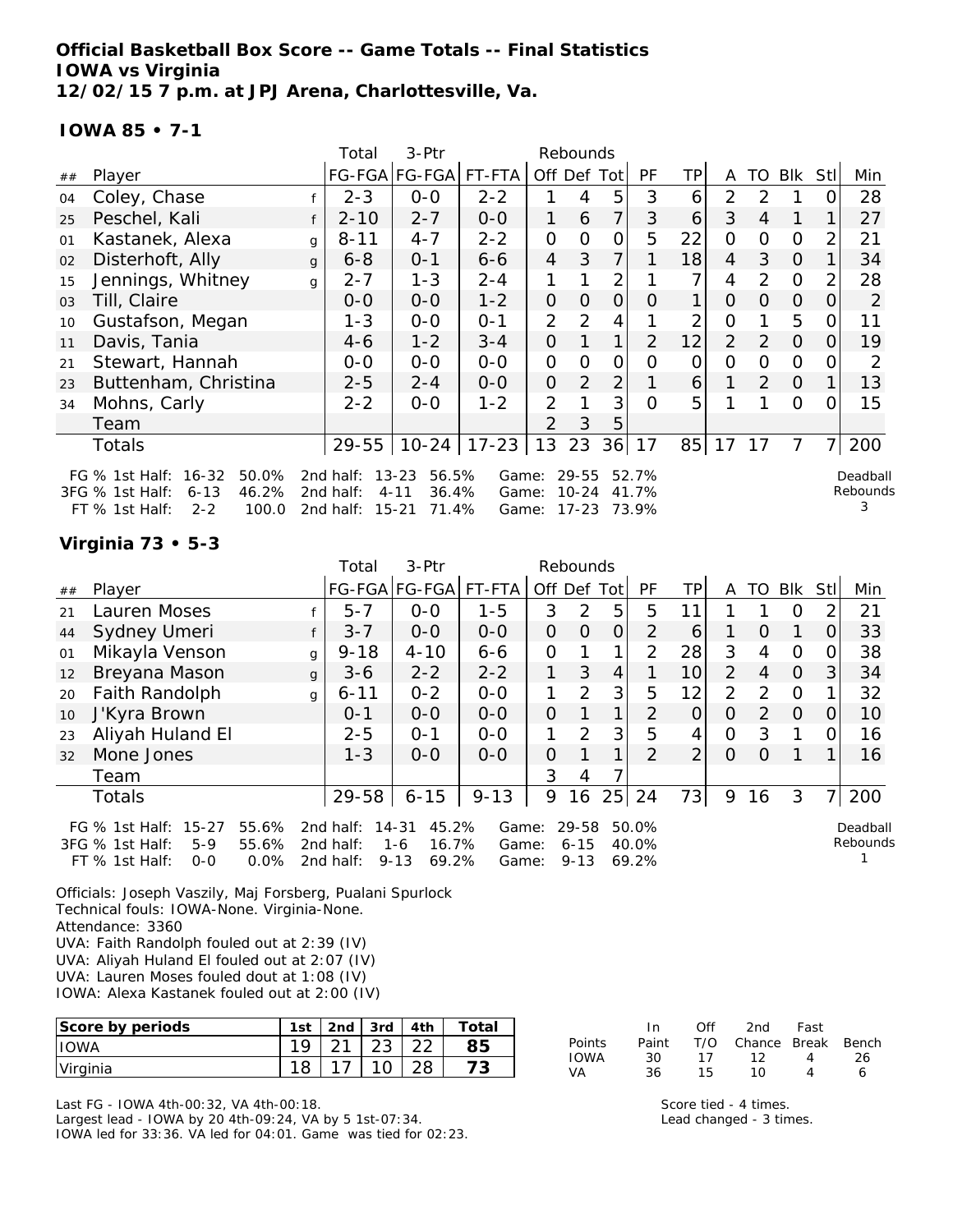**Official Basketball Box Score -- Game Totals -- Final Statistics NJIT vs Virginia 12/05/15 7 p.m. at JPJ Arena, Charlottesville, Va.**

### **NJIT 54 • 2-5**

|    |                                                                                                                      |              | Total                               | 3-Ptr                                                       |                         |               | Rebounds                         |                |                         |                 |    |               |          |          |                           |
|----|----------------------------------------------------------------------------------------------------------------------|--------------|-------------------------------------|-------------------------------------------------------------|-------------------------|---------------|----------------------------------|----------------|-------------------------|-----------------|----|---------------|----------|----------|---------------------------|
| ## | Player                                                                                                               |              |                                     | FG-FGA FG-FGA                                               | FT-FTA                  | Off           | Def                              | Tot            | PF                      | TP.             | A  | TO            | Blk      | Stl      | Min                       |
| 34 | HORTON, Leah                                                                                                         |              | $4 - 7$                             | $0 - 0$                                                     | $2 - 2$                 | $\mathcal{P}$ | 5                                | 7              | 5                       | 10              | 0  | 3             | $\Omega$ |          | 30                        |
| 01 | DUDLEY, Alana                                                                                                        | $\mathbf{q}$ | $0 - 5$                             | $0 - 3$                                                     | $0 - 0$                 | $\mathcal{P}$ | 2                                | 4              | O                       | $\overline{O}$  | 5  | 4             | $\Omega$ |          | 35                        |
| 12 | DUDLEY, Olivia                                                                                                       | g            | $1 - 2$                             | $0 - 0$                                                     | $0 - 0$                 | 0             | $\Omega$                         | O              |                         | 2               | 0  | 3             | $\Omega$ |          | 13                        |
| 13 | GUARINO, Kelly                                                                                                       | $\mathbf{q}$ | $8 - 17$                            | $7 - 16$                                                    | $1 - 1$                 | 0             | 0                                | 0              | 0                       | 24              | 1  |               | $\Omega$ |          | 30                        |
| 24 | SPAHN, Camerin                                                                                                       | g            | $4 - 9$                             | $1 - 4$                                                     | $2 - 2$                 | 1             | 2                                | 3 <sub>l</sub> | $\overline{2}$          | 11              | 2  |               | $\Omega$ | 0        | 30                        |
| 14 | VETRA, Ruta                                                                                                          |              | $0 - 3$                             | $O - 1$                                                     | $0 - 0$                 | $\Omega$      | $\overline{4}$                   | $\overline{4}$ |                         | $\Omega$        |    | 5             | $\Omega$ | $\Omega$ | 24                        |
| 21 | RUBAN, Maria                                                                                                         |              | $0 - 1$                             | $0 - 0$                                                     | $0 - 0$                 | 0             | 2                                | 2 <sub>1</sub> | 2                       | 0               | 0  |               | $\Omega$ |          | 10                        |
| 22 | <b>TORRES, Tatianna</b>                                                                                              |              | $2 - 6$                             | $0 - 0$                                                     | $0 - 0$                 | 3             | $\Omega$                         | 3              | 3                       | $\vert 4 \vert$ | 3  | $\Omega$      | $\Omega$ |          | 13                        |
| 25 | PICARD, Bianca                                                                                                       |              | $1 - 3$                             | $1 - 2$                                                     | $0 - 0$                 | 0             | Ω                                | ∩              |                         | 3               | 0  | $\mathcal{P}$ | $\Omega$ |          | 15                        |
|    | Team                                                                                                                 |              |                                     |                                                             |                         | $\mathcal{P}$ | 4                                | 6              |                         |                 |    |               |          |          |                           |
|    | <b>Totals</b>                                                                                                        |              | $20 - 53$                           | $9 - 26$                                                    | $5-5$                   | 10            | 19                               | 29             | 15                      | 54              | 12 | 21            | $\Omega$ | 5        | 200                       |
|    | $10 - 26$<br>38.5%<br>FG $%$ 1st Half:<br>40.0%<br>3FG % 1st Half:<br>$4 - 10$<br>$3 - 3$<br>FT % 1st Half:<br>100.0 |              | 2nd half:<br>2nd half:<br>2nd half: | $10 - 27$<br>37.0%<br>31.3%<br>$5 - 16$<br>$2 - 2$<br>100.0 | Game:<br>Game:<br>Game: |               | $20 - 53$<br>$9 - 26$<br>$5 - 5$ |                | 37.7%<br>34.6%<br>100.0 |                 |    |               |          |          | Deadball<br>Rebounds<br>O |

## **Virginia 81 • 6-3**

|    |                                                                                                                      |   | Total                               | 3-Ptr                                                      |                         |                | Rebounds                          |    |                         |                |                |                |                |                |                           |
|----|----------------------------------------------------------------------------------------------------------------------|---|-------------------------------------|------------------------------------------------------------|-------------------------|----------------|-----------------------------------|----|-------------------------|----------------|----------------|----------------|----------------|----------------|---------------------------|
| ## | Player                                                                                                               |   |                                     |                                                            | FG-FGA FG-FGA FT-FTA    | Off Def Tot    |                                   |    | PF                      | TP             | A              | TO             | Blk            | Stll           | Min                       |
| 21 | Lauren Moses                                                                                                         |   | $7 - 9$                             | $0-0$                                                      | $0 - 4$                 | 5              | 6                                 | 11 |                         | 14             | $\overline{2}$ | 2              |                | 0              | 28                        |
| 44 | Sydney Umeri                                                                                                         |   | $0 - 1$                             | $0-0$                                                      | $2 - 2$                 | 3              |                                   | 4  | 2                       | $\overline{2}$ | $\Omega$       | $\overline{2}$ | $\Omega$       | $\overline{2}$ | 19                        |
| 01 | Mikayla Venson                                                                                                       | g | $5 - 13$                            | $2 - 5$                                                    | $0-0$                   | $\mathbf{O}$   |                                   | 1  | $\Omega$                | 12             | 5              |                | $\mathbf{O}$   | 0              | 28                        |
| 12 | Breyana Mason                                                                                                        | g | $3 - 4$                             | $0 - 1$                                                    | $1 - 1$                 | 1              |                                   | 2  | 0                       | 7              | $\overline{2}$ | 2              | $\overline{O}$ | $\Omega$       | 24                        |
| 20 | Faith Randolph                                                                                                       | g | $5 - 12$                            | $2 - 5$                                                    | $0-0$                   | $\Omega$       | 2                                 | 2  | $\overline{2}$          | 12             | $\Omega$       | 2              | $\Omega$       | $\overline{2}$ | 28                        |
| 00 | Debra Ferguson                                                                                                       |   | $0 - 1$                             | $0-0$                                                      | $0-0$                   | $\overline{O}$ |                                   | 1  |                         | $\overline{O}$ | $\overline{O}$ |                | $\overline{O}$ | $\Omega$       | 4                         |
| 02 | Jae'Lisa Allen                                                                                                       |   | $2 - 2$                             | $0-0$                                                      | $0-0$                   | $\mathcal{O}$  | $\Omega$                          | 0  | $\Omega$                | 4              | $\Omega$       | 0              | $\Omega$       | O.             | 3                         |
| 10 | J'Kyra Brown                                                                                                         |   | $3 - 8$                             | $1 - 4$                                                    | $1 - 1$                 | 1              | $\overline{O}$                    | 1  | $\overline{2}$          | 8              | 3              |                | $\overline{O}$ | 3              | 17                        |
| 13 | <b>Emily Battle</b>                                                                                                  |   | $0-0$                               | $0-0$                                                      | $1 - 2$                 | $\mathcal{O}$  |                                   | 1  | $\Omega$                | 1              | $\Omega$       | 0              | $\Omega$       | 0              | 2                         |
| 23 | Aliyah Huland El                                                                                                     |   | $7 - 10$                            | $3 - 5$                                                    | $0-0$                   | $\overline{2}$ | $\overline{4}$                    | 6  |                         | 17             | 4              | $\overline{2}$ | $\overline{O}$ | 0              | 23                        |
| 32 | Mone Jones                                                                                                           |   | $1 - 5$                             | $0 - 0$                                                    | $2 - 2$                 | 1              | 6                                 | 7  |                         | 4              | $\overline{2}$ | $\Omega$       | $\Omega$       |                | 24                        |
|    | Team                                                                                                                 |   |                                     |                                                            |                         | 3              | $\Omega$                          | 3  |                         |                |                |                |                |                |                           |
|    | Totals                                                                                                               |   | $33 - 65$                           | $8 - 20$                                                   | $7 - 12$                | 16             | 23                                |    | 39 10                   | 81             | 18             | 13             | 1              |                | 8 200                     |
|    | $15 - 33$<br>45.5%<br>FG $%$ 1st Half:<br>36.4%<br>3FG % 1st Half:<br>$4 - 11$<br>42.9%<br>FT % 1st Half:<br>$3 - 7$ |   | 2nd half:<br>2nd half:<br>2nd half: | $18 - 32$<br>56.3%<br>$4 - 9$<br>44.4%<br>$4 - 5$<br>80.0% | Game:<br>Game:<br>Game: |                | $33 - 65$<br>$8 - 20$<br>$7 - 12$ |    | 50.8%<br>40.0%<br>58.3% |                |                |                |                |                | Deadball<br>Rebounds<br>2 |

Officials: Jennifer Rezac, Tom Danaher, Mark Behrens Technical fouls: NJIT-None. Virginia-None. Attendance: 3268 NJIT: Leah Horton fouled out at 1:42 (IV)

| Score by periods | $1c+$     | 2nd | 3rd    | 4th | ำtai |
|------------------|-----------|-----|--------|-----|------|
| <b>INJIT</b>     | 10<br>ں ا |     | $\sim$ | и   |      |
| Virginia         |           | ٮ   |        | つん  |      |

Last FG - NJIT 4th-00:41, VA 4th-00:24. Largest lead - NJIT by 1 1st-08:49, VA by 28 4th-01:11. NJIT led for 00:13. VA led for 38:45. Game was tied for 01:02.

|        | In.   | Off | 2nd -                  | Fast  |    |
|--------|-------|-----|------------------------|-------|----|
| Points | Paint |     | T/O Chance Break Bench |       |    |
| N JIT  | 16.   | 12. | 6                      | - 2 - |    |
| VA     | 38.   | 24  | 20                     |       | 34 |

Score tied - 1 time. Lead changed - 2 times.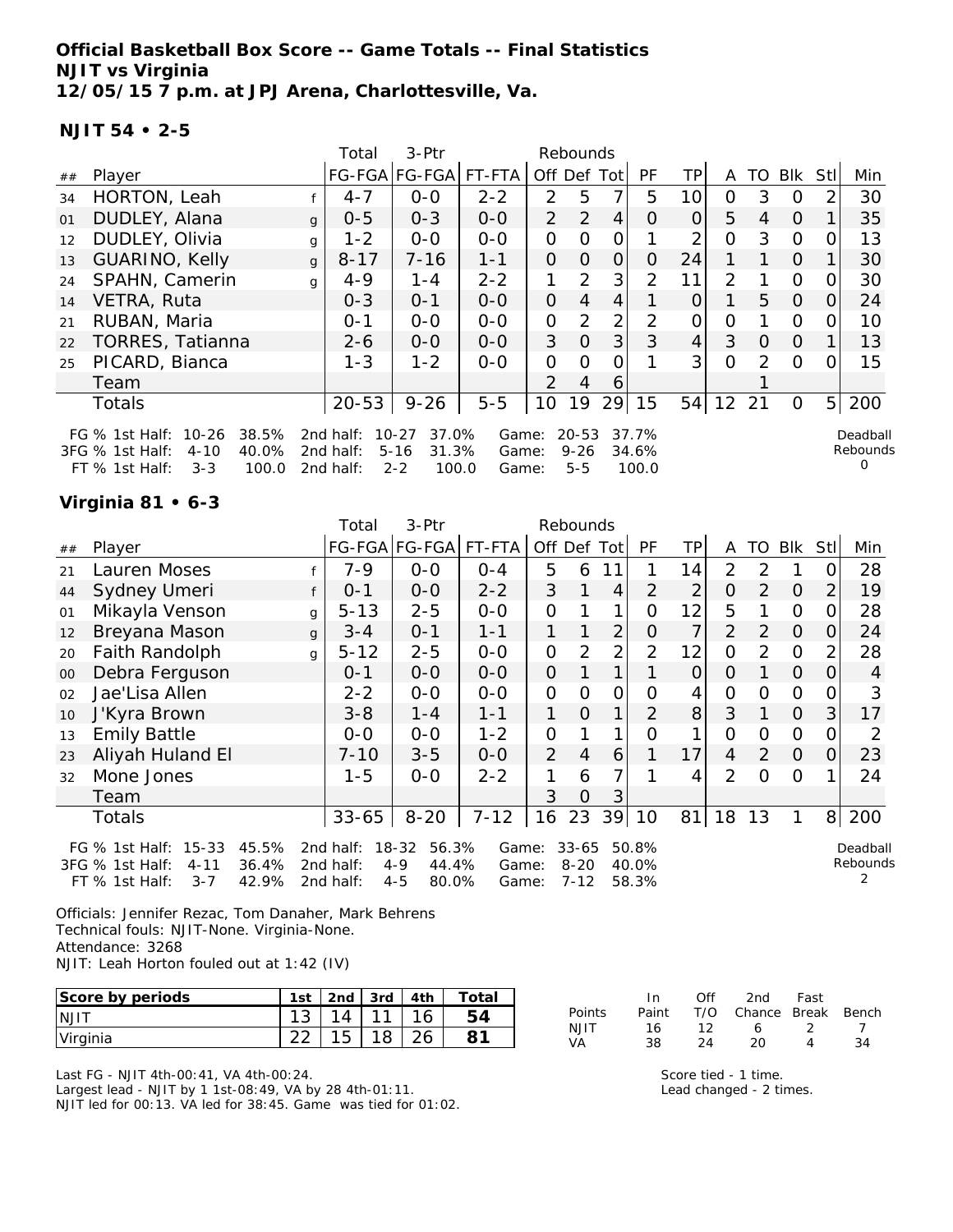## **Official Basketball Box Score -- Game Totals -- Final Statistics Bowling Green vs Virginia 12/08/15 11 a.m. at JPJ Arena, Charlottesville, Va.**

# **Bowling Green 39 • 4-4**

|    |                                                                                                                  |    | Total                               | 3-Ptr                                                       |                         |                | Rebounds                           |                |                         |                |                |          |                |      |                      |
|----|------------------------------------------------------------------------------------------------------------------|----|-------------------------------------|-------------------------------------------------------------|-------------------------|----------------|------------------------------------|----------------|-------------------------|----------------|----------------|----------|----------------|------|----------------------|
| ## | Player                                                                                                           |    |                                     | FG-FGA FG-FGA                                               | FT-FTA                  | Off Def Tot    |                                    |                | PF                      | ТP             | A              | TO       | Blk            | Stll | Min                  |
| 30 | Miriam Justinger                                                                                                 |    | $2 - 6$                             | $1 - 3$                                                     | $0 - 0$                 | 0              | 0                                  | 0              |                         | 5              | 0              | 3        | 0              |      | 19                   |
| 34 | <b>Ashley Tunstall</b>                                                                                           |    | $2 - 5$                             | $0 - 1$                                                     | $3 - 6$                 | $\overline{2}$ | 4                                  | 6              | 4                       | 7              | 3              | 4        |                | 0    | 36                   |
| 32 | Lauren Tibbs                                                                                                     | C. | $3 - 6$                             | $0 - 1$                                                     | $0 - 0$                 | $\overline{2}$ | 6                                  | 8              | 4                       | 6              | 0              |          |                |      | 21                   |
| 11 | <b>Rachel Myers</b>                                                                                              | g  | $0 - 1$                             | $0 - 1$                                                     | $0 - 0$                 | 0              | 0                                  | 0              | 0                       | $\overline{O}$ | $\Omega$       | 2        | $\Omega$       | O    | 13                   |
| 13 | Sydney Lambert                                                                                                   | q  | 0-4                                 | $0 - 2$                                                     | $2 - 2$                 | 0              | 0                                  | 0              | 3                       | 2              |                | 4        | $\mathcal{O}$  |      | 22                   |
| 12 | Rachel Konieczki                                                                                                 |    | $O - 4$                             | 0-1                                                         | $2 - 2$                 | 0              |                                    | 1              | 2                       | $\overline{2}$ | $\overline{O}$ | 2        | $\overline{O}$ |      | 17                   |
| 14 | Carly Santoro                                                                                                    |    | $2 - 5$                             | $2 - 5$                                                     | $2 - 2$                 | 1              |                                    | 2              | 2                       | 8              |                |          | $\mathbf{O}$   | O    | 16                   |
| 20 | Sarah Baer                                                                                                       |    | $1 - 2$                             | $0-0$                                                       | $0-0$                   | 0              | $\overline{O}$                     | $\overline{O}$ |                         | $\overline{2}$ | $\overline{O}$ |          |                | O    | 6                    |
| 23 | Kennedy Kirkpatrick                                                                                              |    | $2 - 5$                             | $2 - 4$                                                     | $0 - 0$                 | 1              | 5                                  | 6              | 2                       | 6              |                | 2        |                |      | 25                   |
| 33 | <b>Haley Puk</b>                                                                                                 |    | $0 - 3$                             | $0 - 3$                                                     | $0 - 0$                 | 0              | 0                                  | $\overline{O}$ | 0                       | $\overline{O}$ | $\Omega$       |          | $\overline{O}$ |      | 7                    |
| 43 | Abby Siefker                                                                                                     |    | $0 - 3$                             | 0-1                                                         | $1 - 4$                 | $\overline{2}$ | 3                                  | 5              |                         |                |                |          | $\mathbf{O}$   |      | 16                   |
| 44 | Maddie Cole                                                                                                      |    | $0 - 0$                             | $0-0$                                                       | $0 - 0$                 | 0              |                                    | 1              | 0                       | $\overline{O}$ | $\Omega$       | $\Omega$ | $\Omega$       | O    | 2                    |
|    | Team                                                                                                             |    |                                     |                                                             |                         | $\Omega$       | $\overline{2}$                     | $\overline{2}$ |                         |                |                |          |                |      |                      |
|    | Totals                                                                                                           |    | $12 - 44$                           | $5 - 22$                                                    | $10 - 16$               | 8              | 23                                 | 31             | 20                      | 39             |                | 24       | $\overline{4}$ | 6    | 200                  |
|    | $6 - 20$<br>30.0%<br>FG $%$ 1st Half:<br>3FG % 1st Half:<br>$2 - 7$<br>28.6%<br>3-6<br>50.0%<br>$FT$ % 1st Half: |    | 2nd half:<br>2nd half:<br>2nd half: | 25.0%<br>$6 - 24$<br>$3 - 15$<br>20.0%<br>$7 - 10$<br>70.0% | Game:<br>Game:<br>Game: |                | $12 - 44$<br>$5 - 22$<br>$10 - 16$ |                | 27.3%<br>22.7%<br>62.5% |                |                |          |                |      | Deadball<br>Rebounds |

#### **Virginia 68 • 7-3**

|        | 3-Ptr<br>Total<br>Rebounds              |   |           |                    |         |                |                |                |                |                 |                |          |                |                |          |
|--------|-----------------------------------------|---|-----------|--------------------|---------|----------------|----------------|----------------|----------------|-----------------|----------------|----------|----------------|----------------|----------|
| ##     | Player                                  |   |           | FG-FGA FG-FGA      | FT-FTA  | Off Def Tot    |                |                | PF             | TPI             | A              | TO       | <b>Blk</b>     | <b>Stl</b>     | Min      |
| 21     | Lauren Moses                            |   | $5 - 13$  | $0-0$              | $2 - 7$ | 6              | 5              | 11             | $\overline{2}$ | 12              | $\Omega$       | 3        | 0              |                | 28       |
| 44     | Sydney Umeri                            |   | $1 - 3$   | $0-0$              | $0-0$   | 2              | $\overline{4}$ | 6              | 3              | $\overline{2}$  | $\Omega$       |          | 1              | 0              | 23       |
| 01     | Mikayla Venson                          | g | $2 - 9$   | $2 - 8$            | $4 - 4$ | $\mathcal{O}$  | 3              | 3              | 4              | 10 <sup>1</sup> | 3              | 4        | 0              |                | 32       |
| 12     | Breyana Mason                           | g | $2 - 5$   | $1 - 4$            | $1 - 2$ | $\overline{O}$ | $\overline{2}$ | $\overline{2}$ | $\overline{2}$ | 6               | $\overline{2}$ | $\Omega$ | $\Omega$       |                | 23       |
| 20     | Faith Randolph                          | g | $6 - 11$  | $2 - 6$            | $0-0$   | 3              | 4              | 7              | $\Omega$       | 14              | 4              |          | $\Omega$       |                | 26       |
| $00\,$ | Debra Ferguson                          |   | $0 - 0$   | $0-0$              | $0-0$   | $\overline{O}$ |                | 1              | 3              | $\overline{O}$  | $\Omega$       | $\Omega$ | $\overline{O}$ |                | 4        |
| 10     | J'Kyra Brown                            |   | $2 - 6$   | $1 - 2$            | $2 - 4$ | 3              | 4              | 7              | $\Omega$       | $\overline{7}$  | $\overline{2}$ | 2        | $\Omega$       | 3              | 16       |
| 13     | <b>Emily Battle</b>                     |   | $0-0$     | $0-0$              | $0-0$   | $\overline{O}$ | $\overline{O}$ | $\overline{O}$ | $\Omega$       | $\overline{O}$  | $\Omega$       |          | $\overline{O}$ | $\Omega$       | 3        |
| 23     | Aliyah Huland El                        |   | $6 - 10$  | $2 - 5$            | $0-0$   | $\mathbf{O}$   |                | $\mathbf{1}$   | $\overline{2}$ | 14              | $\overline{4}$ | 2        | $\Omega$       | $\overline{2}$ | 22       |
| 32     | Mone Jones                              |   | $1 - 4$   | $0 - 0$            | $1 - 2$ | 1              | 2              | 3              | 2              | 3 <sup>1</sup>  | 1              | $\Omega$ | 2              | $\Omega$       | 23       |
|        | Team                                    |   |           |                    |         | 3              | 2              | 5              |                |                 |                |          |                |                |          |
|        | Totals                                  |   | $25 - 61$ | $8 - 25$           | $10-19$ | 18             | 28             | 46             | 18             |                 | 68 16 14       |          | 3              |                | 10 200   |
|        | 48.4%<br>FG $\%$ 1st Half:<br>$15 - 31$ |   | 2nd half: | 33.3%<br>$10 - 30$ | Game:   |                | $25 - 61$      |                | 41.0%          |                 |                |          |                |                | Deadball |
|        | 3FG % 1st Half:<br>38.5%<br>$5 - 13$    |   | 2nd half: | $3 - 12$<br>25.0%  | Game:   |                | $8 - 25$       |                | 32.0%          |                 |                |          |                |                | Rebounds |
|        | 33.3%<br>$FT$ % 1st Half:<br>$3-9$      |   | 2nd half: | 70.0%<br>$7 - 10$  | Game:   |                | $10 - 19$      |                | 52.6%          |                 |                |          |                |                |          |

Officials: Edward Sidlasky, Rachelle Jones, Norma Jones Technical fouls: Bowling Green-None. Virginia-None. Attendance: 10048

| Score by periods | 1st | 2 <sub>nd</sub> | 3rd | 4th | Total |
|------------------|-----|-----------------|-----|-----|-------|
| Bowling Green    |     |                 |     |     |       |
| Virginia         |     |                 |     |     |       |

Last FG - BGSU 4th-00:19, VA 4th-02:11. Largest lead - BGSU by 2 1st-08:59, VA by 38 4th-01:49. BGSU led for 04:31. VA led for 34:09. Game was tied for 01:20.

|        | In.   | ∩ff | 2nd                    | Fast        |    |
|--------|-------|-----|------------------------|-------------|----|
| Points | Paint |     | T/O Chance Break Bench |             |    |
| BGSU   | 12    | 8   | 4                      | $^{\prime}$ | 19 |
| VA     | フフ    | 28  | 16.                    | 6           | 24 |

Score tied - 2 times. Lead changed - 5 times.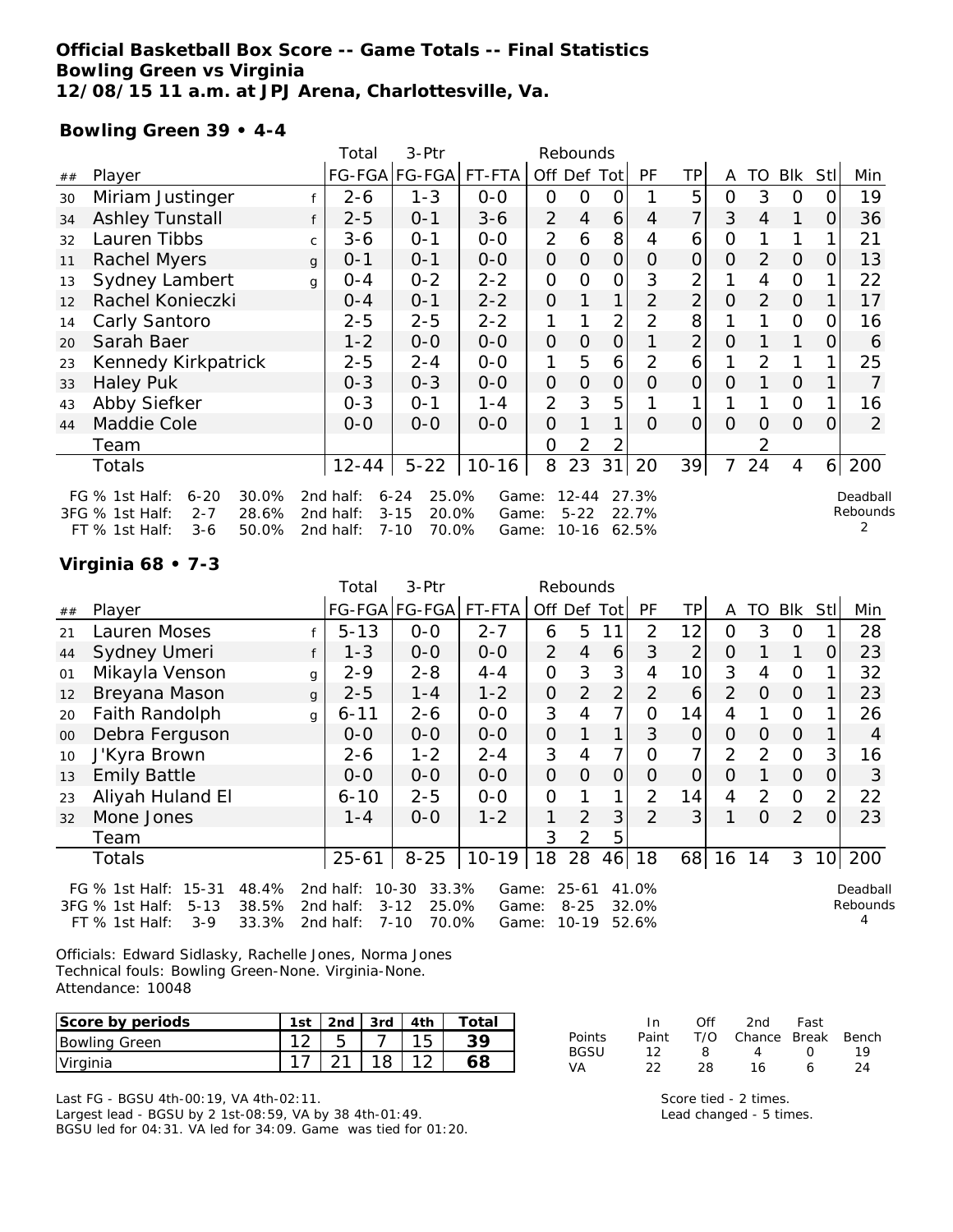## **Official Basketball Box Score -- Game Totals -- Final Statistics Charleston Southern vs Virginia 12/18/15 7 p.m. at JPJ Arena, Charlottesville, Va.**

**Charleston Southern 65 • 5-5**

|    | 3-Ptr<br>Total<br>Rebounds             |              |           |                    |          |                |                |                |               |                |                |          |                |                 |                |
|----|----------------------------------------|--------------|-----------|--------------------|----------|----------------|----------------|----------------|---------------|----------------|----------------|----------|----------------|-----------------|----------------|
| ## | Player                                 |              |           | FG-FGA FG-FGA      | FT-FTA   |                |                | Off Def Tot    | <b>PF</b>     | ТP             | A              | TO       | Blk            | Stll            | Min            |
| 24 | LAKES, Brianna                         |              | $0 - 1$   | $0 - 0$            | $0 - 0$  |                |                | 2              | 2             | $\Omega$       | $\Omega$       | O        | $\Omega$       |                 | 15             |
| 25 | MAXIMILIEN, Monique                    | $\mathsf{C}$ | $6 - 7$   | $0-0$              | $0 - 1$  | 2              | 3              | 5              |               | 12             | $\Omega$       | $\Omega$ | $\overline{4}$ |                 | 30             |
| 05 | LONG, Nayla                            | g            | $4 - 7$   | $0 - 2$            | $2 - 4$  | 1              |                | $\overline{2}$ |               | 10             | 2              |          | $\overline{O}$ | O               | 28             |
| 20 | <b>BURNS, Rachel</b>                   | $\mathbf{q}$ | $0 - 1$   | $0 - 1$            | $2 - 2$  | $\overline{O}$ |                | $\mathbf 1$    | 4             | $\overline{2}$ | 1              | 4        | $\overline{O}$ | 0               | 20             |
| 23 | MANN, Alyssa                           | g            | $8 - 18$  | $3 - 7$            | $1 - 2$  | 0              |                | 1              |               | 20             | $\overline{4}$ | 6        | $\Omega$       | 4               | 30             |
| 03 | JACKSON, Ke'Asia                       |              | $1 - 5$   | $0 - 0$            | $1 - 2$  | 1.             | $\Omega$       | 1 <sub>1</sub> | 3             | 3              | $\overline{2}$ | 2        | $\Omega$       |                 | 16             |
| 13 | ELLIOTT-KING, Georgi                   |              | 1-1       | 1-1                | $0 - 0$  | $\overline{O}$ |                |                | 0             | 3              | 0              |          |                |                 | 3              |
| 14 | KIPLOKS, Elyse                         |              | $2 - 3$   | $0-0$              | $0-0$    | $\overline{2}$ |                | 3              | $\mathcal{P}$ | $\overline{4}$ | $\overline{O}$ |          |                | 2               | 15             |
| 21 | DOBSON, Shauntavia                     |              | $2 - 6$   | $1 - 5$            | $0 - 0$  | 0              | Ω              | Ο              | Ω             | 5              | 4              | 3        | $\overline{O}$ |                 | 20             |
| 22 | HARDY, Alecia                          |              | $0 - 0$   | $0-0$              | $0-0$    | $\overline{O}$ |                |                | O             | 0              |                | $\Omega$ | $\overline{O}$ | 0               | $\overline{2}$ |
| 42 | SAUNDERS, Breanna                      |              | $3 - 5$   | $0 - 0$            | $0 - 0$  | 1              | 2              | 3              | 3             | 6              |                |          |                | O               | 21             |
|    | Team                                   |              |           |                    |          | 5              | $\overline{2}$ |                |               |                |                |          |                |                 |                |
|    | <b>Totals</b>                          |              | $27 - 54$ | $5 - 16$           | $6 - 11$ | 13             | 14             | 27             | 17            | 65             | 15             | 20       | 7              | 10 <sup>1</sup> | 200            |
|    | $12 - 28$<br>FG $%$ 1st Half:<br>42.9% |              | 2nd half: | $15 - 26$<br>57.7% | Game:    |                | $27 - 54$      |                | 50.0%         |                |                |          |                |                 | Deadball       |
|    | 22.2%<br>3FG % 1st Half:<br>$2 - 9$    |              | 2nd half: | $3 - 7$<br>42.9%   | Game:    |                | $5 - 16$       |                | 31.3%         |                |                |          |                |                 | Rebounds       |
|    | 50.0%<br>$FT$ % 1st Half:<br>$2 - 4$   |              | 2nd half: | $4 - 7$<br>57.1%   | Game:    |                | $6 - 11$       |                | 54.5%         |                |                |          |                |                 |                |

#### **Virginia 85 • 8-3**

|    |                                                                                             |                         | Total                                  | 3-Ptr                                                        |                         |                | Rebounds                        |                |                         |                |          |          |                |                |                      |
|----|---------------------------------------------------------------------------------------------|-------------------------|----------------------------------------|--------------------------------------------------------------|-------------------------|----------------|---------------------------------|----------------|-------------------------|----------------|----------|----------|----------------|----------------|----------------------|
| ## | Player                                                                                      |                         |                                        | FG-FGA FG-FGA                                                | FT-FTA                  | Off Def Tot    |                                 |                | PF                      | TPI            | A        | TO       | <b>Blk</b>     | Stll           | Min                  |
| 21 | Lauren Moses                                                                                |                         | $5 - 8$                                | $0-0$                                                        | $0-0$                   | 5              | $\mathcal{P}$                   | 7              | 3                       | 10l            |          | 3        | $\Omega$       | 2              | 26                   |
| 44 | Sydney Umeri                                                                                |                         | $3 - 5$                                | $0-0$                                                        | $2 - 2$                 | $\overline{4}$ |                                 | 5              |                         | 8              | $\Omega$ | 0        |                | $\Omega$       | 31                   |
| 01 | Mikayla Venson                                                                              | g                       | $9 - 12$                               | $4 - 6$                                                      | $2 - 2$                 |                | 2                               | 3              | 3                       | 24             | 6        | 2        | $\Omega$       | ΩI             | 32                   |
| 12 | Breyana Mason                                                                               | $\mathbf{q}$            | $1 - 7$                                | $0 - 3$                                                      | $1 - 2$                 |                |                                 | $\overline{2}$ | 2                       | 3 <sup>1</sup> | 3        |          | $\Omega$       |                | 29                   |
| 20 | Faith Randolph                                                                              | g                       | $5 - 13$                               | $3 - 6$                                                      | $4 - 6$                 | 3              | 3                               | 6              | $\mathcal{P}$           | 17             | 8        | 2        | $\Omega$       | $\overline{3}$ | 33                   |
| 00 | Debra Ferguson                                                                              |                         | $0-0$                                  | $0-0$                                                        | $1 - 2$                 | $\overline{O}$ | $\Omega$                        | $\overline{O}$ | $\Omega$                | 1.             | $\Omega$ | $\Omega$ | $\Omega$       | $\Omega$       | 3                    |
| 10 | J'Kyra Brown                                                                                |                         | $4 - 8$                                | $2 - 4$                                                      | $0 - 0$                 | 3              | 3                               | 6              | 2                       | 10             | 1        | 2        | $\Omega$       |                | 23                   |
| 23 | Aliyah Huland El                                                                            |                         | $4 - 10$                               | $1 - 5$                                                      | $3 - 3$                 | 2              | 3                               | 5              | 3                       | 12             |          | 5        | $\overline{0}$ |                | 23                   |
|    | Team                                                                                        |                         |                                        |                                                              |                         | $\mathcal{P}$  | $\mathcal{P}$                   | 4              |                         |                |          |          |                |                |                      |
|    | Totals                                                                                      |                         | $31 - 63$                              | $10 - 24$                                                    | $13 - 17$               | 21             | 17                              |                | 38 16                   | 85             | 20       | 16       |                |                | 8 200                |
|    | $17 - 32$<br>FG $%$ 1st Half:<br>3FG % 1st Half:<br>$5 - 10$<br>$FT$ % 1st Half:<br>$5 - 6$ | 53.1%<br>50.0%<br>83.3% | 2nd half:<br>2 $nd$ half:<br>2nd half: | 45.2%<br>$14 - 31$<br>$5 - 14$<br>35.7%<br>72.7%<br>$8 - 11$ | Game:<br>Game:<br>Game: |                | $31 - 63$<br>$10 - 24$<br>13-17 |                | 49.2%<br>41.7%<br>76.5% |                |          |          |                |                | Deadball<br>Rebounds |

Officials: Carla Fountain, Geraldine Smith, Kristi Vera Technical fouls: Charleston Southern-None. Virginia-None. Attendance: 2975

| Score by periods            | 1st | 2nd $\sqrt{3}$ 3rd $\sqrt{4}$ 4th | Total |
|-----------------------------|-----|-----------------------------------|-------|
| <b>ICharleston Southern</b> |     |                                   | 55.   |
| Virginia                    |     |                                   |       |

Last FG - CSU 4th-00:08, VA 4th-04:07. Largest lead - CSU None, VA by 25 4th-09:25.

CSU led for 00:00. VA led for 39:21. Game was tied for 00:39.

|               | In.   | Off  | 2nd -                  | Fast |     |
|---------------|-------|------|------------------------|------|-----|
| <b>Points</b> | Paint |      | T/O Chance Break Bench |      |     |
| CSU           | 28.   | 15.  | 11                     | 6    | -21 |
| VA            | -24   | - 27 | 19                     | 8    | 23  |

Score tied - 0 times. Lead changed - 0 times.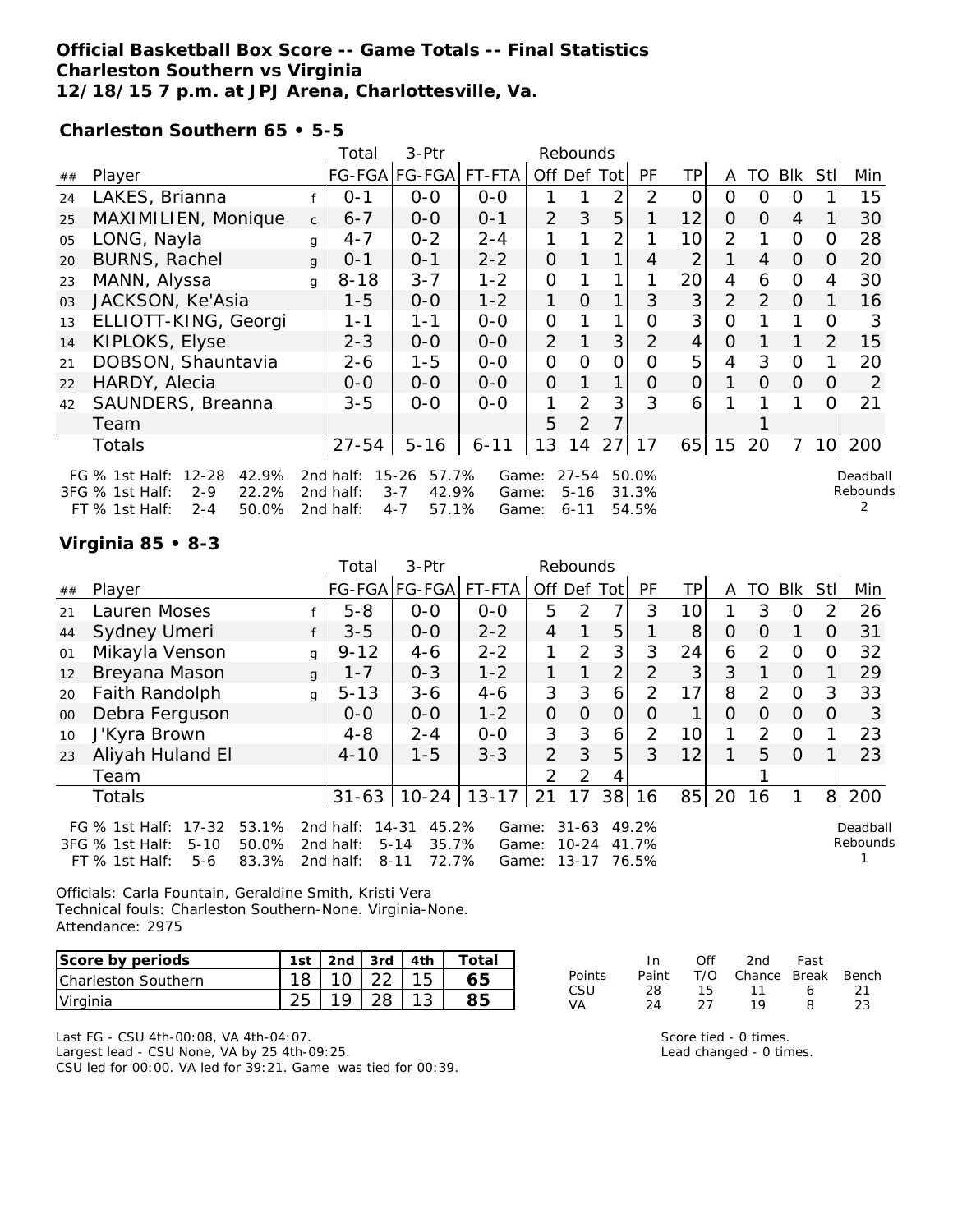**Official Basketball Box Score -- Game Totals -- Final Statistics Virginia vs Ohio State 12/21/15 7:00 p.m. at Value City Arena -- Columbus, Ohio**

## **Virginia 73 • 8-4**

|    |                                                                                                               |   | Total                               | 3-Ptr                                                        |                   |                   | Rebounds           |                |                |          |    |               |          |            |                      |
|----|---------------------------------------------------------------------------------------------------------------|---|-------------------------------------|--------------------------------------------------------------|-------------------|-------------------|--------------------|----------------|----------------|----------|----|---------------|----------|------------|----------------------|
| ## | Player                                                                                                        |   |                                     | FG-FGA FG-FGA  FT-FTA                                        |                   | Off Def Tot       |                    |                | PF             | ΤP       | A  | TO            | Blk      | <b>Stl</b> | Min                  |
| 21 | Lauren Moses                                                                                                  |   | $2 - 8$                             | $0 - 0$                                                      | $1 - 2$           | 4                 | 6                  | 10             | 5              | 5        |    | 5             | 3        | 3          | 30                   |
| 44 | Sydney Umeri                                                                                                  |   | $0 - 2$                             | $0-0$                                                        | $0-0$             | $\overline{4}$    | 3                  | $\overline{7}$ | $\mathcal{P}$  | $\Omega$ | 0  |               | $\Omega$ | $\Omega$   | 28                   |
| 01 | Mikayla Venson                                                                                                | g | $7 - 18$                            | $4 - 5$                                                      | $6 - 8$           | 0                 | 4                  | 4              | $\mathcal{P}$  | 24       | 3  | $\mathcal{D}$ | $\Omega$ |            | 36                   |
| 12 | Breyana Mason                                                                                                 | g | $3 - 10$                            | $0 - 2$                                                      | $0 - 0$           | $\overline{2}$    | $\Omega$           | $\overline{2}$ | $\mathcal{P}$  | 6        | 6  | 4             | $\Omega$ | $\Omega$   | 31                   |
| 20 | Faith Randolph                                                                                                | g | $9 - 18$                            | $4 - 6$                                                      | $4 - 4$           | 0                 |                    |                | $\Omega$       | 26       |    | $\Omega$      | $\Omega$ |            | 37                   |
| 10 | J'Kyra Brown                                                                                                  |   | $0 - 5$                             | $0 - 1$                                                      | $0-0$             | 0                 |                    | 1              |                | $\Omega$ | 0  |               | $\Omega$ | $\Omega$   | 5                    |
| 23 | Aliyah Huland El                                                                                              |   | $4 - 9$                             | $3-6$                                                        | $1 - 2$           | 0                 | 2                  | $\overline{2}$ | 4              | 12       | 3  |               | $\Omega$ | 0          | 24                   |
| 32 | Mone Jones                                                                                                    |   | $0 - 0$                             | $0-0$                                                        | $0 - 0$           | 0                 | 2                  | $\overline{2}$ |                | $\Omega$ | 0  | 2             | $\Omega$ |            | 9                    |
|    | Team                                                                                                          |   |                                     |                                                              |                   | 6                 |                    |                |                |          |    |               |          |            |                      |
|    | Totals                                                                                                        |   | $25 - 70$                           |                                                              | $11 - 20$   12-16 | 16                | 20                 | 36             | 17             | 73       | 14 | 16            | 3        | 4          | 200                  |
|    | 33.3%<br>FG % 1st Half: 11-33<br>40.0%<br>3FG % 1st Half:<br>$4 - 10$<br>75.0%<br>$FT$ % 1st Half:<br>$3 - 4$ |   | 2nd half:<br>2nd half:<br>2nd half: | 37.8%<br>$14 - 37$<br>70.0%<br>$7 - 10$<br>75.0%<br>$9 - 12$ | Game:<br>Game:    | Game: 12-16 75.0% | 25-70<br>$11 - 20$ |                | 35.7%<br>55.0% |          |    |               |          |            | Deadball<br>Rebounds |

#### **Ohio State 93 • 8-3**

|    |                                                                                                                 |              | Total                               | 3-Ptr                                                      |                         |                | Rebounds                           |                |                         |                 |                |                |          |            |                      |
|----|-----------------------------------------------------------------------------------------------------------------|--------------|-------------------------------------|------------------------------------------------------------|-------------------------|----------------|------------------------------------|----------------|-------------------------|-----------------|----------------|----------------|----------|------------|----------------------|
| ## | Player                                                                                                          |              |                                     | FG-FGA FG-FGA                                              | FT-FTA                  | Off Def Tot    |                                    |                | <b>PF</b>               | <b>TP</b>       | A              | TO             | Blk      | <b>Stl</b> | Min                  |
| 22 | Alexa Hart                                                                                                      |              | $9 - 12$                            | $O-O$                                                      | $1 - 2$                 | 3              | 9                                  | 12             | 0                       | 19              | 0              | 3              | 6        | 0          | 33                   |
| 21 | Lisa Blair                                                                                                      | $\mathsf{C}$ | $1 - 2$                             | $0-0$                                                      | $O-O$                   |                | $\overline{O}$                     | 1              |                         | 2               | $\overline{O}$ | $\overline{2}$ | $\Omega$ | 0          | 8                    |
| 03 | Kelsey Mitchell                                                                                                 | g            | $9 - 18$                            | $3 - 6$                                                    | $2 - 2$                 | $\Omega$       | 2                                  | $\overline{2}$ | 3                       | 23              | 6              | 4              | 0        |            | $40-$                |
| 13 | Cait Craft                                                                                                      | $\mathbf{q}$ | $0 - 1$                             | $0 - 1$                                                    | $2 - 2$                 | $\Omega$       | 1                                  | 1              | 1                       | 2               |                | $\Omega$       | $\Omega$ |            | 21                   |
| 14 | Ameryst Alston                                                                                                  | g            | $10 - 19$                           | $2 - 4$                                                    | $2 - 2$                 | $\mathcal{O}$  | 2                                  | $\overline{2}$ | $\overline{2}$          | 24              | 3              | 3              |          |            | 38                   |
| 05 | <b>Chelsea Mitchell</b>                                                                                         |              | $0 - 0$                             | $0 - 0$                                                    | $0 - 0$                 | $\overline{O}$ | $\Omega$                           | $\overline{O}$ | 0                       | 0               | 0              | $\Omega$       | $\Omega$ | O          | $0+$                 |
| 20 | Asia Doss                                                                                                       |              | $4 - 4$                             | $1 - 1$                                                    | $1 - 2$                 | 1              | 2                                  | 3              |                         | 10 <sup>1</sup> | 3              |                | $\circ$  |            | 22                   |
| 24 | Makayla Waterman                                                                                                |              | $0 - 1$                             | $0 - 0$                                                    | $0-0$                   | $\overline{O}$ |                                    | 1              | 3                       | O               |                |                |          |            | 10                   |
| 32 | Shayla Cooper                                                                                                   |              | $4 - 9$                             | $1 - 1$                                                    | $4-6$                   | 1              | 8                                  | 9              | 3                       | 13              | 2              |                | $\Omega$ |            | 28                   |
|    | Team                                                                                                            |              |                                     |                                                            |                         | 5              | 6                                  | 11             |                         |                 |                |                |          |            |                      |
|    | <b>Totals</b>                                                                                                   |              | $37 - 66$                           | $7 - 13$                                                   | $12 - 16$               | 11             | 31                                 | 42             | 14                      | 93              | 16             | 15             | 8        |            | 6 200                |
|    | FG % 1st Half:<br>$16 - 32$<br>50.0%<br>57.1%<br>3FG % 1st Half:<br>$4 - 7$<br>87.5%<br>$FT$ % 1st Half:<br>7-8 |              | 2nd half:<br>2nd half:<br>2nd half: | $21 - 34$<br>61.8%<br>50.0%<br>$3 - 6$<br>$5 - 8$<br>62.5% | Game:<br>Game:<br>Game: |                | $37 - 66$<br>$7 - 13$<br>$12 - 16$ |                | 56.1%<br>53.8%<br>75.0% |                 |                |                |          |            | Deadball<br>Rebounds |

Officials: Dee Kantner, Mark Zentz, Frank Steratore Technical fouls: Virginia-None. Ohio State-None. Attendance: 4778

| Score by periods   | 1st    | 2nd $\sqrt{3}$ 3rd $\sqrt{4}$ 4th |    | Total |
|--------------------|--------|-----------------------------------|----|-------|
| Virginia           |        | 28                                | 16 |       |
| <b>IOhio State</b> | $\sim$ |                                   |    |       |

|        | ln.   | Off | 2nd Fast               |    |      |
|--------|-------|-----|------------------------|----|------|
| Points | Paint |     | T/O Chance Break Bench |    |      |
| VA.    | 18.   | 18. | 15                     |    | 6 12 |
| - OSU  | 54.   | 11  | 16.                    | 12 | 23   |

Last FG - VA 4th-01:14, OSU 4th-00:33. Largest lead - VA None, OSU by 20 4th-00:33. VA led for 00:00. OSU led for 39:32. Game was tied for 00:28.

| Score tied - 0 times.   |  |
|-------------------------|--|
| Lead changed - 0 times. |  |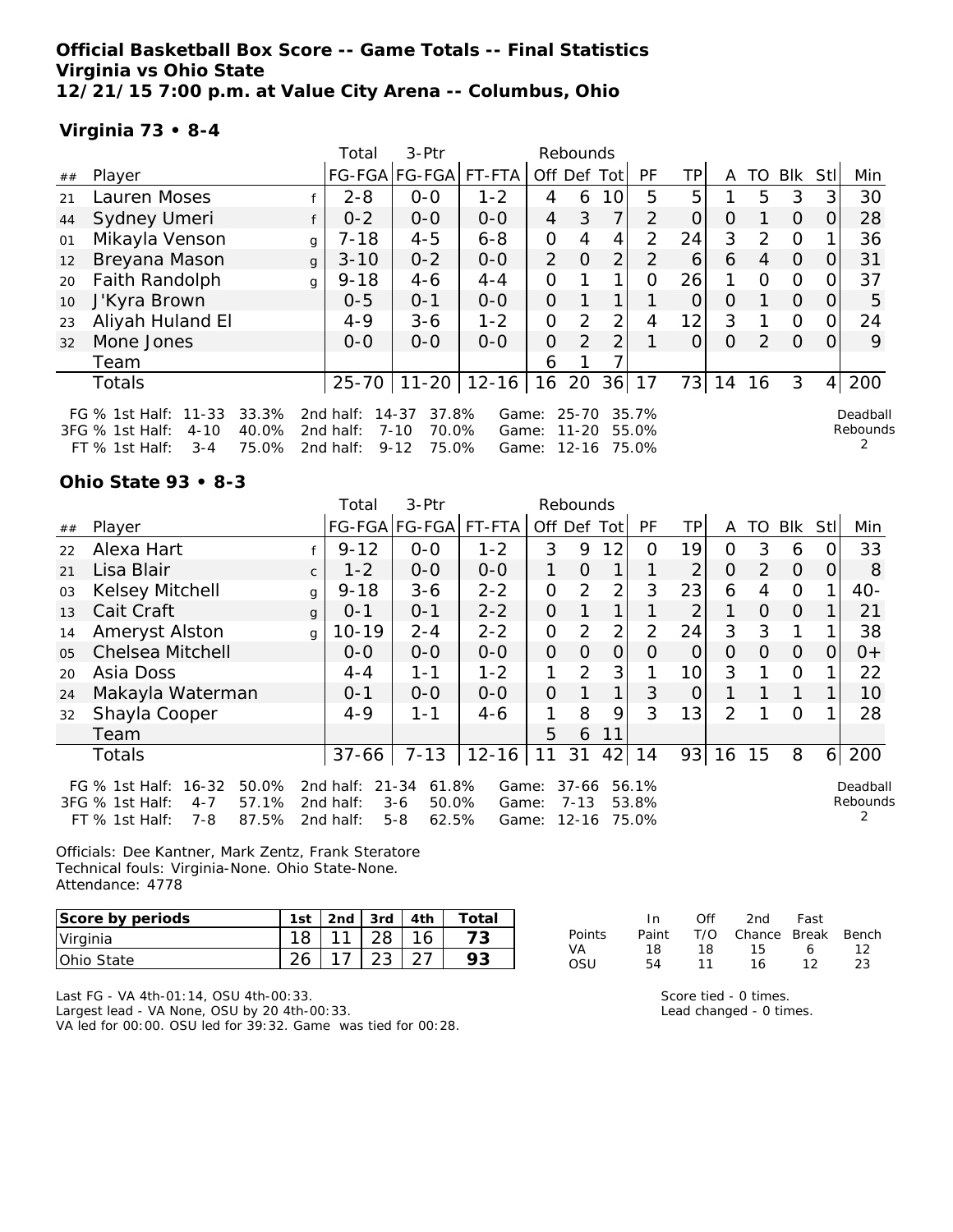## **Official Basketball Box Score -- Game Totals -- Final Statistics Coppin State vs Virginia 12/28/15 7 p.m. at JPJ Arena, Charlottesville, Va.**

### **Coppin State 40 • 2-9**

|    |                                                                                                                     |              | Total                               | 3-Ptr                                                     |                         |                | Rebounds                         |                |                         |                 |                |                |            |                |                      |
|----|---------------------------------------------------------------------------------------------------------------------|--------------|-------------------------------------|-----------------------------------------------------------|-------------------------|----------------|----------------------------------|----------------|-------------------------|-----------------|----------------|----------------|------------|----------------|----------------------|
| ## | Player                                                                                                              |              |                                     | FG-FGA FG-FGA                                             | FT-FTA                  |                |                                  | Off Def Tot    | <b>PF</b>               | ТP              | A              | TO             | <b>BIK</b> | <b>Stll</b>    | Min                  |
| 01 | Janelle Lane                                                                                                        |              | $3 - 8$                             | $0-0$                                                     | $4 - 7$                 |                | $\overline{2}$                   | 3              | 4                       | 10 <sup>1</sup> | $\overline{O}$ | 3              | 2          | 0              | 29                   |
| 02 | <b>Genesis Lucas</b>                                                                                                | $\mathbf{q}$ | $2 - 8$                             | $0 - 2$                                                   | $0 - 0$                 | $\mathcal{O}$  | $\overline{O}$                   | $\overline{O}$ | 0                       | 4               | 7              | 8              | $\Omega$   |                | 35                   |
| 10 | Amber Griffin                                                                                                       | g            | $2 - 8$                             | $0 - 1$                                                   | $1 - 4$                 | O              | 3                                | 3              | 3                       | 5               |                | $\overline{2}$ | $\Omega$   | 4              | 38                   |
| 21 | Keena Samuels                                                                                                       | g            | $3 - 9$                             | $0-0$                                                     | $0 - 1$                 | $\mathcal{O}$  | $\overline{2}$                   | $\overline{2}$ | 5                       | 6               | $\overline{O}$ | 3              | $\Omega$   | 0              | 19                   |
| 23 | Jordan Swails                                                                                                       | g            | $2 - 5$                             | $0-0$                                                     | $0-0$                   | 1              | 3                                | 4              | $\overline{2}$          | 4               |                | 4              | 1          | $\overline{2}$ | 29                   |
| 03 | Tanaysa Henderson                                                                                                   |              | 1-6                                 | $1 - 1$                                                   | $O-O$                   | 1              |                                  | $\overline{2}$ | $\overline{2}$          | 3               | $\overline{O}$ |                | $\Omega$   | 0              | 15                   |
| 04 | D'Ajahnae Smith                                                                                                     |              | $0 - 1$                             | $O - 1$                                                   | $O-O$                   | 1              | 0                                |                |                         | 0               | $\overline{O}$ | $\Omega$       | $\Omega$   | Ő              | 2                    |
| 20 | Vanessa Neal                                                                                                        |              | $0 - 2$                             | $0 - 1$                                                   | $0-0$                   | $\overline{O}$ | $\overline{2}$                   | $\overline{2}$ | $\Omega$                | $\overline{O}$  | $\Omega$       |                | $\Omega$   |                | 12                   |
| 24 | Alexis Taylor                                                                                                       |              | $0-0$                               | $0-0$                                                     | $0-0$                   | $\overline{O}$ | 0                                | $\overline{O}$ | O                       | 0               | 0              | O              | $\Omega$   | $\Omega$       | 2                    |
| 32 | Omaah Tayong                                                                                                        |              | $4 - 8$                             | $0-0$                                                     | $0 - 1$                 | 4              | 2                                | 6              | 4                       | 8               | $\overline{O}$ |                |            | 0              | 16                   |
| 34 | Oluwaseun Adeniji                                                                                                   |              | $0-0$                               | $0-0$                                                     | $0 - 0$                 | $\overline{O}$ | 0                                | 0              | $\Omega$                | 0               | O              | Ω              | 0          | 0              | 3                    |
|    | Team                                                                                                                |              |                                     |                                                           |                         | 2              | 2                                | 4              |                         |                 |                |                |            |                |                      |
|    | <b>Totals</b>                                                                                                       |              | $17 - 55$                           | $1 - 6$                                                   | $5 - 13$                | 10             | 17                               | 27             | 21                      | 40              | 9              | 23             | 4          |                | 8 200                |
|    | $8 - 28$<br>28.6%<br>FG $%$ 1st Half:<br>0.0%<br>3FG % 1st Half:<br>$0 - 1$<br>20.0%<br>$FT$ % 1st Half:<br>$1 - 5$ |              | 2nd half:<br>2nd half:<br>2nd half: | $9 - 27$<br>33.3%<br>$1 - 5$<br>20.0%<br>$4 - 8$<br>50.0% | Game:<br>Game:<br>Game: |                | $17 - 55$<br>$1 - 6$<br>$5 - 13$ |                | 30.9%<br>16.7%<br>38.5% |                 |                |                |            |                | Deadball<br>Rebounds |

#### **Virginia 75 • 9-4**

|    |                               |   | Total           | $3-Ptr$       |           |                | Rebounds       |              |                |          |                |                |                |                |                |
|----|-------------------------------|---|-----------------|---------------|-----------|----------------|----------------|--------------|----------------|----------|----------------|----------------|----------------|----------------|----------------|
| ## | Player                        |   |                 | FG-FGA FG-FGA | FT-FTA    |                | Off Def        | Tot          | <b>PF</b>      | TP       | A              | TO             | Blk            | <b>Stll</b>    | Min            |
| 21 | Lauren Moses                  |   | $7 - 8$         | $0-0$         | $3 - 6$   | 3              | $\overline{2}$ | 5            | 2              | 17       |                | O              |                |                | 28             |
| 44 | Sydney Umeri                  |   | $0 - 1$         | $0-0$         | $3 - 4$   |                | $\overline{2}$ | 3            | $\overline{O}$ | 3        | $\Omega$       |                |                |                | 21             |
| 01 | Mikayla Venson                | g | $6 - 11$        | $2 - 3$       | $2 - 2$   | $\overline{O}$ | 3              | 3            |                | 16       | 4              | $\overline{4}$ |                |                | 31             |
| 12 | Breyana Mason                 | g | $3 - 8$         | $2 - 3$       | $2 - 2$   | $\overline{O}$ | 5              | 5            | 3              | 10       | 3              | 4              | $\Omega$       | $\overline{4}$ | 27             |
| 20 | Faith Randolph                | g | $2 - 8$         | $0 - 3$       | $5 - 6$   | 1              | 6              | 7            | $\Omega$       | 9        | 6              | 3              | $\mathcal{O}$  | $\overline{2}$ | 28             |
| 00 | Debra Ferguson                |   | $0 - 1$         | $0-0$         | $0 - 0$   | $\Omega$       |                | 1            | $\Omega$       | 0        | $\Omega$       |                | $\overline{O}$ | $\Omega$       | $\overline{4}$ |
| 02 | Jae'Lisa Allen                |   | $0-0$           | $0-0$         | $0 - 0$   | 0              |                | 1            | $\Omega$       | 0        | $\Omega$       | $\Omega$       | $\Omega$       | $\Omega$       | 2              |
| 10 | J'Kyra Brown                  |   | $2 - 6$         | $1 - 2$       | $2 - 2$   | 2              | $\overline{4}$ | 6            |                | 7        | $\overline{2}$ |                | $\overline{O}$ | $\Omega$       | 22             |
| 13 | <b>Emily Battle</b>           |   | $0-0$           | $0-0$         | $0-0$     | O              | $\Omega$       | $\mathbf{O}$ | $\Omega$       | $\Omega$ | $\Omega$       | $\Omega$       | $\Omega$       | $\Omega$       | 2              |
| 23 | Aliyah Huland El              |   | $2 - 6$         | $1 - 2$       | $4 - 4$   | 3              | $\overline{2}$ | 5            | $\overline{4}$ | 9        |                | $\overline{4}$ |                | $\overline{2}$ | 20             |
| 32 | Mone Jones                    |   | $2 - 4$         | $0 - 0$       | $0-0$     | O              |                | 1            | $\mathcal{P}$  | 4        | $\Omega$       | 2              | $\Omega$       |                | 15             |
|    | Team                          |   |                 |               |           | 3              | 5              | 8            |                |          |                |                |                |                |                |
|    | <b>Totals</b>                 |   | $24 - 53$       | $6 - 13$      | $21 - 26$ | 13             | 32             | 45           | 13             | 75       | 17             | 20             | 4              | 11             | 200            |
|    | FG % 1st Half: 12-29<br>41.4% |   | 2nd half: 12-24 | 50.0%         |           | Game: 24-53    |                |              | 45.3%          |          |                |                |                |                | Deadball       |

3FG % 1st Half: 1-4 25.0% 2nd half: 5-9 55.6% Game: 6-13 46.2% FT % 1st Half: 14-16 87.5% 2nd half: 7-10 70.0% Game: 21-26 80.8% Rebounds 4

Officials: Wesley Dean, Daryl Humphrey, Tony Lippa Technical fouls: Coppin State-None. Virginia-None. Attendance: 3062 Cavalier Classic Presentedd by Holiday Inn University Area

Coppin: Keena Samuels fouled out at 3:26 (IV)

| Score by periods | 1st | $2nd$ .      | 3rd                           | 4th | 'otal |              |          | Ofi           | 2nd    | Fast         |       |
|------------------|-----|--------------|-------------------------------|-----|-------|--------------|----------|---------------|--------|--------------|-------|
| Coppin State     | 10  |              | $\overline{\phantom{0}}$      |     | 4С    | Points       | Paint    | T/O<br>$\sim$ | Chance | <b>Break</b> | Bench |
| Virginia         | 1 Q | $\cap$<br>∠⊾ | $\overline{\phantom{a}}$<br>ິ | ററ  | フト    | COPPIN<br>VA | 18<br>28 | 28            |        |              | 20    |

Last FG - COPPIN 4th-02:37, VA 4th-03:09. Largest lead - COPPIN None, VA by 35 4th-00:47. COPPIN led for 00:00. VA led for 38:23. Game was tied for 01:37.

Score tied - 0 times. Lead changed - 0 times.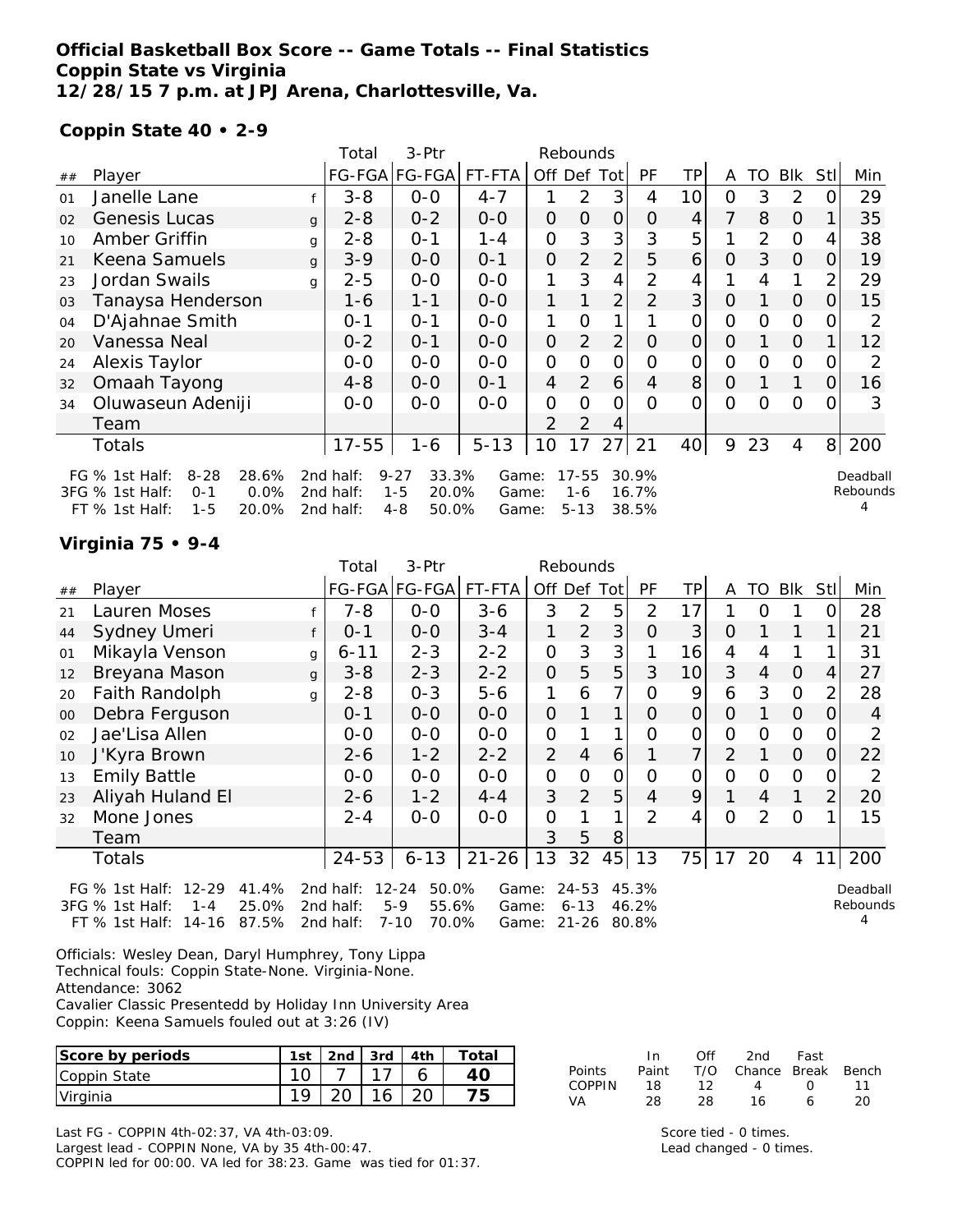## **Official Basketball Box Score -- Game Totals -- Final Statistics Richmond vs Virginia 12/29/15 7 p.m. at JPJ Arena, Charlottesville, Va.**

#### **Richmond 51 • 7-6**

|        |                                                                                                                    |              | Total                               | 3-Ptr                                                     |                         |                | Rebounds                           |                |                         |                |          |                |                |                |                      |
|--------|--------------------------------------------------------------------------------------------------------------------|--------------|-------------------------------------|-----------------------------------------------------------|-------------------------|----------------|------------------------------------|----------------|-------------------------|----------------|----------|----------------|----------------|----------------|----------------------|
| $\#\#$ | Player                                                                                                             |              |                                     | FG-FGA FG-FGA                                             | FT-FTA                  |                | Off Def                            | Totl           | PF                      | ΤP             | A        | TO             | Blk            | StII           | Min                  |
| 15     | WIKE, Karleigh                                                                                                     |              | $3 - 8$                             | $0 - 0$                                                   | $0 - 0$                 | 2              | 4                                  | 6              |                         | 6              | Ω        | O              | $\mathcal{P}$  |                | 27                   |
| 21     | GREENE, Salita                                                                                                     |              | $2 - 5$                             | $0-0$                                                     | $4 - 4$                 | 1.             | 5                                  | 6              |                         | 8              | 1.       | 4              | $\Omega$       | O              | 20                   |
| $00\,$ | MURPHREE, Kylie                                                                                                    | g            | $1 - 2$                             | $1 - 1$                                                   | $0 - 0$                 | O              | 3                                  | 3              | Ω                       | 3              |          | $\overline{2}$ | $\Omega$       |                | 30                   |
| 04     | HUBBARD, Janelle                                                                                                   | $\mathbf{q}$ | $3 - 16$                            | $0 - 5$                                                   | $2 - 2$                 | 1              | 5                                  | 6              |                         | 8 <sup>1</sup> | 2        | 3              | $\Omega$       | 0              | 30                   |
| 11     | PARSON, Micaela                                                                                                    | $\mathsf{q}$ | $3 - 6$                             | $O - 1$                                                   | $2 - 4$                 | 2              |                                    | 3              |                         | 8              | 6        | 3              | $\Omega$       | 2              | 30                   |
| 01     | POWELL, Bria                                                                                                       |              | $1 - 5$                             | $0-0$                                                     | $2 - 2$                 | $\overline{O}$ | 2                                  | $\overline{2}$ | $\Omega$                | 4              |          | $\mathbf{1}$   | $\Omega$       | 0              | 20                   |
| 10     | HALL, Dazia                                                                                                        |              | $0-0$                               | $O-O$                                                     | $O-O$                   | O              | O                                  | $\overline{O}$ |                         | 0              | 0        |                | $\mathcal{O}$  |                | 8                    |
| 13     | MURPHY, Taisha                                                                                                     |              | $5 - 7$                             | $4 - 6$                                                   | $0-0$                   | $\overline{O}$ | 2                                  | $\overline{2}$ | 2                       | 14             | 1        | $\Omega$       | $\Omega$       | $\Omega$       | 17                   |
| 14     | HUDALLA, Alicia                                                                                                    |              | $0 - 1$                             | $0 - 0$                                                   | $0-0$                   | $\Omega$       | O                                  | 0              | O                       | Ο              | $\Omega$ | 0              | 0              |                |                      |
| 32     | HARRISON, Rennie                                                                                                   |              | $0 - 2$                             | $0 - 0$                                                   | $0 - 0$                 | 1              | $\Omega$                           | 1              | $\Omega$                | 0              | $\Omega$ | $\Omega$       | $\Omega$       | 0              | 11                   |
|        | Team                                                                                                               |              |                                     |                                                           |                         |                |                                    | 2              |                         |                |          |                |                |                |                      |
|        | Totals                                                                                                             |              | $18 - 52$                           | $5 - 13$                                                  | $10 - 12$               | 8              | 23                                 | 31             | 7                       | 51             | 12       | 15             | $\overline{2}$ | $\overline{4}$ | 200                  |
|        | $9 - 25$<br>36.0%<br>FG $%$ 1st Half:<br>3FG % 1st Half:<br>20.0%<br>$1 - 5$<br>$FT$ % 1st Half:<br>66.7%<br>$4-6$ |              | 2nd half:<br>2nd half:<br>2nd half: | $9 - 27$<br>33.3%<br>$4 - 8$<br>50.0%<br>100.0<br>$6 - 6$ | Game:<br>Game:<br>Game: |                | $18 - 52$<br>$5 - 13$<br>$10 - 12$ |                | 34.6%<br>38.5%<br>83.3% |                |          |                |                |                | Deadball<br>Rebounds |

## **Virginia 71 • 10-4**

|    |                                                                                                                    |              | Total                               | 3-Ptr                                                  |                         | Rebounds       |                                  |                |                         |          |                |          |                |                |                      |
|----|--------------------------------------------------------------------------------------------------------------------|--------------|-------------------------------------|--------------------------------------------------------|-------------------------|----------------|----------------------------------|----------------|-------------------------|----------|----------------|----------|----------------|----------------|----------------------|
| ## | Player                                                                                                             |              |                                     | FG-FGA FG-FGA                                          | FT-FTA                  | Off Def        |                                  | Tot            | <b>PF</b>               | TP.      | A              | TO       | <b>Blk</b>     | Stll           | Min                  |
| 21 | Lauren Moses                                                                                                       |              | $5 - 12$                            | $0-0$                                                  | $3 - 4$                 | 7              |                                  | 14             | 4                       | 13       |                |          |                |                | 27                   |
| 44 | Sydney Umeri                                                                                                       |              | $1 - 4$                             | $0-0$                                                  | $0-0$                   | 3              | 3                                | 6              |                         | 2        | O              |          |                | O              | 22                   |
| 01 | Mikayla Venson                                                                                                     | g            | $5 - 14$                            | $1 - 6$                                                | $0-0$                   | $\mathcal{O}$  |                                  | 1              | 0                       | 11       | 0              |          | $\circ$        | 0              | 33                   |
| 12 | Breyana Mason                                                                                                      | $\mathbf{q}$ | $3 - 8$                             | $1 - 3$                                                | $0-0$                   | 1              | 7                                | 8              | 2                       | 7        | 5              | 0        | 0              | 3              | 33                   |
| 20 | Faith Randolph                                                                                                     | g            | $5 - 10$                            | $0 - 3$                                                | $1 - 2$                 |                |                                  | $\overline{2}$ | 2                       | 11       | 5              | 2        | $\Omega$       |                | 35                   |
| 00 | Debra Ferguson                                                                                                     |              | $0 - 1$                             | $0-0$                                                  | $0 - 0$                 | $\overline{O}$ | $\Omega$                         | $\overline{O}$ |                         | $\Omega$ | $\Omega$       | O        | $\Omega$       | $\overline{O}$ |                      |
| 10 | J'Kyra Brown                                                                                                       |              | $3 - 4$                             | $2 - 3$                                                | $O-O$                   | 1              | $\mathfrak{D}$                   | 3              |                         | 8        | $\overline{2}$ | 0        | $\Omega$       |                | 12                   |
| 23 | Aliyah Huland El                                                                                                   |              | $6 - 9$                             | $1 - 4$                                                | $0-0$                   | 1              |                                  | $\overline{2}$ |                         | 13       | $\Omega$       | 0        | $\overline{O}$ | 0              | 19                   |
| 32 | Mone Jones                                                                                                         |              | $3 - 7$                             | $0 - 1$                                                | $0-0$                   | 1              | 3                                | $\overline{4}$ | 3                       | 6        |                | $\Omega$ | $\circ$        | 0              | 18                   |
|    | Team                                                                                                               |              |                                     |                                                        |                         |                | $\overline{2}$                   | 3              |                         |          |                |          |                |                |                      |
|    | <b>Totals</b>                                                                                                      |              | $31 - 69$                           | $5 - 20$                                               | $4 - 6$                 | 16             | 27                               | 43             | 15                      | 71       | 14             | 8        | 2              | 61             | 200                  |
|    | FG $%$ 1st Half:<br>18-38<br>47.4%<br>$4 - 12$<br>33.3%<br>3FG % 1st Half:<br>50.0%<br>$1 - 2$<br>$FT$ % 1st Half: |              | 2nd half:<br>2nd half:<br>2nd half: | 41.9%<br>13-31<br>12.5%<br>$1 - 8$<br>75.0%<br>$3 - 4$ | Game:<br>Game:<br>Game: |                | $31 - 69$<br>$5 - 20$<br>$4 - 6$ |                | 44.9%<br>25.0%<br>66.7% |          |                |          |                |                | Deadball<br>Rebounds |

Officials: Karen Preato, Wesley Dean, Joanne Aldrich Technical fouls: Richmond-None. Virginia-None. Attendance: 3190 2015 Cavalier Classic Presented by Holiday Inn University Area

| Score by periods | 1st | 2nd L | ,3rd ' | 4 <sup>th</sup> | Total |
|------------------|-----|-------|--------|-----------------|-------|
| <b>IRichmond</b> |     | 15    |        |                 |       |
| Virginia         |     |       |        |                 |       |

Last FG - RICHMOND 4th-00:10, VA 4th-00:29. Largest lead - RICHMOND by 4 1st-08:35, VA by 25 3rd-01:16. RICHMOND led for 01:43. VA led for 37:09. Game was tied for 01:08.

|               | In In | ∩ff | 2nd                          | Fast        |    |
|---------------|-------|-----|------------------------------|-------------|----|
| Points        |       |     | Paint T/O Chance Break Bench |             |    |
| <b>RICHMO</b> | 18.   | 6.  | $\mathcal{D}$                | $^{\prime}$ | 18 |
| VA.           | 30.   | 20  | 10                           | $\Lambda$   |    |

Score tied - 1 time. Lead changed - 1 time.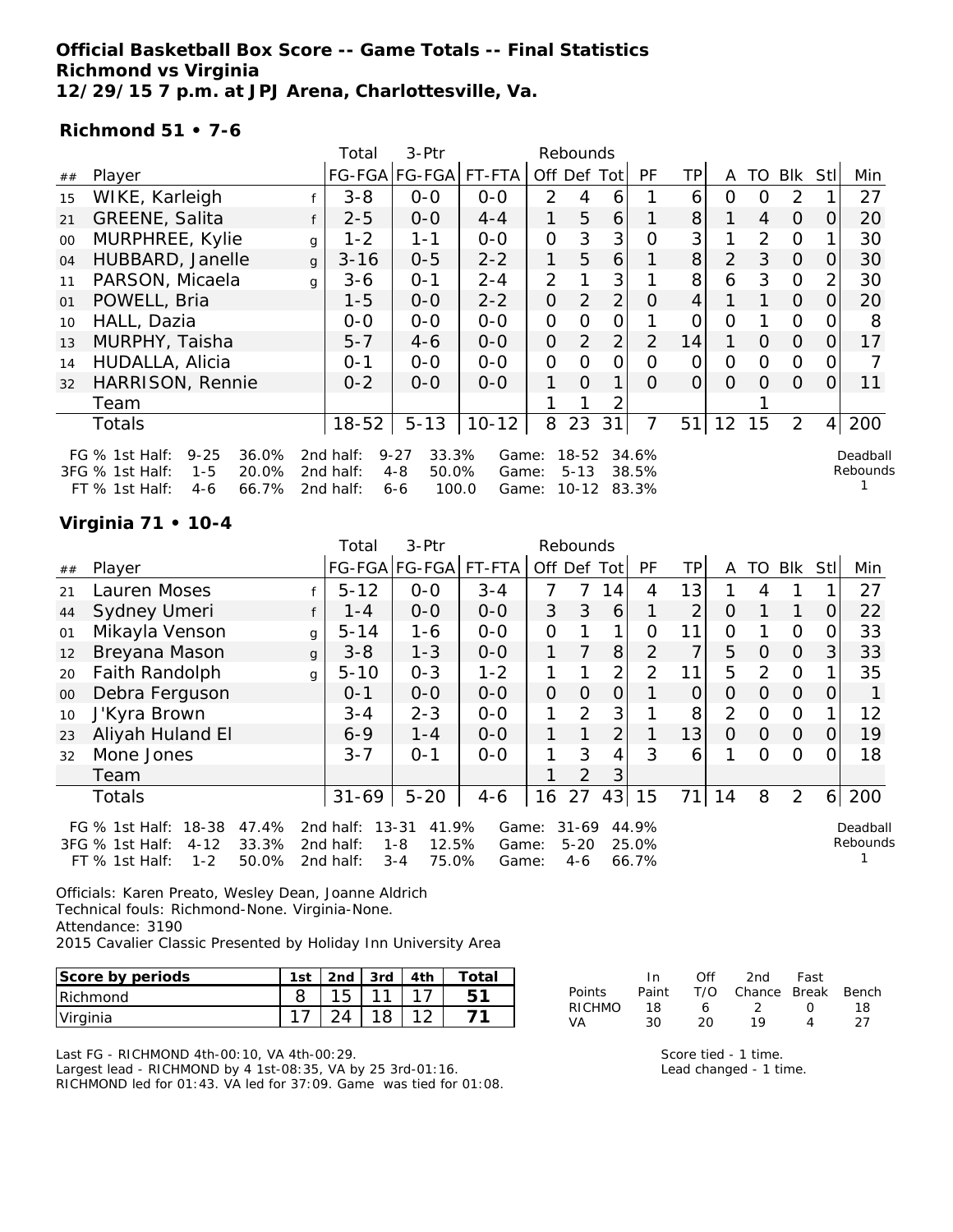

## **Official Basketball Box Score -- Game Totals -- Final Statistics Miami vs Virginia 01/03/16 1 p.m. at JPJ Arena, Charlottesville, Va.**



**Miami 56 • 13-2, 1-1 ACC**

| Player                              |                                                                                                                                                                                               |           |                                     |                                  |                         |                         | Rebounds       |                        |                         |                |                |              |                |                      |
|-------------------------------------|-----------------------------------------------------------------------------------------------------------------------------------------------------------------------------------------------|-----------|-------------------------------------|----------------------------------|-------------------------|-------------------------|----------------|------------------------|-------------------------|----------------|----------------|--------------|----------------|----------------------|
|                                     |                                                                                                                                                                                               |           | FG-FGA FG-FGA                       | FT-FTA                           | Off Def                 |                         | Totl           | <b>PF</b>              | ТP                      | A              | TO             | Blk          | Stll           | Min                  |
|                                     |                                                                                                                                                                                               | $3 - 4$   | $0-0$                               | $3 - 5$                          |                         | 4                       | 5              |                        | 9                       | 2              | 3              | 0            |                | 21                   |
| Emese Hof                           | $\mathsf{C}$                                                                                                                                                                                  | $4-6$     | $O-O$                               | $0 - 0$                          | 1                       | $\overline{2}$          | 3              |                        | 8                       |                | 4              | $\Omega$     |                | 20                   |
|                                     | g                                                                                                                                                                                             | $4 - 11$  | 2-6                                 | $2 - 2$                          |                         |                         | 2              |                        | 12                      | 3              | 5              | 0            | 3              | 35                   |
|                                     | $\mathbf{q}$                                                                                                                                                                                  | $0 - 5$   | $0 - 2$                             | $0-0$                            | 1                       | $\overline{2}$          | 3              | 3                      | $\overline{0}$          | 1.             | $\overline{4}$ | $\Omega$     | 2              | 26                   |
|                                     | g                                                                                                                                                                                             | $0 - 9$   | $0 - 3$                             | $5 - 6$                          | $\overline{2}$          |                         | 3              | 3                      | 5                       |                | 3              | 0            |                | 23                   |
|                                     |                                                                                                                                                                                               | $0 - 1$   | $0 - 0$                             | $0-0$                            | $\overline{O}$          | $\overline{2}$          | $\overline{2}$ |                        | $\overline{0}$          |                |                | $\mathbf{1}$ | $\overline{2}$ | 11                   |
| Laura Cornelius                     |                                                                                                                                                                                               | $3 - 6$   | $1 - 3$                             | $O-O$                            | $\overline{O}$          | 4                       | 4              | 4                      | 7                       | $\overline{2}$ | 3              | $\Omega$     |                | 28                   |
| Zada Williams                       |                                                                                                                                                                                               | $1 - 1$   | $0-0$                               | $0-0$                            | $\mathbf{1}$            | $\Omega$                | 1              |                        | $\overline{2}$          | $\overline{O}$ | 0              | $\Omega$     | 0              | 3                    |
| Khaila Prather                      |                                                                                                                                                                                               | $2 - 4$   | $0 - 0$                             | $0-0$                            | $\overline{2}$          | 2                       | 4              | 0                      | 4                       | $\overline{O}$ | 3              | $\Omega$     | O              | 12                   |
|                                     |                                                                                                                                                                                               | $4 - 7$   | $0 - 0$                             | $1 - 4$                          | 2                       | 3                       | 5              | 5                      | 9                       | $\overline{O}$ |                | $\Omega$     |                | 21                   |
| Team                                |                                                                                                                                                                                               |           |                                     |                                  | 3                       | 4                       |                |                        |                         |                |                |              |                |                      |
| <b>Totals</b>                       |                                                                                                                                                                                               | $21 - 54$ | $3 - 14$                            | $11 - 17$                        | 14                      | 25                      | 39             | 20                     |                         | 11             | 28             | 1.           | 9              | 200                  |
| 30.4%<br>$7 - 23$<br>16.7%<br>$1-6$ |                                                                                                                                                                                               |           |                                     |                                  |                         |                         |                |                        |                         |                |                |              |                | Deadball<br>Rebounds |
|                                     | Keyona Hayes<br>Jessica Thomas<br>Michelle Woods<br><b>Adrienne Motley</b><br>Keyanna Harris<br>Erykah Davenport<br>FG $%$ 1st Half:<br>3FG % 1st Half:<br>83.3%<br>$FT$ % 1st Half:<br>$5-6$ |           | 2nd half:<br>2nd half:<br>2nd half: | $14 - 31$<br>$2 - 8$<br>$6 - 11$ | 45.2%<br>25.0%<br>54.5% | Game:<br>Game:<br>Game: | $3 - 14$       | $21 - 54$<br>$11 - 17$ | 38.9%<br>21.4%<br>64.7% |                | 56             |              |                |                      |

# **Virginia 76 • 11-4, 1-0 ACC**

|                                                                                                                                                                                                                                                                                                                                         |                  |              | Total    | 3-Ptr         |           |                | Rebounds      |                |    |                |          |               |                |                |        |
|-----------------------------------------------------------------------------------------------------------------------------------------------------------------------------------------------------------------------------------------------------------------------------------------------------------------------------------------|------------------|--------------|----------|---------------|-----------|----------------|---------------|----------------|----|----------------|----------|---------------|----------------|----------------|--------|
| ##                                                                                                                                                                                                                                                                                                                                      | Player           |              |          | FG-FGA FG-FGA | FT-FTA    | Off Def Tot    |               |                | PF | TPI            | A        | TO            | Blk            | Stll           | Min    |
| 21                                                                                                                                                                                                                                                                                                                                      | Lauren Moses     |              | $7 - 11$ | $0-0$         | $2 - 4$   | $\mathcal{P}$  | 4             | 6              | 4  | 16             | 0        | 3             | $\mathcal{P}$  | 3 <sub>l</sub> | 32     |
| 44                                                                                                                                                                                                                                                                                                                                      | Sydney Umeri     |              | $1 - 4$  | $0-0$         | $0-0$     | 0              |               | 1              | 3  | $\overline{2}$ |          |               |                |                | 18     |
| 01                                                                                                                                                                                                                                                                                                                                      | Mikayla Venson   | g            | $4 - 12$ | $1 - 2$       | $3 - 4$   | $\mathbf{O}$   | $\Omega$      | $\overline{O}$ | 2  | 12             | 5        | 5             | $\Omega$       |                | 36     |
| 12                                                                                                                                                                                                                                                                                                                                      | Breyana Mason    | $\mathbf{q}$ | $7 - 11$ | $0-0$         | $0-0$     | 1              | 6             | 7              | 0  | 14             | 3        | 2             | $\overline{0}$ |                | 33     |
| 20                                                                                                                                                                                                                                                                                                                                      | Faith Randolph   | g            | $5 - 11$ | $1 - 3$       | $5 - 6$   | 1              | 3             | 4              | 2  | 16             | 8        |               | $\Omega$       | 4              | 32     |
| 10                                                                                                                                                                                                                                                                                                                                      | J'Kyra Brown     |              | $1 - 2$  | $1 - 1$       | $0-0$     | 0              |               | 1.             |    | 3              |          |               | $\overline{O}$ | $\Omega$       | 11     |
| 23                                                                                                                                                                                                                                                                                                                                      | Aliyah Huland El |              | $3 - 6$  | $3 - 3$       | $2 - 2$   | $\mathbf{O}$   | $\mathcal{P}$ | $\overline{2}$ | 3  | 11             |          |               | 3              | O.             | 27     |
| 32                                                                                                                                                                                                                                                                                                                                      | Mone Jones       |              | $1 - 3$  | $0 - 0$       | $0 - 0$   | $\overline{O}$ |               |                |    | $\overline{2}$ | $\Omega$ | $\mathcal{P}$ |                | $\Omega$       | 11     |
|                                                                                                                                                                                                                                                                                                                                         | Team             |              |          |               |           | 4              | 5             | 9              |    |                |          |               |                |                |        |
|                                                                                                                                                                                                                                                                                                                                         | <b>Totals</b>    |              | 29-60    | $6 - 9$       | $12 - 16$ | 8              | 23            | 31             | 16 |                | 76   19  | 17            |                |                | 10 200 |
| FG % 1st Half: 17-33<br>51.5%<br>2nd half:<br>$12 - 27$<br>44.4%<br>29-60<br>48.3%<br>Game:<br>Deadball<br>Rebounds<br>3FG % 1st Half:<br>100.0<br>$2 - 5$<br>40.0%<br>2nd half:<br>$6 - 9$<br>66.7%<br>$4 - 4$<br>Game:<br>2<br>71.4%<br>$FT$ % 1st Half:<br>$2 - 2$<br>100.0<br>2nd half:<br>$10 - 14$<br>$12 - 16$<br>75.0%<br>Game: |                  |              |          |               |           |                |               |                |    |                |          |               |                |                |        |

Officials: Denise Brooks, Dennis DeMayo, Jennifer Rezac Technical fouls: Miami-None. Virginia-None. Attendance: Miami: Erykah Davenport fouled out 2:44 (IV)

| Score by periods | 1st | 2nd | $3rd$ | , 4th | Total |
|------------------|-----|-----|-------|-------|-------|
| Miami            | 11  |     |       |       |       |
| Virginia         |     |     |       |       |       |

Last FG - UM 4th-00:50, VA 4th-01:21. Largest lead - UM None, VA by 33 3rd-01:40. UM led for 00:00. VA led for 39:07. Game was tied for 00:51.

|        | In.   | ∩ff | 2nd                    | Fast          |    |
|--------|-------|-----|------------------------|---------------|----|
| Points | Paint |     | T/O Chance Break Bench |               |    |
| UM.    | 32.   | -8  | $\mathbf{Q}$           | $\mathcal{L}$ | つつ |
| VA     | ה ?   | 26. | Q                      |               | 16 |

Score tied - 0 times. Lead changed - 0 times.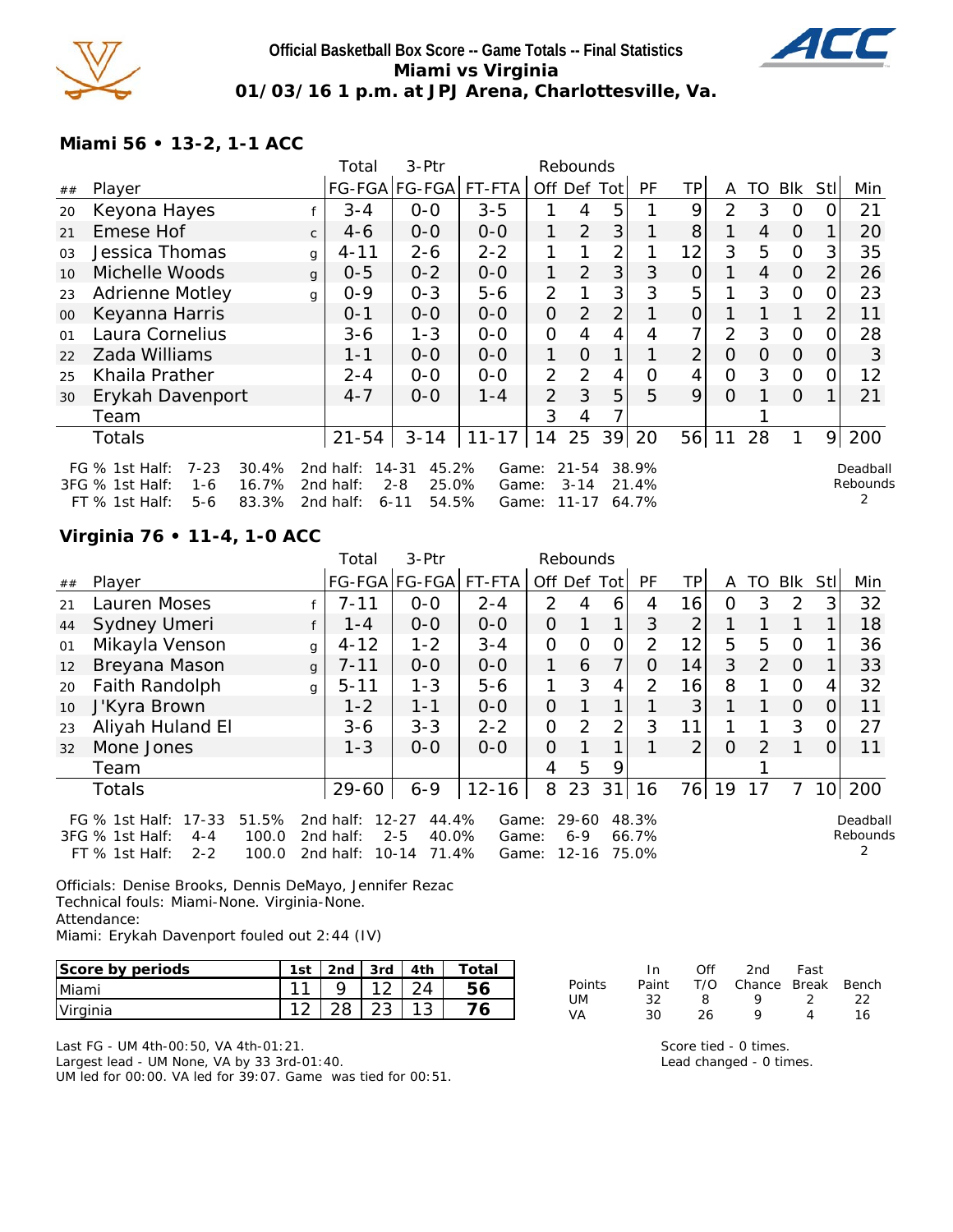### **Official Basketball Box Score -- Game Totals -- Final Statistics Notre Dame vs Virginia 01/07/16 7 p.m. at JPJ Arena, Charlottesville, Va.**

**Notre Dame 74 • 13-1, 2-0 ACC**

|                                                                                                                                                                                                                                                                                                                       |                      |              | Total     | 3-Ptr         |          |                | Rebounds       |                |                |                      |                |                |                |                 |     |
|-----------------------------------------------------------------------------------------------------------------------------------------------------------------------------------------------------------------------------------------------------------------------------------------------------------------------|----------------------|--------------|-----------|---------------|----------|----------------|----------------|----------------|----------------|----------------------|----------------|----------------|----------------|-----------------|-----|
| ##                                                                                                                                                                                                                                                                                                                    | Player               |              |           | FG-FGA FG-FGA | FT-FTA   |                | Off Def Tot    |                | <b>PF</b>      | TP                   | A              | TO             | <b>BIK</b>     | Stll            | Min |
| 11                                                                                                                                                                                                                                                                                                                    | Brianna Turner       |              | 7-9       | $0-0$         | $5 - 7$  | 4              | 5              | 9              |                | 19                   |                |                | 2              | O               | 29  |
| 33                                                                                                                                                                                                                                                                                                                    | Kathryn Westbeld     | f            | $4 - 10$  | $0 - 1$       | $0-0$    | 3              | 5              | 8              | $\Omega$       | 8                    | 3              | 0              | $\overline{O}$ | 0               | 27  |
| 15                                                                                                                                                                                                                                                                                                                    | Lindsay Allen        | g            | $3 - 7$   | $0-0$         | $0-0$    | $\overline{2}$ | 3              | 5              | $\overline{2}$ | 6                    | 5              | 3              | $\Omega$       |                 | 28  |
| 22                                                                                                                                                                                                                                                                                                                    | <b>Madison Cable</b> | $\mathbf{q}$ | $1 - 5$   | $1 - 3$       | $0-0$    | $\overline{O}$ | 5              | 5              |                | 3                    | $\overline{2}$ | $\overline{O}$ | $\Omega$       |                 | 24  |
| 23                                                                                                                                                                                                                                                                                                                    | Michaela Mabrey      | g            | $2 - 5$   | $2 - 5$       | $0-0$    | $\mathbf{O}$   | $\Omega$       | $\Omega$       | $\Omega$       | 6                    | 0              | 3              | $\overline{0}$ | 2               | 21  |
| 02                                                                                                                                                                                                                                                                                                                    | Arike Ogunbowale     |              | $5 - 11$  | $1 - 1$       | $2 - 2$  | $\overline{2}$ | 2              | $\overline{4}$ | $\overline{2}$ | 13                   | $\overline{2}$ | $\overline{4}$ | $\Omega$       |                 | 16  |
| 03                                                                                                                                                                                                                                                                                                                    | Marina Mabrey        |              | $6 - 11$  | $3 - 5$       | $0-0$    | 1              | 5              | 6              | 4              | 15                   |                | 3              | $\Omega$       | $\overline{2}$  | 22  |
| 14                                                                                                                                                                                                                                                                                                                    | Mychal Johnson       |              | $0 - 1$   | $0 - 1$       | $1 - 2$  | 1              | $\Omega$       | 1              | 0              | 1                    | $\Omega$       | 2              | $\Omega$       | 3               | 14  |
| 21                                                                                                                                                                                                                                                                                                                    | Kristina Nelson      |              | $0-0$     | $0-0$         | $1 - 4$  | 1              | O              | 1              | 0              |                      |                |                | $\Omega$       | 0               | 9   |
| 24                                                                                                                                                                                                                                                                                                                    | Hannah Huffman       |              | $1 - 1$   | $0-0$         | $0-0$    | $\mathcal{O}$  | $\overline{2}$ | 2              | 3              | $\overline{2}$       |                | 2              |                | 0               | 9   |
| 35                                                                                                                                                                                                                                                                                                                    | Diamond Thompson     |              | $0-0$     | $0 - 0$       | $0-0$    | $\mathbf{O}$   | 0              | $\overline{O}$ | $\Omega$       | 0                    | $\overline{O}$ | Ω              | $\Omega$       | $\Omega$        |     |
|                                                                                                                                                                                                                                                                                                                       | Team                 |              |           |               |          | 0              | 4              | 4              |                |                      |                |                |                |                 |     |
|                                                                                                                                                                                                                                                                                                                       | Totals               |              | $29 - 60$ | $7 - 16$      | $9 - 15$ | 14             | 31             | 45             | 13             | 74                   | 16             | 19             | 3              | 10 <sup>1</sup> | 200 |
| $14 - 28$<br>50.0%<br>$15 - 32$<br>FG $%$ 1st Half:<br>2nd half:<br>46.9%<br>29-60<br>48.3%<br>Game:<br>57.1%<br>$3-9$<br>33.3%<br>$7 - 16$<br>3FG % 1st Half:<br>$4 - 7$<br>2nd half:<br>43.8%<br>Game:<br>3<br>$3 - 5$<br>60.0%<br>$6 - 10$<br>60.0%<br>60.0%<br>$FT$ % 1st Half:<br>2nd half:<br>$9 - 15$<br>Game: |                      |              |           |               |          |                |                |                |                | Deadball<br>Rebounds |                |                |                |                 |     |

## **Virginia 46 • 11-4, 1-0 ACC**

|    |                                                                                       |                         | Total                               | 3-Ptr                                                     |                         |                | Rebounds                          |                |                         |                 |                |               |                |          |                           |
|----|---------------------------------------------------------------------------------------|-------------------------|-------------------------------------|-----------------------------------------------------------|-------------------------|----------------|-----------------------------------|----------------|-------------------------|-----------------|----------------|---------------|----------------|----------|---------------------------|
| ## | Player                                                                                |                         |                                     | FG-FGA FG-FGA                                             | FT-FTA                  |                | Off Def Tot                       |                | PF                      | <b>TP</b>       | A              | TO I          | Blk            | StII     | Min                       |
| 21 | Lauren Moses                                                                          |                         | $2 - 12$                            | $0 - 0$                                                   | $2 - 2$                 |                | 2                                 | 3              |                         | 6               | 0              | $\mathcal{P}$ | $\Omega$       | 0        | 26                        |
| 44 | Sydney Umeri                                                                          |                         | $1 - 1$                             | $0-0$                                                     | $0-0$                   |                | 3                                 | 4              | $\overline{2}$          | $\overline{2}$  | $\overline{O}$ |               | $\overline{2}$ |          | 26                        |
| 01 | Mikayla Venson                                                                        | g                       | $6 - 13$                            | $4 - 8$                                                   | $1 - 2$                 | $\overline{O}$ | 5                                 | 5              |                         | 17              | $\overline{2}$ | $\mathcal{P}$ | $\Omega$       | 3        | 37                        |
| 12 | Breyana Mason                                                                         | $\mathbf{q}$            | $4 - 10$                            | $1 - 1$                                                   | $1 - 2$                 | 1              | 3                                 | $\overline{4}$ | 2                       | 10 <sup>1</sup> | 3              |               | 0              |          | 28                        |
| 20 | Faith Randolph                                                                        | g                       | $2 - 11$                            | $0 - 3$                                                   | $O-O$                   | 1              | $\mathcal{P}$                     | 3              | $\overline{2}$          | 4               | $\Omega$       | 4             | $\Omega$       |          | 23                        |
| 10 | J'Kyra Brown                                                                          |                         | $O - 1$                             | $O - 1$                                                   | $4 - 4$                 | 0              |                                   | 1              | 2                       | 4               | 1              | 3             | 1              | O        | 21                        |
| 23 | Aliyah Huland El                                                                      |                         | $O - 4$                             | $0 - 2$                                                   | $0 - 0$                 | 1              | $\Omega$                          | $\mathbf 1$    | $\mathcal{P}$           | 0               | 1              | 4             | 0              |          | 18                        |
| 32 | Mone Jones                                                                            |                         | $1 - 2$                             | $0 - 0$                                                   | $1 - 2$                 | $\Omega$       |                                   | $\mathbf 1$    | 5                       | 3 <sup>1</sup>  | $\Omega$       |               | $\Omega$       | $\Omega$ | 21                        |
|    | Team                                                                                  |                         |                                     |                                                           |                         | 3              | 3                                 | 6              |                         |                 |                |               |                |          |                           |
|    | <b>Totals</b>                                                                         |                         | $16 - 54$                           | $5 - 15$                                                  | $9 - 12$                | 8              | 20                                | 28             | 17                      | 46              | 7              | 18            | 3              | 71       | 200                       |
|    | FG $%$ 1st Half:<br>$8 - 30$<br>3FG % 1st Half:<br>$2 - 7$<br>FT % 1st Half:<br>$5-6$ | 26.7%<br>28.6%<br>83.3% | 2nd half:<br>2nd half:<br>2nd half: | 33.3%<br>$8 - 24$<br>$3 - 8$<br>37.5%<br>$4 - 6$<br>66.7% | Game:<br>Game:<br>Game: |                | $16 - 54$<br>$5 - 15$<br>$9 - 12$ |                | 29.6%<br>33.3%<br>75.0% |                 |                |               |                |          | Deadball<br>Rebounds<br>2 |

Officials: Lawson Newton, Rachelle Jones, Angel Stanton Technical fouls: Notre Dame-None. Virginia-None. Attendance: 3394 Jones (UVA) fouled out at :26 (II)

| Score by periods | 1st | 2nd | 3rd    | 4th | Total |
|------------------|-----|-----|--------|-----|-------|
| INotre Dame      |     | 18  |        |     |       |
| Virginia         |     |     | $\sim$ |     |       |

Last FG - ND 4th-00:24, VA 4th-00:10. Largest lead - ND by 30 4th-05:03, VA by 3 1st-06:27. ND led for 36:26. VA led for 02:02. Game was tied for 01:32.

|               | In In | Off | 2nd Fast                     |   |    |
|---------------|-------|-----|------------------------------|---|----|
| <b>Points</b> |       |     | Paint T/O Chance Break Bench |   |    |
| ND.           | 38.   | 17  | 18                           | o | 32 |
| VA            |       |     |                              |   |    |

Score tied - 2 times. Lead changed - 2 times.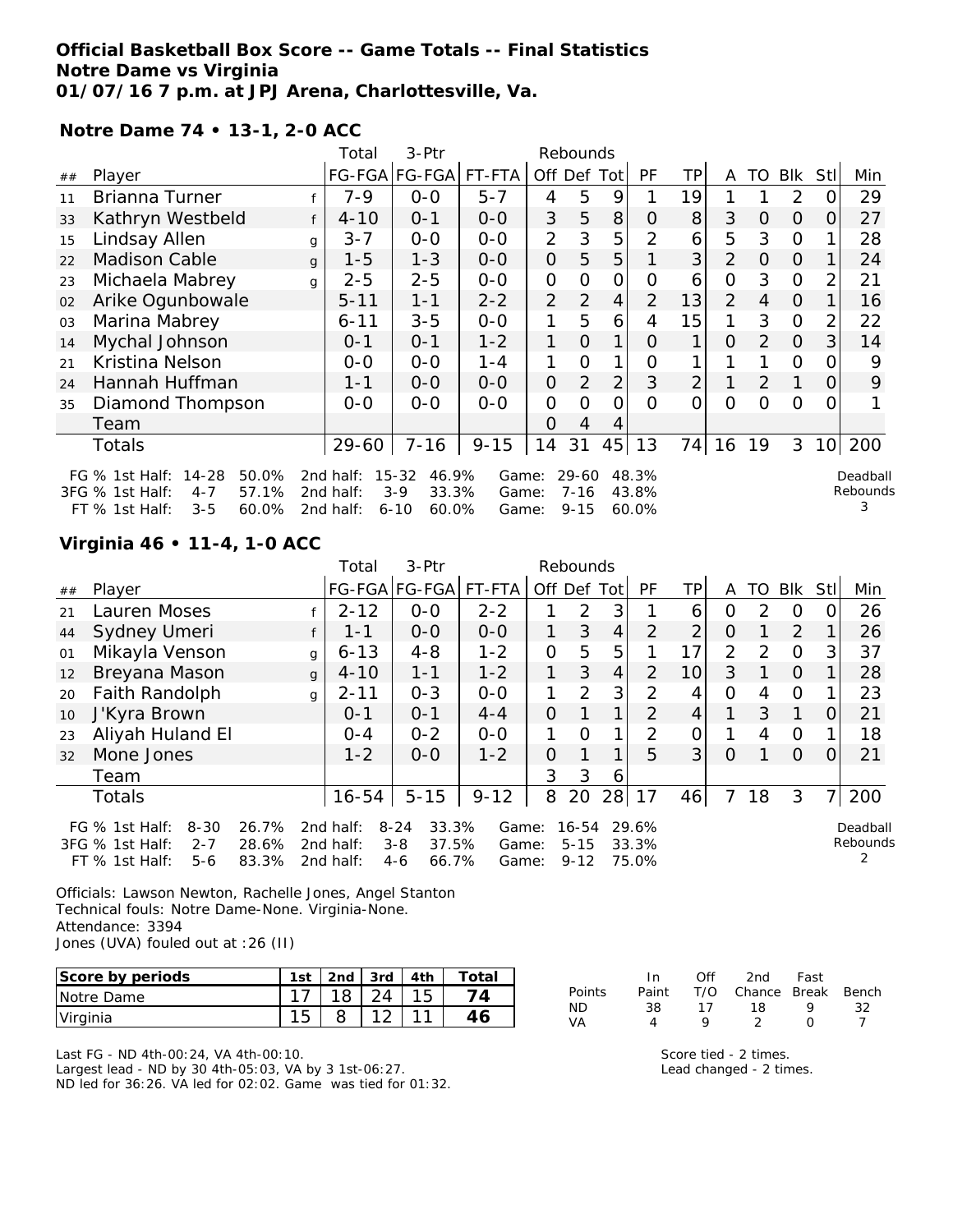## **Official Basketball Box Score -- Game Totals -- Final Statistics Virginia vs Wake Forest 01/10/16 2:00 p.m. at Winston-Salem, N.C.**

**Virginia 52 • 12-5, 2-1 ACC**

|    |                                                                             |              | Total                  | $3-Ptr$                           |                      |                   | Rebounds              |    |                |                 |                |    |          |                 |                      |
|----|-----------------------------------------------------------------------------|--------------|------------------------|-----------------------------------|----------------------|-------------------|-----------------------|----|----------------|-----------------|----------------|----|----------|-----------------|----------------------|
| ## | Player                                                                      |              |                        |                                   | FG-FGA FG-FGA FT-FTA | Off Def Tot       |                       |    | <b>PF</b>      | TР              | A              | TO | Blk      | <b>Stll</b>     | Min                  |
| 21 | Lauren Moses                                                                |              | $1 - 5$                | $0-0$                             | $8 - 13$             | $\mathcal{P}$     | 4                     | 6  | 4              | 10 <sub>1</sub> | $\mathcal{P}$  |    | $\Omega$ |                 | 37                   |
| 44 | Sydney Umeri                                                                |              | $2 - 4$                | $0-0$                             | $0 - 0$              |                   | $\Omega$              | 1  | 5              | 4               | 2              | 3  |          | 1               | 25                   |
| 01 | Mikayla Venson                                                              | g            | $5 - 15$               | $3 - 8$                           | $7 - 7$              |                   |                       | 2  | 3              | 20              | $\Omega$       | 3  | $\Omega$ | 4               | 39                   |
| 12 | Breyana Mason                                                               | $\mathbf{q}$ | $2 - 13$               | $0 - 2$                           | $4 - 4$              |                   |                       | 2  |                | 8               | $\overline{2}$ | 3  | $\Omega$ | 2               | 37                   |
| 23 | Aliyah Huland El                                                            | g            | $2 - 5$                | $1 - 2$                           | $O-O$                | 0                 | $\mathcal{P}$         | 2  | 4              | 5               | 2              | 5  | $\Omega$ | 3 <sub>l</sub>  | 29                   |
| 10 | J'Kyra Brown                                                                |              | $1 - 4$                | $1 - 4$                           | $0 - 0$              | $\Omega$          |                       |    | 3              | 3 <sup>1</sup>  | $\Omega$       | 4  | $\Omega$ | 2               | 19                   |
| 32 | Mone Jones                                                                  |              | $1 - 1$                | $0 - 0$                           | $0 - 0$              | $\mathcal{P}$     | 4                     | 6  | $\mathcal{P}$  | $\overline{2}$  | 2              |    |          |                 | 14                   |
|    | Team                                                                        |              |                        |                                   |                      | 5                 |                       | 6  |                |                 |                |    |          |                 |                      |
|    | Totals                                                                      |              | $14 - 47$              | $5 - 16$                          | $19 - 24$            | $12 \overline{ }$ | 14                    | 26 | 22             | 52              | 10             | 22 | 2        | 15 <sub>l</sub> | 200                  |
|    | FG % 1st Half:<br>29.6%<br>$8 - 27$<br>3FG % 1st Half:<br>40.0%<br>$4 - 10$ |              | 2nd half:<br>2nd half: | $6 - 20$<br>30.0%<br>16.7%<br>1-6 | Game:                |                   | $14 - 47$<br>$5 - 16$ |    | 29.8%<br>31.3% |                 |                |    |          |                 | Deadball<br>Rebounds |
|    | 66.7%<br>$8 - 12$<br>$FT$ % 1st Half:                                       |              | 2nd half:              | 91.7%<br>11-12                    | Game:<br>Game:       |                   | 19-24                 |    | 79.2%          |                 |                |    |          |                 | 3,2                  |

### **Wake Forest 50 • 9-7, 0-3 ACC**

|    |                                                                                                                   |   | Total                               | 3-Ptr                                                      |                         |                | Rebounds                     |                 |                         |                 |                |                |          |                |                           |
|----|-------------------------------------------------------------------------------------------------------------------|---|-------------------------------------|------------------------------------------------------------|-------------------------|----------------|------------------------------|-----------------|-------------------------|-----------------|----------------|----------------|----------|----------------|---------------------------|
| ## | Player                                                                                                            |   |                                     | FG-FGA FG-FGA                                              | FT-FTA                  |                |                              | Off Def Tot     | <b>PF</b>               | TP              | A              | TO             | Blk      | Stll           | Min                       |
| 32 | Milan Quinn                                                                                                       |   | $2 - 6$                             | $O-O$                                                      | $0 - 2$                 | 3              | 3                            | 6               | 3                       | 4               | 2              | 2              |          | 31             | 22                        |
| 41 | Elisa Penna                                                                                                       |   | $3 - 9$                             | $1 - 1$                                                    | $4 - 4$                 | $\overline{2}$ | 8                            | 10 <sup>1</sup> | 4                       | 11              | 1.             | 5              | 1        | $\overline{O}$ | 31                        |
| 02 | Amber Campbell                                                                                                    | g | $6 - 9$                             | $1 - 3$                                                    | $O-O$                   | 3              | 4                            | 7               | 3                       | 13              | 1              | 4              | 2        | 3              | 39                        |
| 03 | Ataijah Taylor                                                                                                    | g | $2 - 4$                             | $1 - 1$                                                    | $3 - 4$                 | $\overline{O}$ |                              | 1               | 4                       | 8               | $\overline{4}$ | 8              | 0        | $\Omega$       | 36                        |
| 11 | Jill Brunori                                                                                                      | g | $2 - 2$                             | $0 - 0$                                                    | $0 - 2$                 | 3              | 3                            | 6               | 5                       | 4               |                | 3              | $\Omega$ |                | 18                        |
| 01 | Destini Walker                                                                                                    |   | $0 - 1$                             | $0 - 1$                                                    | $0 - 0$                 | $\Omega$       |                              | 1               |                         | 0               |                | $\overline{2}$ | $\Omega$ |                | 6                         |
| 21 | Keyonna Allen                                                                                                     |   | $0-0$                               | $0-0$                                                      | $0-0$                   | $\mathcal{O}$  |                              |                 | Ω                       | Ο               | O              | O              |          | 0              |                           |
| 25 | Ariel Stephenson                                                                                                  |   | $3 - 9$                             | $1 - 3$                                                    | $1 - 4$                 | $\overline{O}$ |                              |                 |                         | 8               |                | 5              | $\Omega$ | $\Omega$       | 30                        |
| 42 | Kandice Ball                                                                                                      |   | $1 - 4$                             | $0 - 0$                                                    | $0 - 2$                 | 2              | $\Omega$                     | 2               | 3                       | $\overline{2}$  | $\Omega$       |                |          | O              | 15                        |
|    | Team                                                                                                              |   |                                     |                                                            |                         |                |                              | 2               |                         |                 |                |                |          |                |                           |
|    | <b>Totals</b>                                                                                                     |   | $19 - 44$                           | $4 - 9$                                                    | $8 - 18$                | 14             | 23                           | 37              | 24                      | 50 <sup>1</sup> | 11             | 31             | 6        | 8 <sup>1</sup> | 200                       |
|    | FG $%$ 1st Half:<br>$11 - 23$<br>47.8%<br>60.0%<br>3FG % 1st Half:<br>$3 - 5$<br>66.7%<br>$FT$ % 1st Half:<br>4-6 |   | 2nd half:<br>2nd half:<br>2nd half: | 38.1%<br>$8 - 21$<br>25.0%<br>$1 - 4$<br>$4 - 12$<br>33.3% | Game:<br>Game:<br>Game: |                | 19-44<br>$4 - 9$<br>$8 - 18$ |                 | 43.2%<br>44.4%<br>44.4% |                 |                |                |          |                | Deadball<br>Rebounds<br>5 |

Officials: Kathleen Lynch, Kevin Dillard, Tiara Cruse Technical fouls: Virginia-None. Wake Forest-None. Attendance: 875

| Score by periods | 1 <sub>ct</sub> | 2nd    | 3rd | Ath | $\tau$ otai |
|------------------|-----------------|--------|-----|-----|-------------|
| Virginia         | 15              | $\sim$ |     |     |             |
| Wake Forest      | ◄               |        |     |     |             |

Last FG - VA 4th-02:14, WF 4th-07:42. Largest lead - VA by 3 1st-08:16, WF by 9 1st-01:43. VA led for 02:28. WF led for 33:09. Game was tied for 04:12.

|               | In.   | ∩ff | 2nd                    | Fast         |    |
|---------------|-------|-----|------------------------|--------------|----|
| <b>Points</b> | Paint |     | T/O Chance Break Bench |              |    |
| VA            | 6     | フフー | 1 O                    | $\mathbf{3}$ | 5  |
| <b>WF</b>     | 26    | 17  | 6                      | 14           | 10 |

Score tied - 5 times. Lead changed - 4 times.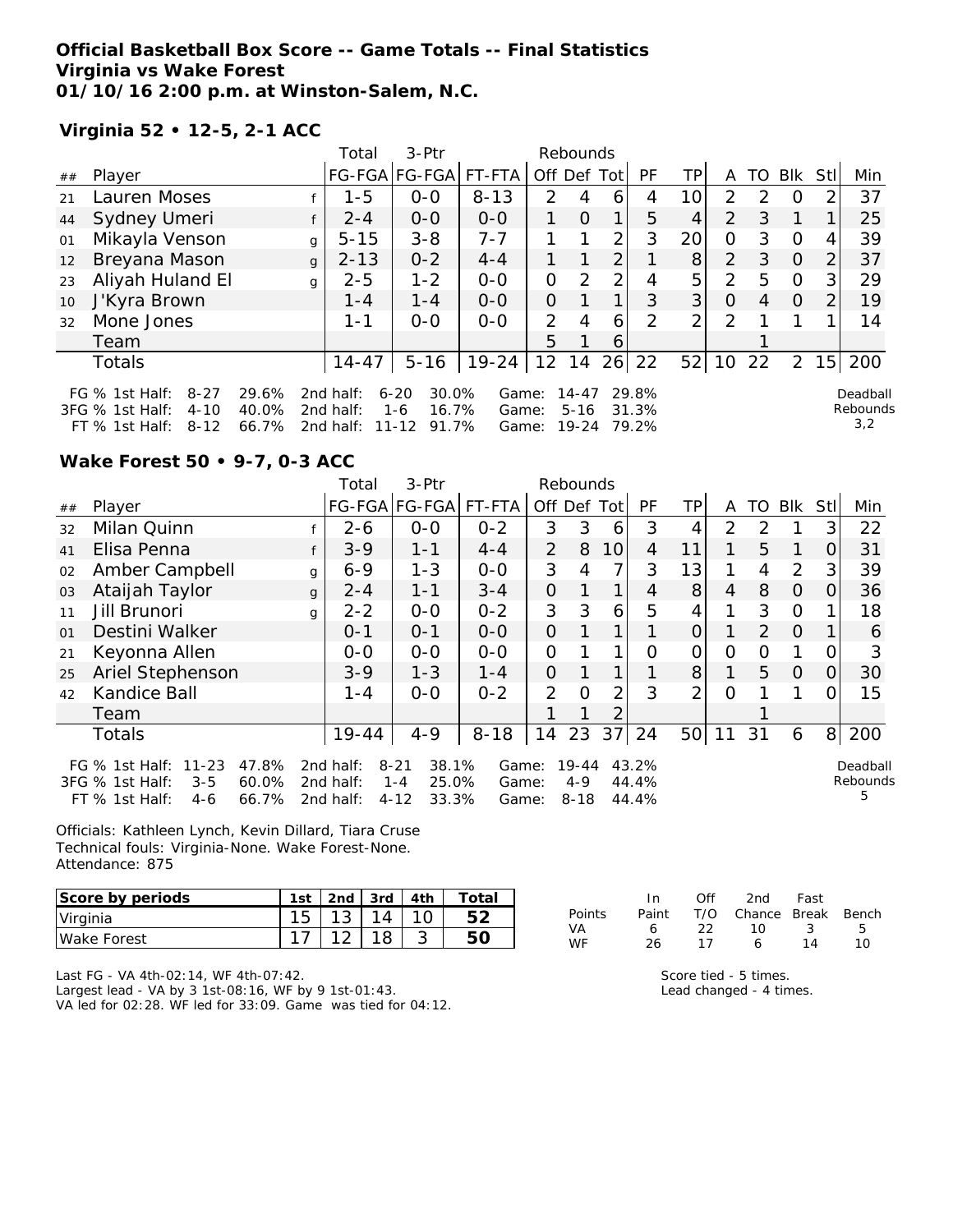## **Official Basketball Box Score -- Game Totals -- Final Statistics Louisville vs Virginia 01/14/16 7 p.m. at JPJ Arena, Charlottesville, Va.**

**Louisville 59 • 13-5, 5-0 ACC**

|    |                                                                               |              | Total                  | 3-Ptr                                |                |                | Rebounds              |                |                |                 |                |          |                |                |                           |
|----|-------------------------------------------------------------------------------|--------------|------------------------|--------------------------------------|----------------|----------------|-----------------------|----------------|----------------|-----------------|----------------|----------|----------------|----------------|---------------------------|
| ## | Player                                                                        |              |                        | FG-FGA FG-FGA                        | FT-FTA         |                |                       | Off Def Tot    | <b>PF</b>      | <b>TP</b>       | A              | TO       | Blk            | Stll           | Min                       |
| 04 | MOORE, Mariya                                                                 |              | $4 - 10$               | $2 - 6$                              | $1 - 2$        |                | 4                     | 5              | 3              | 11              | 5              | 5        | $\mathcal{O}$  | $\mathbf{3}$   | 37                        |
| 13 | WALTON, Cortnee                                                               |              | $4 - 7$                | $0-0$                                | $4 - 4$        | 3              | 3                     | 6              | $\overline{2}$ | 12              | $\Omega$       |          | $\overline{O}$ | 3 <sup>1</sup> | 35                        |
| 02 | HINES-ALLEN, Myisha                                                           | g            | $6 - 10$               | $0-0$                                | $4 - 4$        | 1              | 6                     | 7              | $\overline{2}$ | 16              |                |          | 1              | 0              | 28                        |
| 11 | CARTER, Arica                                                                 | $\mathbf{q}$ | $0 - 3$                | $0 - 1$                              | $O-O$          | $\overline{O}$ |                       | 1              | 3              | $\overline{O}$  |                |          | $\overline{O}$ | 2              | 22                        |
| 23 | JACKSON, Briahanna                                                            | g            | $0 - 5$                | $0 - 3$                              | $2 - 2$        | $\mathbf{O}$   | 4                     | 4              | 3              | $\overline{2}$  | $\overline{2}$ | 2        | $\Omega$       | 0              | 20                        |
| 01 | DEGRATE, Erin                                                                 |              | $0-0$                  | $O-O$                                | $O-O$          | $\overline{O}$ | $\overline{2}$        | $\overline{2}$ | 0              | 0               | O              |          | $\overline{O}$ | O              | 6                         |
| 03 | FUEHRING, Sam                                                                 |              | 1-1                    | $0-0$                                | $O-O$          | $\mathbf{O}$   |                       |                | O              | 2               |                | $\Omega$ | $\Omega$       | O              | 4                         |
| 05 | COLE, Taja                                                                    |              | $2 - 4$                | $0 - 1$                              | $2 - 2$        | $\mathcal{O}$  | 2                     | $\overline{2}$ |                | 6               | 3              |          | $\overline{O}$ |                | 21                        |
| 15 | WEATHERFORD, Dakot                                                            |              | $0-0$                  | $0-0$                                | $0-0$          | $\mathbf{O}$   | 0                     | $\mathcal{O}$  | 4              | $\mathcal{O}$   | 0              | 0        | $\Omega$       | 0              |                           |
| 22 | JONES, Brianna                                                                |              | $0-0$                  | $0-0$                                | $0-0$          | $\overline{O}$ | $\Omega$              | $\overline{O}$ | 0              | $\Omega$        | $\Omega$       | $\Omega$ | $\overline{O}$ | $\overline{O}$ |                           |
| 25 | DURR, Asia                                                                    |              | $4 - 10$               | $1 - 4$                              | $1 - 1$        | 0              | 2                     | $\overline{2}$ | O              | 10 <sup>1</sup> | $\Omega$       |          | $\Omega$       | 3 <sub>1</sub> | 25                        |
|    | Team                                                                          |              |                        |                                      |                | 3              |                       | 4              |                |                 |                |          |                |                |                           |
|    | Totals                                                                        |              | $21 - 50$              | $3 - 15$                             | $14 - 15$      | 8              | 26                    | 34             | 18             | 59              | 13             | 13       | 1              | 12             | 200                       |
|    | $12 - 28$<br>FG $%$ 1st Half:<br>42.9%<br>37.5%<br>3FG % 1st Half:<br>$3 - 8$ |              | 2nd half:<br>2nd half: | $9 - 22$<br>40.9%<br>$0 - 7$<br>0.0% | Game:<br>Game: |                | $21 - 50$<br>$3 - 15$ |                | 42.0%<br>20.0% |                 |                |          |                |                | Deadball<br>Rebounds<br>Ω |
|    | FT % 1st Half:<br>$6 - 7$<br>85.7%                                            |              | 2nd half:              | $8 - 8$<br>100.0                     | Game:          |                | 14-15                 |                | 93.3%          |                 |                |          |                |                |                           |

## **Virginia 41 • 12-6, 2-2 ACC**

|    |                                                                                         |                         | Total                               | 3-Ptr                                                     |                         |                | Rebounds                          |                |                         |                 |   |    |            |          |                      |
|----|-----------------------------------------------------------------------------------------|-------------------------|-------------------------------------|-----------------------------------------------------------|-------------------------|----------------|-----------------------------------|----------------|-------------------------|-----------------|---|----|------------|----------|----------------------|
| ## | Player                                                                                  |                         |                                     | FG-FGA FG-FGA                                             | FT-FTA                  |                | Off Def                           | <b>Totl</b>    | <b>PF</b>               | TР              | A | TO | <b>BIK</b> | Stll     | Min                  |
| 21 | Lauren Moses                                                                            |                         | $2 - 6$                             | $0 - 0$                                                   | $2 - 4$                 |                | 10                                |                | 2                       | 6               | Ο | 3  | 2          |          | 30                   |
| 44 | Sydney Umeri                                                                            |                         | $0 - 0$                             | $0 - 0$                                                   | $0 - 0$                 | 3              | $\overline{2}$                    | 5              | 2                       | 0               | 0 | 2  |            |          | 30                   |
| 01 | Mikayla Venson                                                                          | g                       | $5 - 14$                            | $1 - 4$                                                   | $2 - 4$                 | 0              | $\Omega$                          | 0              | 2                       | 13 <sub>1</sub> | 4 | 3  | $\Omega$   |          | 34                   |
| 12 | Breyana Mason                                                                           | g                       | $5 - 8$                             | $2 - 2$                                                   | $0-0$                   | $\overline{O}$ | $\overline{4}$                    | $\overline{4}$ |                         | 12              | O |    | $\Omega$   |          | 30                   |
| 23 | Aliyah Huland El                                                                        | g                       | $2 - 9$                             | $O - 3$                                                   | $2 - 2$                 | 0              | 2                                 | 2              |                         | 6               | O | 6  | 1          |          | 31                   |
| 10 | J'Kyra Brown                                                                            |                         | $1 - 5$                             | $0 - 2$                                                   | $2 - 2$                 | 2              | $\Omega$                          | $\overline{2}$ | 2                       | 4               | 0 | 3  | $\Omega$   |          | 25                   |
| 32 | Mone Jones                                                                              |                         | $0 - 3$                             | $0 - 0$                                                   | $0 - 0$                 | 0              |                                   | 1              | 3                       | O               | Ω |    | Ω          |          | 20                   |
|    | Team                                                                                    |                         |                                     |                                                           |                         |                | 3                                 | 4              |                         |                 |   |    |            |          |                      |
|    | <b>Totals</b>                                                                           |                         | $15 - 45$                           | $3 - 11$                                                  | $8 - 12$                | $\overline{7}$ | 22                                | <b>29</b>      | 13                      | 41              | 4 | 19 | 4          | $6 \mid$ | 200                  |
|    | FG % 1st Half:<br>$7 - 20$<br>3FG % 1st Half:<br>$2 - 4$<br>$FT$ % 1st Half:<br>$2 - 4$ | 35.0%<br>50.0%<br>50.0% | 2nd half:<br>2nd half:<br>2nd half: | 32.0%<br>$8 - 25$<br>$1 - 7$<br>14.3%<br>75.0%<br>$6 - 8$ | Game:<br>Game:<br>Game: |                | $15 - 45$<br>$3 - 11$<br>$8 - 12$ |                | 33.3%<br>27.3%<br>66.7% |                 |   |    |            |          | Deadball<br>Rebounds |

Officials: Maj Forsberg, Mark Hardcastle, Rod Creech Technical fouls: Louisville-WEATHERFORD, Dakota. Virginia-None. Attendance: 2880

| Score by periods | 1st | 2 <sub>nd</sub> | 2rd |        | Total |
|------------------|-----|-----------------|-----|--------|-------|
| Louisville       |     |                 |     | $\sim$ |       |
| Virginia         |     |                 |     |        |       |

|        | In.   | Off | 2nd                    | Fast |     |
|--------|-------|-----|------------------------|------|-----|
| Points | Paint |     | T/O Chance Break Bench |      |     |
| TOU    | -28.  | 25. | - 2                    | Δ    | 18. |
| VA     | 18    |     | O                      |      |     |

Last FG - LOU 4th-00:26, VA 4th-00:00.

Largest lead - LOU by 23 4th-06:43, VA None.

LOU led for 38:53. VA led for 00:00. Game was tied for 01:07.

Score tied - 0 times. Lead changed - 0 times.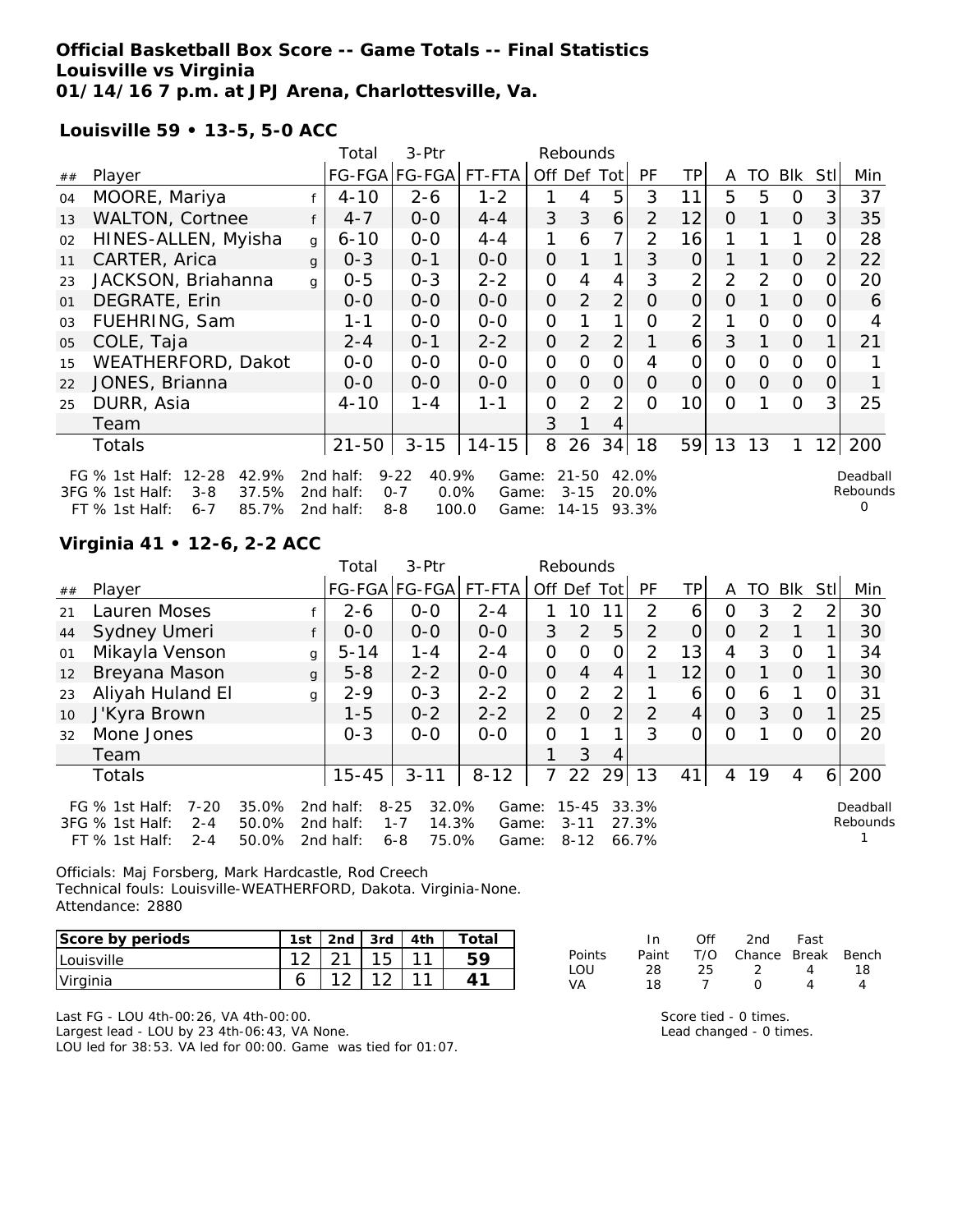## **Official Basketball Box Score -- Game Totals -- Final Statistics Virginia vs Georgia Tech 1/17/16 2:00 pm ET at McCamish Pavilion (Atlanta, Ga.)**

## **Virginia 78 • 13-6, 3-2**

|    |                                                                                          |                         | Total                               | 3-Ptr                                                    |                         | Rebounds       |                                   |                |                         |                |          |               |          |                |                             |
|----|------------------------------------------------------------------------------------------|-------------------------|-------------------------------------|----------------------------------------------------------|-------------------------|----------------|-----------------------------------|----------------|-------------------------|----------------|----------|---------------|----------|----------------|-----------------------------|
| ## | Player                                                                                   |                         | FG-FGA FG-FGA  FT-FTA               |                                                          |                         | Off Def Tot    |                                   |                | PF                      | ΤP             | A        | TO            | Blk      | Stll           | Min                         |
| 21 | Lauren Moses                                                                             |                         | $3 - 9$                             | $0 - 0$                                                  | $1 - 2$                 | 3              |                                   | 10             | 5                       |                | O        |               | 0        |                | 32                          |
| 44 | Sydney Umeri                                                                             |                         | $4 - 5$                             | $0-0$                                                    | $0 - 0$                 | $\overline{2}$ | 5                                 | $\overline{7}$ | 5                       | 8              | $\Omega$ |               | 2        | O              | 25                          |
| 01 | Mikayla Venson                                                                           | g                       | $9 - 15$                            | $4 - 7$                                                  | $1 - 2$                 | 0              | 2                                 | $\overline{2}$ | $\Omega$                | 23             | 6        | $\mathcal{P}$ | $\Omega$ |                | 36                          |
| 12 | Breyana Mason                                                                            | $\mathbf{q}$            | $10 - 14$                           | $0 - 1$                                                  | $1 - 1$                 | 0              | 4                                 | 4              |                         | 21             | 4        | $\mathcal{P}$ |          | 2              | 37                          |
| 23 | Aliyah Huland El                                                                         | g                       | $5 - 12$                            | $1 - 4$                                                  | $1 - 2$                 | 1              | $\overline{2}$                    | 3 <sub>l</sub> |                         | 12             | 5        |               | $\Omega$ |                | 40                          |
| 02 | Jae'Lisa Allen                                                                           |                         | $0 - 3$                             | $0-0$                                                    | $0-0$                   | 3              | $\Omega$                          | 3              | $\Omega$                | $\overline{O}$ | 0        |               | $\Omega$ | $\Omega$       | 4                           |
| 10 | J'Kyra Brown                                                                             |                         | $0 - 0$                             | $0 - 0$                                                  | $2 - 2$                 |                | $\Omega$                          | 1 <sub>1</sub> | $\mathcal{P}$           | 2              | 0        | $\mathcal{P}$ | $\Omega$ |                | 5                           |
| 32 | Mone Jones                                                                               |                         | $2 - 3$                             | $0 - 0$                                                  | $1 - 1$                 | 0              | 2                                 | $\overline{2}$ | $\Omega$                | 5 <sup>1</sup> |          | $\mathcal{P}$ |          | $\Omega$       | 21                          |
|    | Team                                                                                     |                         |                                     |                                                          |                         |                | 2                                 | 3              |                         |                |          |               |          |                |                             |
|    | Totals                                                                                   |                         | $33 - 61$                           | $5 - 12$                                                 | $7 - 10$                | 11             | 24                                | 35             | 14                      | 78             | 16       | 13            | 4        | 5 <sub>l</sub> | 200                         |
|    | FG $%$ 1st Half:<br>$14 - 32$<br>3FG % 1st Half:<br>$3 - 8$<br>FT % 1st Half:<br>$3 - 4$ | 43.8%<br>37.5%<br>75.0% | 2nd half:<br>2nd half:<br>2nd half: | $19 - 29$<br>65.5%<br>50.0%<br>$2 - 4$<br>66.7%<br>$4-6$ | Game:<br>Game:<br>Game: |                | $33 - 61$<br>$5 - 12$<br>$7 - 10$ |                | 54.1%<br>41.7%<br>70.0% |                |          |               |          |                | Deadball<br>Rebounds<br>2,2 |

## **Georgia Tech 67 • 11-8, 1-5**

|                |                                                                                                                        | 3-Ptr<br>Rebounds<br>Total |                                     |                                                             |                         |                |                                    |                |                         |                |                |          |            |          |                             |
|----------------|------------------------------------------------------------------------------------------------------------------------|----------------------------|-------------------------------------|-------------------------------------------------------------|-------------------------|----------------|------------------------------------|----------------|-------------------------|----------------|----------------|----------|------------|----------|-----------------------------|
| ##             | Player                                                                                                                 |                            |                                     | FG-FGA FG-FGA                                               | FT-FTA                  |                |                                    | Off Def Tot    | <b>PF</b>               | TPI            | A              | TO.      | <b>Blk</b> | StII     | Min                         |
| 02             | Aaliyah Whiteside                                                                                                      |                            | $9 - 23$                            | $3 - 8$                                                     | $6 - 7$                 | 3              |                                    | 4              | O                       | 27             | 3              | 2        | O          | 0        | 38                          |
| 15             | Chelsea Guimaraes                                                                                                      |                            | $3 - 4$                             | $0-0$                                                       | $2 - 2$                 | 4              | 3                                  | 7              | 3                       | 8              | $\overline{O}$ | 2        | 1          | 0        | 19                          |
| 54             | Roddreka Rogers                                                                                                        |                            | $5 - 12$                            | $0-0$                                                       | $1 - 1$                 | 4              | 3                                  | 7              | 3                       | 11             | O              |          | O          |          | 37                          |
| 05             | Ciani Cryor                                                                                                            | $\mathbf{q}$               | $O - 4$                             | $0 - 3$                                                     | $0-0$                   | 0              | $\overline{O}$                     | $\overline{O}$ | 3                       | $\overline{O}$ | 5              | 2        | $\Omega$   | O        | 13                          |
| 20             | Irene Gari                                                                                                             | g                          | $1 - 7$                             | $O - 4$                                                     | $0-0$                   | 1              | 3                                  | 4              | 3                       | 2              | $\overline{2}$ | 0        | $\Omega$   | 4        | 34                          |
| 0 <sup>0</sup> | Imani Tilford                                                                                                          |                            | $0 - 1$                             | $0-0$                                                       | $0-0$                   | $\overline{O}$ | $\Omega$                           | $\overline{O}$ | $\Omega$                | $\Omega$       | $\Omega$       | $\Omega$ | $\Omega$   | $\Omega$ |                             |
| 10             | Katarina Vuckovic                                                                                                      |                            | $0-0$                               | $O-O$                                                       | $O-O$                   | $\overline{O}$ | $\Omega$                           | $\overline{O}$ | O                       | 0              |                | $\Omega$ | $\Omega$   | O        |                             |
| 21             | Zaire O'Neil                                                                                                           |                            | $3 - 4$                             | $0-0$                                                       | $1 - 2$                 | 1              | $\overline{4}$                     | 5              | 3                       | $\overline{7}$ | $\overline{2}$ | 3        |            | $\Omega$ | 18                          |
| 23             | Dejoria Howard                                                                                                         |                            | $1 - 3$                             | $1 - 2$                                                     | $0 - 0$                 | 1              | $\overline{O}$                     | 1              | O                       | 3 <sup>1</sup> | 0              | $\Omega$ | $\Omega$   | 0        | 6                           |
| 55             | Antonia Peresson                                                                                                       |                            | $3 - 12$                            | $3 - 11$                                                    | $0 - 0$                 | 0              | $\overline{2}$                     | 2              | 2                       | 9              | $\overline{2}$ |          | $\Omega$   | 3        | 30                          |
|                | Team                                                                                                                   |                            |                                     |                                                             |                         | 6              | O                                  | 6              |                         |                |                |          |            |          |                             |
|                | <b>Totals</b>                                                                                                          |                            | $25 - 70$                           | $7 - 28$                                                    | $10 - 12$               | 20             | 16                                 | 36             | 17                      | 67             | 15             | 11       | 2          | 8        | 200                         |
|                | 41.9%<br>$13 - 31$<br>FG $%$ 1st Half:<br>45.5%<br>3FG % 1st Half:<br>$5 - 11$<br>$FT$ % 1st Half:<br>85.7%<br>$6 - 7$ |                            | 2nd half:<br>2nd half:<br>2nd half: | $12 - 39$<br>30.8%<br>$2 - 17$<br>11.8%<br>$4 - 5$<br>80.0% | Game:<br>Game:<br>Game: |                | $25 - 70$<br>$7 - 28$<br>$10 - 12$ |                | 35.7%<br>25.0%<br>83.3% |                |                |          |            |          | Deadball<br>Rebounds<br>1,2 |

Officials: Angela Lewis, Karen Preato, Timonthy Bryant Technical fouls: Virginia-None. Georgia Tech-None. Attendance: 1041

| Score by periods | 1st |                   | 2nd $\sqrt{3}$ rd $\sqrt{4}$ th | Total |
|------------------|-----|-------------------|---------------------------------|-------|
| Virginia         |     | 22   12   20   24 |                                 |       |
| Georgia Tech     |     |                   | 16 <sub>1</sub>                 |       |

|        | In.   | ∩ff | 2nd                    | Fast |    |
|--------|-------|-----|------------------------|------|----|
| Points | Paint |     | T/O Chance Break Bench |      |    |
| VA     | 42.   | 23. | $\mathbf Q$            | 12   |    |
| GT.    | 26.   |     | 21                     | - 3  | 10 |

Last FG - VA 4th-01:57, GT 4th-00:21. Largest lead - VA by 16 4th-01:57, GT by 4 3rd-09:16. VA led for 29:53. GT led for 06:31. Game was tied for 03:35. Score tied - 6 times. Lead changed - 6 times.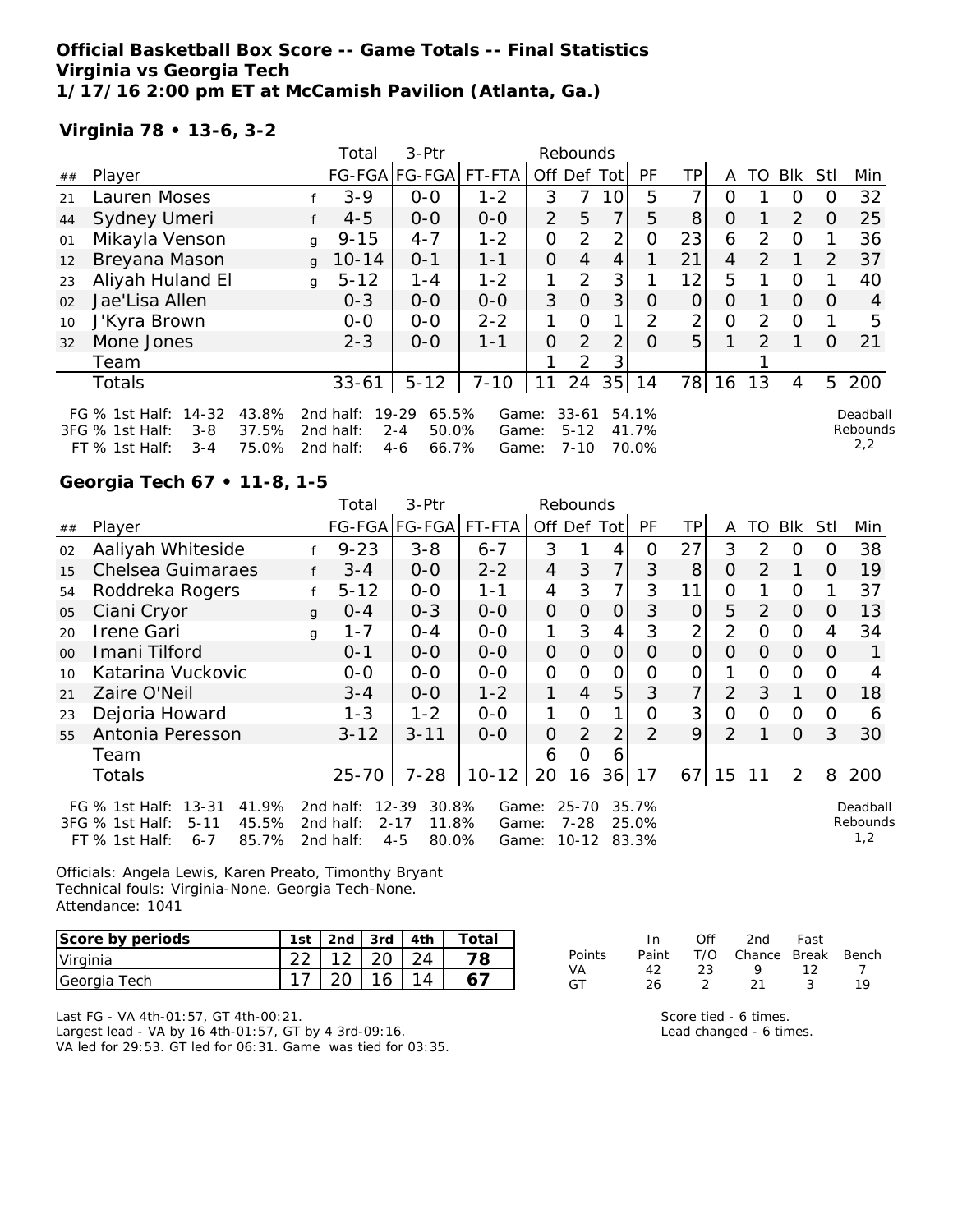## **Official Basketball Box Score -- Game Totals -- Final Statistics Virginia vs Florida State 01/21/16 7:00 pm at the Tucker Center - Tallahassee, Florida**

## **Virginia 48 • 13-7, 3-3 ACC**

|        |                                                                                     |                         | Total                               | 3-Ptr                                                     |                         |                | Rebounds                       |                |                         |                |          |          |                |                |                             |
|--------|-------------------------------------------------------------------------------------|-------------------------|-------------------------------------|-----------------------------------------------------------|-------------------------|----------------|--------------------------------|----------------|-------------------------|----------------|----------|----------|----------------|----------------|-----------------------------|
| ##     | Player                                                                              |                         |                                     | FG-FGA FG-FGA                                             | FT-FTA                  | Off            | Def                            | Tot            | PF                      | TP.            | A        | TO       | <b>Blk</b>     | Stl            | Min                         |
| 21     | Lauren Moses                                                                        |                         | $3 - 9$                             | $0-0$                                                     | $1 - 2$                 |                | 4                              | 5              | 2                       | ᄀ              |          | 4        | 3              |                | 39                          |
| 44     | Sydney Umeri                                                                        |                         | $1 - 1$                             | $0 - 0$                                                   | $0 - 0$                 |                | $\overline{2}$                 | 3              | $\overline{2}$          | 2 <sub>1</sub> | 2        |          | $\Omega$       |                | 29                          |
| 01     | Mikayla Venson                                                                      |                         | $3 - 8$<br>g                        | $1 - 4$                                                   | $1 - 1$                 | 1              | 2                              | 3              |                         | 8              |          | 4        | 0              | Ω              | 33                          |
| 12     | Breyana Mason                                                                       |                         | $7 - 13$<br>g                       | $1 - 3$                                                   | $0-0$                   |                |                                | $\overline{2}$ |                         | 15             | 3        |          | $\Omega$       |                | 39                          |
| 23     | Aliyah Huland El                                                                    |                         | $3 - 7$<br>g                        | $1 - 3$                                                   | $O-O$                   | $\overline{O}$ | 4                              | 4              | 5                       | 7              | $\Omega$ | 6        | $\mathcal{O}$  | O              | 24                          |
| $00\,$ | Debra Ferguson                                                                      |                         | $0 - 0$                             | $0 - 0$                                                   | $0-0$                   | $\overline{O}$ | $\Omega$                       | $\Omega$       | O                       | $\overline{0}$ | O        | $\Omega$ | $\Omega$       | 0              | $0+$                        |
| 02     | Jae'Lisa Allen                                                                      |                         | $0-0$                               | $0-0$                                                     | $0-0$                   | O              | $\Omega$                       | 0              | Ω                       | 0              | Ο        | Ω        | 0              |                |                             |
| 10     | J'Kyra Brown                                                                        |                         | $0 - 5$                             | $0 - 2$                                                   | $1 - 4$                 | 1              | $\Omega$                       |                | 4                       | 1              | 2        | 3        | $\overline{0}$ |                | 13                          |
| 32     | Mone Jones                                                                          |                         | $3 - 8$                             | $O-O$                                                     | $2 - 2$                 | $\overline{O}$ | 4                              | 4              | 2                       | 8              |          | 3        | 1              |                | 22                          |
|        | Team                                                                                |                         |                                     |                                                           |                         | $\overline{2}$ | 2                              | 4              |                         |                |          |          |                |                |                             |
|        | <b>Totals</b>                                                                       |                         | $20 - 51$                           | $3 - 12$                                                  | $5 - 9$                 | 7              | 19                             | 26             | 20                      | 48             | 10       | 22       | 4              | 5 <sup>1</sup> | 200                         |
|        | FG % 1st Half:<br>$8 - 21$<br>3FG % 1st Half:<br>$3 - 5$<br>$FT$ % 1st Half:<br>4-8 | 38.1%<br>60.0%<br>50.0% | 2nd half:<br>2nd half:<br>2nd half: | $12 - 30$<br>40.0%<br>0.0%<br>$0 - 7$<br>100.0<br>$1 - 1$ | Game:<br>Game:<br>Game: |                | $20 - 51$<br>$3 - 12$<br>$5-9$ |                | 39.2%<br>25.0%<br>55.6% |                |          |          |                |                | Deadball<br>Rebounds<br>5,1 |

## **Florida State 70 • 15-4, 5-1 ACC**

| $3-Ptr$<br>Total<br>Rebounds |                                                                                                                         |              |                                     |                                                            |                         |                |                                  |                |                         |                 |                |          |             |                |                             |
|------------------------------|-------------------------------------------------------------------------------------------------------------------------|--------------|-------------------------------------|------------------------------------------------------------|-------------------------|----------------|----------------------------------|----------------|-------------------------|-----------------|----------------|----------|-------------|----------------|-----------------------------|
| ##                           | Player                                                                                                                  |              |                                     | FG-FGA FG-FGA                                              | FT-FTA                  | Off Def Tot    |                                  |                | <b>PF</b>               | TP              | A              | TO       | <b>Blk</b>  | StII           | Min                         |
| 23                           | Slaughter, Ivey                                                                                                         |              | $4 - 7$                             | $0 - 1$                                                    | $5 - 7$                 | 7              | 3                                | 10             | 3                       | 13              |                | Ω        | O           |                | 27                          |
| 02                           | Bulgak, Adut                                                                                                            | $\mathsf{C}$ | $4 - 9$                             | $1 - 3$                                                    | $0-0$                   | 1.             | 4                                | 5              | 3                       | 9               | 4              | $\Omega$ | $\Omega$    | 0              | 19                          |
| 03                           | Bingley, Emiah                                                                                                          | g            | 1 - 7                               | $0 - 6$                                                    | $2 - 2$                 | 0              | 2                                | 2              |                         | 4               | 6              | 2        | 0           | 2              | 38                          |
| 10                           | Romero, Leticia                                                                                                         | g            | $1 - 9$                             | $1 - 4$                                                    | $2 - 2$                 | 3              | 3                                | 6              | 2                       | 5 <sup>1</sup>  | 7              | 5        | 1           | O              | 35                          |
| 12                           | Brown, Brittany                                                                                                         | g            | $2 - 11$                            | $1 - 3$                                                    | $2 - 4$                 | $\overline{2}$ | 4                                | 6              | 3                       | 7 <sub>1</sub>  | 5              |          |             | 3              | 34                          |
| 04                           | Antoniadou, Rachel                                                                                                      |              | $O-O$                               | $0 - 0$                                                    | $0-0$                   | 0              | $\overline{O}$                   | $\overline{O}$ | 0                       | $\overline{O}$  | $\Omega$       | $\Omega$ | $\Omega$    | $\Omega$       | 2                           |
| 11                           | Conde, Maria                                                                                                            |              | $0 - 1$                             | $0 - 1$                                                    | $O-O$                   | $\overline{O}$ |                                  |                | $\overline{O}$          | $\overline{O}$  |                | $\Omega$ | $\mathbf 0$ | $\overline{2}$ |                             |
| 20                           | Thomas, Shakayla                                                                                                        |              | $10 - 13$                           | $0-0$                                                      | $0-0$                   | 0              | 0                                | 0              | 2                       | 20              | $\overline{O}$ | 2        | $\Omega$    |                | 16                          |
| 25                           | Degbeon, Ama                                                                                                            |              | 1-1                                 | $0 - 0$                                                    | $0-0$                   | $\overline{O}$ |                                  |                |                         | $\overline{2}$  | $\overline{O}$ | $\Omega$ | $\Omega$    | 0              |                             |
| 42                           | James, Kai                                                                                                              |              | $5 - 11$                            | $O-O$                                                      | $O - 4$                 | 6              | 2                                | 8              | $\overline{4}$          | 10 <sup>1</sup> | $\Omega$       | 2        | $\Omega$    | 0              | 15                          |
|                              | Team                                                                                                                    |              |                                     |                                                            |                         |                | 2                                | 3              |                         |                 |                |          |             |                |                             |
|                              | Totals                                                                                                                  |              | 28-69                               | $3 - 18$                                                   | $11 - 19$               | 20             | 22                               | 42             | 19                      | 70              | 24             | 12       | 2           | 9              | 200                         |
|                              | $12 - 38$<br>31.6%<br>FG $%$ 1st Half:<br>16.7%<br>3FG % 1st Half:<br>$2 - 12$<br>33.3%<br>$FT$ % 1st Half:<br>$4 - 12$ |              | 2nd half:<br>2nd half:<br>2nd half: | $16 - 31$<br>51.6%<br>16.7%<br>$1 - 6$<br>100.0<br>$7 - 7$ | Game:<br>Game:<br>Game: |                | $28-69$<br>$3 - 18$<br>$11 - 19$ |                | 40.6%<br>16.7%<br>57.9% |                 |                |          |             |                | Deadball<br>Rebounds<br>9,1 |

Officials: Joseph Vaszily, Metta Roberts, Kevin Sparrock Technical fouls: Virginia-None. Florida State-None. Attendance: 2495

| Score by periods      | 1st | 2nd $\sqrt{3}$ 3rd $\sqrt{4}$ 4th | Total |
|-----------------------|-----|-----------------------------------|-------|
| Virginia              |     |                                   |       |
| <b>IFlorida State</b> |     |                                   |       |

Last FG - VA 4th-01:46, FS 4th-00:38. Largest lead - VA by 3 1st-09:43, FS by 22 4th-00:38. VA led for 01:30. FS led for 38:03. Game was tied for 00:17.

|               | -In | Off | 2nd                          | Fast           |    |
|---------------|-----|-----|------------------------------|----------------|----|
| <b>Points</b> |     |     | Paint T/O Chance Break Bench |                |    |
| VA            | 18  | Δ   | $\overline{4}$               | $\overline{2}$ | Q  |
| FS            | 50. | 15  | Q                            | 1 N            | 32 |

Score tied - 0 times. Lead changed - 3 times.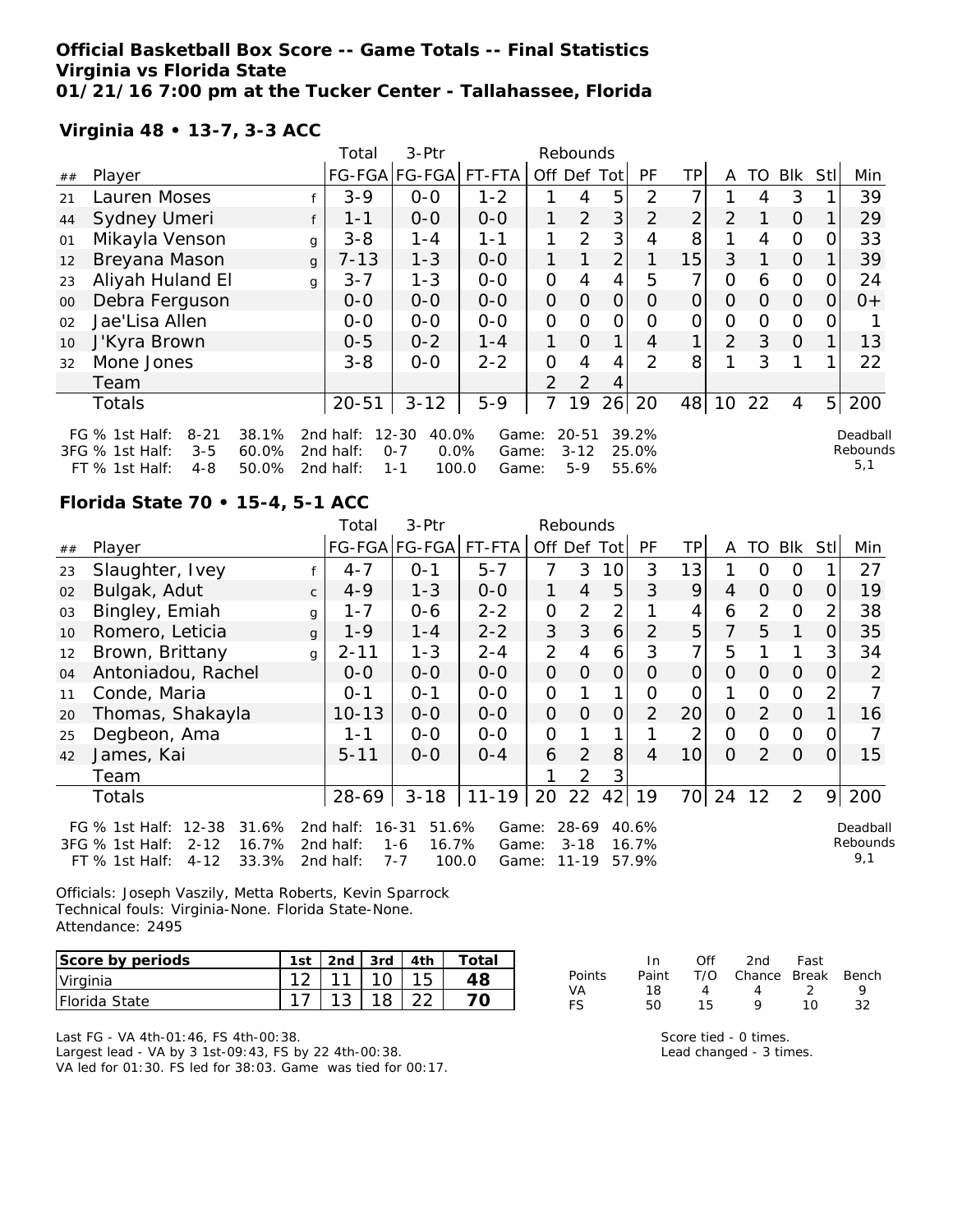### **Official Basketball Box Score -- Game Totals -- Final Statistics Pittsburgh vs Virginia 01/24/16 1 p.m. at JPJ Arena, Charlottesville, Va.**

#### **Pittsburgh 58 • 9-11, 1-6 ACC**

|    |                                                                                                         |                         | Total                                           | 3-Ptr                                                        |                |                      | Rebounds          |          |                |    |                |    |                |               |                      |
|----|---------------------------------------------------------------------------------------------------------|-------------------------|-------------------------------------------------|--------------------------------------------------------------|----------------|----------------------|-------------------|----------|----------------|----|----------------|----|----------------|---------------|----------------------|
| ## | Player                                                                                                  |                         |                                                 | FG-FGA FG-FGA                                                | FT-FTA         | Off Def              |                   | Totl     | PF             | TP | A              | TO | Blk            | Stl           | Min                  |
| 12 | Yacine Diop                                                                                             |                         | $4 - 7$                                         | $0 - 0$                                                      | $0 - 0$        | $\mathcal{P}$        | 2                 | 4        | 4              | 8  |                | 3  | O              | 3             | 23                   |
| 35 | Stasha Carey                                                                                            |                         | $5 - 8$                                         | $2 - 4$                                                      | $0 - 0$        | 2                    | 5                 | 7        | 5              | 12 | $\mathcal{P}$  | 5  | $\Omega$       | $\Omega$      | 31                   |
| 02 | Aysia Bugg                                                                                              | g                       | $0 - 6$                                         | $O - 1$                                                      | $0-0$          | 2                    | 4                 | 6        | 5              |    | 5              | 4  | $\overline{O}$ | $\mathcal{P}$ | 37                   |
| 14 | <b>Fred Potvin</b>                                                                                      | $\mathbf{q}$            | $6 - 12$                                        | $5 - 11$                                                     | $2 - 2$        | 0                    |                   |          |                | 19 | $\overline{2}$ | 3  | $\Omega$       | 2             | 39                   |
| 50 | Brenna Wise                                                                                             | g                       | 1-6                                             | $O - 1$                                                      | $10 - 12$      | 2                    | 5                 | 7        | 2              | 12 |                | 3  | $\Omega$       |               | 32                   |
| 04 | Tania Lamb                                                                                              |                         | $0 - 2$                                         | $O - 1$                                                      | $0-0$          | 1                    | $\Omega$          |          |                |    |                |    | $\Omega$       | $\Omega$      | 5                    |
| 05 | Kauai Bradley                                                                                           |                         | $0 - 0$                                         | $0 - 0$                                                      | $0 - 0$        |                      |                   | 2        |                |    |                | Ω  | $\Omega$       | $\mathcal{L}$ | 5                    |
| 10 | Cassidy Walsh                                                                                           |                         | $1 - 2$                                         | $1 - 2$                                                      | $0 - 0$        | $\overline{O}$       | $\Omega$          | $\Omega$ | 3              | 3  | 0              | 3  | $\Omega$       | 0             | 11                   |
| 32 | Kalista Walters                                                                                         |                         | $1 - 1$                                         | $0 - 0$                                                      | $2 - 4$        | 0                    | 2                 | 2        |                | 4  | O              |    |                |               | 17                   |
|    | Team                                                                                                    |                         |                                                 |                                                              |                | $\mathcal{P}$        | 3                 | 5        |                |    |                |    |                |               |                      |
|    | Totals                                                                                                  |                         | $18 - 44$                                       | $8 - 20$                                                     | $14 - 18$      | 12 <sup>2</sup>      | 23                |          | 35 23          | 58 | 13             | 25 |                | 71            | 200                  |
|    | FG $%$ 1st Half:<br>$9 - 24$<br>$3FG \%$ 1st Half:<br>$8 - 16$<br>$FT \,$ % 1ct Half $\cdot$<br>$A - A$ | 37.5%<br>50.0%<br>100 Q | 2nd half:<br>2nd half:<br>2nd half <sup>.</sup> | 45.0%<br>$9 - 20$<br>$0.0\%$<br>$O - 4$<br>$10-14$ $71$ $10$ | Game:<br>Game: | $Gama: 11.18 77.8\%$ | 18-44<br>$8 - 20$ |          | 40.9%<br>40.0% |    |                |    |                |               | Deadball<br>Rebounds |

2nd half: 10-14 71.4% Game: 14-18 77.8%

## **Virginia 55 • 13-8, 3-4 ACC**

FT  $%$  1st Half: 4-4

|    |                                                                                                                   |              | Total                                  | 3-Ptr                                                       |                         |             | Rebounds                      |                |                         |                |                |               |          |                |                      |
|----|-------------------------------------------------------------------------------------------------------------------|--------------|----------------------------------------|-------------------------------------------------------------|-------------------------|-------------|-------------------------------|----------------|-------------------------|----------------|----------------|---------------|----------|----------------|----------------------|
| ## | Player                                                                                                            |              |                                        | FG-FGA FG-FGA                                               | FT-FTA                  | Off Def Tot |                               |                | PF                      | TP             | A              | TO I          | Blk      | StII           | Min                  |
| 21 | Lauren Moses                                                                                                      |              | $2 - 11$                               | $0-0$                                                       | $5 - 6$                 | 7           | 2                             | 9              |                         | 9              | Ο              |               |          |                | 34                   |
| 44 | Sydney Umeri                                                                                                      |              | $1 - 2$                                | $0 - 0$                                                     | $0 - 0$                 | $\Omega$    |                               | 1              | 3                       | $\overline{2}$ | $\Omega$       | 2             |          | 0              | 18                   |
| 01 | Mikayla Venson                                                                                                    | g            | $3 - 14$                               | $2 - 4$                                                     | $6 - 6$                 |             |                               | $\overline{2}$ |                         | 14             | $\overline{2}$ | $\mathcal{P}$ | $\Omega$ | 3              | 35                   |
| 12 | Breyana Mason                                                                                                     | $\mathbf{q}$ | $6 - 17$                               | $0-0$                                                       | $2 - 2$                 | 3           |                               | $\overline{4}$ | 3                       | 14             | 3              |               | $\Omega$ | 3 <sup>1</sup> | 38                   |
| 23 | Aliyah Huland El                                                                                                  | g            | $3 - 7$                                | $2 - 3$                                                     | $0 - 0$                 | 1           | 5                             | 6              | 5                       | 8              | 0              | 4             | 0        |                | 32                   |
| 10 | J'Kyra Brown                                                                                                      |              | $0 - 3$                                | $0 - 2$                                                     | $3 - 6$                 | 2           |                               | 3              | O                       | 3 <sup>1</sup> | $\Omega$       | 0             | $\Omega$ | 0              | 15                   |
| 32 | Mone Jones                                                                                                        |              | $O - 1$                                | $0 - 0$                                                     | $5 - 6$                 | 3           | $\mathcal{P}$                 | 5              | $\mathcal{P}$           | 5              |                | 3             | 2        |                | 28                   |
|    | Team                                                                                                              |              |                                        |                                                             |                         |             | 4                             | 5              |                         |                |                |               |          |                |                      |
|    | Totals                                                                                                            |              | $15 - 55$                              | $4 - 9$                                                     | $21 - 26$               | 18          | 17                            | 35             | 15                      | 55             | 6              | 13            | 4        |                | 200                  |
|    | 21.4%<br>FG % 1st Half:<br>$6 - 28$<br>0.0%<br>3FG % 1st Half:<br>$O - 4$<br>75.0%<br>$FT$ % 1st Half:<br>$6 - 8$ |              | 2nd half:<br>2 $nd$ half:<br>2nd half: | 33.3%<br>$9 - 27$<br>$4 - 5$<br>80.0%<br>$15 - 18$<br>83.3% | Game:<br>Game:<br>Game: |             | 15-55<br>$4 - 9$<br>$21 - 26$ |                | 27.3%<br>44.4%<br>80.8% |                |                |               |          |                | Deadball<br>Rebounds |

Officials: Joe Cunningham, Daryl Humphrey, Kristi Vera Technical fouls: Pittsburgh-None. Virginia-None. Attendance: 2895 Pitt: Carey fouled out at 00:49.9 (IV) Pitt: Bugg fouled out at 00:44.2 (IV)

UVA: Huland El fouled out at 00:06.6 (IV)

| Score by periods | 1st      | 2nd | 3rd | ⊤otai |
|------------------|----------|-----|-----|-------|
| Pittsburgh       | ∠◡       |     |     |       |
| Virginia         | $\Omega$ |     |     |       |

Last FG - UP 4th-03:24, VA 4th-00:10. Largest lead - UP by 14 1st-00:56, VA None. UP led for 38:30. VA led for 00:00. Game was tied for 01:13.

|        | In.   | ∩ff | 2nd                    | Fast |   |
|--------|-------|-----|------------------------|------|---|
| Points | Paint |     | T/O Chance Break Bench |      |   |
| UP     | 16    | 1 O | -8                     | h    |   |
| VA     | 14    | 25. | 13                     | Δ    | Զ |

Score tied - 1 time. Lead changed - 0 times.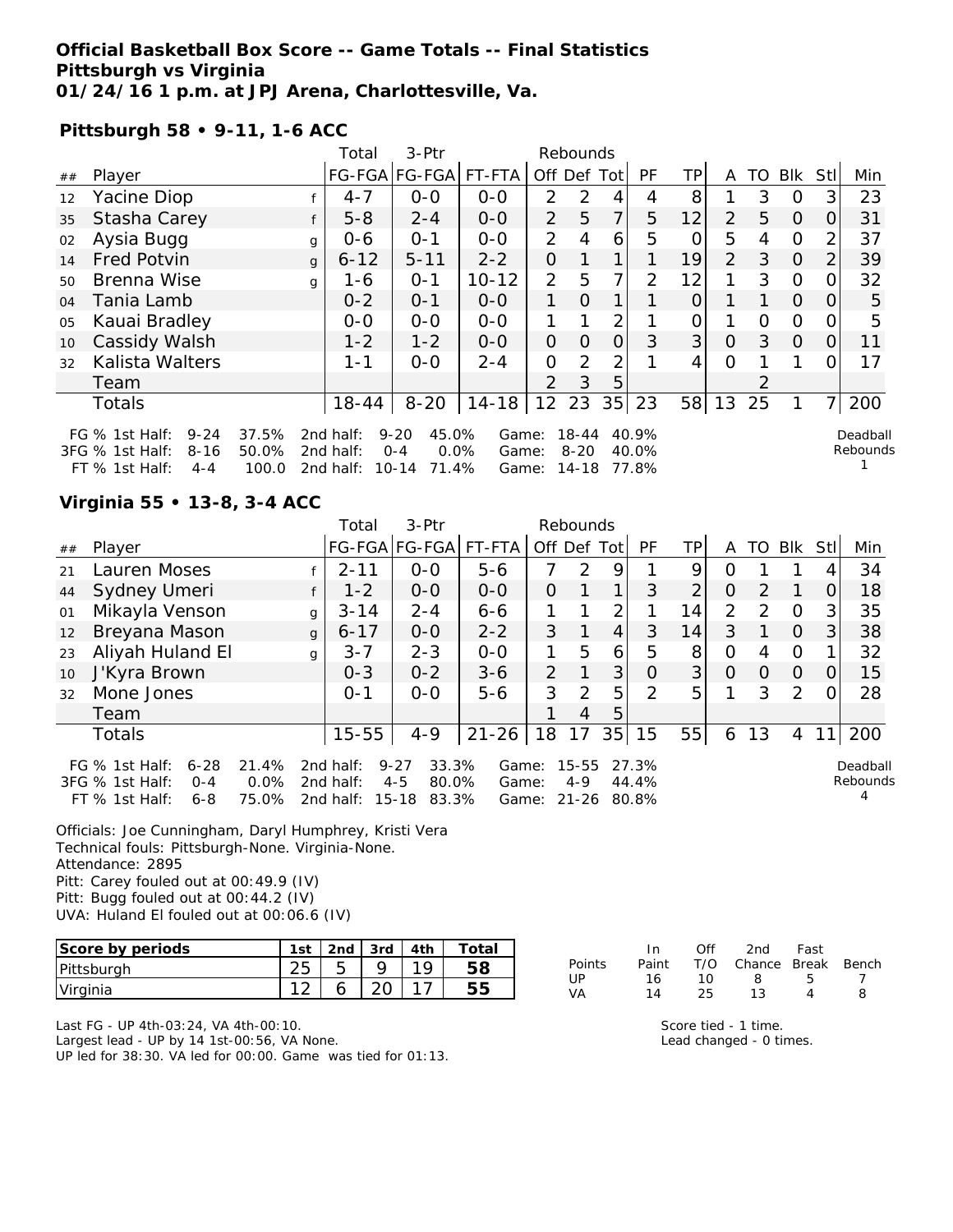### **Official Basketball Box Score -- Game Totals -- Final Statistics Virginia vs NC State 1/27/16 7:30 p.m. at Holliday Gymnasium (Raleigh, N.C.)**

**Virginia 52 • 13-9 (3-5)**

|    |                                                            |                |         | Total                     | $3-Ptr$                                |                |                | Rebounds              |                |                |                 |          |               |          |                |                      |
|----|------------------------------------------------------------|----------------|---------|---------------------------|----------------------------------------|----------------|----------------|-----------------------|----------------|----------------|-----------------|----------|---------------|----------|----------------|----------------------|
| ## | Player                                                     |                |         |                           | FG-FGA FG-FGA                          | FT-FTA         | Off Def Tot    |                       |                | <b>PF</b>      | TPI             | A        | TO.           | Blk      | Stll           | Min                  |
| 01 | Mikayla Venson                                             |                | $\star$ | $4 - 11$                  | $2 - 5$                                | $4 - 5$        | 0              | 3                     | 3              | 4              | 14              | 4        | 3             | O        |                | 34                   |
| 12 | Breyana Mason                                              |                | $\star$ | $5 - 8$                   | $1 - 1$                                | $0-0$          | 1              | 5                     | 6              | 3              | 11              | 3        | $\mathcal{P}$ | $\Omega$ |                | 38                   |
| 21 | Lauren Moses                                               |                | $\star$ | $4 - 9$                   | $0 - 0$                                | $2 - 2$        |                | 2                     | 3              | 4              | 10 <sup>1</sup> | 2        |               | $\circ$  | $\mathcal{P}$  | 34                   |
| 23 | Aliyah Huland El                                           |                | $\star$ | $2 - 8$                   | $0 - 1$                                | $0-0$          | 0              | $\Omega$              | $\overline{O}$ | 2              | 4               |          | 3             | $\Omega$ | $\Omega$       | 23                   |
| 44 | Sydney Umeri                                               |                | $\star$ | $2 - 6$                   | $O-O$                                  | $0-0$          | 4              | 4                     | 8              |                | 4               | 0        | 3             |          | 0              | 27                   |
| 10 | J'Kyra Brown                                               |                |         | $3 - 9$                   | $3 - 8$                                | $0 - 0$        | $\overline{O}$ | 5                     | 5              | $\mathcal{P}$  | 9               | $\Omega$ | 3             | $\Omega$ | $\overline{2}$ | 23                   |
| 32 | Mone Jones                                                 |                |         | $0 - 2$                   | $0 - 0$                                | $0 - 0$        | 0              |                       |                |                | 0               |          |               |          |                | 21                   |
|    | Team                                                       |                |         |                           |                                        |                | 3              | 2                     | 5              |                |                 |          |               |          |                |                      |
|    | Totals                                                     |                |         | $20 - 53$                 | $6 - 15$                               | $6 - 7$        | 9              | 22                    | 31             | 17             | 52              | 11       | 17            | 2        | 6              | 200                  |
|    | FG $%$ 1st Half:<br>$8 - 25$<br>3FG % 1st Half:<br>$3 - 8$ | 32.0%<br>37.5% |         | 2nd half:<br>2 $nd$ half: | 42.9%<br>$12 - 28$<br>$3 - 7$<br>42.9% | Game:<br>Game: |                | $20 - 53$<br>$6 - 15$ |                | 37.7%<br>40.0% |                 |          |               |          |                | Deadball<br>Rebounds |
|    | $2 - 3$<br>FT % 1st Half:                                  | 66.7%          |         | 2nd half:                 | 100.0<br>$4 - 4$                       | Game:          |                | $6 - 7$               |                | 85.7%          |                 |          |               |          |                |                      |

#### **NC State 63 • 15-6 (6-2)**

|    |                                                                                                                   |         | Total                               | 3-Ptr                                                        | Rebounds                |                |                                |       |                         |                |    |               |            |               |                      |
|----|-------------------------------------------------------------------------------------------------------------------|---------|-------------------------------------|--------------------------------------------------------------|-------------------------|----------------|--------------------------------|-------|-------------------------|----------------|----|---------------|------------|---------------|----------------------|
| ## | Player                                                                                                            |         |                                     | FG-FGA FG-FGA                                                | FT-FTA                  | Off Def Tot    |                                |       | <b>PF</b>               | ТP             | A  | TO            | <b>BIK</b> | Stl           | Min                  |
| 03 | Miah Spencer                                                                                                      | $\star$ | $5 - 8$                             | $1 - 4$                                                      | $7 - 8$                 |                |                                | っ     | 3                       | 181            |    | $\mathcal{P}$ | $\Omega$   |               | 38                   |
| 04 | Ashley Williams                                                                                                   | $\star$ | $3 - 5$                             | $1 - 3$                                                      | $O-O$                   | 0              | 4                              | 4     | $\mathcal{P}$           |                |    | O             | $\Omega$   |               | 35                   |
| 11 | Jennifer Mathurin                                                                                                 | $\star$ | $2 - 8$                             | $0 - 4$                                                      | $0-0$                   | 0              |                                | 7     | 3                       | 4              | Ω  | ∩             | 0          | $\mathcal{L}$ | 33                   |
| 22 | Dominique Wilson                                                                                                  | $\star$ | $10 - 22$                           | $2 - 8$                                                      | $2 - 2$                 | 1              | 2                              | 3     | $\Omega$                | 24             | 5  |               | $\Omega$   | 31            | 40                   |
| 25 | Carlee Schuhmacher                                                                                                | $\star$ | $3 - 5$                             | $0 - 0$                                                      | $2 - 2$                 |                | 4                              | 5     |                         | 8              |    | 3             | 4          |               | 25                   |
| 05 | Chelsea Nelson                                                                                                    |         | $O - 4$                             | $0 - 0$                                                      | $2 - 2$                 | $\overline{2}$ | $\overline{4}$                 | 6     | 2                       | 2 <sub>1</sub> |    | 3             | 1          |               | 15                   |
| 21 | <b>DD Rogers</b>                                                                                                  |         | $0 - 1$                             | $O - 1$                                                      | $0 - 0$                 | O              |                                | 1     | ∩                       | O              |    |               | $\Omega$   | O             |                      |
| 23 | Amber Richardson                                                                                                  |         | $0 - 2$                             | $O - 1$                                                      | $O-O$                   | $\overline{2}$ | $\Omega$                       | 2     |                         |                | O  |               | 0          | $\Omega$      | $\overline{7}$       |
|    | Team                                                                                                              |         |                                     |                                                              |                         | 3              |                                | 4     |                         |                |    |               |            |               |                      |
|    | Totals                                                                                                            |         | $23 - 55$                           | $4 - 21$                                                     | $13 - 14$               | 10             | 24                             | 34 12 |                         | 63             | 10 | 11            | 5          | 71            | 200                  |
|    | FG $%$ 1st Half:<br>$14 - 31$<br>45.2%<br>3FG % 1st Half:<br>18.2%<br>$2 - 11$<br>0.0%<br>FT % 1st Half:<br>$O-O$ |         | 2nd half:<br>2nd half:<br>2nd half: | $9 - 24$<br>37.5%<br>$2 - 10$<br>20.0%<br>92.9%<br>$13 - 14$ | Game:<br>Game:<br>Game: |                | $23 - 55$<br>$4 - 21$<br>13-14 |       | 41.8%<br>19.0%<br>92.9% |                |    |               |            |               | Deadball<br>Rebounds |

Officials: Dee Kantner, Eric Brewton, Mark Resch Technical fouls: Virginia-None. NC State-None. Attendance: 1499

| Score by periods | 1 <sub>ct</sub> | 2 <sub>nd</sub> | 3rd | 4th | $\tau$ otai |
|------------------|-----------------|-----------------|-----|-----|-------------|
| Virginia         | 11              |                 |     | 15  |             |
| <b>NC State</b>  | 16              |                 |     | 15  | 63          |

|        | In    | ∩ff | 2nd                    | Fast      |   |
|--------|-------|-----|------------------------|-----------|---|
| Points | Paint |     | T/O Chance Break Bench |           |   |
| VA     | 12.   | 8   | Q                      | - 2       | Q |
| ST     | 30    | 10  |                        | $\Lambda$ |   |

Last FG - VA 4th-00:24, ST 4th-03:03.

Largest lead - VA by 1 1st-01:57, ST by 14 3rd-06:46. VA led for 01:05. ST led for 35:42. Game was tied for 02:47. Score tied - 1 time. Lead changed - 4 times.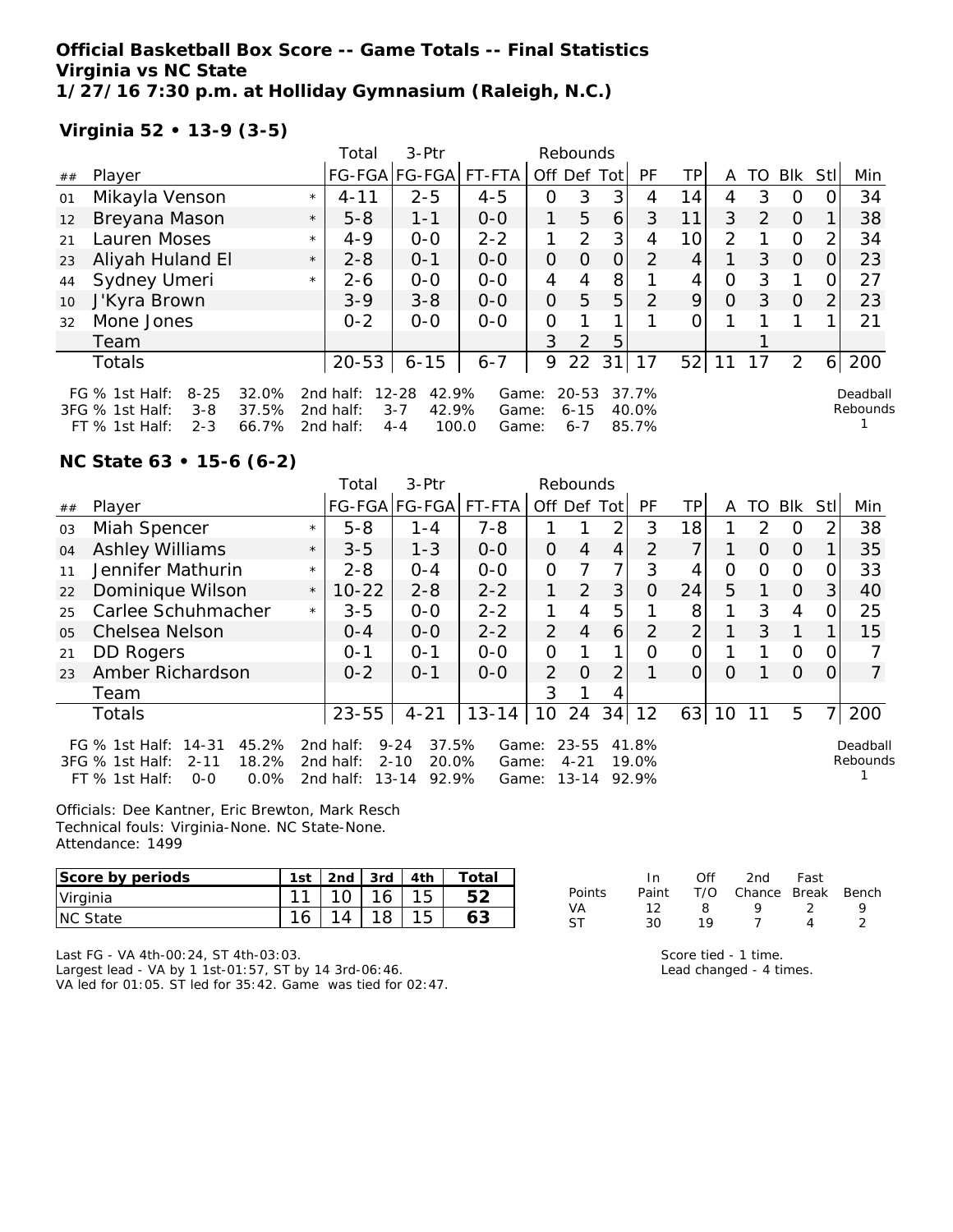**Official Basketball Box Score -- Game Totals -- Final Statistics Virginia vs Duke 2-4-16 7:00 PM at Durham, N.C. (Cameron Indoor Stadium)**

**Virginia 52 • 13-10 (3-6 ACC)**

|    |                                                                                                             |   | Total                               | $3-Ptr$                                                |                         |                | Rebounds                     |          |                         |                |               |               |          |          |                      |
|----|-------------------------------------------------------------------------------------------------------------|---|-------------------------------------|--------------------------------------------------------|-------------------------|----------------|------------------------------|----------|-------------------------|----------------|---------------|---------------|----------|----------|----------------------|
| ## | Player                                                                                                      |   |                                     | FG-FGA FG-FGA                                          | FT-FTA                  | Off Def Tot    |                              |          | <b>PF</b>               | TPI            | A             | TO.           | Blk      | Stll     | Min                  |
| 21 | Lauren Moses                                                                                                |   | $3 - 11$                            | $0 - 0$                                                | $0 - 0$                 | 2              |                              | 3        | 3                       | 6              | 3             | 3             |          | 6        | 36                   |
| 44 | Sydney Umeri                                                                                                |   | $0 - 2$                             | $0 - 0$                                                | $0 - 0$                 | 4              | 3                            | 7        | 4                       | $\overline{O}$ | 4             | 2             | 2        | 2        | 36                   |
| 01 | Mikayla Venson                                                                                              | g | $8 - 20$                            | $4 - 9$                                                | $2 - 2$                 |                |                              | 2        | $\overline{2}$          | 22             | 4             | 3             | $\Omega$ | 4        | 40                   |
| 10 | J'Kyra Brown                                                                                                | q | $4 - 11$                            | $3 - 7$                                                | $0 - 0$                 | $\Omega$       |                              |          | 2                       | 11             | $\mathcal{P}$ | $\Omega$      | $\Omega$ | $\Omega$ | 30                   |
| 12 | Breyana Mason                                                                                               | g | $5 - 12$                            | $1 - 2$                                                | $0-0$                   | 0              | 4                            | 4        | $\Omega$                | 11             |               | $\mathcal{P}$ | $\Omega$ |          | 37                   |
| 23 | Aliyah Huland El                                                                                            |   | $1 - 4$                             | $O - 1$                                                | $0-0$                   | $\Omega$       | $\Omega$                     | $\Omega$ | $\Omega$                | 2              | $\Omega$      | $\mathcal{P}$ | $\Omega$ | $\Omega$ | 13                   |
| 32 | Mone Jones                                                                                                  |   | $0 - 2$                             | $0-0$                                                  | $0 - 0$                 | $\Omega$       | $\Omega$                     | 0        | $\Omega$                | 0              | $\Omega$      | $\Omega$      | $\Omega$ | $\Omega$ | 8                    |
|    | Team                                                                                                        |   |                                     |                                                        |                         | $\overline{2}$ | 3                            | 5        |                         |                |               |               |          |          |                      |
|    | Totals                                                                                                      |   | $21 - 62$                           | $8 - 19$                                               | $2 - 2$                 | 9              | 13                           | 22       | 11                      | 52             | 14            | 12            | 3        |          | 13 200               |
|    | FG % 1st Half: 10-32 31.3%<br>36.4%<br>3FG % 1st Half:<br>$4 - 11$<br>100.0<br>$FT \%$ 1st Half:<br>$2 - 2$ |   | 2nd half:<br>2nd half:<br>2nd half: | 11-30<br>36.7%<br>50.0%<br>$4 - 8$<br>$0.0\%$<br>$O-O$ | Game:<br>Game:<br>Game: |                | 21-62<br>$8 - 19$<br>$2 - 2$ |          | 33.9%<br>42.1%<br>100.0 |                |               |               |          |          | Deadball<br>Rebounds |

0.0% Game: 2-2 100.0

 $\mathsf{S}% _{T}=\mathsf{S}_{T}\!\left( a,b\right) ,\ \mathsf{S}_{T}=\mathsf{S}_{T}\!\left( a,b\right) ,\ \mathsf{S}_{T}=\mathsf{S}_{T}\!\left( a,b\right) ,\ \mathsf{S}_{T}=\mathsf{S}_{T}\!\left( a,b\right) ,\ \mathsf{S}_{T}=\mathsf{S}_{T}\!\left( a,b\right) ,\ \mathsf{S}_{T}=\mathsf{S}_{T}\!\left( a,b\right) ,\ \mathsf{S}_{T}=\mathsf{S}_{T}\!\left( a,b\right) ,\ \mathsf{S}_{T}=\mathsf{S}_{T}\!\left( a,b\right) ,\ \mathsf{S}_{T}=\math$ 1

#### **Duke 67 • 17-7 (6-4 ACC)**

|    |                                                                                                                      |              | Total                               | 3-Ptr                                                     | Rebounds                |                |                                   |                |                         |                |          |                |                |      |                      |
|----|----------------------------------------------------------------------------------------------------------------------|--------------|-------------------------------------|-----------------------------------------------------------|-------------------------|----------------|-----------------------------------|----------------|-------------------------|----------------|----------|----------------|----------------|------|----------------------|
| ## | Player                                                                                                               |              |                                     | FG-FGA FG-FGA FT-FTA                                      |                         | Off Def        |                                   | Totl           | PF                      | ТP             | A        | TO             | <b>BIK</b>     | Stll | Min                  |
| 22 | Oderah Chidom                                                                                                        |              | $4 - 9$                             | $O-O$                                                     | $0-0$                   | 4              |                                   | 8              | 2                       | 8              | 3        | 3              | 2              |      | 26                   |
| 30 | Amber Henson                                                                                                         |              | $4 - 5$                             | $O - 1$                                                   | $0 - 0$                 | $\mathbf 0$    | 5                                 | 5              |                         | 8              | 2        | $\overline{4}$ | $\overline{4}$ |      | 27                   |
| 35 | Erin Mathias                                                                                                         | C.           | 1 - 4                               | $0-0$                                                     | $2 - 2$                 | 3              |                                   | 4              | Ω                       | 4              |          |                | 1              |      | 24                   |
| 15 | Kyra Lambert                                                                                                         | $\mathbf{q}$ | $O - 4$                             | $O - 1$                                                   | $2 - 4$                 | $\overline{O}$ | 2                                 | $\overline{2}$ | $\overline{2}$          | $\overline{2}$ | 4        |                | $\Omega$       | 0    | 32                   |
| 23 | Rebecca Greenwell                                                                                                    | $\alpha$     | $10 - 14$                           | $5 - 7$                                                   | $0-0$                   | 3              | 9                                 | 12             | 1                       | 25             | 4        | 6              | 1              | 2    | 37                   |
| 03 | Angela Salvadores                                                                                                    |              | $7 - 11$                            | $2 - 2$                                                   | $1 - 2$                 | 1              | 5                                 | 6              | O                       | 17             | 3        | 7              | $\Omega$       | 0    | 32                   |
| 12 | Mercedes Riggs                                                                                                       |              | $0-0$                               | $O-O$                                                     | $0 - 0$                 | $\overline{O}$ | 0                                 | 0              | Ω                       | 0              | O        | 0              | 0              | O    | $0+$                 |
| 13 | Crystal Primm                                                                                                        |              | $1 - 3$                             | $0-0$                                                     | $O-O$                   | $\overline{2}$ | 3                                 | 5              | 4                       | $\overline{2}$ | O        | 2              | $\Omega$       | 0    | 14                   |
| 14 | <b>Faith Suggs</b>                                                                                                   |              | $0-0$                               | $O-O$                                                     | $0-0$                   | $\overline{O}$ | $\Omega$                          | 0              |                         | 0              | 0        | $\Omega$       | $\Omega$       | 0    | 6                    |
| 34 | Lynee Belton                                                                                                         |              | $0 - 1$                             | $0 - 0$                                                   | $1 - 2$                 | $\overline{O}$ | 0                                 | 0              | $\Omega$                | 1              | $\Omega$ | Ω              | $\Omega$       | 0    | $\overline{2}$       |
|    | Team                                                                                                                 |              |                                     |                                                           |                         | O              | 2                                 | 2              |                         |                |          |                |                |      |                      |
|    | Totals                                                                                                               |              | $27 - 51$                           | $7 - 11$                                                  | $6 - 10$                | 13             | 31                                | 44             | 11                      | 67             | 17       | 25             | 8              | 71   | 200                  |
|    | $16 - 28$<br>FG $%$ 1st Half:<br>57.1%<br>83.3%<br>3FG % 1st Half:<br>$5-6$<br>60.0%<br>$FT$ % 1st Half:<br>$6 - 10$ |              | 2nd half:<br>2nd half:<br>2nd half: | 47.8%<br>$11 - 23$<br>$2 - 5$<br>40.0%<br>0.0%<br>$0 - 0$ | Game:<br>Game:<br>Game: |                | $27 - 51$<br>$7 - 11$<br>$6 - 10$ |                | 52.9%<br>63.6%<br>60.0% |                |          |                |                |      | Deadball<br>Rebounds |

Officials: Edward Sidlasky, Wesley Dean, Kevin Dillard Technical fouls: Virginia-None. Duke-None. Attendance: 4506

| Score by periods | 1st      | 2nd | 3rd    | 4th | $\tau$ otal |
|------------------|----------|-----|--------|-----|-------------|
| Virginia         | $\Omega$ | 14  | 10     |     |             |
| l Duke           |          |     | $\sim$ |     |             |

In Off 2nd Fast Points Paint T/O Chance Break Bench VA 16 13 2 12 2 DU 30 16 10 14 20

Last FG - VA 4th-01:19, DU 4th-00:28. Largest lead - VA by 7 1st-06:50, DU by 17 2nd-00:07. VA led for 04:21. DU led for 33:12. Game was tied for 02:27. Score tied - 1 time. Lead changed - 4 times.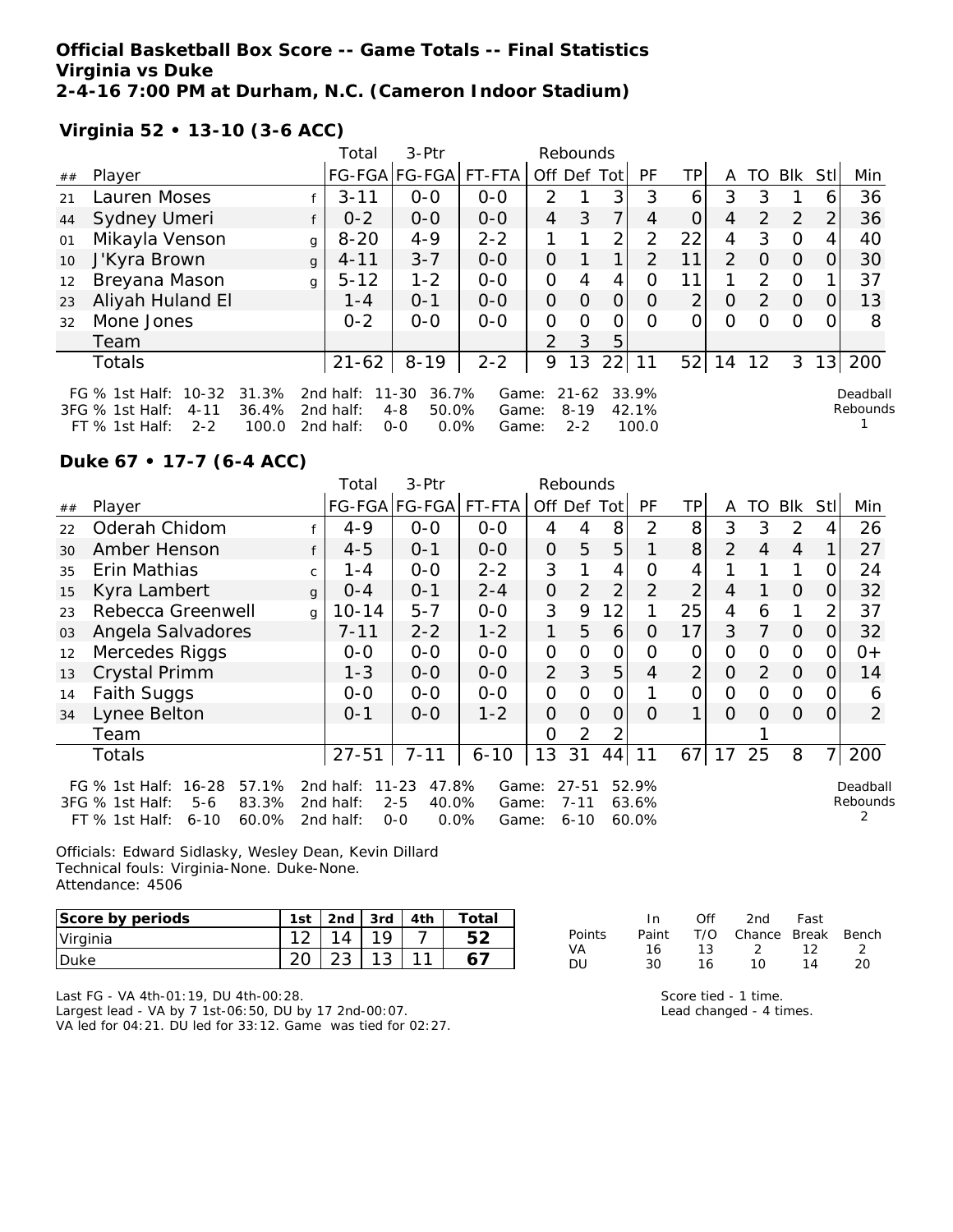### **Official Basketball Box Score -- Game Totals -- Final Statistics Virginia Tech vs Virginia 02/07/16 2 p.m. at JPJ Arena, Charlottesville, Va.**

**Virginia Tech 66 • 15-8, 3-7 ACC**

|     |                                                                                             |                                        | Total                   | 3-Ptr                                  |                         |                | Rebounds                        |                |                         |                |                                    |                |                         |                |                      |
|-----|---------------------------------------------------------------------------------------------|----------------------------------------|-------------------------|----------------------------------------|-------------------------|----------------|---------------------------------|----------------|-------------------------|----------------|------------------------------------|----------------|-------------------------|----------------|----------------------|
| ##  | Player                                                                                      |                                        |                         | FG-FGA FG-FGA                          | FT-FTA                  |                | Off Def Tot                     |                | PF                      | ΤP             | A                                  | TO             | <b>BIK</b>              | Stll           | Min                  |
| 02  | <b>Sidney Cook</b>                                                                          |                                        | $8 - 14$                | $0 - 3$                                | $7 - 8$                 | 4              | 10                              | 14             | 0                       | 23             | $\overline{O}$                     | $\overline{2}$ | 2                       | 0              | 38                   |
| 04  | Hannah Young                                                                                |                                        | $5 - 12$                | $4 - 8$                                | $2 - 2$                 | 0              | 5                               | 5              | $\overline{2}$          | 16             | $\overline{2}$                     | 5              | 0                       |                | 37                   |
| 24  | Taijah Campbell                                                                             |                                        | 2-4                     | $0 - 0$                                | $5 - 6$                 | $\overline{2}$ | 8                               | 10             | 3                       | 9              | $\overline{O}$                     |                | 1                       | 2              | 33                   |
| 0.5 | Vanessa Panousis                                                                            | $\mathbf{q}$                           | 0-6                     | $0 - 2$                                | $0-0$                   | 1              | $\overline{2}$                  | 3              |                         | 0              | 2                                  | $\overline{2}$ | 0                       | 0              | 26                   |
| 12  | <b>Chanette Hicks</b>                                                                       | g                                      | $3 - 7$                 | $O-O$                                  | $5 - 7$                 | $\mathbf{O}$   | 4                               | 4              | 4                       | 11             | 8                                  | 3              | $\overline{0}$          | $\overline{2}$ | 34                   |
| 22  | Alana Gilmer                                                                                |                                        | $O-O$                   | $0 - 0$                                | $0 - 0$                 | $\overline{O}$ | $\Omega$                        | $\overline{O}$ | Ο                       | 0              | $\overline{O}$                     | 0              | $\Omega$                | 0              |                      |
| 23  | Rachel Camp                                                                                 |                                        | $1 - 2$                 | $0 - 0$                                | $3 - 3$                 | $\mathcal{O}$  |                                 |                | 2                       | 5              | $\overline{O}$                     | 3              | $\Omega$                |                | 11                   |
| 25  | Samantha Hill                                                                               |                                        | $0 - 1$                 | $0 - 0$                                | $0-0$                   | $\overline{O}$ | $\overline{O}$                  | 0              |                         | O              | $\overline{O}$                     |                | $\Omega$                | O              | 11                   |
| 35  | Tara Nahodil                                                                                |                                        | $0 - 0$                 | $0 - 0$                                | $0-0$                   | $\mathbf{O}$   | $\Omega$                        | $\mathcal{O}$  | $\overline{O}$          | $\mathcal{O}$  | $\overline{O}$                     | 0              | $\Omega$                | 0              | 2                    |
| 40  | Dominique Powell                                                                            |                                        | $1 - 1$                 | $0 - 0$                                | $0 - 0$                 | $\overline{O}$ | $\Omega$                        | $\overline{O}$ | 3                       | $\overline{2}$ | $\Omega$                           | 0              | $\Omega$                | 0              | 6                    |
| 45  | Khadedra Croker                                                                             |                                        | $0 - 0$                 | $0 - 0$                                | $0-0$                   | $\Omega$       | $\Omega$                        | 0              | $\Omega$                | $\Omega$       | $\Omega$                           | O              | $\circ$                 | 0              |                      |
|     | Team                                                                                        |                                        |                         |                                        |                         |                | 4                               | 5              |                         |                |                                    |                |                         |                |                      |
|     | Totals                                                                                      |                                        | $20 - 47$               | $4 - 13$                               | $22 - 26$               | 8              | 34                              | 42             | 16                      | 66             | 12                                 | 18             | 3                       | 6 <sup>1</sup> | 200                  |
|     | 1st - FG %:<br>$7 - 14$<br>50.0%<br>3FG %:<br>25.0%<br>$1 - 4$<br>$3 - 4$<br>FT %:<br>75.0% | $3 - 13$<br>2nd:<br>$1 - 3$<br>$3 - 4$ | 23.1%<br>33.3%<br>75.0% | $6 - 11$<br>3rd:<br>$1 - 4$<br>$4 - 5$ | 54.5%<br>25.0%<br>80.0% | 4th:           | $4 - 9$<br>$1 - 2$<br>$12 - 13$ |                | 44.4%<br>50.0%<br>92.3% | Game:          | $20 - 47$<br>$4 - 13$<br>$22 - 26$ |                | 42.6%<br>30.8%<br>84.6% |                | Deadball<br>Rebounds |

## **Virginia 46 • 13-11, 3-7 ACC**

|    |                                                                                          |                                         | Total                  | $3-Ptr$                                |                            |                | Rebounds                       |     |                         |                |                                |                |                        |                |                      |
|----|------------------------------------------------------------------------------------------|-----------------------------------------|------------------------|----------------------------------------|----------------------------|----------------|--------------------------------|-----|-------------------------|----------------|--------------------------------|----------------|------------------------|----------------|----------------------|
| ## | Player                                                                                   |                                         |                        | FG-FGA FG-FGA                          | FT-FTA                     | Off            | Def                            | Tot | PF                      | TP.            | A                              | TO             | Blk                    | Stl            | Min                  |
| 21 | Lauren Moses                                                                             |                                         | $5 - 15$               | $O-O$                                  | $3 - 4$                    | 3              | 4                              | 7   | 3                       | 13             |                                | ი              | Ο                      |                | 37                   |
| 32 | Mone Jones                                                                               | f                                       | $1 - 2$                | $0 - 0$                                | $0-0$                      | 1              | 2                              | 3   | 5                       | $\overline{2}$ | O                              |                | 1                      |                | 15                   |
| 01 | Mikayla Venson                                                                           | g                                       | $4 - 13$               | $0 - 5$                                | $0-0$                      | 0              | 2                              | 2   | 3                       | 8              | 3                              | 3              | $\Omega$               | Ω              | 36                   |
| 10 | J'Kyra Brown                                                                             | $\mathbf{q}$                            | $0 - 2$                | $0 - 1$                                | $0-0$                      | $\overline{O}$ | 3                              | 3   | $\overline{2}$          | 0              | 0                              |                | $\Omega$               | 0              | 26                   |
| 12 | Breyana Mason                                                                            | $\mathbf{q}$                            | $4 - 12$               | $1 - 3$                                | $5 - 6$                    | 1              | 6                              | 7   | 3                       | 14             | 3                              | 3              | $\Omega$               | 2              | 33                   |
| 00 | Debra Ferguson                                                                           |                                         | $0 - 1$                | $0 - 0$                                | $0-0$                      | 0              | O                              | 0   | Ο                       | Ο              | 0                              | O              | 0                      | $\Omega$       |                      |
| 02 | Jae'Lisa Allen                                                                           |                                         | $0-0$                  | $0 - 0$                                | $0-0$                      | $\mathbf{O}$   | O                              | O   | Ο                       | Ο              | 0                              | 0              | $\Omega$               | $\Omega$       |                      |
| 23 | Aliyah Huland El                                                                         |                                         | $2 - 6$                | $0 - 3$                                | $3 - 4$                    | 1              | 2                              | 3   | 3                       | 7              | $\Omega$                       | $\overline{4}$ | $\Omega$               | $\overline{2}$ | 26                   |
| 44 | Sydney Umeri                                                                             |                                         | $0 - 5$                | $0 - 0$                                | $2 - 2$                    | 0              | $\Omega$                       | ი   | 4                       | ⌒              |                                |                |                        | 2              | 25                   |
|    | Team                                                                                     |                                         |                        |                                        |                            |                | 3                              | 4   |                         |                |                                |                |                        |                |                      |
|    | <b>Totals</b>                                                                            |                                         | $16 - 56$              | $1 - 12$                               | $13 - 16$                  | 7              | 22                             | 29  | 23                      | 46             | 8                              | 13             | $\overline{2}$         | 8 <sup>1</sup> | 200                  |
|    | 1st - FG %:<br>$7 - 14$<br>50.0%<br>3FG %:<br>$1 - 3$<br>33.3%<br>$0 - 0$<br>FT%<br>0.0% | $2 - 10$<br>2nd:<br>$0 - 4$<br>$7 - 10$ | 20.0%<br>0.0%<br>70.0% | $4 - 16$<br>3rd:<br>$0 - 3$<br>$4 - 4$ | 25.0%<br>$0.0\%$<br>100.0% | 4th:           | $3 - 16$<br>$0 - 2$<br>$2 - 2$ |     | 18.8%<br>0.0%<br>100.0% | Game:          | 16-56<br>$1 - 12$<br>$13 - 16$ |                | 28.6%<br>8.3%<br>81.3% |                | Deadball<br>Rebounds |

Officials: Billy Smith, Angela Lewis, Kevin Sparrock Technical fouls: Virginia Tech-None. Virginia-None. Attendance: 4052 UVA: Mone Jones fouled out at 7:27 (IV)

| Score by periods | 1st | $\vert$ 2nd $\vert$ 3rd $\vert$ 4th |  | Total |
|------------------|-----|-------------------------------------|--|-------|
| Virginia Tech    |     | $\cdot$ 10 $\pm$                    |  | 56.   |
| Virginia         |     |                                     |  |       |

Last FG - VT 4th-01:53, VA 4th-00:33. Largest lead - VT by 22 4th-00:51, VA by 2 1st-08:47. VT led for 37:04. VA led for 00:24. Game was tied for 02:32.

|        | - In  | Off | 2nd                    | Fast |  |
|--------|-------|-----|------------------------|------|--|
| Points | Paint |     | T/O Chance Break Bench |      |  |
| VT     | 18.   | 10. | o                      | - 2  |  |
| VA     | 14    | 11  | $\Lambda$              |      |  |

Score tied - 3 times. Lead changed - 1 time.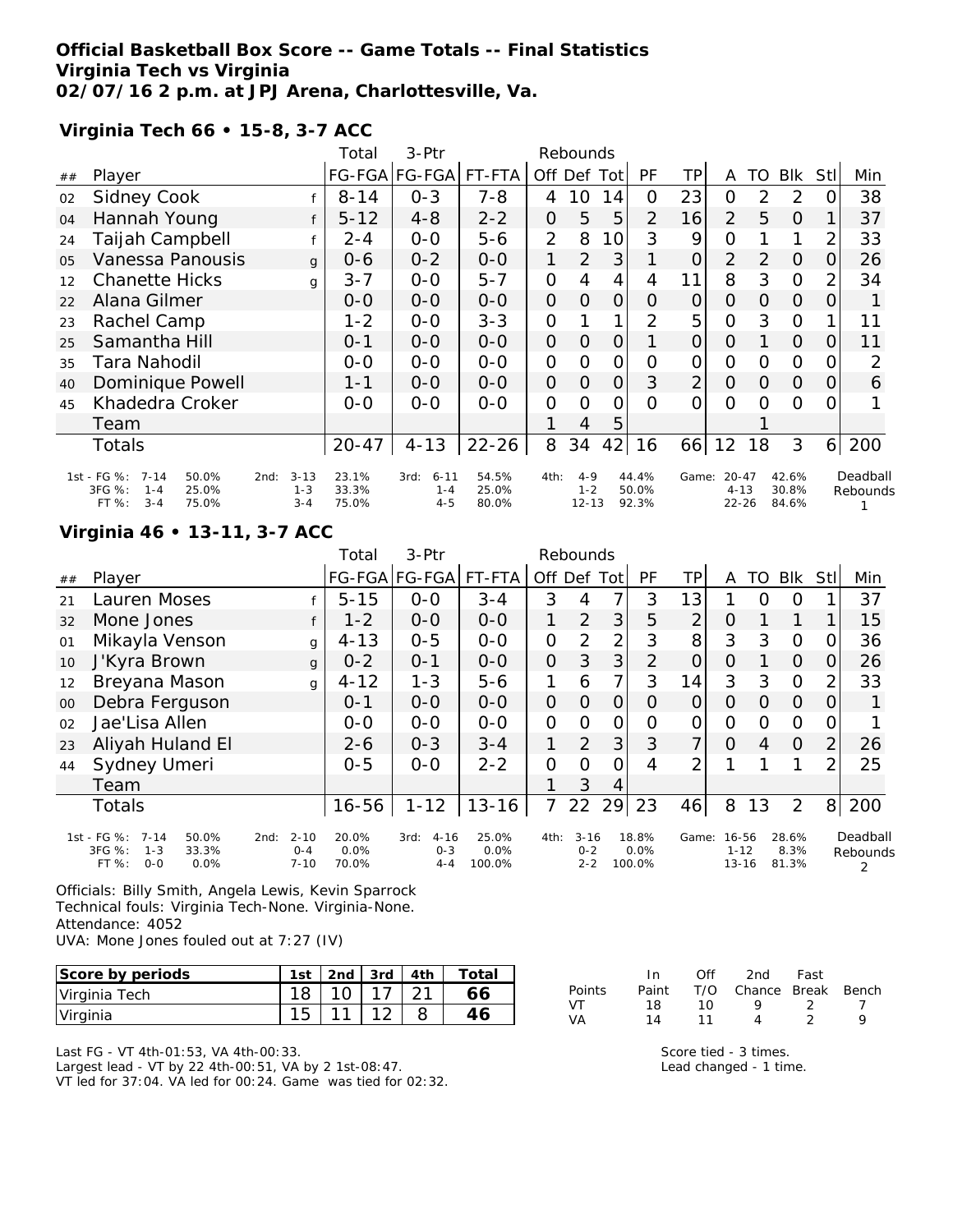## **Official Basketball Box Score -- Game Totals -- Final Statistics Syracuse vs Virginia 02/11/16 7 p.m. at JPJ Arena, Charlottesville, Va.**

**Syracuse 91 • 19-6, 9-3 ACC**

|        |                                                        |                             | Total          | 3-Ptr                       |               |                | Rebounds            |                 |                |                |                          |                |                |                |                      |
|--------|--------------------------------------------------------|-----------------------------|----------------|-----------------------------|---------------|----------------|---------------------|-----------------|----------------|----------------|--------------------------|----------------|----------------|----------------|----------------------|
| $\#\#$ | Player                                                 |                             |                | FG-FGA FG-FGA               | FT-FTA        | Off Def Tot    |                     |                 | PF             | ΤP             | A                        | TO             | <b>Blk</b>     | Stll           | Min                  |
| 10     | Isabella Slim                                          |                             | $0 - 2$        | $0 - 2$                     | $O-O$         |                | O                   |                 |                | O              |                          | O              | 0              | 0              | 13                   |
| 50     | Briana Day                                             | $\mathsf{C}$                | $5 - 7$        | $0-0$                       | $5 - 6$       | 5              | 5                   | 10 <sup>1</sup> | 3              | 15             |                          | 0              | $\overline{4}$ | $\overline{2}$ | 16                   |
| 01     | <b>Alexis Peterson</b>                                 | g                           | $5 - 11$       | $1 - 2$                     | $O-O$         | 1              | 0                   |                 |                | 11             | 6                        | 3              | $\Omega$       |                | 27                   |
| 13     | Brianna Butler                                         | $\mathbf{q}$                | $7 - 11$       | $6 - 8$                     | $3 - 3$       | $\overline{O}$ | 4                   | 4               | 4              | 23             | 1                        | $\Omega$       | $\Omega$       |                | 28                   |
| 20     | <b>Brittney Sykes</b>                                  | g                           | $7 - 13$       | $1 - 1$                     | $2 - 2$       |                |                     | 2               |                | 17             |                          |                | $\circ$        | 5              | 33                   |
| 03     | Julia Chandler                                         |                             | $1 - 2$        | $1 - 2$                     | $0 - 0$       | $\overline{O}$ | $\Omega$            | $\overline{O}$  | O              | 3              | $\overline{O}$           | $\overline{2}$ |                | 0              | 19                   |
| 04     | Maggie Morrison                                        |                             | $3 - 5$        | $3 - 5$                     | $0-0$         | $\mathbf{O}$   |                     |                 | Ω              | 9              | $\overline{O}$           | 0              | O              | $\Omega$       | 12                   |
| 11     | Cornelia Fondren                                       |                             | $0 - 3$        | $O-O$                       | $2 - 2$       | 3              | $\overline{2}$      | 5               | $\overline{2}$ | $\overline{2}$ | 5                        | 6              | 0              | 3              | 29                   |
| 21     | Danielle Minott                                        |                             | $1 - 1$        | $0 - 0$                     | $0 - 0$       | 1              | $\Omega$            | 1               | 0              | 2              | $\Omega$                 | $\Omega$       | $\Omega$       | $\Omega$       | 3                    |
| 22     | <b>Taylor Ford</b>                                     |                             | $2 - 5$        | $0 - 2$                     | $1 - 1$       | $\overline{2}$ | 1                   | 3               | 3              | 5              | 1                        | 0              | 0              |                | 15                   |
| 55     | Bria Day                                               |                             | 1-1            | $0 - 0$                     | $2 - 2$       |                |                     | $\overline{2}$  |                | 4              | $\Omega$                 | Ω              | $\circ$        | 0              | 5                    |
|        | Team                                                   |                             |                |                             |               | O              | 3                   | 3               |                |                |                          |                |                |                |                      |
|        | <b>Totals</b>                                          |                             | $32 - 61$      | $12 - 22$                   | $15 - 16$     | 15             | 18                  |                 | 33 16          | 91             | 16                       | 12             | 5              |                | 13 200               |
|        | 1st - FG %: 10-19<br>52.6%<br>3FG %:<br>66.7%<br>$4-6$ | $9 - 14$<br>2nd:<br>$4 - 6$ | 64.3%<br>66.7% | $6 - 16$<br>3rd:<br>$0 - 4$ | 37.5%<br>0.0% | 4th:           | $7 - 12$<br>$4 - 6$ |                 | 58.3%<br>66.7% |                | Game: 32-61<br>$12 - 22$ |                | 52.5%<br>54.5% |                | Deadball<br>Rebounds |
|        | $4 - 5$<br>FT %:<br>80.0%                              | $7 - 7$                     | 100.0%         | $2 - 2$                     | 100.0%        |                | $2 - 2$             |                 | 100.0%         |                | $15 - 16$                |                | 93.8%          |                | $\Omega$             |

#### **Virginia 57 • 13-12, 3-8 ACC**

|    |                                                                                             |                                        | Total                   | $3-Ptr$                                |                            |               | Rebounds                      |                |                         |       |                                |               |                         |          |                      |
|----|---------------------------------------------------------------------------------------------|----------------------------------------|-------------------------|----------------------------------------|----------------------------|---------------|-------------------------------|----------------|-------------------------|-------|--------------------------------|---------------|-------------------------|----------|----------------------|
| ## | Player                                                                                      |                                        |                         | FG-FGA FG-FGA FT-FTA                   |                            | Off Def Tot   |                               |                | PF                      | TP.   | A                              | TO            | Blk                     | Stll     | Min                  |
| 21 | Lauren Moses                                                                                |                                        | $2 - 6$                 | $0 - 0$                                | $O - O$                    | $\mathcal{P}$ |                               | 3              | 5                       | 4     | 0                              | $\mathcal{P}$ | O                       |          | 22                   |
| 44 | Sydney Umeri                                                                                |                                        | $2 - 2$                 | $O-O$                                  | $2 - 2$                    | 4             |                               | 5              |                         | 6     | $\overline{2}$                 | 6             |                         | $\Omega$ | 31                   |
| 01 | Mikayla Venson                                                                              | g                                      | $5 - 14$                | $3 - 10$                               | $3 - 3$                    | 1             | 2                             | 3              | $\overline{2}$          | 16    |                                | 3             | $\Omega$                |          | 38                   |
| 10 | J'Kyra Brown                                                                                | $\mathbf{q}$                           | $1 - 7$                 | $1 - 3$                                | $1 - 2$                    |               |                               | $\overline{2}$ | 2                       | 4     |                                |               | $\Omega$                | 2        | 19                   |
| 12 | Breyana Mason                                                                               | g                                      | $5 - 13$                | $1 - 3$                                | $1 - 2$                    | 1             | 2                             | 3 <sub>l</sub> |                         | 12    | 2                              | 5             | $\Omega$                |          | 38                   |
| 23 | Aliyah Huland El                                                                            |                                        | $4 - 9$                 | $1 - 2$                                | $6 - 7$                    | 3             | 3                             | 6              | $\overline{2}$          | 15    | O                              | $\mathcal{P}$ |                         |          | 33                   |
| 32 | Mone Jones                                                                                  |                                        | $0 - 0$                 | $0 - 0$                                | $0 - 0$                    | 2             | $\mathcal{P}$                 | 4              | 3                       | Ω     |                                | 3             | 3                       | 0        | 19                   |
|    | Team                                                                                        |                                        |                         |                                        |                            |               | 3                             | 4              |                         |       |                                |               |                         |          |                      |
|    | <b>Totals</b>                                                                               |                                        | 19-51                   | $6 - 18$                               | $13 - 16$                  | 15            | 15                            | 30             | 16                      | 57    |                                | 23            | 5                       | 6        | 200                  |
|    | 1st - FG %:<br>$5 - 16$<br>31.3%<br>3FG %:<br>$3 - 8$<br>37.5%<br>$1 - 2$<br>FT %:<br>50.0% | $6 - 15$<br>2nd:<br>$1 - 4$<br>$3 - 4$ | 40.0%<br>25.0%<br>75.0% | $5 - 13$<br>3rd:<br>$0 - 3$<br>$3 - 3$ | 38.5%<br>$0.0\%$<br>100.0% | 4th:          | $3 - 7$<br>$2 - 3$<br>$6 - 7$ |                | 42.9%<br>66.7%<br>85.7% | Game: | 19-51<br>$6 - 18$<br>$13 - 16$ |               | 37.3%<br>33.3%<br>81.3% |          | Deadball<br>Rebounds |

Officials: Bryan Brunette, Kathleen Lynch, Mark McClenney Technical fouls: Syracuse-None. Virginia-None. Attendance: 3081

UVA: Lauren Moses fouled out at 5:28 (IV)

| Score by periods | 1st | 2nd    | 3rd    | 4th | $\tau$ otai |
|------------------|-----|--------|--------|-----|-------------|
| Syracuse         |     |        |        |     |             |
| Virginia         |     | $\sim$ | $\sim$ |     |             |

|        | In In | Off   | 2nd Fast               |                |    |
|--------|-------|-------|------------------------|----------------|----|
| Points | Paint |       | T/O Chance Break Bench |                |    |
| -SU    | 30.   | -31 - | 18                     | - 8            | 25 |
| VA     | 18    | 12    | 20                     | $\overline{2}$ | 15 |

Last FG - SU 4th-01:19, VA 4th-00:29. Largest lead - SU by 37 4th-01:19, VA None. SU led for 39:37. VA led for 00:00. Game was tied for 00:23. Score tied - 0 times. Lead changed - 0 times.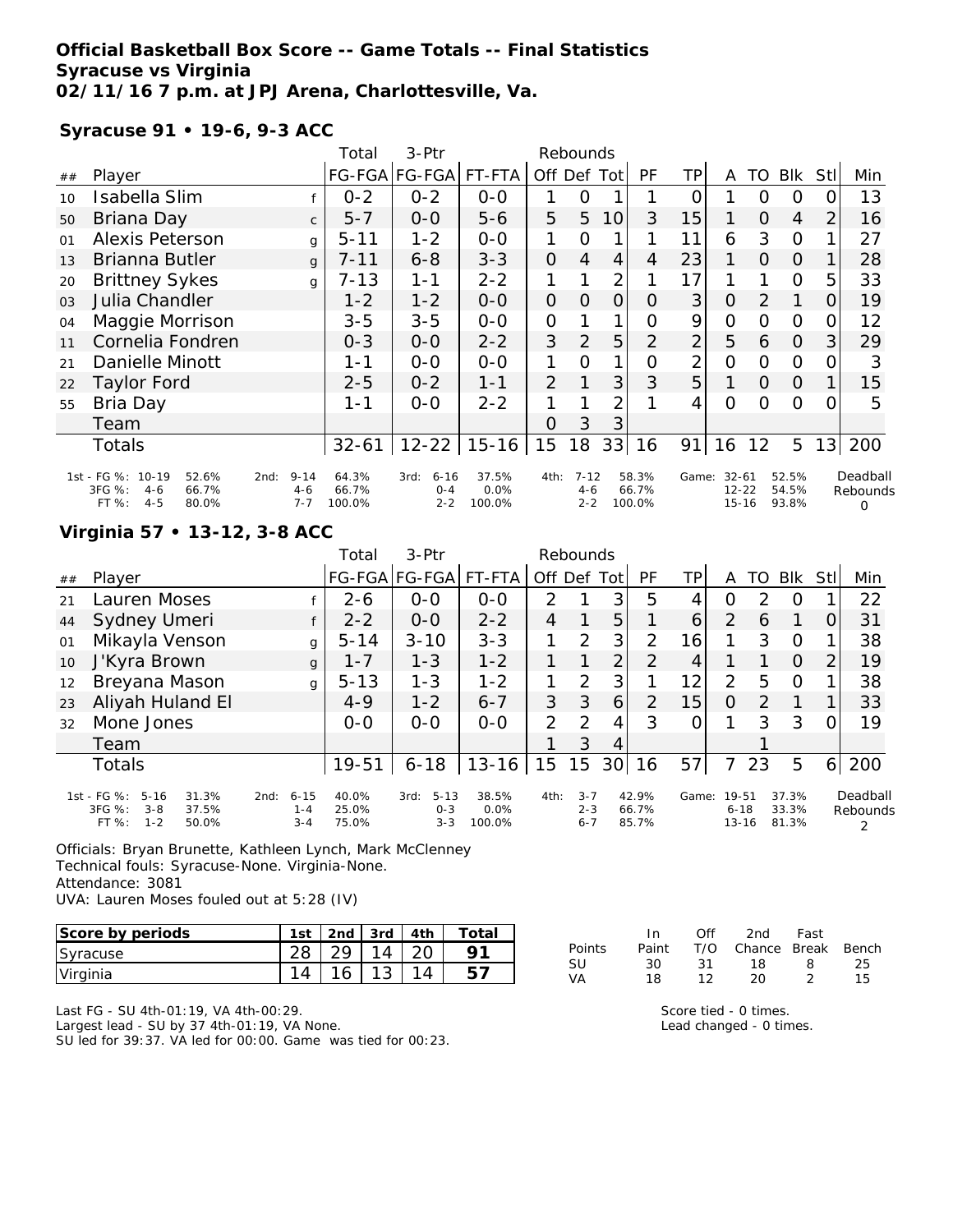## **Official Basketball Box Score -- Game Totals -- Final Statistics Virginia vs Boston College 2/14/16 5:02 p.m. at Silvio O. Conte Forum, Chestnut Hill, MA**

**Virginia 61 • 14-12; 4-8 ACC**

|    |                                                                                            |                                        | Total                    | $3-Ptr$                                |                         | Rebounds       |                                |      |                           |                |                                 |               |                         |                |                           |
|----|--------------------------------------------------------------------------------------------|----------------------------------------|--------------------------|----------------------------------------|-------------------------|----------------|--------------------------------|------|---------------------------|----------------|---------------------------------|---------------|-------------------------|----------------|---------------------------|
| ## | Player                                                                                     |                                        |                          | FG-FGA FG-FGA                          | FT-FTA                  | Off Def        |                                | Totl | PF                        | TP             | Α                               | TO.           | <b>BIK</b>              | Stll           | Min                       |
| 21 | Lauren Moses                                                                               |                                        | $5 - 11$                 | $0 - 0$                                | $1 - 3$                 | 6              | 9                              | 5    | 3                         | $1^{\cdot}$    |                                 | 3             | 2                       |                | 35                        |
| 44 | Sydney Umeri                                                                               |                                        | $3 - 4$                  | $0-0$                                  | $0-0$                   | 1              | 3                              | 4    | 4                         | 6              | $\Omega$                        | O             | $\Omega$                |                | 26                        |
| 01 | Mikayla Venson                                                                             | g                                      | $6 - 13$                 | $3 - 4$                                | $4 - 4$                 | 0              | 2                              | 2    |                           | 19             | 4                               |               | $\Omega$                |                | 37                        |
| 12 | Breyana Mason                                                                              | g                                      | $4 - 8$                  | $0 - 1$                                | $0-0$                   | $\overline{O}$ | 2                              | 2    | $\mathcal{P}$             | 8 <sup>1</sup> | 3                               | $\mathcal{P}$ | $\Omega$                | $\overline{2}$ | 29                        |
| 20 | Faith Randolph                                                                             | q                                      | $2 - 12$                 | $0 - 1$                                | $0-0$                   | $\overline{2}$ | 3                              | 5    |                           | 4              | 6                               | 4             | $\Omega$                |                | 36                        |
| 23 | Aliyah Huland El                                                                           |                                        | $6 - 11$                 | $1 - 3$                                | $0 - 0$                 | $\overline{2}$ |                                | 3    |                           | 13             | 3                               |               |                         |                | 25                        |
| 32 | Mone Jones                                                                                 |                                        | $0 - 3$                  | $0 - 0$                                | $0 - 0$                 |                |                                | 2    | 3                         | 0              |                                 |               | $\Omega$                |                | 12                        |
|    | Team                                                                                       |                                        |                          |                                        |                         | Ο              |                                |      |                           |                |                                 |               |                         |                |                           |
|    | Totals                                                                                     |                                        | $26 - 62$                | $4 - 9$                                | $5 - 7$                 | 12             | 28                             | 40   | 15                        | 61             | 18                              | 13            | 3                       | 61             | 200                       |
|    | 1st - FG %:<br>$9 - 21$<br>42.9%<br>3FG %:<br>33.3%<br>$1 - 3$<br>FT %:<br>$0 - 2$<br>0.0% | $7 - 16$<br>2nd:<br>$2 - 3$<br>$2 - 2$ | 43.8%<br>66.7%<br>100.0% | $6 - 14$<br>3rd:<br>$0 - 2$<br>$1 - 1$ | 42.9%<br>0.0%<br>100.0% | 4th:           | $4 - 11$<br>$1 - 1$<br>$2 - 2$ |      | 36.4%<br>100.0%<br>100.0% | Game:          | $26 - 62$<br>$4 - 9$<br>$5 - 7$ |               | 41.9%<br>44.4%<br>71.4% |                | Deadball<br>Rebounds<br>っ |

## **Boston College 50 • 13-12; 1-11 ACC**

|    |                                                                                         |                                        | Total                    | $3-Ptr$                                |                          | Rebounds |                              |                |                          |                |                            |               |                         |          |                           |
|----|-----------------------------------------------------------------------------------------|----------------------------------------|--------------------------|----------------------------------------|--------------------------|----------|------------------------------|----------------|--------------------------|----------------|----------------------------|---------------|-------------------------|----------|---------------------------|
| ## | Player                                                                                  |                                        |                          | FG-FGA FG-FGA FT-FTA                   |                          | Off      | Def                          | Tot            | PF                       | TР             | A                          | TO            | Blk                     | Stl      | Min                       |
| 13 | Coulombe, Alexa                                                                         |                                        | $2 - 4$                  | $0 - 0$                                | 1-1                      |          | 2                            | 3              | 0                        | 5              | O                          | 2             | $\Omega$                | O        | 22                        |
| 34 | Fasoula, Mariella                                                                       | $\mathsf{C}$                           | $7 - 10$                 | $0 - 0$                                | $0 - 0$                  | 0        | 5                            | 5              | 3                        | 14             | $\Omega$                   | 4             |                         | $\Omega$ | 26                        |
| 11 | Boudreau, Nicole                                                                        | g                                      | 1-6                      | $1 - 5$                                | $0 - 0$                  | 1        | 2                            | 3              | 4                        | 3              | 2                          | 3             | $\Omega$                |          | 34                        |
| 21 | Mosetti, Martina                                                                        | $\mathbf{q}$                           | $1 - 2$                  | $0 - 0$                                | $2 - 2$                  | O        | $\overline{2}$               | $\overline{2}$ | $\Omega$                 | 4              | 2                          | 2             | $\Omega$                |          | 13                        |
| 23 | Hughes, Kelly                                                                           | $\mathbf{q}$                           | $3 - 14$                 | 1-6                                    | $0 - 0$                  | 1        | 5                            | 6              | 2                        | 7              | $\overline{2}$             | $\mathcal{P}$ | $\Omega$                | $\Omega$ | 36                        |
| 01 | Jones, Stephanie                                                                        |                                        | $0 - 0$                  | $0 - 0$                                | $0 - 0$                  | 0        |                              |                |                          | 0              | $\overline{2}$             | 3             | $\Omega$                | $\Omega$ | 9                         |
| 14 | Edwards, Kailey                                                                         |                                        | $3 - 12$                 | $1 - 3$                                | 1 - 1                    | 0        |                              | 1              | 2                        | 8              | 4                          | $\Omega$      | $\Omega$                |          | 28                        |
| 22 | Daley, Emilee                                                                           |                                        | $3 - 8$                  | $1 - 5$                                | $O-O$                    | 1        | 3                            | 4              | $\Omega$                 | $\overline{7}$ | $\overline{2}$             | $\Omega$      | $\Omega$                | 3        | 19                        |
| 42 | Quandt, Katie                                                                           |                                        | $1 - 2$                  | $0 - 0$                                | $0 - 2$                  |          |                              | 2              | 2                        | 2              |                            |               |                         |          | 13                        |
|    | Team                                                                                    |                                        |                          |                                        |                          | 4        | 2                            | 6              |                          |                |                            |               |                         |          |                           |
|    | Totals                                                                                  |                                        | $21 - 58$                | $4 - 19$                               | $4 - 6$                  | 9        | 24                           | 33             | 14                       | 50             | 15                         | 17            | $\overline{2}$          | 6        | 200                       |
|    | 1st - FG %:<br>$6 - 12$<br>50.0%<br>3FG %:<br>0.0%<br>$0 - 2$<br>$0 - 0$<br>0.0%<br>FT% | $4 - 12$<br>2nd:<br>$1 - 3$<br>$3 - 3$ | 33.3%<br>33.3%<br>100.0% | 3rd:<br>$4 - 17$<br>$0 - 5$<br>$0 - 2$ | 23.5%<br>$0.0\%$<br>0.0% | 4th:     | $7 - 17$<br>$3-9$<br>$1 - 1$ |                | 41.2%<br>33.3%<br>100.0% | Game:          | 21-58<br>$4 - 19$<br>$4-6$ |               | 36.2%<br>21.1%<br>66.7% |          | Deadball<br>Rebounds<br>2 |

Officials: Eric Brewton, Mark Hardcastle, Joanne Aldrich Technical fouls: Virginia-None. Boston College-None. Attendance: 522

| Score by periods      | 1st             | 2nd  | l 3rd | Total |
|-----------------------|-----------------|------|-------|-------|
| Virginia              | 19 <sub>1</sub> | 18 L |       |       |
| <b>Boston College</b> |                 |      |       |       |

|        | In.   | ∩ff | 2nd Fast               |                   |     |
|--------|-------|-----|------------------------|-------------------|-----|
| Points | Paint |     | T/O Chance Break Bench |                   |     |
| VA.    | 24    | 17  | $\overline{1}$         | $\mathbf{\Delta}$ | 13. |
| BC.    | 24    | 6   |                        |                   | 17  |

Last FG - VA 4th-00:27, BC 4th-01:12.

Largest lead - VA by 19 3rd-06:38, BC by 2 1st-09:37. VA led for 34:19. BC led for 01:14. Game was tied for 04:05. Score tied - 4 times. Lead changed - 1 time.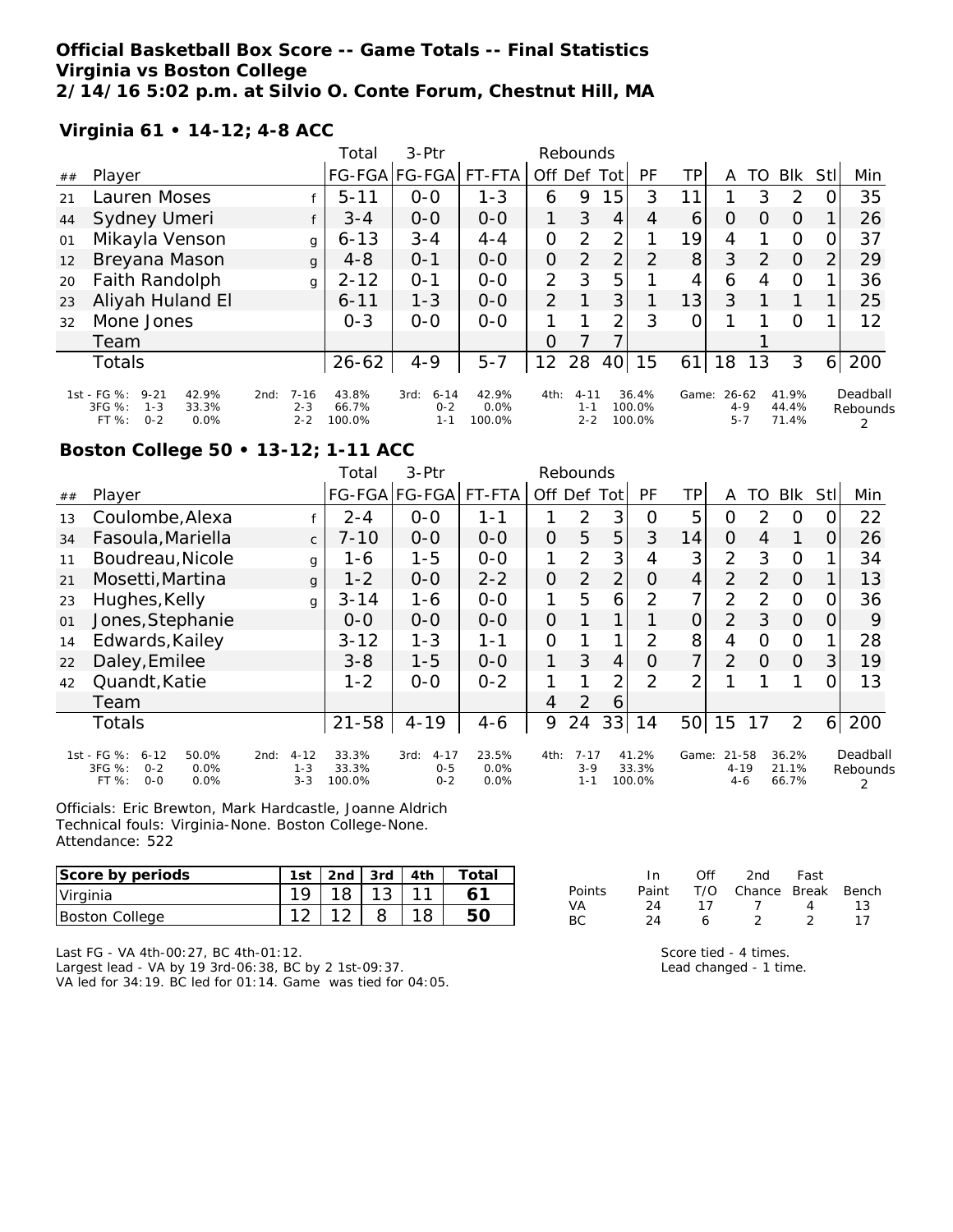### **Official Basketball Box Score -- Game Totals -- Final Statistics VIRGINIA vs LOUISVILLE 2/18/16 7:02PM at KFC Yum! Center, Louisville,KY**

## **VIRGINIA 59 • 14-13,4-9**

|    |                                                                                           |                                        | Total                    | 3-Ptr                                  |                          |                | Rebounds                   |                |                         |                |                                  |          |                         |      |                           |
|----|-------------------------------------------------------------------------------------------|----------------------------------------|--------------------------|----------------------------------------|--------------------------|----------------|----------------------------|----------------|-------------------------|----------------|----------------------------------|----------|-------------------------|------|---------------------------|
| ## | Player                                                                                    |                                        | <b>FG-FGA</b>            | FG-FGA                                 | FT-FTA                   | Off Def        |                            | Tot            | PF                      | ΤP             | A                                | TO       | <b>BIK</b>              | Stll | Min                       |
| 21 | Lauren Moses                                                                              |                                        | $4 - 7$                  | $O-O$                                  | $O-O$                    | 4              | $\mathcal{P}$              | 6              | 3                       | 8              | O                                |          | O                       |      | 25                        |
| 44 | Sydney Umeri                                                                              |                                        | $0 - 0$                  | $0-0$                                  | $0-0$                    | 0              |                            |                | 4                       | 0              | $\Omega$                         |          |                         | 0    | 23                        |
| 01 | Mikayla Venson                                                                            | g                                      | $2 - 8$                  | $1 - 4$                                | $2 - 2$                  | 1              |                            | 2              | 3                       | $\overline{ }$ | $\overline{2}$                   | 4        | $\circ$                 | 0    | 38                        |
| 12 | Breyana Mason                                                                             | $\mathbf{q}$                           | $5 - 15$                 | $1 - 2$                                | $0 - 0$                  | 0              |                            | 7              | $\Omega$                | 11             | $\mathcal{P}$                    | 3        | $\Omega$                | 0    | 39                        |
| 20 | Faith Randolph                                                                            | g                                      | $7 - 17$                 | $0 - 2$                                | $3 - 4$                  | $\overline{2}$ | 4                          | 6              | 2                       | 17             | 2                                | 3        | $\Omega$                | 5    | 39                        |
| 10 | J'Kyra Brown                                                                              |                                        | $3 - 4$                  | $1 - 2$                                | $0 - 0$                  | 1              | $\Omega$                   | 1              |                         | 7              | O                                |          | $\Omega$                | 0    |                           |
| 23 | Aliyah Huland El                                                                          |                                        | $2 - 4$                  | $1 - 1$                                | $O - O$                  | 0              | $\Omega$                   | $\overline{O}$ | 4                       | 5              | $\Omega$                         | O        |                         | 0    | 16                        |
| 32 | Mone Jones                                                                                |                                        | $1 - 2$                  | $0 - 0$                                | $2 - 2$                  | $\overline{O}$ | 3                          | 3              | 4                       | 4              |                                  | $\Omega$ | $\Omega$                |      | 13                        |
|    | Team                                                                                      |                                        |                          |                                        |                          |                | $\overline{O}$             |                |                         |                |                                  |          |                         |      |                           |
|    | Totals                                                                                    |                                        | $24 - 57$                | $4 - 11$                               | $7 - 8$                  | 9              | 18                         | 27             | 21                      | 59             | 7                                | 13       | 2                       | 7.   | 200                       |
|    | 1st - FG %:<br>$8 - 19$<br>42.1%<br>3FG %:<br>0.0%<br>$0 - 1$<br>FT%<br>$1 - 1$<br>100.0% | $5 - 12$<br>2nd:<br>$2 - 4$<br>$4 - 4$ | 41.7%<br>50.0%<br>100.0% | $5 - 12$<br>3rd:<br>$1 - 4$<br>$1 - 1$ | 41.7%<br>25.0%<br>100.0% | 4th:           | $6 - 14$<br>$1 - 2$<br>1-2 |                | 42.9%<br>50.0%<br>50.0% | Game:          | $24 - 57$<br>$4 - 11$<br>$7 - 8$ |          | 42.1%<br>36.4%<br>87.5% |      | Deadball<br>Rebounds<br>Ω |

#### **LOUISVILLE 74 • 21-6,12-1**

|    |                                                                                                                                       |              | Total                   | $3-$ Ptr                               |                            |                | Rebounds                       |                |                           |          |                                |          |                         |               |                      |
|----|---------------------------------------------------------------------------------------------------------------------------------------|--------------|-------------------------|----------------------------------------|----------------------------|----------------|--------------------------------|----------------|---------------------------|----------|--------------------------------|----------|-------------------------|---------------|----------------------|
| ## | Player                                                                                                                                |              |                         | FG-FGA FG-FGA                          | FT-FTA                     | Off            | Def                            | Tot            | PF                        | TP.      | A                              | TO       | <b>BIK</b>              | Stll          | Min                  |
| 02 | HINES-ALLEN, Myisha                                                                                                                   |              | $9 - 15$                | $0 - 1$                                | $4 - 5$                    | 4              |                                | 11             | 2                         | 22       | 0                              |          |                         |               | 31                   |
| 04 | MOORE, Mariya                                                                                                                         |              | $6 - 14$                | $2 - 8$                                | $4 - 7$                    | 2              | 5                              | 7              | 4                         | 18       | 5                              | 5        | $\Omega$                |               | 34                   |
| 13 | <b>WALTON, Cortnee</b>                                                                                                                |              | 2-6                     | $0-0$                                  | $1 - 4$                    | 7              | 3                              | 10             | $\overline{2}$            | 5        |                                | Ω        | 2                       | $\mathcal{P}$ | $40-$                |
| 11 | CARTER, Arica                                                                                                                         | q            | $0 - 1$                 | $0 - 0$                                | $1 - 2$                    | $\Omega$       | $\overline{2}$                 | 2              | Ο                         |          | 0                              | 2        |                         |               | 24                   |
| 23 | JACKSON, Briahanna                                                                                                                    | $\mathbf{q}$ | $5 - 12$                | $O - 1$                                | $1 - 2$                    | 0              | 3                              | 3              |                           | 11       | 4                              |          | $\Omega$                |               | 32                   |
| 03 | FUEHRING, Sam                                                                                                                         |              | $O-O$                   | $0-0$                                  | $0 - 0$                    | $\overline{O}$ | $\Omega$                       | 0              | Ω                         | Ο        | 0                              | $\Omega$ | $\Omega$                | $\Omega$      | $0+$                 |
| 05 | COLE, Taja                                                                                                                            |              | $0 - 2$                 | $O - 1$                                | $2 - 2$                    |                |                                | $\overline{2}$ | Ω                         | 2        | 5                              |          | 0                       | ( )           | 16                   |
| 15 | WEATHERFORD, Dakot                                                                                                                    |              | $0 - 0$                 | $0 - 0$                                | $0 - 0$                    | $\mathbf{1}$   | $\Omega$                       | 1              | O                         | $\Omega$ | $\Omega$                       | $\Omega$ | $\Omega$                | 0             | $O +$                |
| 25 | DURR, Asia                                                                                                                            |              | $6 - 7$                 | $3 - 4$                                | $0-0$                      |                | 3                              | 4              |                           | 15       | $\Omega$                       | 2        | $\Omega$                |               | 23                   |
|    | Team                                                                                                                                  |              |                         |                                        |                            | $\Omega$       |                                |                |                           |          |                                |          |                         |               |                      |
|    | Totals                                                                                                                                |              | $28 - 57$               | $5 - 15$                               | $13 - 22$                  | 16             | 25                             | 41             | 10                        | 74       | 15                             | 13       | 4                       | 71            | 200                  |
|    | 1st - FG %:<br>$8 - 16$<br>50.0%<br>$5 - 14$<br>2nd:<br>3FG %:<br>$3 - 5$<br>60.0%<br>$2 - 5$<br>$3 - 5$<br>FT %:<br>60.0%<br>$3 - 6$ |              | 35.7%<br>40.0%<br>50.0% | $6 - 13$<br>3rd:<br>$0 - 3$<br>$3 - 3$ | 46.2%<br>$0.0\%$<br>100.0% | 4th:           | $9 - 14$<br>$0 - 2$<br>$4 - 8$ |                | 64.3%<br>$0.0\%$<br>50.0% | Game:    | 28-57<br>$5 - 15$<br>$13 - 22$ |          | 49.1%<br>33.3%<br>59.1% |               | Deadball<br>Rebounds |

Officials: Joseph Vaszily, Joe Cunningham, Pualani Spurlock Technical fouls: VIRGINIA-None. LOUISVILLE-None. Attendance: 8736

| Score by periods   | 1st    | 2 <sub>nd</sub> | 3rd      | 4th | $\tau$ otai |
|--------------------|--------|-----------------|----------|-----|-------------|
| <b>IVIRGINIA</b>   |        |                 | $\Omega$ |     |             |
| <b>ILOUISVILLE</b> | $\cap$ |                 | 15       |     |             |

| Last FG - VA 4th-03:33, LOU 4th-00:28.                        |
|---------------------------------------------------------------|
| Largest lead - VA by 2 1st-08:34, LOU by 15 4th-00:28.        |
| VA led for 02:17. LOU led for 34:13. Game was tied for 03:30. |

|        | In.   | Off | 2nd                    | Fast             |    |
|--------|-------|-----|------------------------|------------------|----|
| Points | Paint |     | T/O Chance Break Bench |                  |    |
| VA.    | 24    | 15. | 15.                    | $\left( \right)$ | 16 |
| $1$ OU | 28.   | 15. | 8                      | o                | 17 |

Score tied - 6 times. Lead changed - 4 times.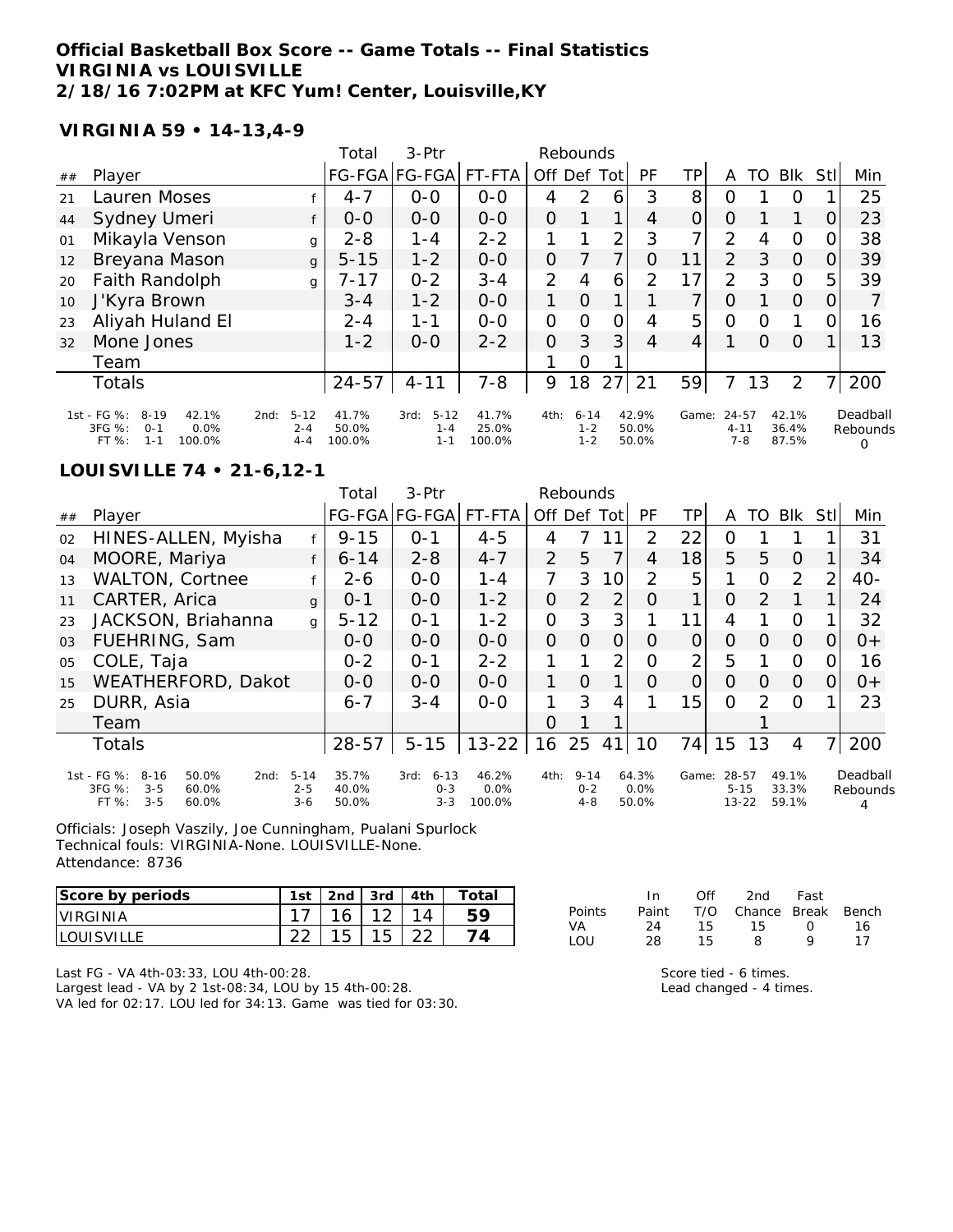## **Official Basketball Box Score -- Game Totals -- Final Statistics Clemson vs Virginia 02/21/16 1 p.m. at JPJ Arena, Charlottesville, Va.**

**Clemson 48 • 4-23, 0-14 ACC**

|                |                                                                                              |                                        | Total                   | $3-Ptr$                                |                         |                | Rebounds                       |                |                        |                |                                |               |                         |                 |                      |
|----------------|----------------------------------------------------------------------------------------------|----------------------------------------|-------------------------|----------------------------------------|-------------------------|----------------|--------------------------------|----------------|------------------------|----------------|--------------------------------|---------------|-------------------------|-----------------|----------------------|
| ##             | Player                                                                                       |                                        |                         | FG-FGA FG-FGA                          | FT-FTA                  | Off Def        |                                | Tot            | PF                     | TPI            | A                              | TO            | Blk                     | <b>Stll</b>     | Min                  |
| 20             | Sirah Diarra                                                                                 |                                        | $1 - 5$                 | $0-0$                                  | $1 - 2$                 | 3              | 4                              | 7              | 2                      | 3              | O                              | $\mathcal{P}$ | O                       | $\Omega$        | 22                   |
| $00\,$         | <b>Nelly Perry</b>                                                                           | g                                      | $2 - 11$                | $0 - 3$                                | $1 - 4$                 | 2              | 3                              | 5              | 2                      | 5              |                                | 4             | 0                       | O.              | 29                   |
| 0 <sub>3</sub> | Victoria Cardaci                                                                             | g                                      | $4 - 11$                | $3 - 9$                                | $0-0$                   | $\overline{O}$ | 3                              | 3              |                        | 11             | $\overline{2}$                 |               | $\Omega$                | O.              | 28                   |
| 0 <sub>5</sub> | Danielle Edwards                                                                             | g                                      | $3 - 10$                | $1 - 3$                                | $2 - 2$                 |                |                                | $\overline{2}$ | 2                      | 9              | $\Omega$                       | 3             | $\Omega$                | 6               | 34                   |
| 12             | Aliyah Collier                                                                               | g                                      | $4 - 16$                | $0 - 0$                                | $5 - 9$                 | 3              | 6                              | 9              | 4                      | 13             |                                | $\mathcal{P}$ | O                       | $\overline{2}$  | 31                   |
| 11             | <b>Gadson Leffit</b>                                                                         |                                        | $1 - 1$                 | $0-0$                                  | $0-0$                   | 0              |                                | 1              | Ο                      | $\overline{2}$ | 0                              | O             |                         | O               | 6                    |
| 14             | Paige Mosley                                                                                 |                                        | 1-1                     | $0 - 0$                                | $1 - 2$                 | $\overline{2}$ |                                | 3              |                        | 3 <sup>1</sup> | 2                              |               | O                       | 0               | 13                   |
| 21             | MaKayla Johnson                                                                              |                                        | $0 - 1$                 | $0 - 0$                                | $0 - 0$                 | $\overline{2}$ | 5                              | $\overline{7}$ | 3                      | $\overline{O}$ |                                | 0             | 2                       | $\overline{2}$  | 18                   |
| 33             | <b>Alexis Carter</b>                                                                         |                                        | $O - 3$                 | $0 - 2$                                | $2 - 2$                 |                | $\mathcal{P}$                  | 3              |                        | 2              |                                |               | $\Omega$                |                 | 19                   |
|                | Team                                                                                         |                                        |                         |                                        |                         |                |                                | 2              |                        |                |                                | 3             |                         |                 |                      |
|                | <b>Totals</b>                                                                                |                                        | $16 - 59$               | $4 - 17$                               | $12 - 21$               | 15             | 27                             | 42             | 16                     | 48             | 8                              | 17            | 3                       | 10 <sup>1</sup> | 200                  |
|                | 1st - FG %:<br>$4 - 15$<br>26.7%<br>3FG %:<br>20.0%<br>$1 - 5$<br>$2 - 2$<br>FT %:<br>100.0% | $3 - 13$<br>2nd:<br>$1 - 6$<br>$5 - 6$ | 23.1%<br>16.7%<br>83.3% | $5 - 14$<br>3rd:<br>$2 - 5$<br>$2 - 6$ | 35.7%<br>40.0%<br>33.3% | 4th:           | $4 - 17$<br>$O - 1$<br>$3 - 7$ |                | 23.5%<br>0.0%<br>42.9% | Game:          | 16-59<br>$4 - 17$<br>$12 - 21$ |               | 27.1%<br>23.5%<br>57.1% |                 | Deadball<br>Rebounds |

## **Virginia 65 • 15-13, 5-9 ACC**

|        |                                                                                          |                                        | Total                     | $3-Ptr$                                |                          |                | Rebounds                       |                |                         |       |                                |          |                         |     |                           |
|--------|------------------------------------------------------------------------------------------|----------------------------------------|---------------------------|----------------------------------------|--------------------------|----------------|--------------------------------|----------------|-------------------------|-------|--------------------------------|----------|-------------------------|-----|---------------------------|
| ##     | Player                                                                                   |                                        |                           | FG-FGA FG-FGA                          | FT-FTA                   | Off            | Def                            | Tot            | <b>PF</b>               | ТP    | A                              | TO       | <b>BIK</b>              | Stl | Min                       |
| 21     | Lauren Moses                                                                             |                                        | $3 - 7$                   | $0-0$                                  | $O - 1$                  |                | 5                              | 6              | 3                       | 6     |                                |          |                         |     | 23                        |
| 44     | Sydney Umeri                                                                             | f                                      | $O - 1$                   | $0 - 0$                                | $0 - 0$                  | $\overline{O}$ | 0                              | $\overline{O}$ |                         | O     | O                              |          | $\Omega$                | 0   | 10                        |
| 01     | Mikayla Venson                                                                           | g                                      | $7 - 15$                  | $2 - 5$                                | $2 - 2$                  | $\mathcal{O}$  | 3                              | 3              |                         | 18    | 1                              | 5        | $\Omega$                | O   | 36                        |
| 12     | Breyana Mason                                                                            | g                                      | $5 - 8$                   | $1 - 2$                                | $2 - 2$                  | $\overline{O}$ | 4                              | 4              | 3                       | 13    | $\overline{2}$                 |          | $\Omega$                |     | 38                        |
| 20     | Faith Randolph                                                                           | g                                      | $3 - 10$                  | $0 - 2$                                | $7 - 8$                  | 3              | 10                             | 13             | 4                       | 13    | 4                              |          | $\Omega$                | 3   | 36                        |
| $00\,$ | Debra Ferguson                                                                           |                                        | $0 - 3$                   | $0-0$                                  | $0-0$                    | 0              | 2                              | $\overline{2}$ | 2                       | 0     | O                              | $\Omega$ | $\Omega$                |     | 8                         |
| 10     | J'Kyra Brown                                                                             |                                        | $0 - 2$                   | $O - 1$                                | $0 - 0$                  | $\mathcal{O}$  | $\Omega$                       | $\mathcal{O}$  | 3                       | 0     | O                              |          | $\Omega$                | O   | 4                         |
| 23     | Aliyah Huland El                                                                         |                                        | $5 - 7$                   | $3 - 3$                                | $0 - 0$                  | $\Omega$       | 3                              | 3 <sup>1</sup> | $\overline{2}$          | 13    | $\overline{2}$                 | 6        | 1                       |     | 27                        |
| 32     | Mone Jones                                                                               |                                        | $1 - 3$                   | $0 - 0$                                | $0-0$                    | 0              | 2                              | 2              |                         | 2     |                                | Ω        | $\Omega$                |     | 18                        |
|        | Team                                                                                     |                                        |                           |                                        |                          | 3              | 4                              | 7              |                         |       |                                |          |                         |     |                           |
|        | Totals                                                                                   |                                        | $24 - 56$                 | $6 - 13$                               | $11 - 13$                | 7              | 33                             | 40             | 20                      | 65    | 11                             | 16       | $\overline{2}$          | 6   | 200                       |
|        | 1st - FG %:<br>37.5%<br>$6 - 16$<br>3FG %:<br>50.0%<br>$1 - 2$<br>FT%<br>$0 - 0$<br>0.0% | $6 - 12$<br>2nd:<br>$1 - 1$<br>$3 - 3$ | 50.0%<br>100.0%<br>100.0% | $7 - 16$<br>3rd:<br>$1 - 6$<br>$1 - 1$ | 43.8%<br>16.7%<br>100.0% | 4th:           | $5 - 12$<br>$3 - 4$<br>$7 - 9$ |                | 41.7%<br>75.0%<br>77.8% | Game: | 24-56<br>$6 - 13$<br>$11 - 13$ |          | 42.9%<br>46.2%<br>84.6% |     | Deadball<br>Rebounds<br>0 |

Officials: Angelica Suffren, Jules Gallien, Mark Resch Technical fouls: Clemson-None. Virginia-None. Attendance: 5012

| Score by periods | 1st |       | 2nd $3rd$ $4th$ | Total |
|------------------|-----|-------|-----------------|-------|
| <b>Clemson</b>   | 11  | . 12. | 14              |       |
| Virginia         |     |       | 16              | 65    |

Last FG - CU 4th-00:05, VA 4th-01:51.

Largest lead - CU None, VA by 24 4th-01:51. CU led for 00:00. VA led for 37:39. Game was tied for 02:21.

| Paint T/O Chance Break Bench |
|------------------------------|
|                              |
| 15.                          |
|                              |

Score tied - 3 times.

Lead changed - 0 times.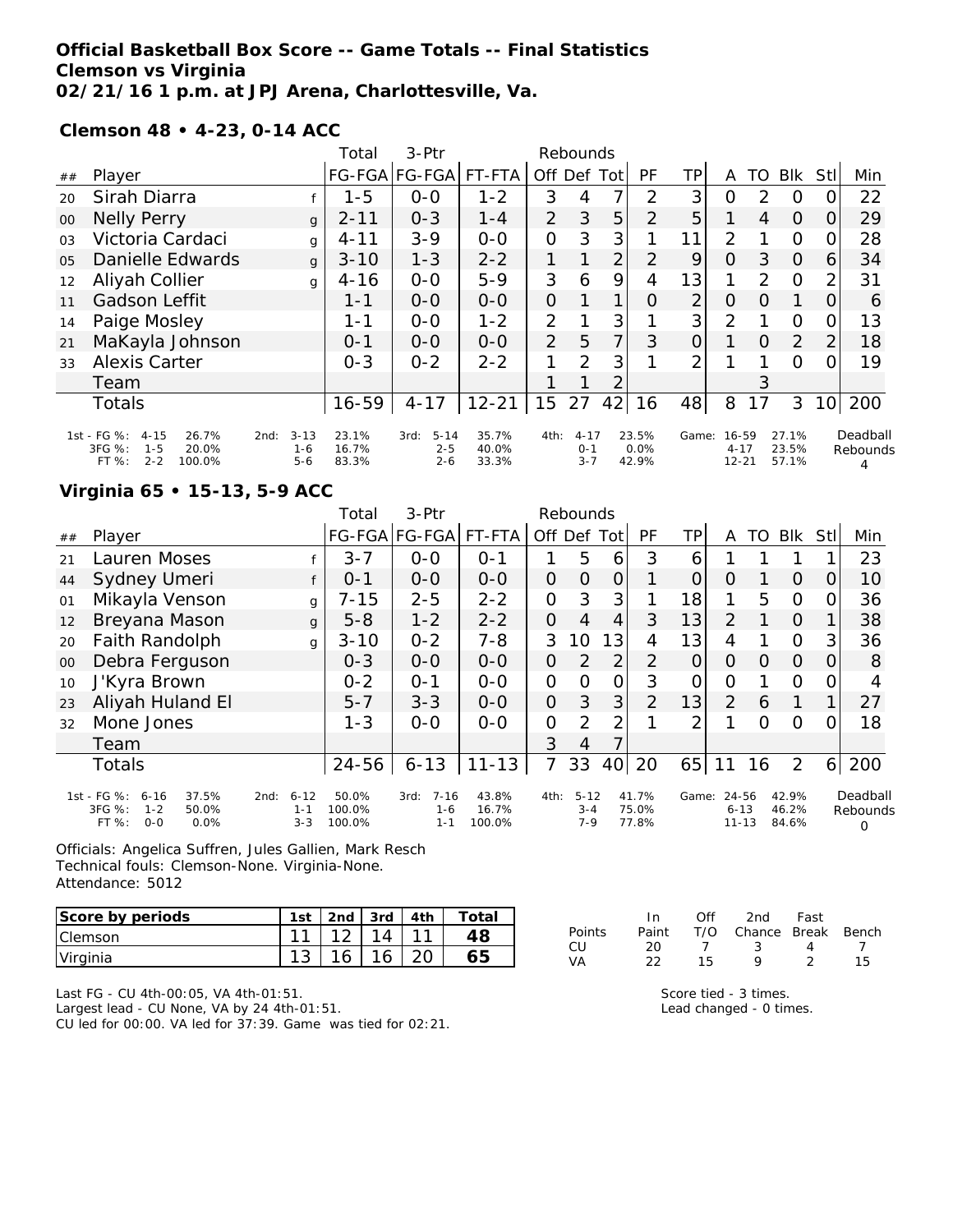## **Official Basketball Box Score -- Game Totals -- Final Statistics North Carolina vs Virginia 2/25/16 7 p.m. at JPJ Arena, Charlottesville, Va.**

**North Carolina 68 • 14-16, 4-11 ACC**

|    |                                                                                               |                                        | Total                   | 3-Ptr                                  |                        | Rebounds       |                                 |                |                           |                 |                                |               |                         |                |                           |
|----|-----------------------------------------------------------------------------------------------|----------------------------------------|-------------------------|----------------------------------------|------------------------|----------------|---------------------------------|----------------|---------------------------|-----------------|--------------------------------|---------------|-------------------------|----------------|---------------------------|
| ## | Player                                                                                        |                                        |                         | FG-FGA FG-FGA                          | FT-FTA                 | Off Def Tot    |                                 |                | PF                        | TP              | A                              | TO.           | <b>BIK</b>              | Stll           | Min                       |
| 30 | Summers, Hillary                                                                              |                                        | $7 - 13$                | $0 - 0$                                | $2 - 4$                |                |                                 | 8              | 2                         | 16              | 0                              | 3             | O                       |                | 38                        |
| 31 | Johnson, Erika                                                                                |                                        | $1 - 3$                 | $0 - 0$                                | $1 - 2$                | 0              | 4                               | 4              | 4                         | 3 <sup>1</sup>  | $\overline{2}$                 | $\mathcal{P}$ |                         | 0              | 21                        |
| 05 | Watts, Stephanie                                                                              | g                                      | $6 - 14$                | 1-6                                    | $1 - 3$                | 4              | 6                               | 10             | 3                         | 14              | $\overline{2}$                 | 6             | $\mathcal{P}$           | 2              | 36                        |
| 10 | Cherry, Jamie                                                                                 | g                                      | $4 - 8$                 | $1 - 3$                                | $3 - 4$                | 1              | 5                               | 6              | 3                         | 12 <sub>1</sub> | $\overline{4}$                 | 2             |                         |                | 37                        |
| 24 | Walker, Destinee                                                                              | g                                      | $6 - 15$                | $2 - 6$                                | $4 - 4$                | $\overline{2}$ | 4                               | 6              | 2                         | 18              | 3                              | 4             | $\Omega$                |                | 39                        |
| 01 | McGirt, Rachel                                                                                |                                        | $O - 1$                 | $0 - 0$                                | $0 - 0$                | $\overline{O}$ | 0                               | $\overline{O}$ | O                         | 0               | $\Omega$                       | O             | $\Omega$                | 0              | 2                         |
| 22 | Bryant, N'Dea                                                                                 |                                        | $2 - 3$                 | $0 - 0$                                | $1 - 4$                |                |                                 | っ              | 4                         | 5               |                                |               |                         |                | 27                        |
|    | Team                                                                                          |                                        |                         |                                        |                        | 5              | 4                               | 9              |                           |                 |                                |               |                         |                |                           |
|    | Totals                                                                                        |                                        | $26 - 57$               | $4 - 15$                               | $12 - 21$              | 14             | 31                              | 45             | 18                        | 68              | 12                             | 18            | 5                       | 4 <sup>1</sup> | 200                       |
|    | 1st - FG %:<br>42.9%<br>$6 - 14$<br>3FG %:<br>$3 - 4$<br>75.0%<br>$1 - 2$<br>$FT%$ :<br>50.0% | $4 - 12$<br>2nd:<br>$1 - 5$<br>$1 - 6$ | 33.3%<br>20.0%<br>16.7% | $6 - 13$<br>3rd:<br>$0 - 5$<br>$7 - 8$ | 46.2%<br>0.0%<br>87.5% | 4th:           | $10 - 18$<br>$O - 1$<br>$3 - 5$ |                | 55.6%<br>$0.0\%$<br>60.0% | Game:           | 26-57<br>$4 - 15$<br>$12 - 21$ |               | 45.6%<br>26.7%<br>57.1% |                | Deadball<br>Rebounds<br>3 |

## **Virginia 72 • 16-13, 6-9 ACC**

|    |                                                                                           |                                         | Total                   | 3-Ptr                                  |                          |                | Rebounds                         |                 |                          |                |                                    |                |                         |                |                      |
|----|-------------------------------------------------------------------------------------------|-----------------------------------------|-------------------------|----------------------------------------|--------------------------|----------------|----------------------------------|-----------------|--------------------------|----------------|------------------------------------|----------------|-------------------------|----------------|----------------------|
| ## | Player                                                                                    |                                         |                         | FG-FGA FG-FGA FT-FTA                   |                          | Off Def Tot    |                                  |                 | PF                       | ΤP             | A                                  | TO             | Blk                     | Stl            | Min                  |
| 21 | Lauren Moses                                                                              |                                         | $1 - 1$                 | $0 - 0$                                | $0-0$                    | $\Omega$       | $\Omega$                         | 0               | 2                        | 2              | $\Omega$                           |                | $\Omega$                |                |                      |
| 44 | Sydney Umeri                                                                              | f                                       | $1 - 4$                 | $O-O$                                  | $1 - 1$                  | 3              | 1                                | 4               |                          | 3 <sup>1</sup> |                                    | $\Omega$       | $\Omega$                |                | 17                   |
| 01 | Mikayla Venson                                                                            | g                                       | 7-17                    | $3 - 8$                                | $6 - 6$                  | 0              | 3                                | 3 <sub>l</sub>  | 2                        | 23             | 3                                  | 2              | $\Omega$                | 3              | 39                   |
| 12 | Breyana Mason                                                                             | $\mathbf{q}$                            | $5 - 16$                | $0 - 4$                                | $3 - 4$                  |                | 2                                | 3               | 2                        | 13             | 1                                  | $\overline{2}$ | $\Omega$                |                | 35                   |
| 20 | Faith Randolph                                                                            | g                                       | $5 - 14$                | $O - 3$                                | 1-1                      | 3              | 4                                | 7 <sub>1</sub>  | 3                        | 11             |                                    | $\mathcal{P}$  | $\Omega$                |                | 35                   |
| 10 | J'Kyra Brown                                                                              |                                         | $4 - 9$                 | $2 - 3$                                | $2 - 2$                  | $\overline{4}$ | 3                                | 7 <sub>1</sub>  | 3                        | 12             | $\Omega$                           | $\Omega$       | $\Omega$                |                | 17                   |
| 23 | Aliyah Huland El                                                                          |                                         | $2 - 9$                 | $0 - 3$                                | $2 - 2$                  | 2              | 5                                | 7 <sub>1</sub>  | 3                        | 6              |                                    |                | $\Omega$                | 2              | 24                   |
| 32 | Mone Jones                                                                                |                                         | $1 - 4$                 | $0 - 0$                                | $0 - 0$                  | 2              | 3                                | 5               | 3                        | $\overline{2}$ | $\Omega$                           | $\Omega$       |                         |                | 26                   |
|    | Team                                                                                      |                                         |                         |                                        |                          | $\overline{2}$ | 2                                | 4               |                          |                |                                    |                |                         |                |                      |
|    | <b>Totals</b>                                                                             |                                         | $26 - 74$               | $5 - 21$                               | $15 - 16$                | 17             | 23                               | 40 <sup>1</sup> | 19                       | 72             |                                    | 8              |                         | 8 <sup>1</sup> | 200                  |
|    | 1st - FG %:<br>31.6%<br>$6 - 19$<br>3FG %:<br>0.0%<br>$O - 3$<br>$O - O$<br>FT %:<br>0.0% | $7 - 19$<br>2nd:<br>$2 - 10$<br>$1 - 2$ | 36.8%<br>20.0%<br>50.0% | $8 - 20$<br>3rd:<br>$1 - 4$<br>$1 - 1$ | 40.0%<br>25.0%<br>100.0% | 4th:           | $5 - 16$<br>$2 - 4$<br>$13 - 13$ |                 | 31.3%<br>50.0%<br>100.0% | Game:          | $26 - 74$<br>$5 - 21$<br>$15 - 16$ |                | 35.1%<br>23.8%<br>93.8% |                | Deadball<br>Rebounds |

Officials: Billy Smith, Bob Enterline, Fatou Cissoko-Stephens Technical fouls: North Carolina-None. Virginia-None. Attendance: 3109

| Score by periods | 1st    | 2nd | 3rd I | 4th | ⊤otar |
|------------------|--------|-----|-------|-----|-------|
| INorth Carolina  | 16     |     |       | つつ  | 68    |
| Virginia         | $\sim$ |     |       | つに  |       |

|        | In.   | Off | 2nd                    | Fast              |    |
|--------|-------|-----|------------------------|-------------------|----|
| Points | Paint |     | T/O Chance Break Bench |                   |    |
| NС     | 38.   | 6   | 8.                     | $\mathbf{\Delta}$ | 5  |
| VA     | 16    | 18. | -21                    | $\mathcal{P}$     | 20 |

Last FG - NC 4th-00:11, VA 4th-00:06.

Largest lead - NC by 7 1st-04:40, VA by 8 3rd-05:54. NC led for 14:25. VA led for 21:53. Game was tied for 03:42. Score tied - 7 times. Lead changed - 8 times.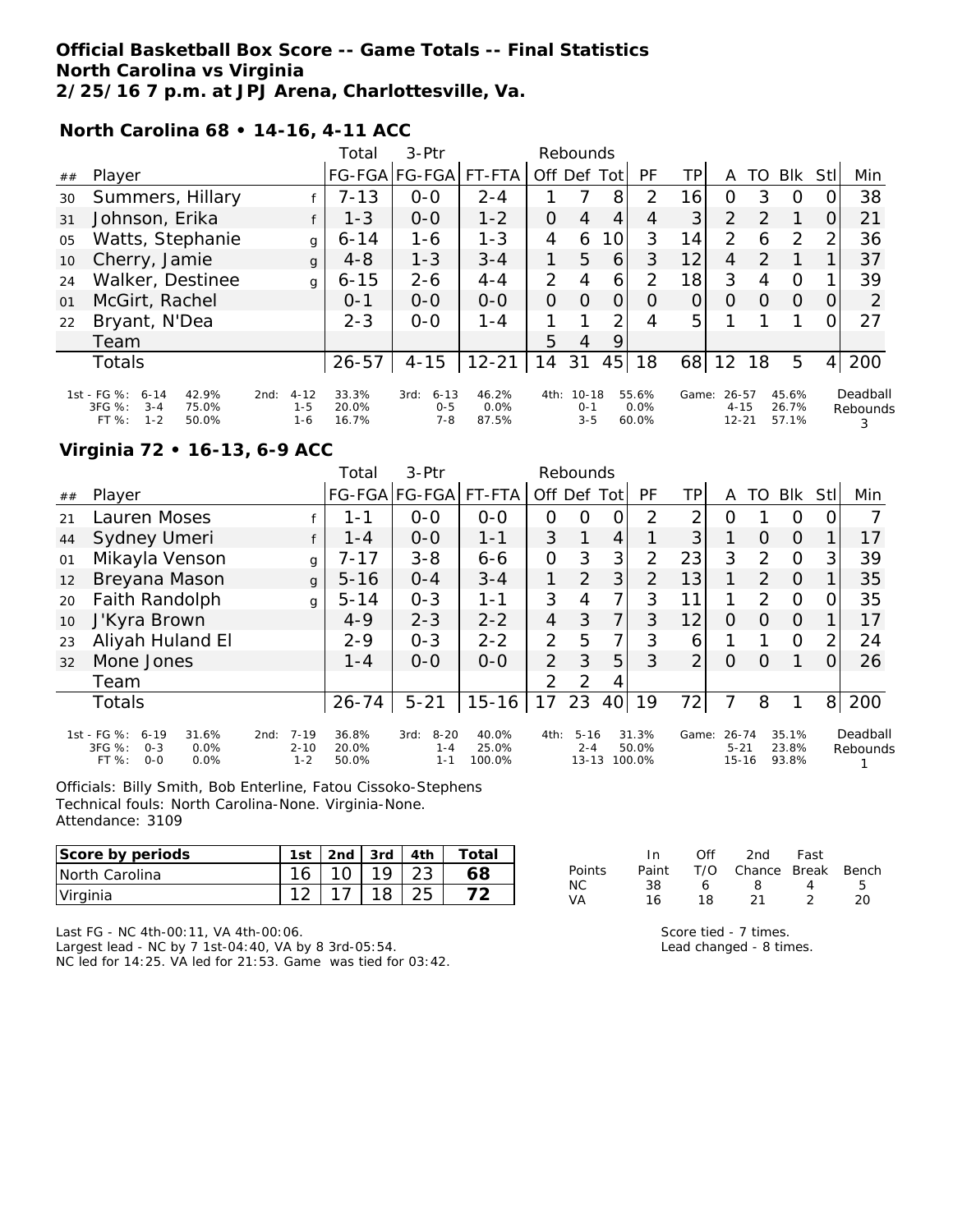## **Official Basketball Box Score -- Game Totals -- Final Statistics Virginia vs Virginia Tech 02/28/16 2:00 PM at Cassell Coliseum, Blacksburg, Va.**

## **Virginia 55 • 16-13, 6-10**

|    |                                                                                          |                                        | Total                    | 3-Ptr                                |                          |                | Rebounds                       |                |                           |                |                              |               |                         |          |                             |
|----|------------------------------------------------------------------------------------------|----------------------------------------|--------------------------|--------------------------------------|--------------------------|----------------|--------------------------------|----------------|---------------------------|----------------|------------------------------|---------------|-------------------------|----------|-----------------------------|
| ## | Player                                                                                   |                                        |                          | FG-FGA FG-FGA                        | FT-FTA                   | Off Def        |                                | Totl           | PF                        | TP             | A                            | TO            | Blk                     | Stl      | Min                         |
| 21 | Lauren Moses                                                                             |                                        | $3 - 5$                  | $0 - 0$                              | $1 - 2$                  | $\mathcal{P}$  | 10                             | 12             | 3                         | 7              | Ω                            | 3             | $\Omega$                |          | 34                          |
| 44 | Sydney Umeri                                                                             |                                        | $0-0$                    | $0-0$                                | $0-0$                    | 0              |                                | 1              | $\Omega$                  | $\Omega$       | 0                            | $\Omega$      | $\Omega$                |          | 10                          |
| 01 | Mikayla Venson                                                                           | g                                      | $6 - 14$                 | $4 - 8$                              | $0-0$                    | 0              | $\overline{2}$                 | 2              | 3                         | 16             | 2                            | $\mathcal{P}$ | $\Omega$                | O        | 40-                         |
| 12 | Breyana Mason                                                                            | g                                      | $5 - 14$                 | $0 - 4$                              | $0-0$                    | 1              | 5                              | 6              |                           | 10             | 3                            | $\Omega$      | $\Omega$                |          | 36                          |
| 20 | Faith Randolph                                                                           | g                                      | $3 - 10$                 | $1 - 2$                              | $4 - 4$                  | $\overline{2}$ | $\Omega$                       | $\overline{2}$ | 2                         | 11             | 3                            | $\Omega$      | $\Omega$                |          | 38                          |
| 10 | J'Kyra Brown                                                                             |                                        | $0 - 1$                  | $0 - 1$                              | $0 - 0$                  | 0              | Ο                              | 0              | O                         | $\overline{O}$ | 0                            |               |                         |          | 3                           |
| 23 | Aliyah Huland El                                                                         |                                        | $5 - 13$                 | $1 - 6$                              | $0-0$                    | $\overline{2}$ | 3                              | 5              | 4                         | 11             | 1                            | 2             | $\Omega$                | $\Omega$ | 27                          |
| 32 | Mone Jones                                                                               |                                        | $0 - 2$                  | $0 - 0$                              | $0 - 0$                  | 0              | $\Omega$                       |                |                           | O              | O                            |               | $\Omega$                |          | 12                          |
|    | Team                                                                                     |                                        |                          |                                      |                          | 2              | 4                              | 6              |                           |                |                              |               |                         |          |                             |
|    | Totals                                                                                   |                                        | $22 - 59$                | $6 - 21$                             | $5 - 6$                  | 9              | 25                             | 34             | 14                        | 55             | 9                            | 9             |                         | 2        | 200                         |
|    | 1st - FG %:<br>$5 - 15$<br>33.3%<br>$3FG \%$<br>25.0%<br>$1 - 4$<br>$O-O$<br>FT%<br>0.0% | $6 - 13$<br>2nd:<br>$2 - 6$<br>$2 - 2$ | 46.2%<br>33.3%<br>100.0% | $6 - 13$<br>3rd:<br>$3-6$<br>$2 - 2$ | 46.2%<br>50.0%<br>100.0% | 4th:           | $5 - 18$<br>$0 - 5$<br>$1 - 2$ |                | 27.8%<br>$0.0\%$<br>50.0% | Game:          | 22-59<br>$6 - 21$<br>$5 - 6$ |               | 37.3%<br>28.6%<br>83.3% |          | Deadball<br>Rebounds<br>0,1 |

## **Virginia Tech 60 • 17-12, 5-11**

|                |                                                                                            |                                        | Total                   | $3-Ptr$                                |                         |                | Rebounds                       |                |                          |                |                                |               |                         |          |                           |
|----------------|--------------------------------------------------------------------------------------------|----------------------------------------|-------------------------|----------------------------------------|-------------------------|----------------|--------------------------------|----------------|--------------------------|----------------|--------------------------------|---------------|-------------------------|----------|---------------------------|
| ##             | Player                                                                                     |                                        |                         | FG-FGA FG-FGA  FT-FTA                  |                         | Off            | Def                            | Totl           | PF                       | ΤP             | A                              | TO            | <b>Blk</b>              | Stl      | Min                       |
| 04             | Hannah Young                                                                               |                                        | 1-6                     | $0 - 4$                                | $4 - 4$                 | O              | 4                              | 4              | 3                        | 6              |                                | $\mathcal{P}$ |                         |          | 36                        |
| 24             | Taijah Campbell                                                                            | f                                      | $7 - 7$                 | $0 - 0$                                | $0 - 0$                 | $\overline{2}$ | $\overline{4}$                 | 6              | 3                        | 14             | 0                              |               |                         | 2        | 29                        |
| 40             | Dominique Powell                                                                           |                                        | $2 - 4$                 | $0 - 0$                                | $0 - 2$                 | 1              | 2                              | 3              | Ω                        | 4              |                                | $\Omega$      |                         |          | 9                         |
| 0 <sub>5</sub> | Vanessa Panousis                                                                           | $\mathbf{q}$                           | $2 - 7$                 | $2 - 5$                                | $O-O$                   | O              |                                | 1              | Ω                        | 6              | O                              |               | $\Omega$                |          | 31                        |
| 25             | Samantha Hill                                                                              | g                                      | $O - 1$                 | $O - 1$                                | $0 - 2$                 | 0              | $\Omega$                       | 0              |                          | 0              | 0                              |               | $\Omega$                |          | 17                        |
| 02             | <b>Sidney Cook</b>                                                                         |                                        | $3 - 13$                | $1 - 4$                                | $0 - 0$                 |                | 6                              | $\overline{7}$ | $\mathcal{P}$            | $\overline{7}$ | 4                              | 3             | $\Omega$                | 0        | 27                        |
| 11             | Regan Magarity                                                                             |                                        | 1 - 4                   | $0 - 0$                                | $2 - 2$                 | 0              | 5                              | 5              |                          | 4              | 0                              | O             |                         | 2        | 16                        |
| 12             | <b>Chanette Hicks</b>                                                                      |                                        | $6 - 11$                | $0 - 0$                                | $7 - 8$                 | $\overline{2}$ | 6                              | 8              | 3                        | 19             | 4                              |               | $\Omega$                | $\Omega$ | 35                        |
|                | Team                                                                                       |                                        |                         |                                        |                         |                |                                | ာ              |                          |                |                                |               |                         |          |                           |
|                | Totals                                                                                     |                                        | $22 - 53$               | $3 - 14$                               | $13 - 18$               | 7              | 29                             | 36             | 13                       | 60             | 10                             | 9             | 4                       | 4        | 200                       |
|                | 1st - FG %:<br>$5 - 13$<br>38.5%<br>3FG %:<br>$1 - 5$<br>20.0%<br>$0 - 2$<br>FT %:<br>0.0% | $5 - 13$<br>2nd:<br>$1 - 3$<br>$2 - 4$ | 38.5%<br>33.3%<br>50.0% | 3rd:<br>$4 - 14$<br>$0 - 5$<br>$4 - 4$ | 28.6%<br>0.0%<br>100.0% | 4th:           | $8 - 13$<br>$1 - 1$<br>$7 - 8$ |                | 61.5%<br>100.0%<br>87.5% | Game:          | 22-53<br>$3 - 14$<br>$13 - 18$ |               | 41.5%<br>21.4%<br>72.2% |          | Deadball<br>Rebounds<br>3 |

Officials: Bryan Burnette, Edward Sidlasky, Geraldine Smith Technical fouls: Virginia-None. Virginia Tech-None. Attendance: 2710

| Score by periods | 1st | 2 <sub>nd</sub> | 3rd | 4th | $\tau$ otai |
|------------------|-----|-----------------|-----|-----|-------------|
| Virginia         | 11  | 16 <sub>1</sub> |     |     |             |
| Virginia Tech    | 11  |                 |     |     |             |

|               | In.   | ∩ff             | 2nd Fast               |          |      |
|---------------|-------|-----------------|------------------------|----------|------|
| <b>Points</b> | Paint |                 | T/O Chance Break Bench |          |      |
| VA            | -22.  | 12 <sup>7</sup> | 11                     | $\sim$ 2 | - 11 |
| VT.           | ה ?   | 12              | Q                      |          | 30   |

Last FG - VA 4th-01:04, VT 4th-01:18. Largest lead - VA by 10 4th-09:43, VT by 6 4th-05:10. VA led for 26:00. VT led for 08:26. Game was tied for 05:34. Score tied - 4 times. Lead changed - 10 times.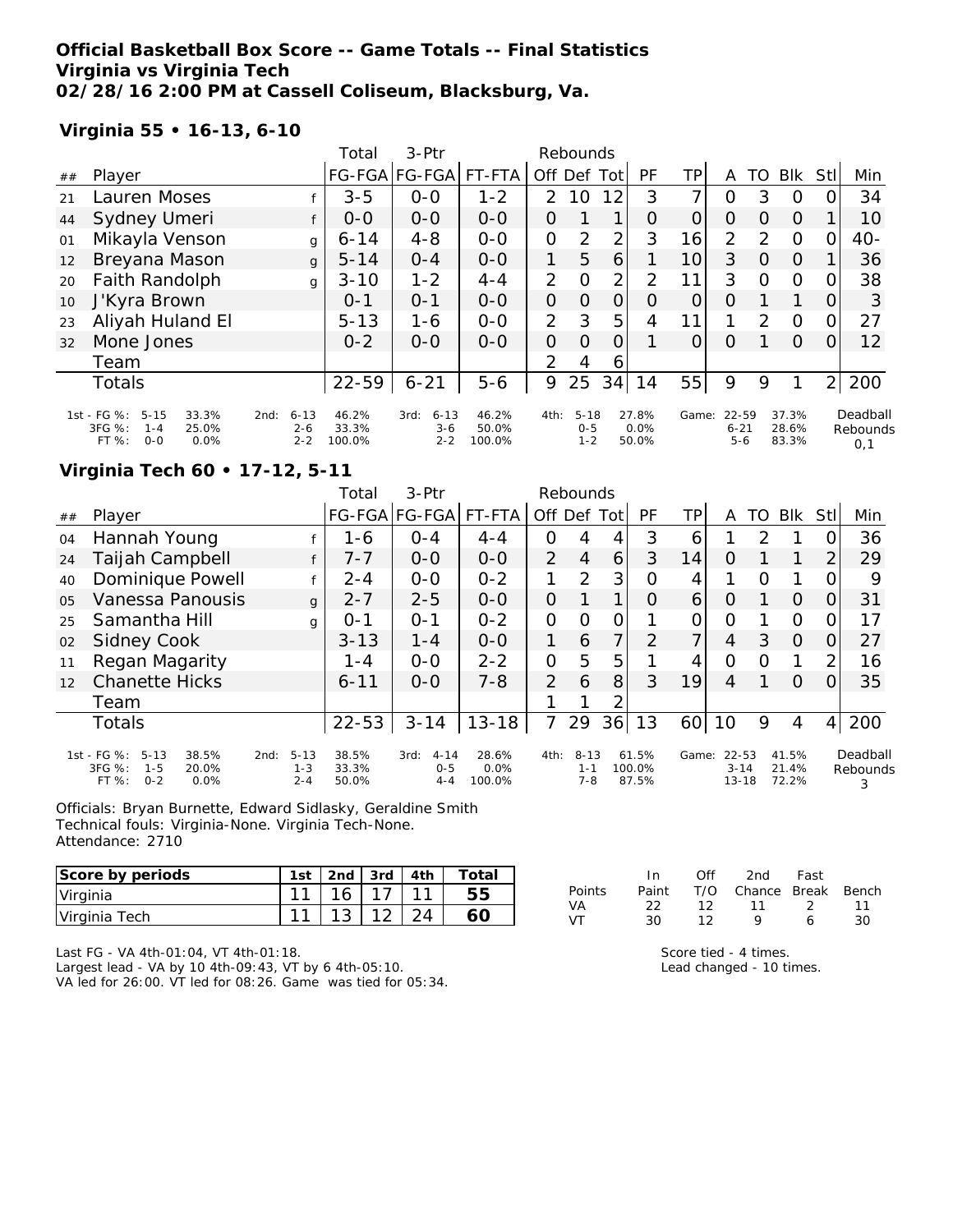### **Official Basketball Box Score -- Game Totals -- Final Statistics Virginia vs Duke 03/03/06 2:00 pm at the Greensboro Coliseum**

# **Virginia 53 • 16-15, 6-10 ACC**

|    |                                                                                            |                                        | Total                   | $3-Ptr$                                |                        |                | Rebounds                       |                |                         |                |                               |    |                         |                |                             |
|----|--------------------------------------------------------------------------------------------|----------------------------------------|-------------------------|----------------------------------------|------------------------|----------------|--------------------------------|----------------|-------------------------|----------------|-------------------------------|----|-------------------------|----------------|-----------------------------|
| ## | Player                                                                                     |                                        |                         | FG-FGA FG-FGA                          | FT-FTA                 | Off            | Def                            | Tot            | PF                      | TP             | A                             | TO | <b>Blk</b>              | <b>Stll</b>    | Min                         |
| 21 | Lauren Moses                                                                               |                                        | $5 - 7$                 | $0-0$                                  | $1 - 6$                | 3              | $\overline{O}$                 | 3              | 4                       | 11             | 3                             | 3  | 2                       | 2              | 35                          |
| 01 | Mikayla Venson                                                                             | g                                      | $3 - 11$                | $2 - 5$                                | $0-0$                  | $\overline{O}$ | 5                              | 5              | 2                       | 8 <sup>1</sup> | 3                             | 4  | $\Omega$                |                | 39                          |
| 12 | Breyana Mason                                                                              | g                                      | $0 - 5$                 | $0 - 2$                                | $0-0$                  | $\overline{O}$ | 0                              | O              |                         | $\mathcal{O}$  | $\overline{O}$                |    | $\Omega$                | 0              | 28                          |
| 20 | Faith Randolph                                                                             | g                                      | $5 - 11$                | $1 - 3$                                | $0 - 0$                | $\overline{2}$ | 2                              | 4              | 4                       | 11             | $\overline{2}$                | 5  | $\Omega$                | 0              | 23                          |
| 23 | Aliyah Huland El                                                                           | g                                      | $6 - 15$                | $3 - 5$                                | $1 - 2$                | 2              | 4                              | 6              | 5                       | 16             | 3                             | 2  | 3                       |                | 35                          |
| 00 | Debra Ferguson                                                                             |                                        | $0 - 1$                 | $0-0$                                  | $0-0$                  | 1              | $\Omega$                       | 1              | 4                       | 0              | $\Omega$                      | 0  | 3                       |                | 8                           |
| 10 | J'Kyra Brown                                                                               |                                        | $2 - 6$                 | $2 - 4$                                | $1 - 2$                | 1              | 4                              | 5              |                         | 7.             |                               |    | $\circ$                 |                | 17                          |
| 32 | Mone Jones                                                                                 |                                        | $0 - 2$                 | $0 - 0$                                | $0 - 0$                | $\overline{O}$ | $\Omega$                       | $\overline{O}$ | $\Omega$                | $\Omega$       | $\circ$                       |    | $\Omega$                | $\Omega$       | 5                           |
| 44 | Sydney Umeri                                                                               |                                        | $O - 1$                 | $0 - 0$                                | $0 - 0$                |                | $\Omega$                       | 1              | 2                       | 0              | 0                             | O  | $\circ$                 | 0              | 10                          |
|    | Team                                                                                       |                                        |                         |                                        |                        | 5              | 2                              | 7              |                         |                |                               |    |                         |                |                             |
|    | Totals                                                                                     |                                        | $21 - 59$               | $8 - 19$                               | $3 - 10$               | 15             | 17                             | 32             | 23                      | 53             | 12                            | 17 | 8                       | 6 <sup>1</sup> | 200                         |
|    | 1st - FG %:<br>$7 - 19$<br>36.8%<br>3FG %:<br>$3 - 5$<br>60.0%<br>FT %:<br>$0 - 0$<br>0.0% | $5 - 12$<br>2nd:<br>$1 - 4$<br>$1 - 2$ | 41.7%<br>25.0%<br>50.0% | $4 - 17$<br>3rd:<br>$0 - 5$<br>$1 - 4$ | 23.5%<br>0.0%<br>25.0% | 4th:           | $5 - 11$<br>$4 - 5$<br>$1 - 4$ |                | 45.5%<br>80.0%<br>25.0% | Game:          | 21-59<br>$8 - 19$<br>$3 - 10$ |    | 35.6%<br>42.1%<br>30.0% |                | Deadball<br>Rebounds<br>4,2 |

#### **Duke 57 • 20-11, 8-8 ACC**

|    |                                                                                            |                                        | Total                   | 3-Ptr                                  |                        |                | Rebounds                         |     |                        |       |                                    |               |                        |                |                             |
|----|--------------------------------------------------------------------------------------------|----------------------------------------|-------------------------|----------------------------------------|------------------------|----------------|----------------------------------|-----|------------------------|-------|------------------------------------|---------------|------------------------|----------------|-----------------------------|
| ## | Player                                                                                     |                                        |                         | FG-FGA FG-FGA                          | FT-FTA                 | Off            | Def                              | Tot | <b>PF</b>              | TP.   | A                                  | TO            | <b>BIK</b>             | Stl            | Min                         |
| 11 | <b>Azura Stevens</b>                                                                       |                                        | $6 - 15$                | $1 - 3$                                | $1 - 2$                | 9              | 6                                | 15  | 0                      | 14    | 0                                  |               | 2                      |                | 36                          |
| 22 | Oderah Chidom                                                                              |                                        | $7 - 12$                | $0 - 0$                                | $6 - 7$                | 5              | $\overline{4}$                   | 9   | 3                      | 20    | $\Omega$                           | 6             | 2                      | $\Omega$       | 32                          |
| 30 | Amber Henson                                                                               | $\mathsf{C}$                           | $2 - 4$                 | $O - 1$                                | $O-O$                  | 1              | 2                                | 3   | 5                      | 4     | 0                                  | $\mathcal{P}$ | $\Omega$               |                | 16                          |
| 03 | Angela Salvadores                                                                          | $\mathbf{q}$                           | $3 - 13$                | $0 - 7$                                | $3 - 4$                | 1              | 2                                | 3   | $\overline{2}$         | 9     | 3                                  | 4             | $\mathbf 1$            | $\overline{2}$ | 35                          |
| 13 | Crystal Primm                                                                              | g                                      | $0 - 8$                 | $0 - 0$                                | $0 - 0$                |                |                                  | 2   |                        | 0     | $\overline{2}$                     |               | 0                      |                | 29                          |
| 12 | Mercedes Riggs                                                                             |                                        | $0 - 0$                 | $0-0$                                  | $0-0$                  | $\overline{O}$ | 0                                | 0   | Ω                      | O     | O                                  | $\Omega$      | $\Omega$               | 0              | 4                           |
| 14 | <b>Faith Suggs</b>                                                                         |                                        | $0 - 4$                 | $0 - 3$                                | $0-0$                  | $\overline{O}$ | 2                                | 2   |                        | O     | O                                  |               | 0                      | Ω              | 10                          |
| 15 | Kyra Lambert                                                                               |                                        | $2 - 6$                 | $0 - 1$                                | $5 - 8$                | $\overline{2}$ | 5                                | 7   | 3                      | 9     |                                    |               | $\mathbf{1}$           | 2              | 31                          |
| 35 | Erin Mathias                                                                               |                                        | $0 - 2$                 | $0 - 0$                                | $1 - 2$                |                | Ω                                |     |                        | 1     | Ω                                  |               |                        |                |                             |
|    | Team                                                                                       |                                        |                         |                                        |                        | 4              | 3                                | 7   |                        |       |                                    |               |                        |                |                             |
|    | Totals                                                                                     |                                        | 20-64                   | $1 - 15$                               | $16 - 23$              | 24             | 25                               | 49  | 16                     | 57    | 6                                  | 17            | 7                      | 5 <sup>1</sup> | 200                         |
|    | 1st - FG %:<br>$6 - 10$<br>60.0%<br>3FG %:<br>0.0%<br>$O - 1$<br>$1 - 2$<br>FT %:<br>50.0% | $6 - 22$<br>2nd:<br>$1 - 6$<br>$4 - 5$ | 27.3%<br>16.7%<br>80.0% | $6 - 22$<br>3rd:<br>$0 - 4$<br>$1 - 4$ | 27.3%<br>0.0%<br>25.0% | 4th:           | $2 - 10$<br>$0 - 4$<br>$10 - 12$ |     | 20.0%<br>0.0%<br>83.3% | Game: | $20 - 64$<br>$1 - 15$<br>$16 - 23$ |               | 31.3%<br>6.7%<br>69.6% |                | Deadball<br>Rebounds<br>8,1 |

Officials: Eric Brewton, Dennis DeMayo, Norma Jones Technical fouls: Virginia-None. Duke-None. Attendance: 2114 Game 5 of the 2016 ACC Women's Tournament

#8-seed Duke advances to face #1-seed Notre Dame, Friday at 2:00 pm

| Score by periods | $1c +$   | 2 <sub>nd</sub> | 3rd    |   | ١ta       |
|------------------|----------|-----------------|--------|---|-----------|
| Virginia         |          | $\sim$          |        | ٮ | にっ<br>ت ب |
| Duke             | ◢<br>. ت |                 | ⌒<br>ٮ |   |           |

Last FG - VA 4th-02:45, DU 4th-04:50. Largest lead - VA by 9 1st-02:21, DU by 8 3rd-03:06. VA led for 19:11. DU led for 19:02. Game was tied for 01:47.

|        | In.   | $\bigcap \{f\}$ | 2nd Fast               |   |          |
|--------|-------|-----------------|------------------------|---|----------|
| Points | Paint |                 | T/O Chance Break Bench |   |          |
| VA     | -22.  | 14              | $\frac{12}{3}$         |   |          |
| DU     | 30    | 23.             | -21                    | 6 | 1 $\cap$ |

Score tied - 2 times. Lead changed - 11 times.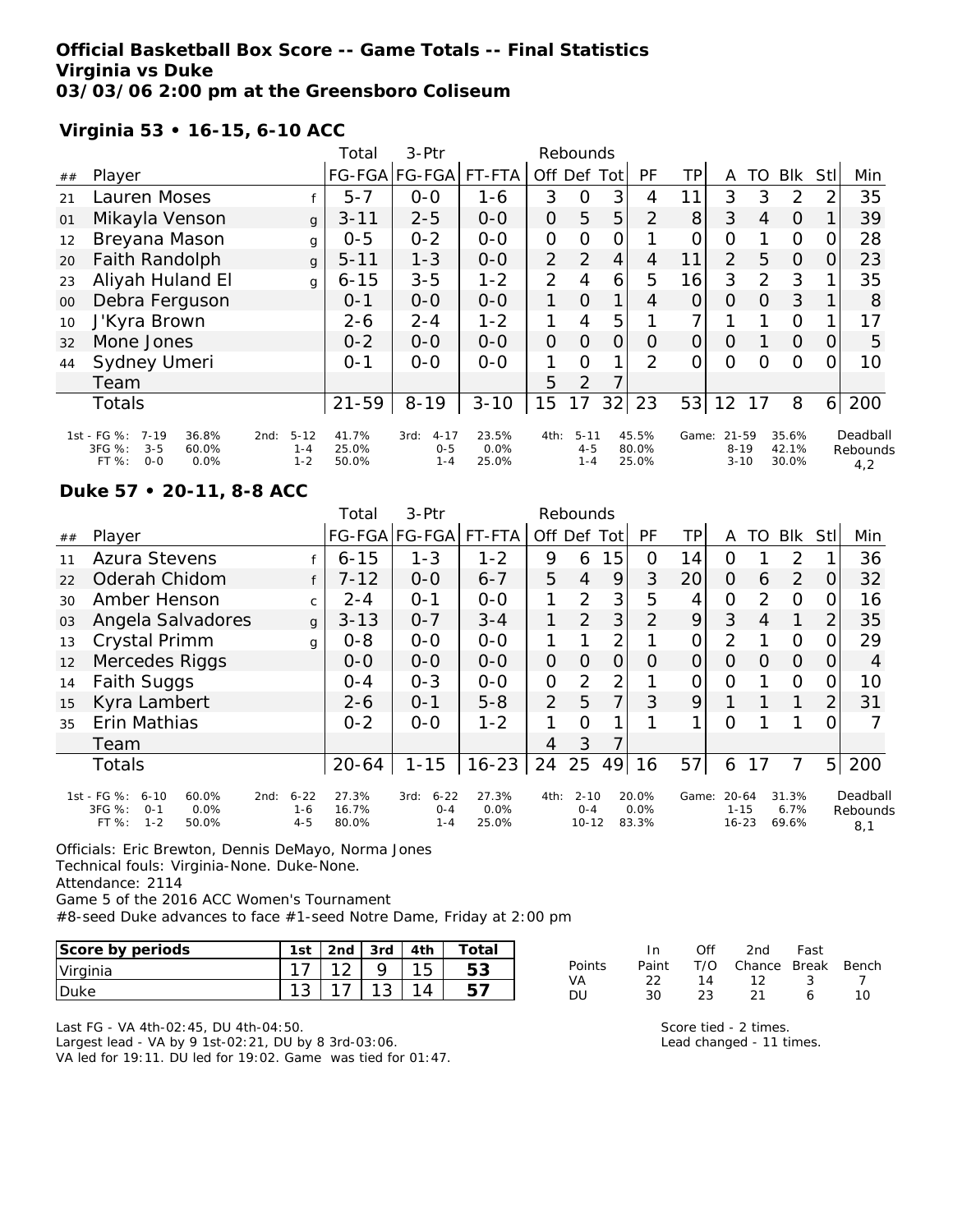## **Official Basketball Box Score -- Game Totals -- Final Statistics UVA vs VCU 03/17/16 7:00 P.M. at Richmond, Va. (Stuart C. Siegel Center)**

**UVA 52 • 17-15, 6-10**

|    |                                                                                              |                                        | Total                  | $3-Ptr$                             |                         |                | Rebounds                       |                |                         |                |                                    |          |                         |                |                      |
|----|----------------------------------------------------------------------------------------------|----------------------------------------|------------------------|-------------------------------------|-------------------------|----------------|--------------------------------|----------------|-------------------------|----------------|------------------------------------|----------|-------------------------|----------------|----------------------|
| ## | Player                                                                                       |                                        |                        | FG-FGA FG-FGA                       | FT-FTA                  | Off            | Def                            | Tot            | PF                      | TPI            | A                                  | TO       | Blk                     | <b>Stll</b>    | Min                  |
| 10 | J'Kyra Brown                                                                                 | $\star$                                | $2 - 9$                | $2 - 6$                             | $2 - 2$                 | $\overline{O}$ | 3                              | 3              | 3                       | 8              | O                                  | 2        | O                       | O              | 30                   |
| 12 | Breyana Mason                                                                                | $\star$                                | $1 - 6$                | $0-0$                               | $2 - 2$                 | $\overline{O}$ | 5                              | 5              | 2                       | 4              | 3                                  | 3        | $\Omega$                | $\overline{2}$ | 32                   |
| 20 | Faith Randolph                                                                               | $\star$                                | $7 - 15$               | $3 - 6$                             | $4 - 4$                 | 1              | $\overline{4}$                 | 5              | $\overline{2}$          | 21             | 3                                  |          | $\Omega$                | $\overline{2}$ | 39                   |
| 21 | Lauren Moses                                                                                 | $\star$                                | $0 - 0$                | $0 - 0$                             | $1 - 2$                 | $\overline{2}$ | 3                              | 5              | $\overline{2}$          | 1              |                                    | 3        | $\Omega$                | 0              | 22                   |
| 23 | Aliyah Huland El                                                                             | $\star$                                | $2 - 8$                | $0 - 2$                             | $4 - 4$                 | 1              | 2                              | 3              | 4                       | 8              | 3                                  | 6        | $\overline{2}$          | 4              | 38                   |
| 00 | Debra Ferguson                                                                               |                                        | $3 - 5$                | $0-0$                               | $0-0$                   | 1              | $\overline{2}$                 | 3 <sup>1</sup> | 3                       | 6              | $\Omega$                           | 0        | $\Omega$                |                | 13                   |
| 02 | Jae'Lisa Allen                                                                               |                                        | $0-0$                  | $0 - 0$                             | $0 - 0$                 | $\mathbf{O}$   | 0                              | 0              | O                       | $\overline{O}$ | $\Omega$                           | 0        | $\Omega$                | O              | 2                    |
| 32 | Mone Jones                                                                                   |                                        | $2 - 3$                | $O - 1$                             | $O - 1$                 | 1              | $\Omega$                       | 1              | $\Omega$                | $\overline{4}$ | $\Omega$                           | $\Omega$ | $\Omega$                | $\Omega$       | 10                   |
| 44 | Sydney Umeri                                                                                 |                                        | $0 - 0$                | $0 - 0$                             | $0 - 0$                 | 0              | 0                              | 0              |                         | 0              |                                    | 3        |                         | O.             | 14                   |
|    | Team                                                                                         |                                        |                        |                                     |                         |                | 2                              | 3              |                         |                |                                    |          |                         |                |                      |
|    | Totals                                                                                       |                                        | $17 - 46$              | $5 - 15$                            | $13 - 15$               | 7              | 21                             | 28             | 17                      | 52             | 11                                 | 19       | 3                       | 9              | 200                  |
|    | 1st - FG %:<br>$4 - 12$<br>33.3%<br>3FG %:<br>42.9%<br>$3 - 7$<br>FT %:<br>$4 - 4$<br>100.0% | $5 - 12$<br>2nd:<br>$1 - 3$<br>$O - 1$ | 41.7%<br>33.3%<br>0.0% | $3-9$<br>3rd:<br>$O - 1$<br>$2 - 2$ | 33.3%<br>0.0%<br>100.0% | 4th:           | $5 - 13$<br>$1 - 4$<br>$7 - 8$ |                | 38.5%<br>25.0%<br>87.5% | Game:          | $17 - 46$<br>$5 - 15$<br>$13 - 15$ |          | 37.0%<br>33.3%<br>86.7% |                | Deadball<br>Rebounds |

**VCU 50 • 23-10,12-7**

|    |                                                                                                        |                                | Total                   | 3-Ptr                                  |                        |                | Rebounds                       |                |                           |                 |                                     |               |                         |                |                           |
|----|--------------------------------------------------------------------------------------------------------|--------------------------------|-------------------------|----------------------------------------|------------------------|----------------|--------------------------------|----------------|---------------------------|-----------------|-------------------------------------|---------------|-------------------------|----------------|---------------------------|
| ## | Player                                                                                                 |                                |                         | FG-FGA FG-FGA                          | FT-FTA                 | Off Def        |                                | Tot            | <b>PF</b>                 | <b>TP</b>       | A                                   | TO            | <b>Blk</b>              | Stll           | Min                       |
| 03 | OGUNNORIN, Jessica                                                                                     | $\star$                        | $4 - 10$                | $0 - 0$                                | $1 - 4$                | $\overline{2}$ | 9                              |                | 4                         | 9               | 0                                   | 6             | $\Omega$                | 0              | 31                        |
| 20 | ALAEZE, Adaeze                                                                                         | $\star$                        | 4-6                     | $0 - 1$                                | $2 - 4$                | 3              | $\overline{2}$                 | 5              | 1                         | 10 <sup>1</sup> | $\overline{2}$                      | 2             | $\Omega$                | 0              | 34                        |
| 25 | BRELOVE, Curteeona                                                                                     | $\star$                        | $2 - 5$                 | $0 - 0$                                | $2 - 2$                | 3              | $\overline{2}$                 | 5              | 3                         | 6               | $\overline{O}$                      |               | $\Omega$                | 0              | 15                        |
| 34 | ROBINSON, Keira                                                                                        | $\star$                        | $2 - 9$                 | $1 - 4$                                | $0 - 0$                | 3              | $\Omega$                       | 3              | 1                         | 5               | 6                                   | $\mathcal{P}$ | $\Omega$                | 4              | 30                        |
| 45 | THORPE, Isis                                                                                           | $\star$                        | $0 - 9$                 | $0 - 6$                                | $0 - 0$                | $\mathcal{O}$  | 4                              | 4              | 2                         | 0               | 3                                   | $\mathcal{P}$ |                         |                | 21                        |
| 00 | PEGRAM, Ashley                                                                                         |                                | $2 - 6$                 | $0 - 0$                                | $0 - 0$                | $\overline{O}$ | $\Omega$                       | 0              | $\overline{2}$            | 4               | O                                   | O             | $\Omega$                | 0              | 12                        |
| 01 | GOODHOPE, Galaisha                                                                                     |                                | $5 - 6$                 | $2 - 2$                                | $O-O$                  | 1              |                                | 2              | $\overline{2}$            | 12              | $\overline{2}$                      | 4             | O                       |                | 19                        |
| 05 | CLAY, Chadarryl                                                                                        |                                | $1 - 5$                 | $0 - 1$                                | $2 - 2$                | 0              |                                | 1              | Ο                         | 4               |                                     |               | $\Omega$                |                | 18                        |
| 21 | MITCHELL, Ashlee                                                                                       |                                | $0 - 0$                 | $0 - 0$                                | $0 - 0$                | $\overline{O}$ | 0                              | O              |                           | O               | 0                                   | 0             | $\Omega$                | 0              | 4                         |
| 22 | STRONG, Katherine                                                                                      |                                | $0 - 1$                 | $0 - 1$                                | $0 - 0$                | $\overline{O}$ | $\overline{2}$                 | $\overline{2}$ | O                         | $\overline{O}$  | 1                                   | 0             | $\Omega$                |                | 4                         |
| 23 | SKINNER, Sandra                                                                                        |                                | $O-O$                   | $0 - 0$                                | $0 - 0$                | $\overline{O}$ | $\Omega$                       | 0              | $\overline{2}$            | $\overline{O}$  | $\Omega$                            | 2             | $\Omega$                | $\Omega$       | 11                        |
| 55 | ROYSTER, Melanie                                                                                       |                                | $0 - 0$                 | $0 - 0$                                | $0-0$                  | $\Omega$       | $\Omega$                       | $\Omega$       | $\Omega$                  | $\Omega$        | $\Omega$                            | 0             | $\Omega$                | $\Omega$       |                           |
|    | Team                                                                                                   |                                |                         |                                        |                        | 5              | $\overline{2}$                 | 7              |                           |                 |                                     |               |                         |                |                           |
|    | <b>Totals</b>                                                                                          |                                | $20 - 57$               | $3 - 15$                               | $7 - 12$               | 17             | 23                             | 40             | 18                        | 50 <sub>l</sub> | 15                                  | 20            | 1                       | 8 <sup>1</sup> | 200                       |
|    | 1st - FG %:<br>$8 - 20$<br>40.0%<br>2nd:<br>$3FG \%$ :<br>28.6%<br>$2 - 7$<br>FT %:<br>$O - O$<br>0.0% | $4 - 12$<br>$1 - 4$<br>$3 - 4$ | 33.3%<br>25.0%<br>75.0% | $5 - 15$<br>3rd:<br>$0 - 1$<br>$3 - 6$ | 33.3%<br>0.0%<br>50.0% | 4th:           | $3 - 10$<br>$O - 3$<br>$1 - 2$ |                | 30.0%<br>$0.0\%$<br>50.0% |                 | Game: 20-57<br>$3 - 15$<br>$7 - 12$ |               | 35.1%<br>20.0%<br>58.3% |                | Deadball<br>Rebounds<br>4 |

Officials: Daryl Humphrey, Mark Behrens, Lasonia Baker Technical fouls: UVA-None. VCU-None. Attendance: 859

| Score by periods | 1st | 2 <sub>nd</sub> | 3rd    | 4th | Total |
|------------------|-----|-----------------|--------|-----|-------|
| <b>IUVA</b>      |     | $\sim$          |        |     |       |
|                  |     |                 | $\sim$ |     |       |

Last FG - VA 4th-00:39, VCU 4th-01:07. Largest lead - VA by 2 1st-09:39, VCU by 11 3rd-01:53. VA led for 04:50. VCU led for 33:05. Game was tied for 02:05.

|            | In.   | Off | 2nd                    | Fast |    |
|------------|-------|-----|------------------------|------|----|
| Points     | Paint |     | T/O Chance Break Bench |      |    |
| VA.        | 14    | 19  | $\mathcal{D}$          | 4    | 10 |
| <b>VCU</b> | 28    | 15. | 12                     | 16   | 20 |

Score tied - 4 times. Lead changed - 10 times.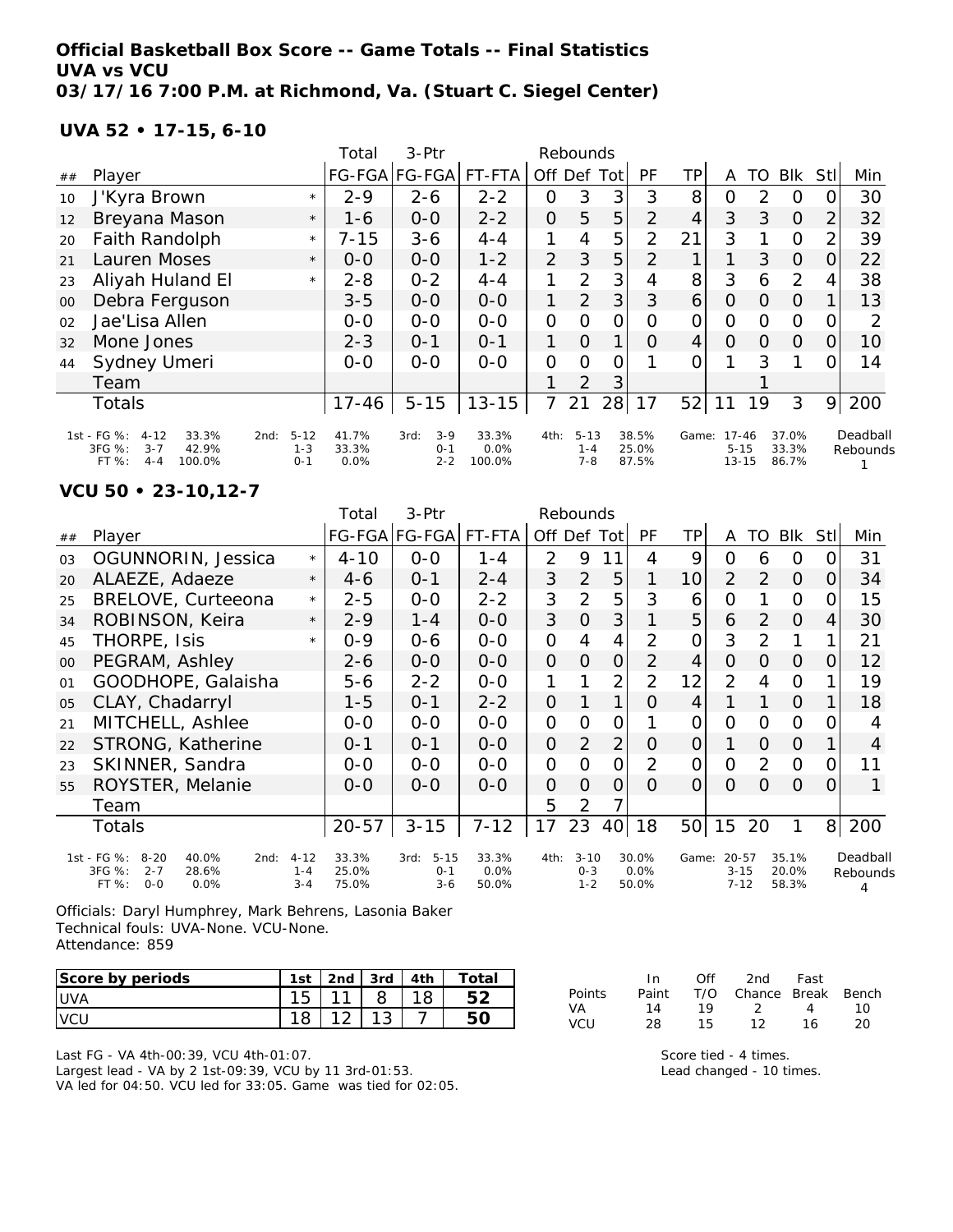## **Official Basketball Box Score -- Game Totals -- Final Statistics Virginia vs Rutgers 03/20/16 2 p.m. at The RAC - Piscataway, N.J.**

### **Virginia 71 • 18-15**

|    |                                                                                              |                                        |   | Total                    | 3-Ptr                            |                         |                | Rebounds                        |                |                        |                 |                                |    |                         |                |                           |
|----|----------------------------------------------------------------------------------------------|----------------------------------------|---|--------------------------|----------------------------------|-------------------------|----------------|---------------------------------|----------------|------------------------|-----------------|--------------------------------|----|-------------------------|----------------|---------------------------|
| ## | Player                                                                                       |                                        |   |                          | FG-FGA FG-FGA                    | FT-FTA                  | Off Def        |                                 | Tot            | PF                     | TP              | A                              | TO | <b>BIK</b>              | StII           | Min                       |
| 21 | Lauren Moses                                                                                 |                                        |   | $5 - 11$                 | $0 - 1$                          | $3 - 4$                 | 2              | 4                               | 6              | 2                      | 13              |                                | 2  | $\Omega$                | 0              | 29                        |
| 10 | J'Kyra Brown                                                                                 |                                        | g | $2 - 6$                  | $0 - 2$                          | $0 - 1$                 | $\overline{2}$ | 8                               | 10             | 4                      | 4               |                                |    | 0                       |                | 24                        |
| 12 | Breyana Mason                                                                                |                                        | g | $3 - 11$                 | $2 - 3$                          | $2 - 4$                 | 2              | 2                               | 4              | 4                      | 10 <sup>1</sup> | $\overline{O}$                 | 2  | $\Omega$                | 0              | 39                        |
| 20 | Faith Randolph                                                                               |                                        | g | $7 - 12$                 | $O - 1$                          | $9 - 9$                 | $\overline{O}$ | $\overline{4}$                  | $\overline{4}$ | 3                      | 23              | 3                              |    | $\Omega$                | 3              | 34                        |
| 23 | Aliyah Huland El                                                                             |                                        | g | $6 - 10$                 | $1 - 3$                          | $4 - 6$                 | $\overline{O}$ | 3                               | 3              | 3                      | 17              |                                | 2  | $\Omega$                | 0              | 30                        |
| 00 | Debra Ferguson                                                                               |                                        |   | $1 - 2$                  | $O-O$                            | $O-O$                   | 2              | 2                               | 4              |                        | 2               |                                |    | $\overline{O}$          | 0              | 22                        |
| 02 | Jae'Lisa Allen                                                                               |                                        |   | $0 - 1$                  | $0-0$                            | $0-0$                   | 0              | O                               | 0              | O                      | 0               | $\overline{O}$                 | 0  | $\Omega$                | 0              |                           |
| 13 | <b>Emily Battle</b>                                                                          |                                        |   | $O-O$                    | $0 - 0$                          | $0 - 0$                 | $\overline{O}$ | $\Omega$                        | $\overline{O}$ | $\Omega$               | $\overline{O}$  | $\Omega$                       | 0  | $\Omega$                | O              |                           |
| 32 | Mone Jones                                                                                   |                                        |   | $1 - 2$                  | $0-0$                            | $0-0$                   | $\overline{O}$ | 2                               | $\overline{2}$ | 3                      | $\overline{2}$  |                                | 2  | $\Omega$                |                |                           |
| 44 | Sydney Umeri                                                                                 |                                        |   | $0 - 0$                  | $0 - 0$                          | $O - O$                 | $\Omega$       | $\overline{2}$                  | $\overline{2}$ | $\Omega$               | $\overline{O}$  | $\Omega$                       | 0  | $\Omega$                | $\Omega$       | 13                        |
|    | Team                                                                                         |                                        |   |                          |                                  |                         | 3              | 5                               | 8              |                        |                 |                                |    |                         |                |                           |
|    | <b>Totals</b>                                                                                |                                        |   | $25 - 55$                | $3 - 10$                         | $18 - 24$               | 11             | 32                              | 43             | 20                     | 71              | 8                              | 11 | $\circ$                 | 5 <sub>l</sub> | 200                       |
|    | 1st - FG %:<br>42.9%<br>$6 - 14$<br>3FG %:<br>25.0%<br>$1 - 4$<br>$2 - 2$<br>100.0%<br>FT %: | $6 - 16$<br>2nd:<br>$1 - 4$<br>$4 - 4$ |   | 37.5%<br>25.0%<br>100.0% | 3rd: 11-15<br>$1 - 2$<br>$3 - 4$ | 73.3%<br>50.0%<br>75.0% | 4th:           | $2 - 10$<br>$0 - 0$<br>$9 - 14$ |                | 20.0%<br>0.0%<br>64.3% | Game:           | 25-55<br>$3 - 10$<br>$18 - 24$ |    | 45.5%<br>30.0%<br>75.0% |                | Deadball<br>Rebounds<br>3 |

#### **Rutgers 55 • 19-15**

|    |                                                                                                     |                                | Total                  | 3-Ptr                                  |                        |                     | Rebounds                       |                |                         |                |                                   |                |                         |             |                           |
|----|-----------------------------------------------------------------------------------------------------|--------------------------------|------------------------|----------------------------------------|------------------------|---------------------|--------------------------------|----------------|-------------------------|----------------|-----------------------------------|----------------|-------------------------|-------------|---------------------------|
| ## | Player                                                                                              |                                |                        | FG-FGA   FG-FGA                        | FT-FTA                 | Off Def             |                                | Totl           | PF                      | ΤP             | A                                 | TO             | <b>Blk</b>              | <b>Stll</b> | Min                       |
| 02 | Copper, Kahleah                                                                                     |                                | 7-12                   | $0 - 1$                                | $5 - 13$               | O                   | 5                              | 5              |                         | 19             | 4                                 | O              |                         | 2           | 33                        |
| 01 | Hollivay, Rachel                                                                                    | $\mathsf{C}$                   | $3 - 4$                | $0-0$                                  | $2 - 7$                | $\overline{O}$      | 7                              | 7              | 0                       | 8              | 0                                 |                |                         |             | 37                        |
| 03 | Scaife, Tyler                                                                                       | g                              | $6 - 13$               | $1 - 5$                                | $0-0$                  | $\overline{O}$      | 5                              | 5              | 4                       | 13             | 3                                 | 3              | 1                       | 0           | 38                        |
| 04 | Canty, Briyona                                                                                      | g                              | $0 - 3$                | $0-0$                                  | $0-0$                  | $\overline{O}$      | $\overline{O}$                 | $\overline{O}$ | $\overline{2}$          | 0              | 3                                 | $\overline{4}$ | 1                       | 0           | 26                        |
| 12 | Sanders, Khadaizha                                                                                  | g                              | $4 - 9$                | $2 - 5$                                | $0-0$                  | $\overline{2}$      | $\overline{2}$                 | $\overline{4}$ | 3                       | 10             | 1                                 | 0              | $\mathbf{O}$            | 0           | 27                        |
| 10 | Ferruggiaro, Alana                                                                                  |                                | $0-0$                  | $0-0$                                  | $0-0$                  | $\overline{O}$      | $\Omega$                       | $\overline{O}$ | 0                       | $\overline{O}$ | $\overline{O}$                    | 0              | $\overline{O}$          | 0           |                           |
| 11 | Jeune, Aliyah                                                                                       |                                | $2 - 7$                | $0 - 3$                                | $0-0$                  | 1                   |                                | 2              |                         | 4              |                                   | 0              | $\mathcal{O}$           | O           | 19                        |
| 21 | Jeune, Ashli                                                                                        |                                | $0 - 1$                | $0 - 1$                                | $1 - 2$                | 1                   | $\overline{O}$                 |                |                         |                |                                   |                | $\Omega$                | 4           | 5                         |
| 32 | Keeling, Desiree                                                                                    |                                | $0-0$                  | $0-0$                                  | $0-0$                  | $\mathsf{O}\xspace$ | O                              | $\overline{O}$ |                         | O              | $\Omega$                          | 0              | $\Omega$                |             | 3                         |
| 33 | Alfano, Alex                                                                                        |                                | $0 - 1$                | $0-0$                                  | $0-0$                  | $\overline{O}$      | $\Omega$                       | $\overline{O}$ | 3                       | $\mathbf 0$    | $\overline{O}$                    | 0              | $\Omega$                | O           | 5                         |
| 40 | Harris, Victoria                                                                                    |                                | $0-0$                  | $0-0$                                  | $0-0$                  | $\overline{O}$      | O                              | 0              | O                       | 0              | $\Omega$                          | 0              | $\Omega$                | 0           |                           |
| 43 | Butts, Ariel                                                                                        |                                | $0 - 0$                | $0-0$                                  | $0-0$                  | $\overline{O}$      |                                |                | O                       | $\overline{O}$ | $\Omega$                          | Ο              | $\Omega$                | 0           | 5                         |
|    | Team                                                                                                |                                |                        |                                        |                        | 0                   |                                |                |                         |                |                                   |                |                         |             |                           |
|    | Totals                                                                                              |                                | $22 - 50$              | $3 - 15$                               | $8 - 22$               | 4                   | 22                             | 26             | 16                      | 55             | 13                                | 9              | 4                       |             | 8 200                     |
|    | 1st - FG %:<br>$7 - 16$<br>43.8%<br>2nd:<br>3FG %:<br>25.0%<br>$1 - 4$<br>FT %:<br>16.7%<br>$1 - 6$ | $4 - 12$<br>$1 - 4$<br>$0 - 2$ | 33.3%<br>25.0%<br>0.0% | $5 - 11$<br>3rd:<br>$0 - 2$<br>$3 - 6$ | 45.5%<br>0.0%<br>50.0% | 4th:                | $6 - 11$<br>$1 - 5$<br>$4 - 8$ |                | 54.5%<br>20.0%<br>50.0% | Game:          | $22 - 50$<br>$3 - 15$<br>$8 - 22$ |                | 44.0%<br>20.0%<br>36.4% |             | Deadball<br>Rebounds<br>6 |

Officials: Geraldine Smith, Nykeesha Thompson, Jeff Smith Technical fouls: Virginia-None. Rutgers-None.

Attendance: 597

WNIT Second Round - Winner advances to play Hofstra

| Score by periods | 1st     | 2 <sub>nd</sub> | 3rd         | 4th | $\tau$ otai |
|------------------|---------|-----------------|-------------|-----|-------------|
| Virginia         | ◡       |                 | $\sim$      |     |             |
| Rutgers          | -1<br>O |                 | $\sim$<br>◡ |     |             |

Last FG - VA 4th-04:37, RU 4th-01:37. Largest lead - VA by 22 3rd-03:08, RU by 3 1st-04:26. VA led for 33:08. RU led for 04:05. Game was tied for 02:47.

|        | In.   | ∩ff | 2nd -                  | Fast |    |
|--------|-------|-----|------------------------|------|----|
| Points | Paint |     | T/O Chance Break Bench |      |    |
| VA     | 24    | 12. | $-11$                  | 10   | Δ  |
| RU     | 26    | я   |                        | 10.  | Б. |

Score tied - 3 times. Lead changed - 6 times.